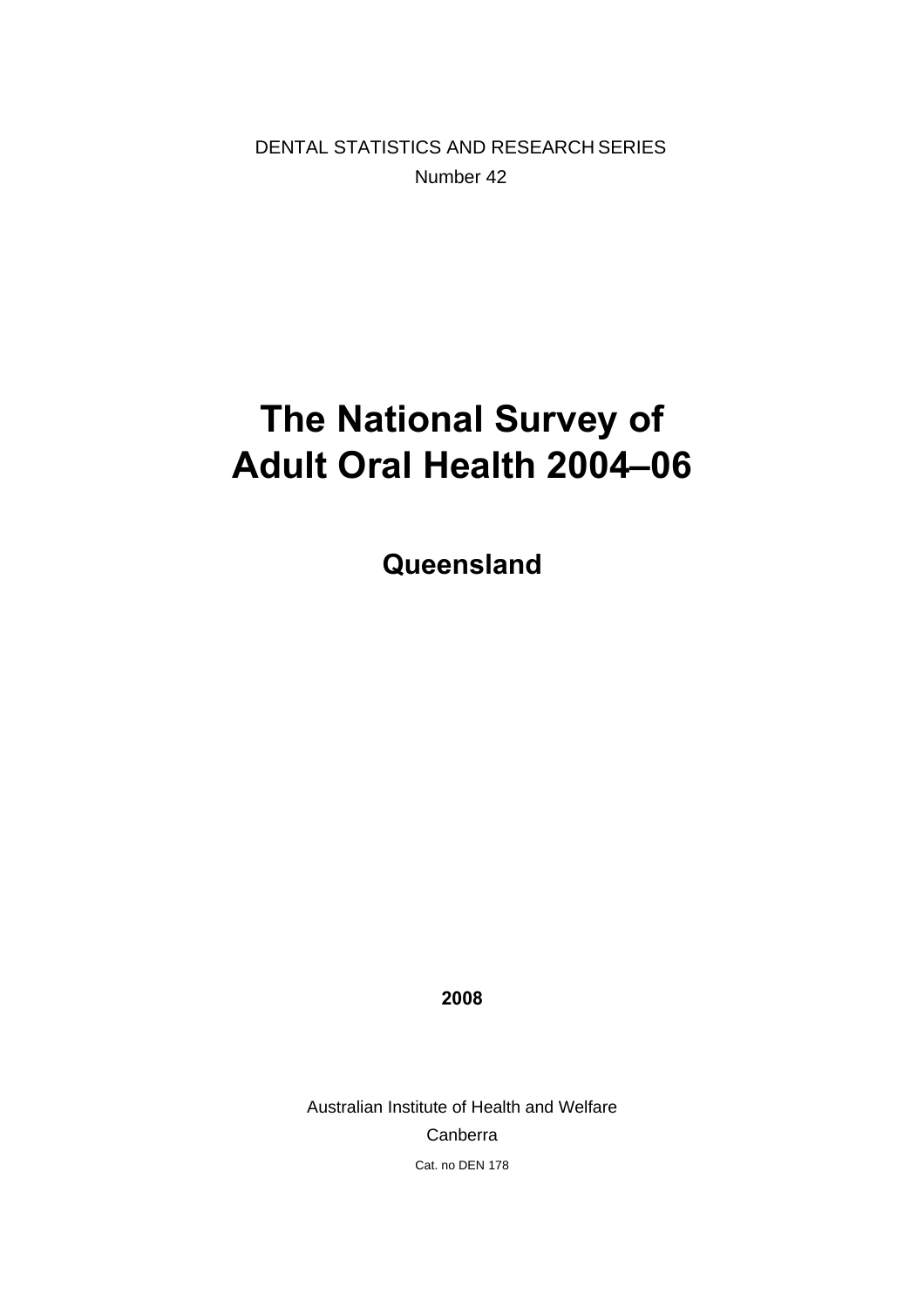© Australian Institute of Health and Welfare 2008

This work is copyright. Apart from any use as permitted under the *Copyright Act 1968*, no part may be reproduced without prior written permission from the Australian Institute of Health and Welfare. Requests and enquiries concerning reproduction and rights should be directed to the Head, Media and Communications Unit, Australian Institute of Health and Welfare, GPO Box 570, Canberra ACT 2601.

This publication is part of the Australian Institute of Health and Welfare's Dental statistics and research series. A complete list of the Institute's publications is available from the Institute's website <www.aihw.gov.au>.

ISSN 1321-0254 ISBN 978 1 74024 784 9

#### **Suggested citation**

AIHW Dental Statistics and Research Unit 2008. The National Survey of Adult Oral Health 2004–06: Queensland. Cat. no. DEN 178. Dental Statistics and Research Series no. 42. Canberra: Australian Institute of Health and Welfare.

#### **Australian Institute of Health and Welfare**

**Board Chair**  Hon. Peter Collins, AM, QC

#### **Director**

Penny Allbon

Published by the Australian Institute of Health and Welfare Printed by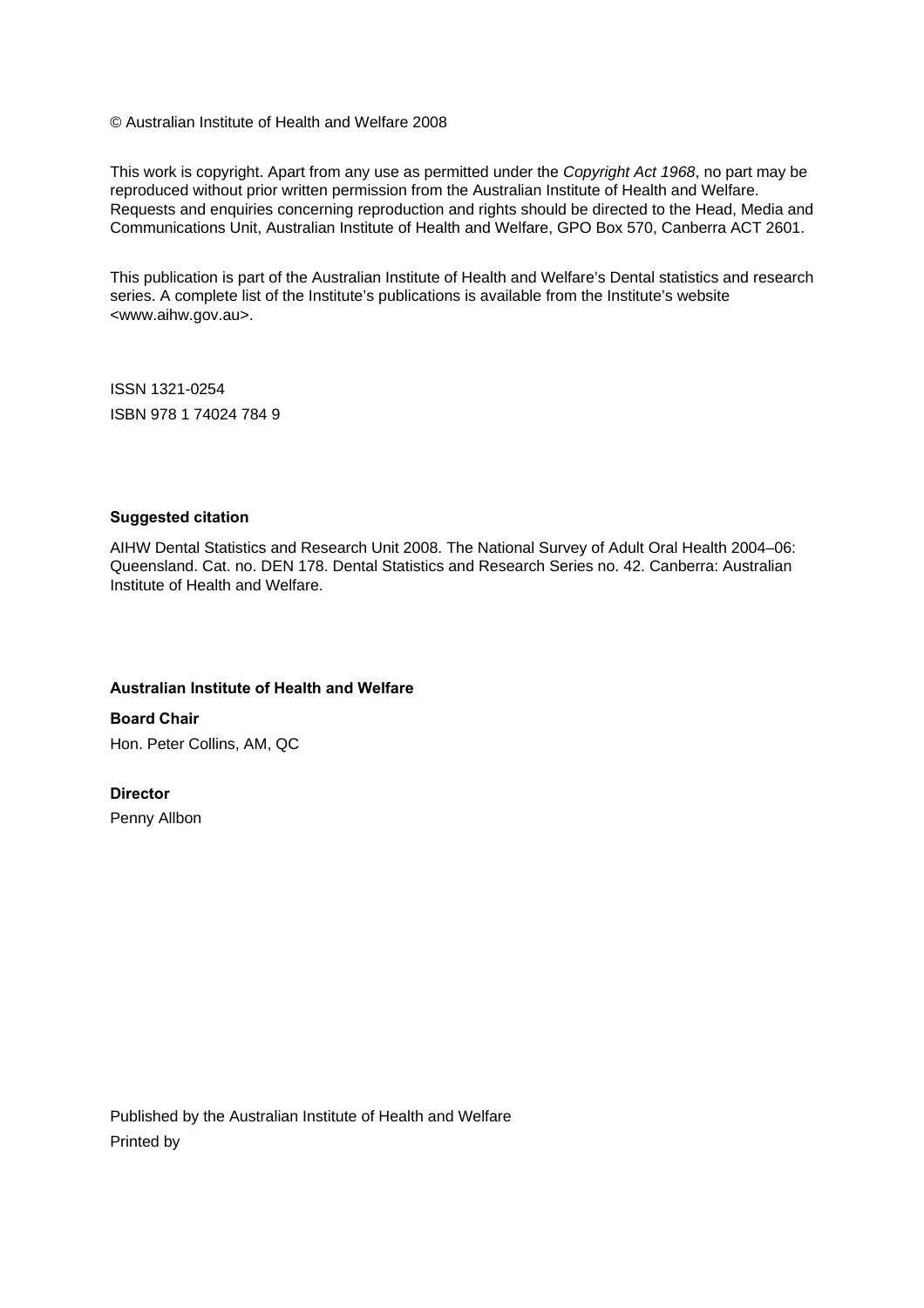# **Contents**

| 1              |                                                                                   |  |
|----------------|-----------------------------------------------------------------------------------|--|
|                |                                                                                   |  |
|                |                                                                                   |  |
|                | Aspects of oral health and dental care relevant to the National Oral Health Plan5 |  |
| $\overline{2}$ |                                                                                   |  |
|                |                                                                                   |  |
|                |                                                                                   |  |
|                |                                                                                   |  |
|                |                                                                                   |  |
|                |                                                                                   |  |
|                |                                                                                   |  |
|                |                                                                                   |  |
|                |                                                                                   |  |
|                |                                                                                   |  |
|                | Distribution of sociodemographic and dental access characteristics15              |  |
| 3              |                                                                                   |  |
|                |                                                                                   |  |
|                |                                                                                   |  |
|                |                                                                                   |  |
|                |                                                                                   |  |
|                |                                                                                   |  |
|                |                                                                                   |  |
|                |                                                                                   |  |
|                |                                                                                   |  |
|                |                                                                                   |  |
|                |                                                                                   |  |
|                |                                                                                   |  |
|                |                                                                                   |  |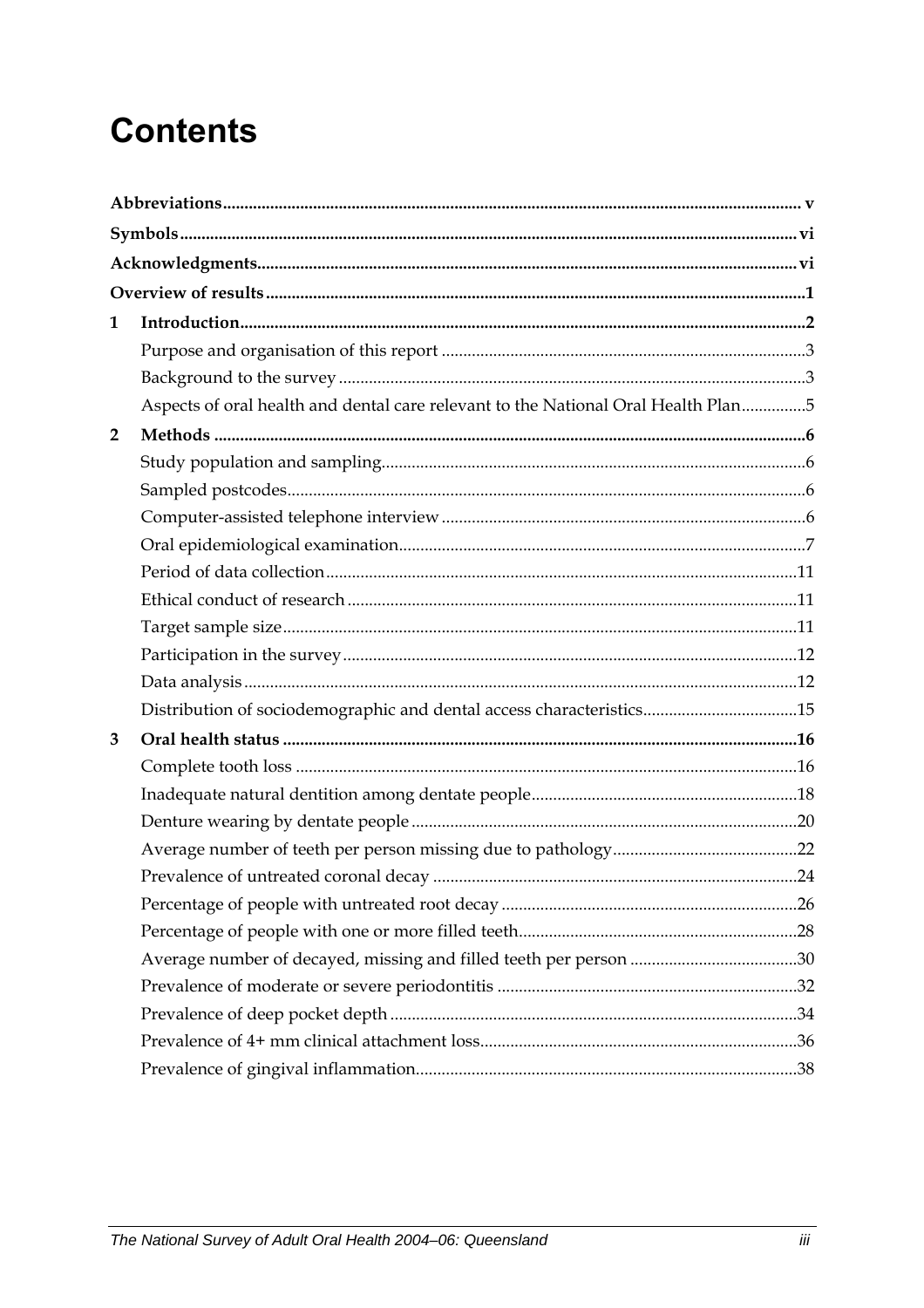| 4 |                                                                              |  |
|---|------------------------------------------------------------------------------|--|
|   |                                                                              |  |
|   |                                                                              |  |
|   |                                                                              |  |
|   |                                                                              |  |
|   |                                                                              |  |
|   |                                                                              |  |
|   |                                                                              |  |
|   |                                                                              |  |
|   |                                                                              |  |
|   |                                                                              |  |
|   |                                                                              |  |
| 5 |                                                                              |  |
|   |                                                                              |  |
|   |                                                                              |  |
|   |                                                                              |  |
|   |                                                                              |  |
|   |                                                                              |  |
|   |                                                                              |  |
|   |                                                                              |  |
|   | Age-standardised comparison between government health cardholders and        |  |
|   | Age-standardised comparison between the dentally insured and the uninsured78 |  |
|   |                                                                              |  |
|   |                                                                              |  |
|   |                                                                              |  |
|   |                                                                              |  |
|   |                                                                              |  |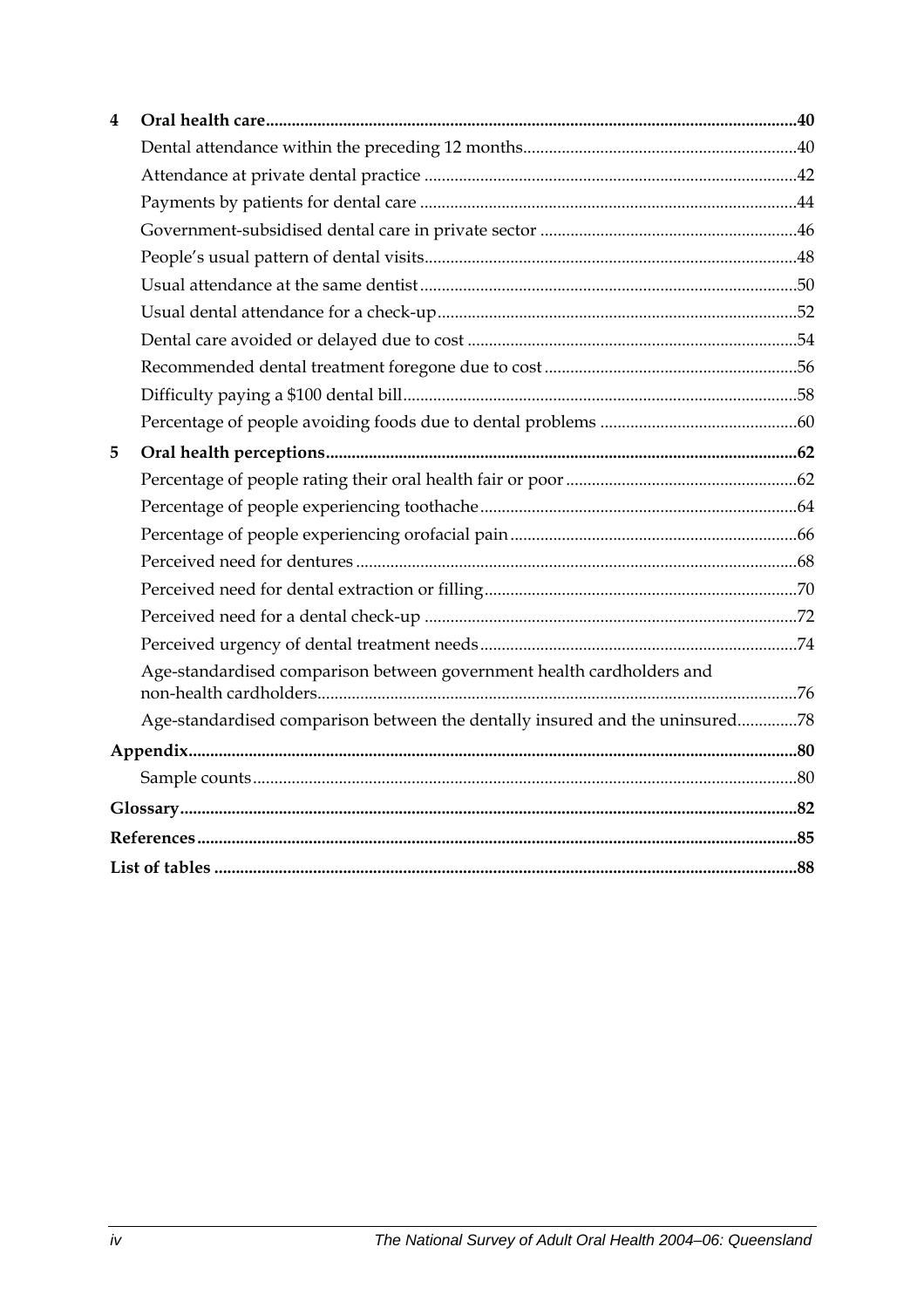# <span id="page-4-0"></span>**Abbreviations**

| AAP           | American Academy of Periodontology                     |
|---------------|--------------------------------------------------------|
| <b>AHMAC</b>  | Australian Health Ministers' Advisory Council          |
| <b>AIHW</b>   | Australian Institute of Health and Welfare             |
| <b>ARCPOH</b> | Australian Research Centre for Population Oral Health  |
| CAL           | clinical attachment loss                               |
| <b>CATI</b>   | computer-assisted telephone interview                  |
| <b>CDC</b>    | US Centers for Disease Control and Prevention          |
| <b>CEI</b>    | cemento-enamel junction                                |
| <b>DMFT</b>   | number of decayed, missing and filled permanent teeth  |
| <b>DSRU</b>   | Dental Statistics and Research Unit                    |
| <b>IRSAD</b>  | Index of Relative Socioeconomic Advantage/Disadvantage |
| <b>NCHS</b>   | US National Center for Health Statistics               |
| <b>NHANES</b> | US National Health and Nutrition Examination Survey    |
| <b>NHMRC</b>  | National Health and Medical Research Council           |
| <b>NOHSA</b>  | National Oral Health Survey of Australia               |
| <b>NSAOH</b>  | National Survey of Adult Oral Health                   |
| <b>SEIFA</b>  | Socioeconomic Indices for Areas                        |

### **Place abbreviations**

| ACT        | <b>Australian Capital Territory</b> |
|------------|-------------------------------------|
| <b>NSW</b> | New South Wales                     |
| NT         | Northern Territory                  |
| Qld        | Queensland                          |
| <b>SA</b>  | South Australia                     |
| <b>Tas</b> | Tasmania                            |
| UK         | United Kingdom                      |
| US         | <b>United States</b>                |
| Vic        | Victoria                            |
| <b>WA</b>  | Western Australia                   |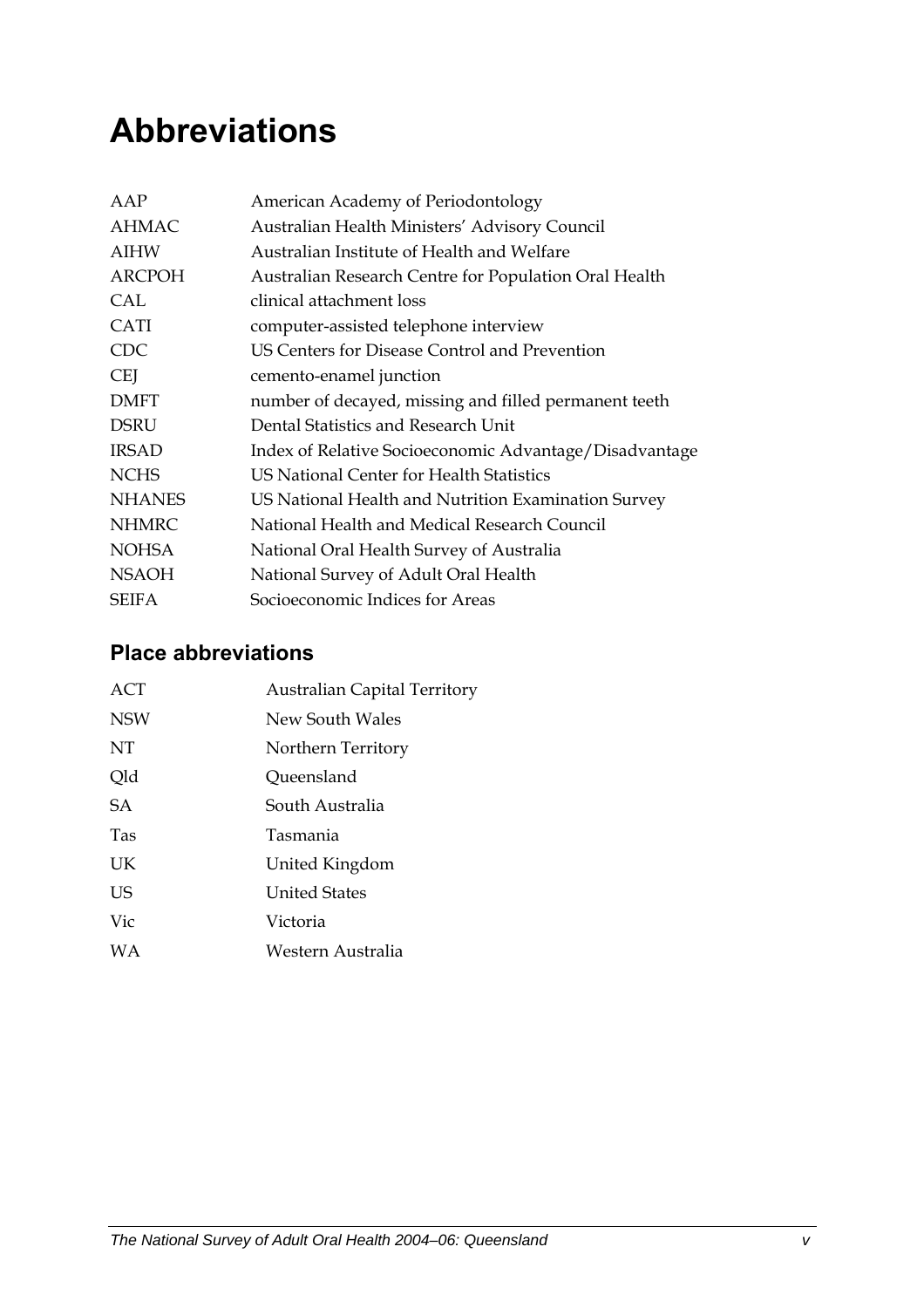# <span id="page-5-0"></span>**Symbols**

- \$ Australian dollars
- % per cent
- . . not applicable
- nil
- > greater than
- < less than
- ≥ greater than or equal to
- ≤ less than or equal to
- <0 estimate is less than zero

# **Acknowledgments**

This publication was prepared by the following authors at the Australian Research Centre for Population Oral Health (ARCPOH):

## **Authors**

Loc Do Anne Ellershaw Jane Harford Liana Luzzi Kaye Roberts-Thomson Gary Slade John Spencer

## **Editorial Team**

Alison McLean and Lorna Lucas (ARCPOH) contributed to the editing of this publication and proofreading was by Jo Mason. All three worked to improve the consistency, layout and readability of the text.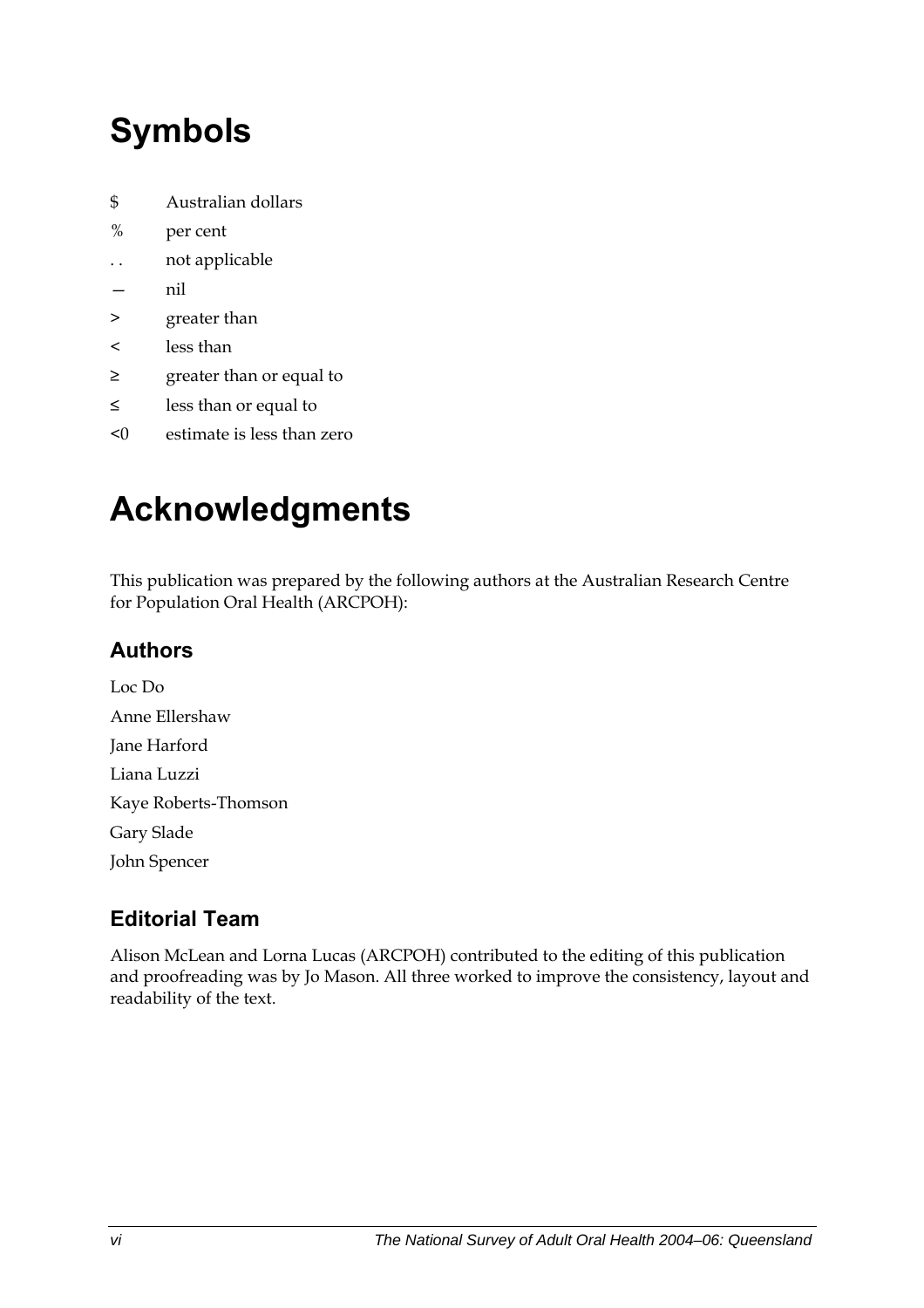#### **Queensland Survey personnel**

| Survey manager          | Dr Mark Brown                                            |
|-------------------------|----------------------------------------------------------|
| Appointment coordinator | Ms Deanne Allen, Ms Suzanne Smoother                     |
| Dentist examiners       | Dr Lyle Norris, Dr Grace Randall, Dr Irma Ruitar         |
| Dental recorders        | Ms Jeanette Esdale, Ms Angela Hellmuth, Ms Rachel Pitman |

#### **Scientific Advisory Committee members**

Dr Peter Barnard, Australian Dental Association Professor Mike Morgan, The University of Melbourne Mr Gary Niedorfer, Australian Bureau of Statistics Professor Brian Oldenburg, Monash University Professor Eric Reynolds, The University of Melbourne Dr Ken Tallis, Australian Institute of Health and Welfare

#### **Community and Professional Advisory Committee members**

Dr Louise Brown, Australian and New Zealand Academy of Periodontists Ms Samantha Edmonds, Council of Social Service of NSW (NCOSS) Mr Errol Evans, Oral Health Unit, Queensland Health (alternate Dr Paul Wood) Ms Chris Morris, South Australian Dental Service Dr David Neesham, Dental Health Services, Western Australia (alternate Dr Martin Glick) Dr Bill O'Reilly, Australian Dental Association Federal Executive Ms Lindsay Simmons, Council of the Ageing Ms Tracey Slater, Department of Human Services, Victoria

#### **Funding sources for the 2004–06 National Survey of Adult Oral Health**

National Health and Medical Research Council, Project Grant #299060 National Health and Medical Research Council, Project Grant #349514 National Health and Medical Research Council, Capacity Building Grant #349537 Australian Government Department of Health and Ageing, Population Health Division Australian Institute of Health and Welfare Colgate Oral Care Australian Dental Association US Centers for Disease Control and Prevention, Research Participation Program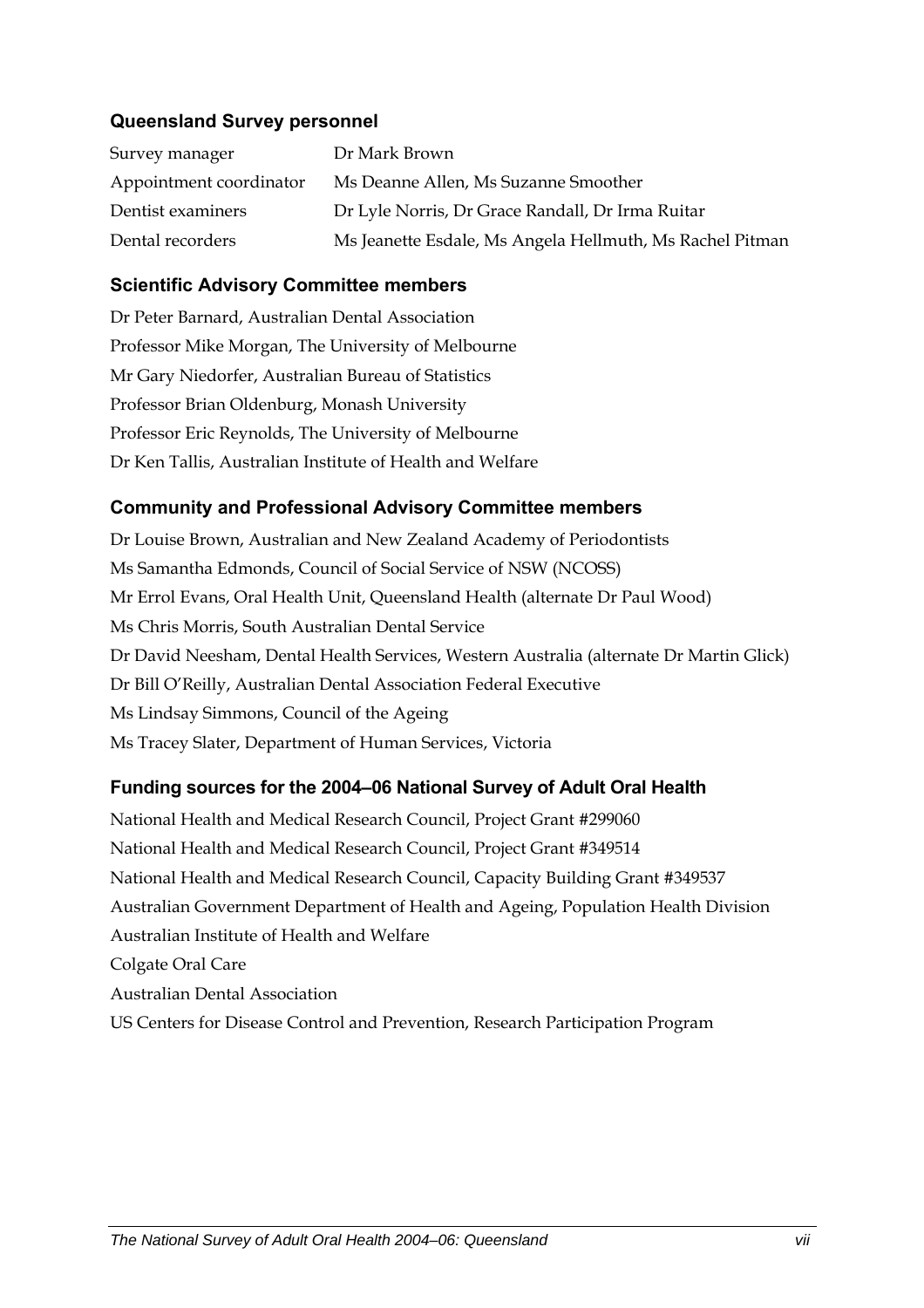### **ARCPOH interviewers**

| CATI supervisors         | Scott Crowley, Meredith Morgan                                                                                                                                                                                                                                                                                                                                                                                       |
|--------------------------|----------------------------------------------------------------------------------------------------------------------------------------------------------------------------------------------------------------------------------------------------------------------------------------------------------------------------------------------------------------------------------------------------------------------|
| <b>CATI</b> interviewers | Jan Anderson, Olivia Baker, Jenny Cates, Debra Flack,<br>Susie Garner, Alex Holland, Jessica Holder, Dora Jankumas,<br>Claire Leske, Peter Monaghan, Patricia Moyle, Grant Noble,<br>Alison Packer, Mary Porter, Jenny Proeve, Verity Proeve,<br>Edmund Redgrove, Joanne Rogers, Joy Simmons,<br>Kaye Sparrow, Lachlan Spencer, Michelle Storan, Sue Tanner,<br>Zoe Taylor, Theodora Trovas, Jenny Venn, Tammy White |
|                          |                                                                                                                                                                                                                                                                                                                                                                                                                      |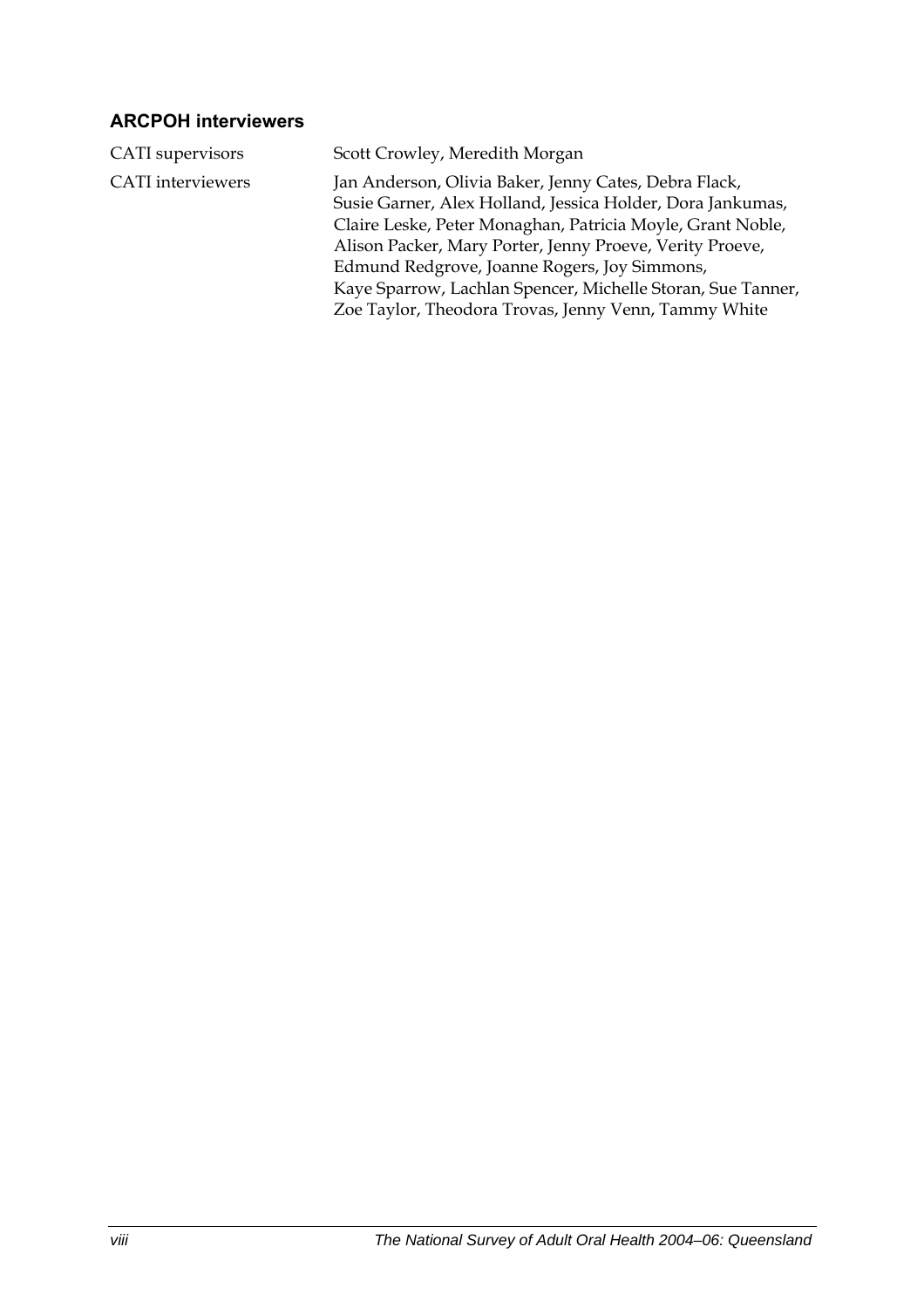# <span id="page-8-0"></span>**Overview of results**

This report describes levels of oral health in the adult population of Queensland at the beginning of the twenty-first century. The findings are from the 2004–06 National Survey of Adult Oral Health (NSAOH). In Queensland, 2,052 people were interviewed and 824 people were dentally examined for the survey. This report presents percentages and means for 30 oral health indicators in tables that compare three age groups and classify people according to five sociodemographic characteristics: sex, residential locality, socioeconomic status of residential postcode, government health card status and dental insurance status.

### **Oral health status**

- 5.8% of people had no natural teeth and among dentate people, an average of 4.3 teeth per person were missing. Higher levels of tooth loss were associated with low socioeconomic status, having a government health card and being uninsured.
- 27.6% of people had untreated dental decay and an average of 13.1 teeth per person were decayed, missing or filled. There was relatively little variation among sociodemographic groups in indicators of dental decay experience.
- 24.7% of people had inflamed gums and 24.1% had moderate or severe gum disease. Two indicators of gum disease occurred more frequently outside Brisbane than in the capital city.

### **Oral health care**

- 58.5% of people had visited a dentist within the preceding 12 months, and 50.5% said they usually did so. These and two other measures of dental attendance varied according to all five sociodemographic characteristics.
- 73.5% of people had a dentist that they usually attended, although 31.5% said that they avoided or delayed dental care due to its cost. Barriers to dental care were most strongly associated with all five sociodemographic characteristics.

### **Oral health perceptions**

- 15.1% of people said they had avoided some foods due to dental problems, and 13.2% had experienced toothache, in the preceding 12 months. Females tended to report poorer oral health perceptions than males and the perceptions were also associated with having a government health card and being insured.
- 34.9% of people felt they needed an extraction or filling, although only 7.5% said they needed dentures. Perceived treatment needs were more likely to be reported by the uninsured than the insured.

Age-standardised analysis revealed that government health cardholders had poorer outcomes for 13 of the 29 indicators reported, while the uninsured had poorer outcomes for 21 of the 30 indicators.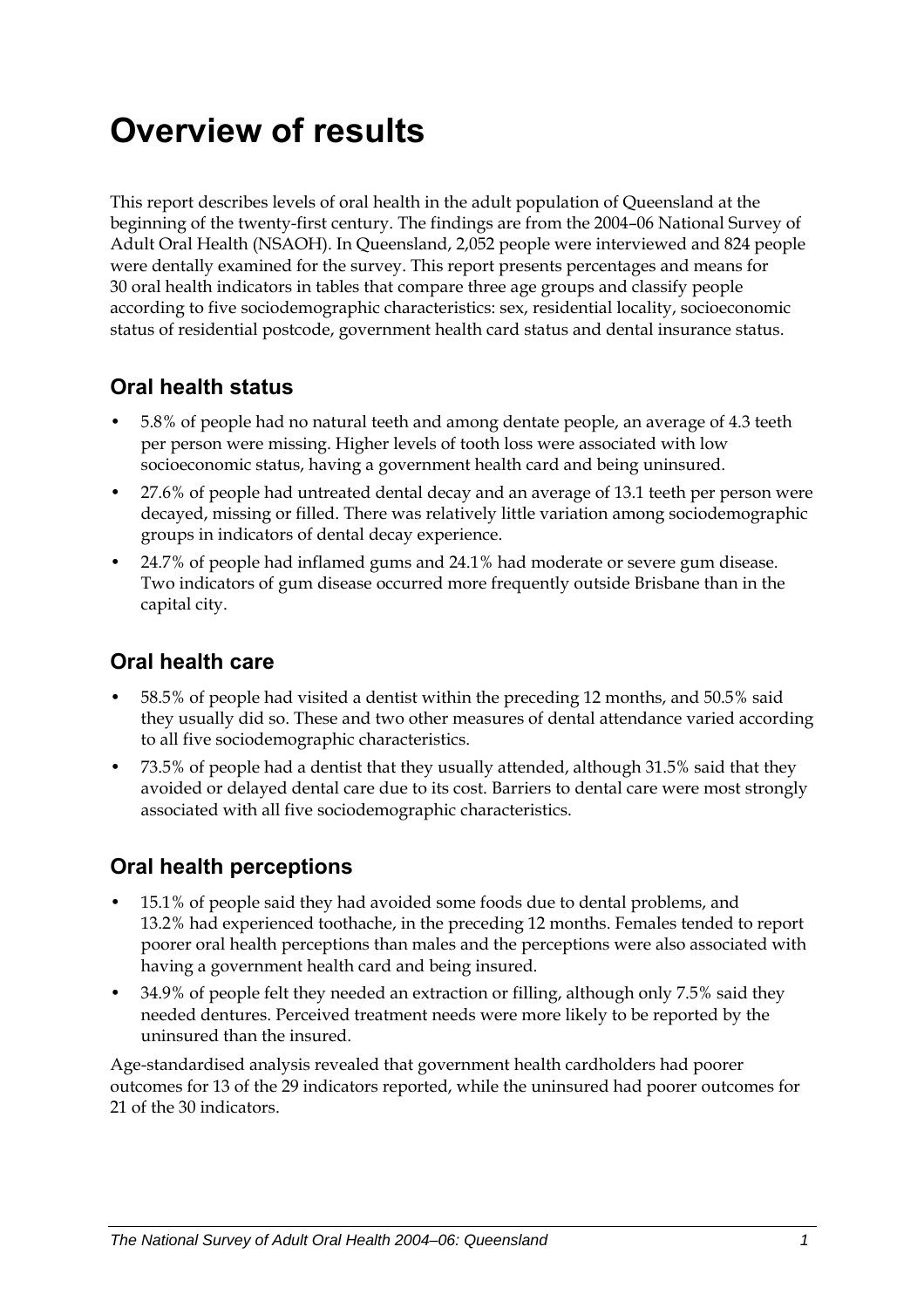# <span id="page-9-0"></span>**1 Introduction**

This report presents findings from the Queensland component of the 2004–06 National Survey of Adult Oral Health (NSAOH). Information was collected using interviews and standardised dental examinations that were conducted among a random sample of Queensland residents aged 15 years or more. Three major themes are reported in chapters describing oral health status, oral health care and perceptions of oral health. Statistics summarising those themes are tabulated for the Queensland adult population and for three age groups that are further classified according to: sex, residential locality, socioeconomic status of the area in which they live, government health cardholder status and dental insurance.

The 2004–06 NSAOH took place 17 years after the first oral examination survey of Australians conducted in the six states and the Australian Capital Territory (Barnard 1993). State/territory reports from that 1987–88 National Oral Health Survey of Australia (NOHSA) highlighted variations among age groups, between the sexes and between people living in or outside capital cities. The major findings reported from the survey were:

- children's dental decay rates were low by historical standards and when compared internationally
- nearly one-half (48%) of adults had made a dental visit within the preceding year, the majority of them to a private dental practice (88%)
- however, 44% of adults were found to need one or more dental fillings
- the percentage of Australians with complete tooth loss had reduced compared with earlier interview surveys, although 50% of people aged 65 years or more had no natural teeth and
- one of the four national oral health targets had been achieved, and it was expected that the remaining three targets would be achieved by 2000.

However, the first survey did not collect information about government health cardholder status or socioeconomic status, and results were not contrasted between insured and uninsured.

In the 17-year period since the NOHSA, there has been substantial growth in public sector dental care and dental insurance. Increasingly, national and state/territory health goals call for reductions in socioeconomic inequalities in health, including oral health. For those reasons, this report includes a focus on the relationship between oral health and indicators of socioeconomic status and access to dental care, as well as the traditional demographic markers of age, sex and residential location.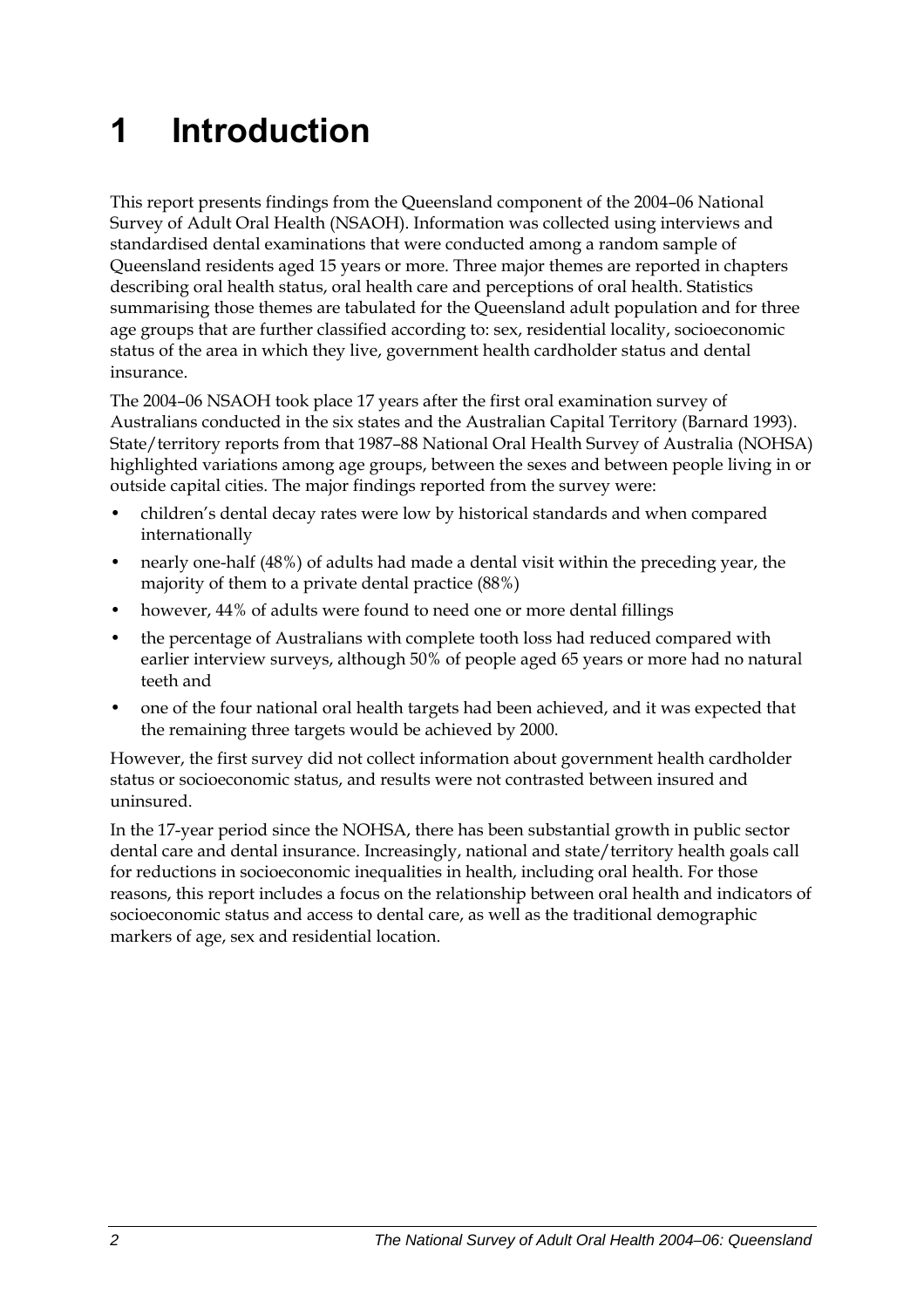# <span id="page-10-0"></span>**Purpose and organisation of this report**

The purpose of this report is to provide a descriptive 'snapshot' of oral health in the adult population of Queensland. The findings are intended to provide up-to-date evidence that can contribute to the development of oral health policies and programs in Queensland.

This introductory chapter outlines the motives for undertaking the survey. Chapter 2 reviews the survey's methods and describes the population distribution of sociodemographic and dental access characteristics presented in later tables. Statistical findings regarding oral health status are tabulated and described in Chapter 3, followed by statistical findings regarding oral health care (Chapter 4) and perceptions of oral health (Chapter 5). The Appendix contains additional tables of oral health statistics for conventional 10-year age groups. These are narrower than the age ranges reported in the chapters, and are presented to permit comparisons with surveys conducted at other places and other times.

The national report of the survey's findings (Slade et al. 2007) provides additional details about the survey, including participation rates and analysis of potential biases due to non-participation. The national report also presents qualitative findings from 'oral histories' conducted with a small number of survey participants to document historical influences on the nation's oral health. Further appendix material is available at:

<http://www.arcpoh.adelaide.edu.au/project/distribution/NSAOH.html>.

# **Background to the survey**

Up-to-date information about population oral health is important because oral diseases have broad implications for the health of the public. Dental problems are ranked among the most frequently reported illness episodes by Australians (AIHW 2000), and provision of dental care accounts for 6.6% of recurrent health expenditure in 2005–06 (AIHW 2007). In the United States the Surgeon General characterised oral disease as a 'silent epidemic' (Surgeon General 2000).

In the 17 years following the 1987–88 NOHSA, no state-wide oral examination surveys of adults have been conducted. Instead, published oral examination surveys were restricted to special groups of the adult population and often they were conducted within selected locations in states. They included studies of oral health in:

- military recruits (Dawson & Smales 1994; Hopcraft & Morgan 2003a,b, 2005, 2006; Morgan et al. 1992)
- adults in Melbourne (Wright et al. 1994)
- community-dwelling elderly people (Bergman et al. 1991; Chalmers, Carter & Spencer 2002; Slade et al. 1993; Slade & Spencer 1995, 1997; Thomson et al. 1995)
- elderly people living in nursing homes or hostels (Chalmers, Carter, Fuss et al. 2002; Chalmers, Hodge et al. 2002; Chalmers et al. 2005; Saub & Evans 2001)
- Aboriginals and Torres Strait Islanders (Endean et al. 2004; Smith et al. 2007)
- immigrants (Marino et al. 2001, 2007) or refugees (Kingsford Smith & Szuster 2000)
- prisoners (Osborn et al. 2003)
- patients receiving dental care in public dental services (Brennan et al. 2000, 2001, 2007; Brennan & Spencer 2004) and
- patients with selected medical conditions (Coates et al. 1996, 2000).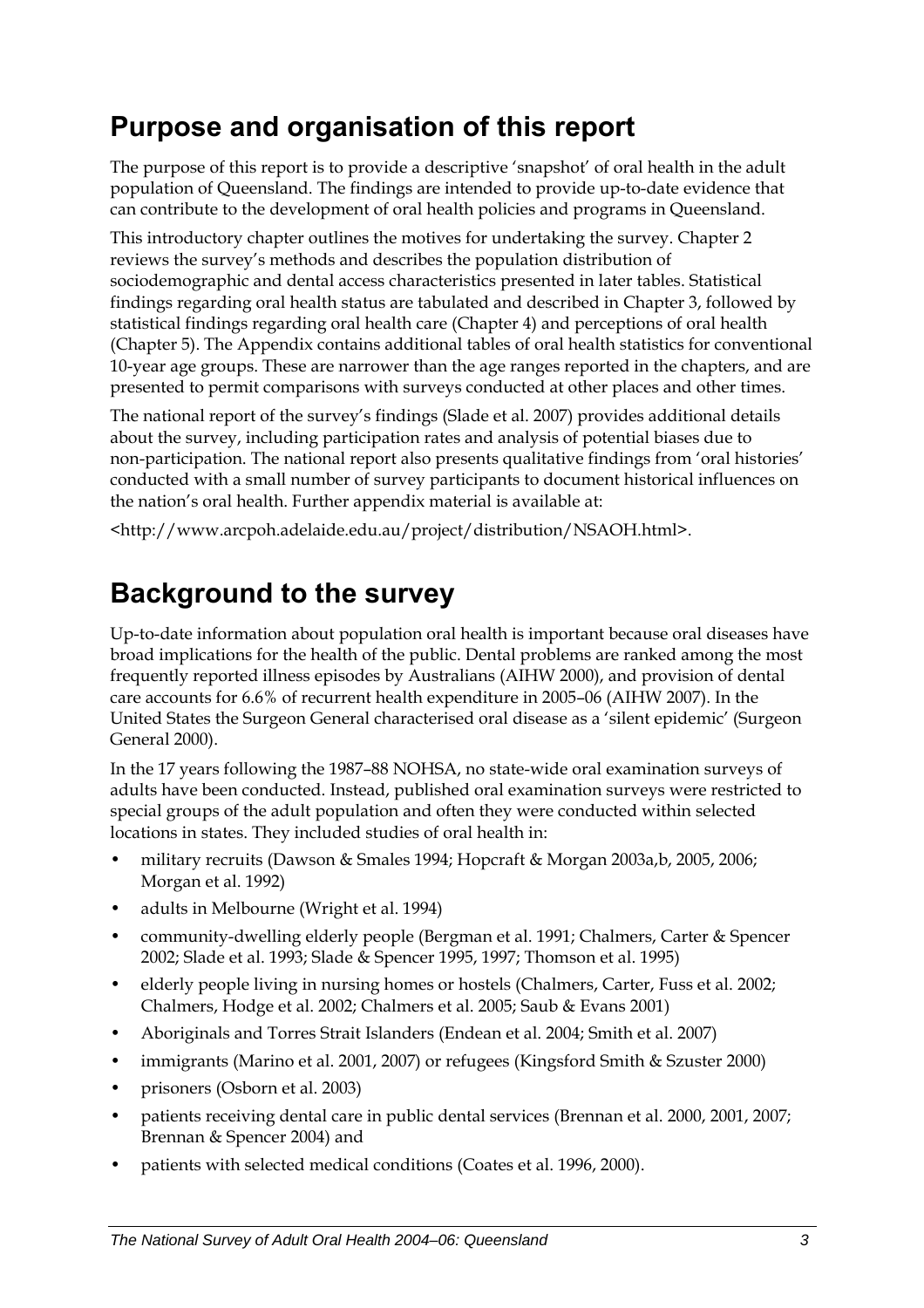By the late 1990s, several collaborative efforts among federal and state/territory stakeholders attempted to secure support for a second national oral health survey, although none were funded. Renewed impetus for a national survey began with the work of the National Advisory Committee on Oral Health (AHMAC 2001). The committee formulated a National Oral Health Plan for the period 2004–13 comprising seven action areas:

- promotion of oral health across the population
- children and adolescents
- older people
- people with low income and social disadvantage
- people with special needs
- Aboriginal and Torres Strait Islander people and
- workforce development.

One of four short-term goals listed for the plan's first action area was the conduct of a national survey of adult oral health. Fulfilment of that goal became possible in 2003 when researchers at the Australian Research Centre for Population Oral Health (ARCPOH) in The University of Adelaide sought project grant funding from the National Health and Medical Research Council (NHMRC). The proposal was for funding to support a collaborative project that pooled resources already committed or promised from the following sources: funding from the Australian Government Department of Health and Ageing to the Dental Statistics and Research Unit (DSRU) within ARCPOH to undertake a telephone interview survey; commitment of staff from oral health sections within state and territory health departments to conduct oral epidemiological examinations; and core funding from the Australian Institute of Health and Welfare (AIHW) to DSRU. Following peer review, the NHMRC awarded a project grant to ARCPOH in November 2003.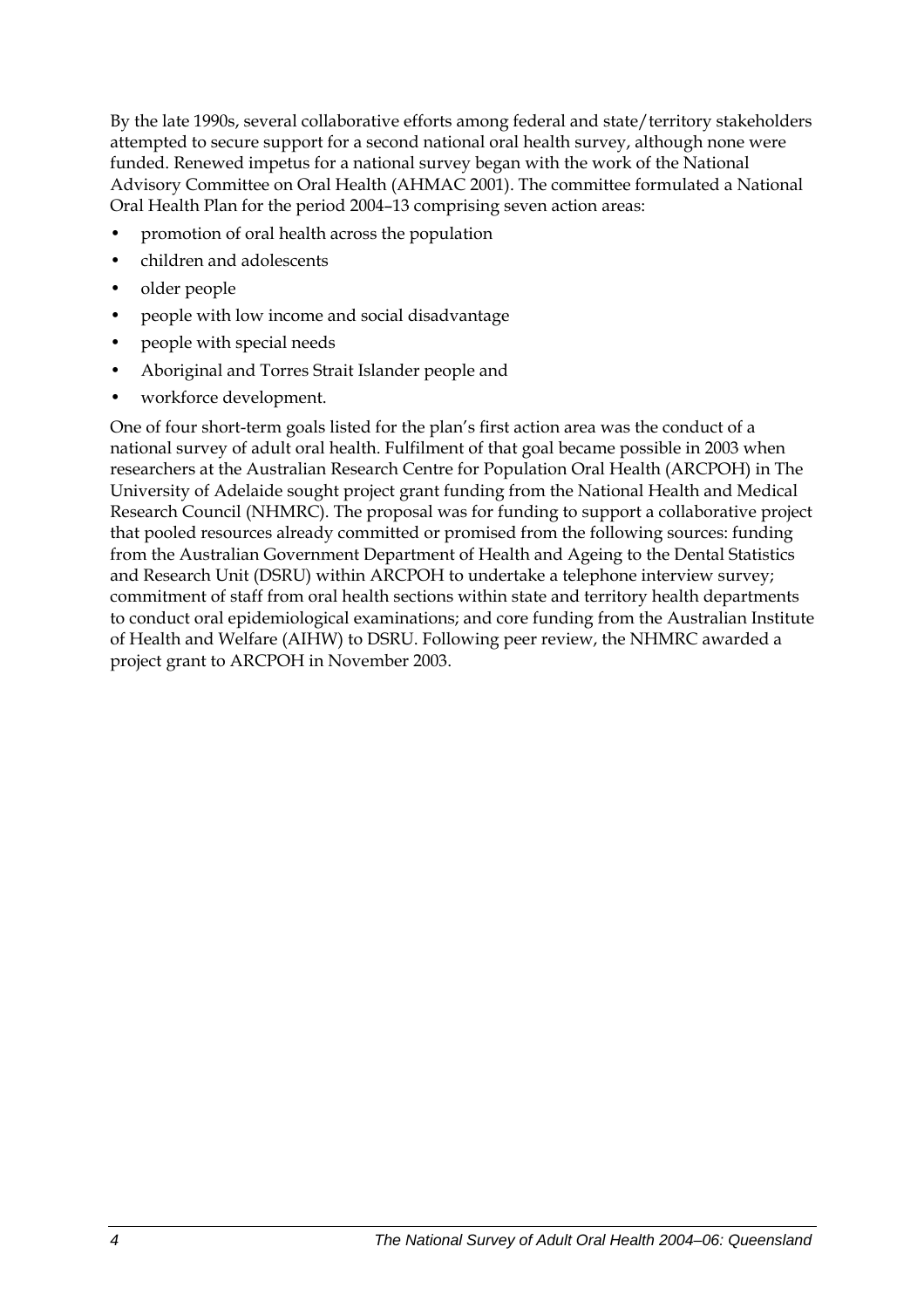# <span id="page-12-0"></span>**Aspects of oral health and dental care relevant to the National Oral Health Plan**

The National Oral Health Plan outlined nine population indicators that were informative in developing the plan and that are cited as key performance indicators to evaluate the outcomes of the plan. This survey reports findings that relate to six of those key performance indicators:

- The percentage of the dentate population reporting a social impact (for example toothache, difficulty chewing, concerned about appearance) because of problems with teeth, mouth or gums in the last 12 months, by age group, living circumstance, government health cardholder status, Indigenous identity and special needs.
- The percentage of the population with untreated decay, by age group, living circumstance, government health cardholder status and Indigenous identity.
- The proportion of the dentate population with a maximum periodontal pocketing of 3.5 mm and 5.5 mm, by age group.
- The mean number of missing teeth and proportion of existing teeth with untreated decay, by age group, living circumstance, government health cardholder status and card status, and Indigenous identity.
- The percentage of the dentate population who visited a dental practitioner in the last 2 years, by age group, living circumstance, government health cardholder status and Indigenous identity.
- The percentage of the dentate population whose reason for visiting a dental practitioner in the last 12 months was for a check-up, by age group, living circumstance, government health cardholder status and Indigenous identity.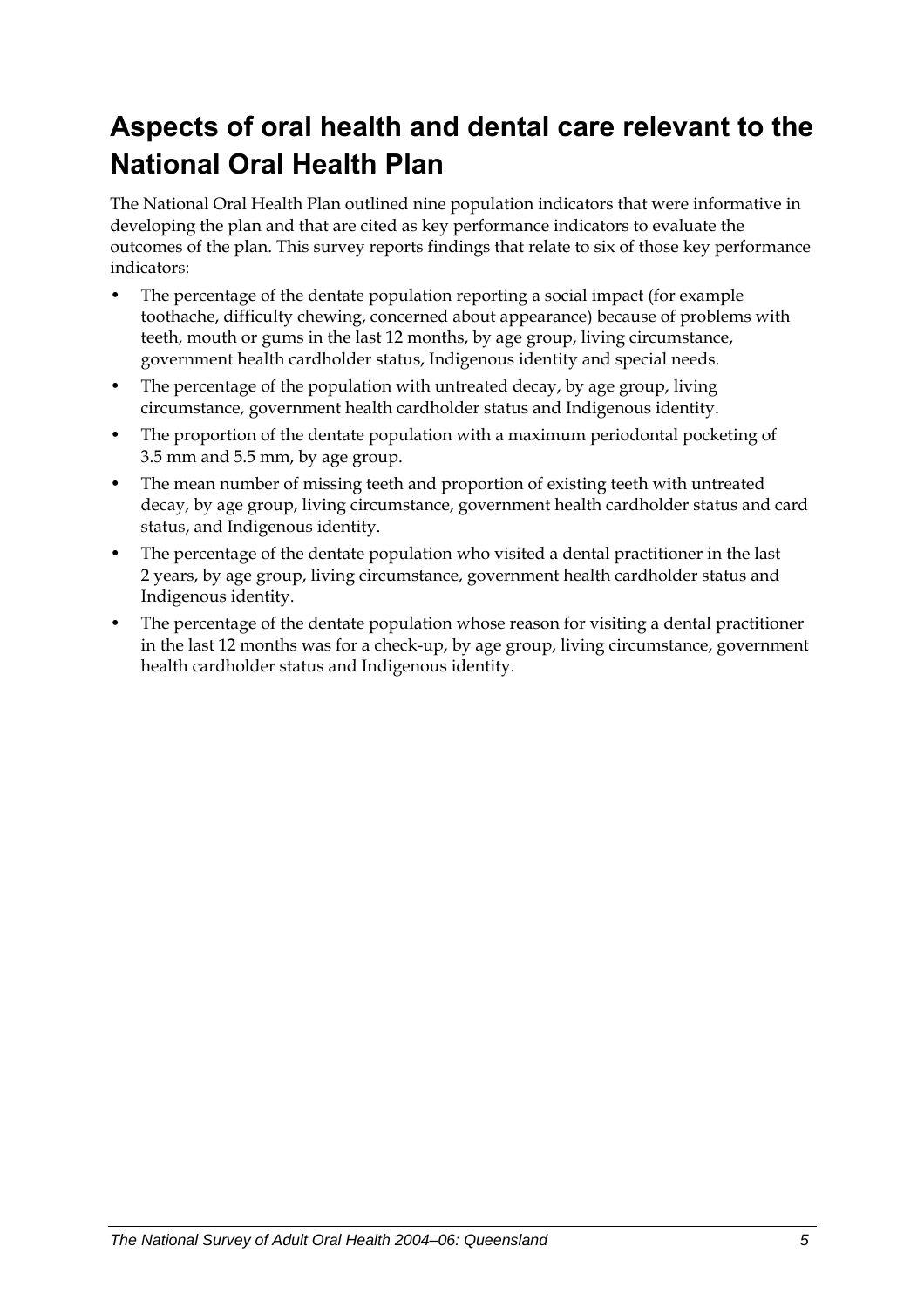# <span id="page-13-0"></span>**2 Methods**

Full details of the survey's methods have been described in Chapter 2 of the national report (Slade et al. 2007). The following summary highlights the main methodological features of the survey.

# **Study population and sampling**

A three-stage, stratified clustered sampling design was used to select people from the target population of Australian residents aged 15 years or more:

- Postcodes were sampled at random from capital city and non-capital city strata in six states and the Northern Territory, and from a single stratum in the Australian Capital Territory. Postcodes represented the geographic clustering in the design and were selected with probability proportional to size, where size was defined as the number of households listed in the 'electronic white pages' in each postcode.
- A systematic sample of households listed in the 'electronic white pages' was selected for each sampled postcode. Thirty households per metropolitan stratum and 40 households per ex-metropolitan stratum were selected.
- One person aged 15 years or more was randomly selected per household. In households with only one person aged 15 years or more, that person was selected. In other households telephone interviewers asked for the name of the person aged ≥15 years who most recently had had a birthday and the name of the person aged ≥15 years who would next have a birthday. A computer algorithm then selected one of those two people at random.

# **Sampled postcodes**

In Queensland the following postcodes were sampled: 4005, 4012, 4018, 4022, 4034, 4037, 4053, 4059, 4066, 4069, 4074, 4078, 4105, 4111, 4115, 4121, 4122, 4127, 4151, 4154, 4161, 4165, 4173, 4207, 4211, 4214, 4216, 4218, 4221, 4270, 4300, 4305, 4350, 4370, 4472, 4500, 4504, 4506, 4510, 4551, 4557, 4563, 4570, 4605, 4610, 4655, 4670, 4700, 4703, 4737, 4740, 4810, 4814, 4820, 4869, 4871, 4883.

# **Computer-assisted telephone interview**

Self-reported information about oral health and characteristics associated with it was obtained though telephone interviews. Interviewers read questions from a computer screen and recorded answers directly onto the computer. They were conducted from a dedicated computer-assisted telephone interview (CATI) suite at University of Adelaide research offices. The methods were based on those advocated by Dillman (2000), including the mailing of a letter to households prior to telephoning, a protocol for contacting each household and standardised procedures for asking questions and recording answers. Interviews were conducted by 29 interviewers, each of whom was trained in the survey methods. Every effort was made to interview the target person although, in certain circumstances, the questions were answered by another adult in the form of a proxy interview.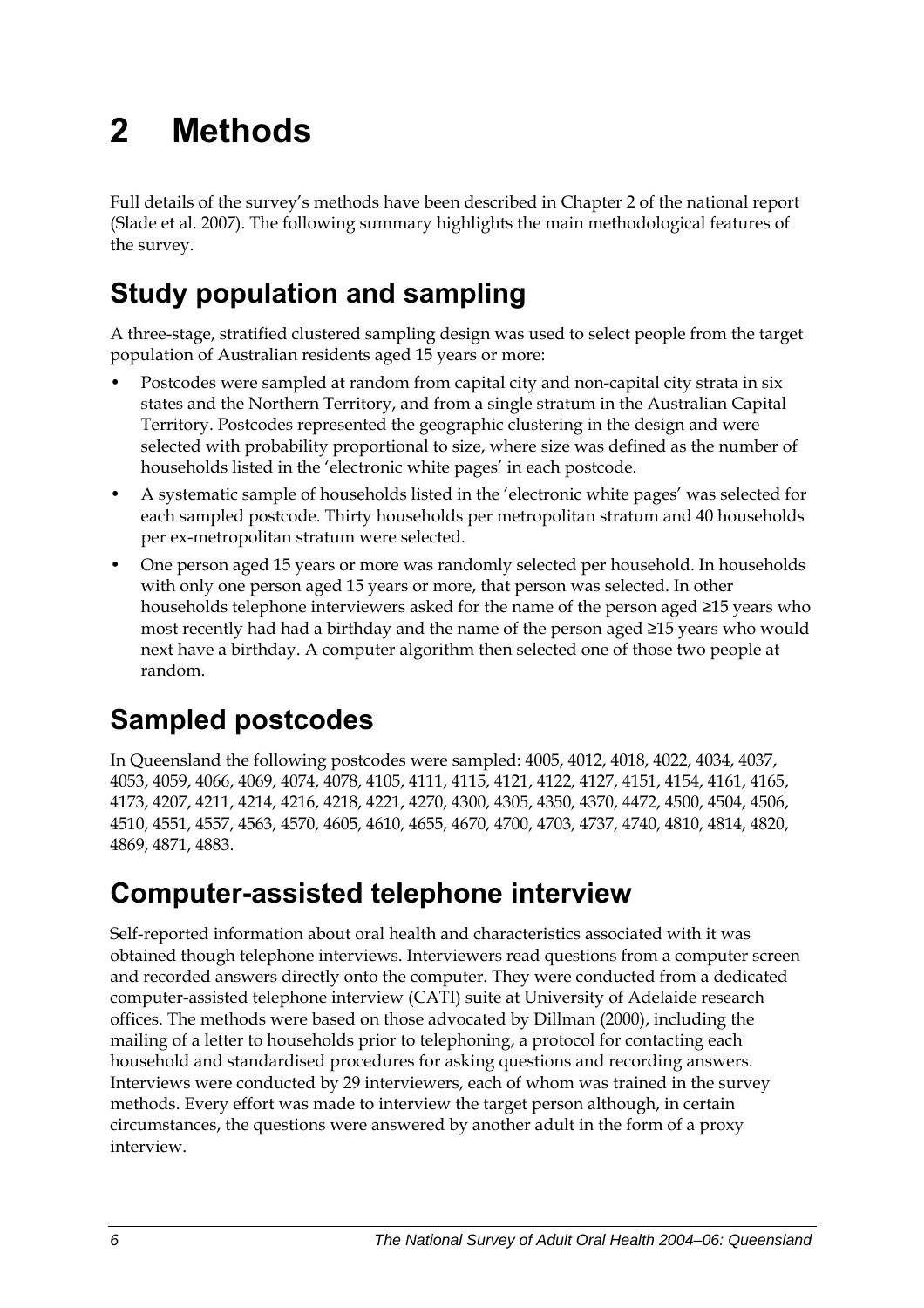<span id="page-14-0"></span>The interview consisted of 79 questions, several with multiple response categories. A copy of the questions used is included in an Appendix available online:

<http://www.arcpoh.adelaide.edu.au/project/distribution/NSAOH.html>.

# **Oral epidemiological examination**

Information about clinical oral status was collected during standardised dental examinations conducted by dentists who undertook training in the survey procedures. Examinations were limited to people who reported having some or all of their own natural teeth at the time of the interview. Examining dentists followed a standardised protocol to record levels of tooth loss, dental decay experience, tooth wear and—for subjects with no medical contraindications to periodontal probing—signs of gum disease. During data collection, replicate examinations were conducted for approximately five study participants per examiner to evaluate the consistency of their findings when judged against the principal survey examiner.

There were 30 examiners nationwide (Table 1). Prior to their work on the survey, they undertook a 2-day training and calibration session at The University of Adelaide. Separate training sessions were held for the examination teams from each state and territory. Prior to the scheduled training session, each examiner was sent a 50-page manual and a DVD detailing the survey protocol, including the criteria and coding for the examination.

|                   |                     |                           | No. of examinations per examiner |                |      |  |
|-------------------|---------------------|---------------------------|----------------------------------|----------------|------|--|
| <b>State</b>      | No. of<br>examiners | No. of people<br>examined | <b>Minimum</b>                   | <b>Maximum</b> | Mean |  |
| <b>NSW</b>        | 11                  | 1,113                     | 32                               | 164            | 101  |  |
| Vic               | 3                   | 1,181                     | 267                              | 585            | 394  |  |
| Qld               | 3                   | 824                       | 217                              | 305            | 275  |  |
| <b>SA</b>         | 2                   | 629                       | 241                              | 388            | 315  |  |
| <b>WA</b>         | 3                   | 470                       | 134                              | 196            | 157  |  |
| Tas               | 3                   | 385                       | 49                               | 186            | 128  |  |
| <b>ACT</b>        | 2                   | 386                       | 125                              | 261            | 193  |  |
| <b>NT</b>         | 3                   | 517                       | 154                              | 203            | 172  |  |
| <b>All states</b> | 30                  | 5,505                     | 32                               | 585            | 184  |  |

**Table 1: Distribution of examiners and examinations among states and territories**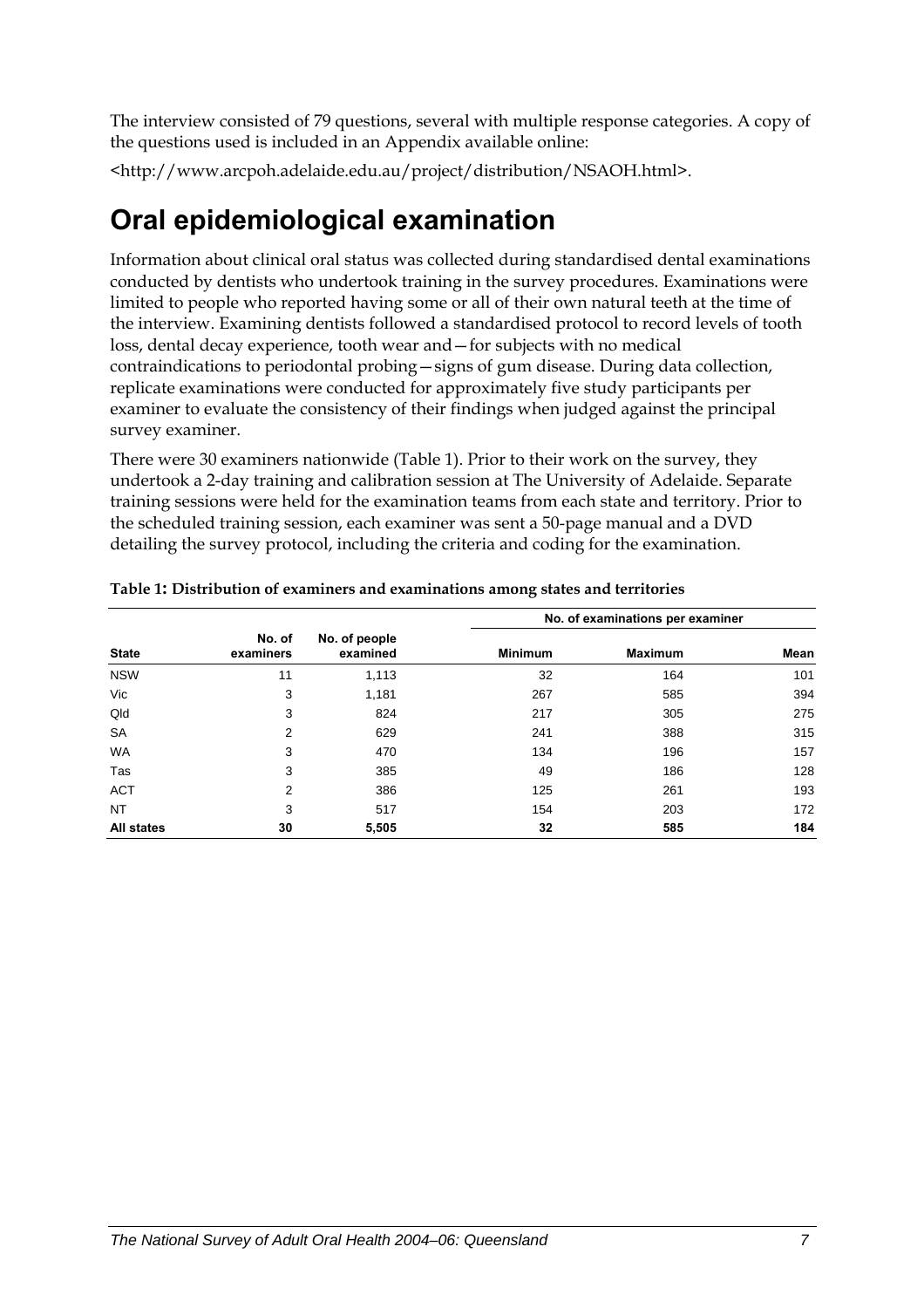### **Scope of examination**

Survey participants were examined in a supine position in standard dental chairs with illumination provided by the chair's overhead dental light. Examiners used an intra-oral mirror that additionally had its own battery-powered light source. A periodontal probe with 2-mm markings was used to record distances, for example when assessing periodontal destruction (described further below); however, sharp explorers were not used and no radiographs were taken. Full details of the examination protocol are provided online:

<http://www.arcpoh.adelaide.edu.au/project/distribution/NSAOH.html>.

The following overview summarises criteria used to assess the main oral health variables reported in this volume.

#### **Tooth loss**

For people aged less than 45 years, examiners distinguished between missing teeth that had been extracted due to decay or periodontal disease and teeth that were absent for any other reason (that is, congenitally missing; unerupted; or extracted for orthodontics, trauma or impaction). For people aged 45 years or more, no such distinction was made, so that an extracted or otherwise absent tooth was recorded as missing. Dental implants, root fragments and deciduous teeth were coded separately and not counted as missing or absent teeth.

#### **Replacement teeth**

All lost teeth were further classified as replaced or not replaced by a fixed bridge or a removable denture that was worn to the examination.

#### **Decay experience of coronal tooth surfaces**

All teeth present were subdivided into five tooth surfaces: mesial, buccal, distal, lingual, and either occlusal (for premolars or molars) or incisal (for incisors and canines). Each coronal surface was assessed and categorised using visual criteria (no explorer was used) and one of the following codes was assigned:

- decay: cavitation of enamel or dentinal involvement or both are present
- recurrent caries: visible caries that is contiguous with a restoration
- filled unsatisfactorily: a filling placed for any reason in a surface that requires replacement but that has none of the above conditions
- filling to treat decay: a filling placed to treat decay in a surface that had none of the above conditions
- filling placed for reasons other than decay: in a surface that has none of the above conditions (incisors and canines only)
- fissure sealant: where none of the above conditions were found
- sound: when none of the above conditions was found.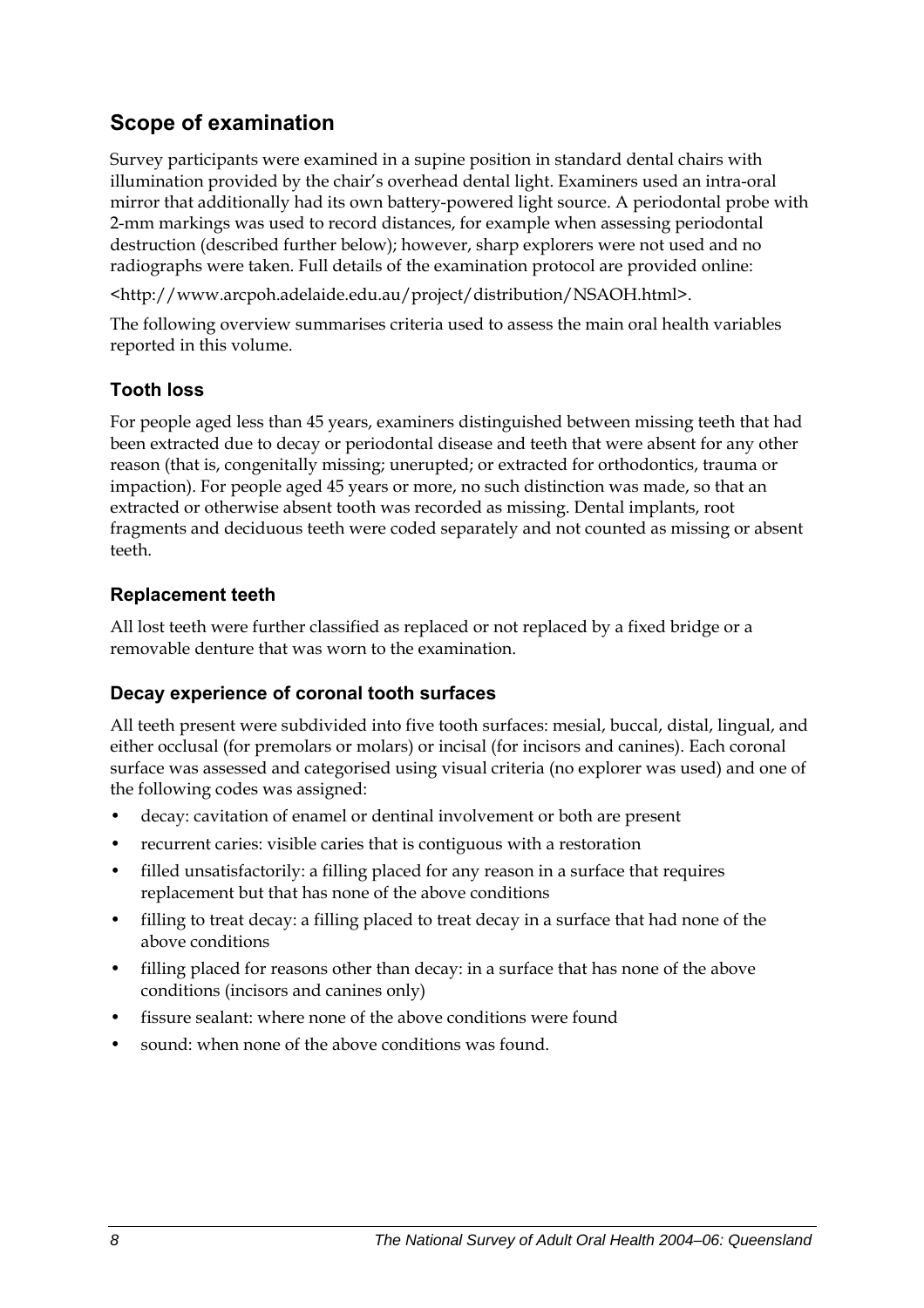#### **Decay experience of tooth root surfaces**

All teeth present were subdivided into four root surfaces: medial, buccal, distal and lingual. Each root surface was assessed visually and, if necessary, using a ball-ended periodontal probe. One of the following codes was assigned:

- decay: a discrete, well-defined or discoloured lesion on the root surface that is soft to exploration using the periodontal probe
- recurrent caries: detectable caries that is contiguous with a restoration
- filled unsatisfactorily: a filling placed for any reason in a surface that has unacceptable defects but meeting none of the above conditions
- filled root surface: one or more permanent restorations placed for any reason but none of the above conditions
- wear of 2 mm or more: recorded only on buccal surfaces with none of the above conditions
- sound root surface: when none of the above conditions was found
- no visible root surface.

#### **Periodontal tissue destruction**

The assessment of periodontal tissue destruction was based on methods used in the US National Health and Nutrition Examination Survey (NHANES 2005). Assessments were made of probing pocket depth and gingival recession, both recorded in millimetres using a periodontal probe that had 2-mm markings. Measurements were made at the mesio-buccal, mid-buccal and disto-buccal aspects of all teeth present, except for third molars. All fractional millimetre measurements were rounded down to the lowest whole millimetre before calling the number. For recession, the cemento-enamel junction (CEJ) was identified or its position was estimated (for example, if a filling obscured its position), and the distance from the CEJ to the free gingival margin was recorded in millimetres. When the CEJ was subgingival, the number called was negative; otherwise it was positive. For probing pocket depth, the distance from the free gingival margin to the bottom of the periodontal crevice/pocket was called.

Examiners did not make a direct measurement of clinical attachment loss; instead, it was computed during data analysis.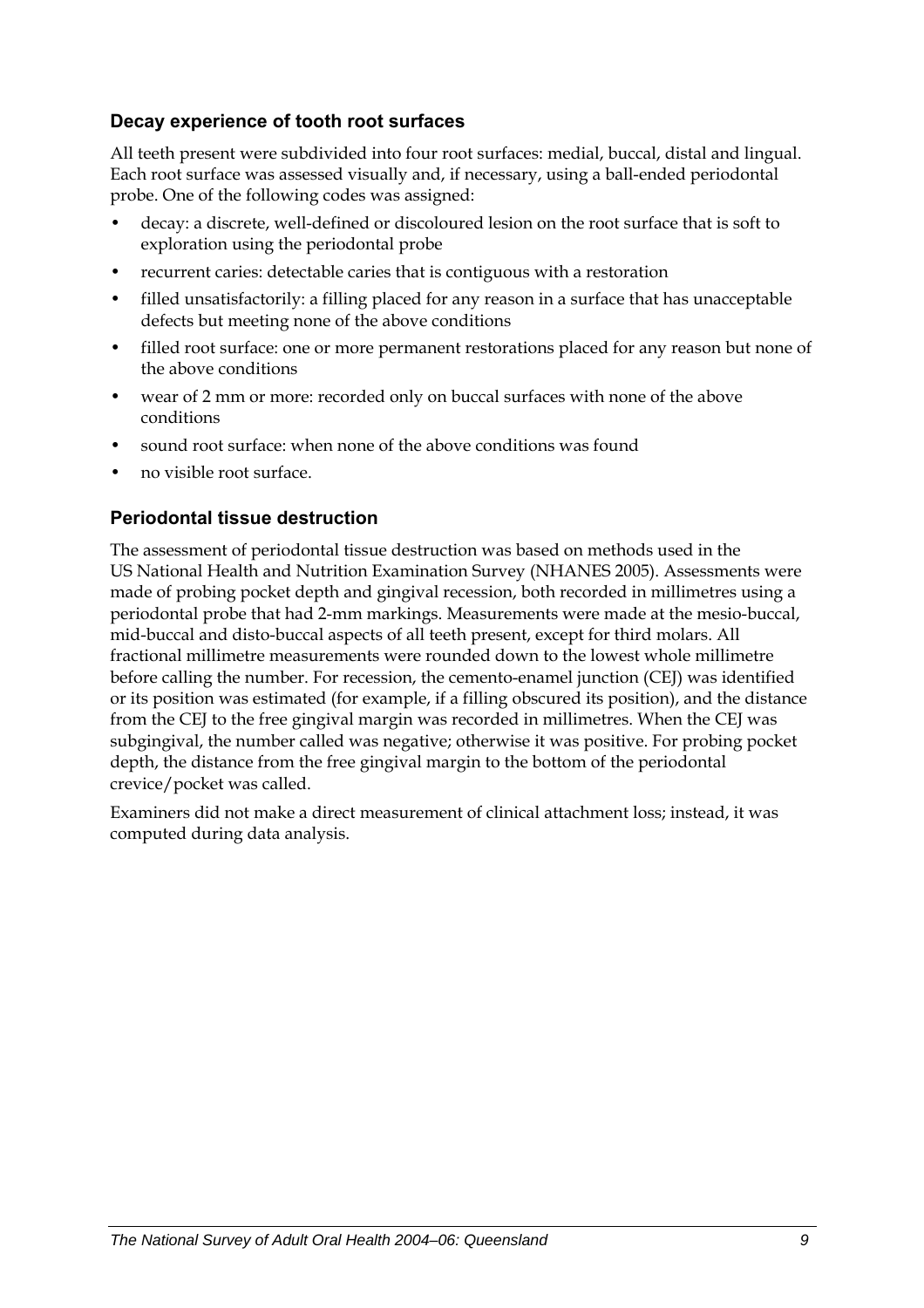#### **Gingival inflammation around six index teeth**

The Loe and Silness (1963) gingival index was used to assess inflammation of the marginal gingival tissues around six index teeth (if present)—the most anterior molar in each dental quadrant (up to four teeth), the right maxillary central incisor and the left mandibular central incisor. Pressure was applied to the free gingival margin on the buccal aspect of the tooth by swiping with the side of a periodontal probe that was held at approximately 90 degrees to the long axis of the tooth. One of the following codes was assigned:

- severe inflammation: marked redness and oedema, ulceration or tendency to spontaneous bleeding
- moderate inflammation: redness, oedema, glazing or bleeding after applying pressure with the probe
- mild inflammation: slight change in colour or slight oedema but no bleeding after applying pressure with the probe
- none of the above.

### **Data recording for examinations**

Each code called by an examiner was recorded directly onto a laptop computer by state/territory staff who had experience in clinical dental procedures. They were trained in use of the software during the 2-day training session for examination teams held at The University of Adelaide.

### **Assessment of inter-examiner reliability**

In order to measure inter-examiner reliability, the principal survey examiner attended examination sessions for all but one examiner to conduct masked replicate examinations of survey participants. The remaining examiner withdrew from the survey after completing 32 examinations. Replicate examination entailed assessments of tooth presence, periodontal assessment of teeth in one jaw, and assessment of caries experience in both crowns and roots of teeth. The observed levels of agreement for most oral health indicators were equivalent to benchmarks reported for national oral health surveys conducted in the United Kingdom and the United States.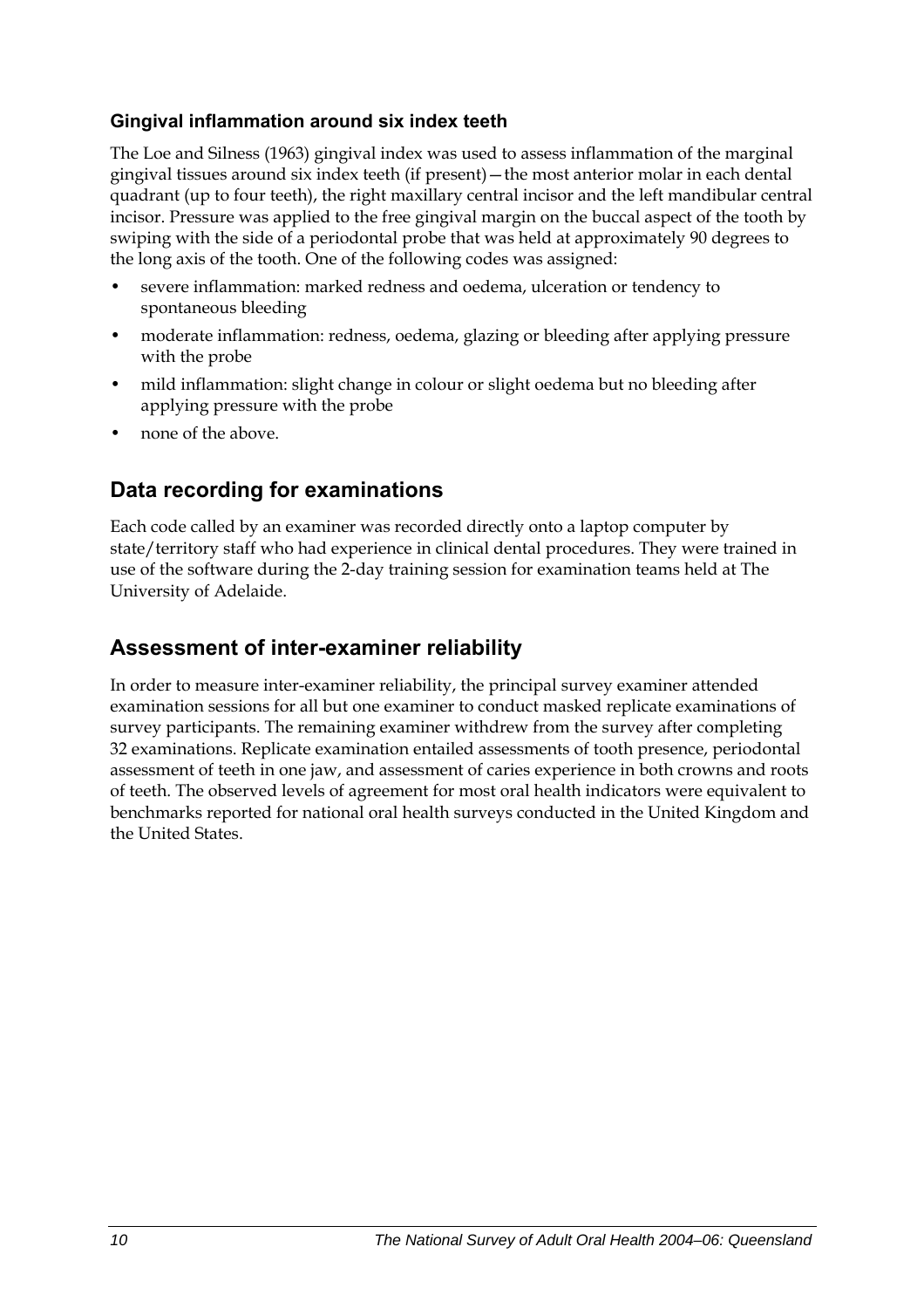# <span id="page-18-0"></span>**Period of data collection**

Data collection began in July 2004 and was completed in September 2006 ([Table 2\)](#page-18-1). Interviews were timed to begin approximately 1 month prior to the planned start of examinations in each jurisdiction.

<span id="page-18-1"></span>

|                        | Dates of interviews |                | Dates of examinations |                   |
|------------------------|---------------------|----------------|-----------------------|-------------------|
| <b>State/territory</b> | <b>Beginning</b>    | End            | <b>Beginning</b>      | End               |
| <b>ACT</b>             | <b>July 2004</b>    | October 2004   | <b>July 2004</b>      | October 2004      |
| <b>SA</b>              | September 2004      | December 2004  | September 2004        | May 2005          |
| <b>WA</b>              | October 2004        | March 2005     | November 2004         | May 2005          |
| Vic                    | January 2005        | September 2005 | February 2005         | September 2005    |
| <b>NSW</b>             | May 2005            | November 2005  | June 2005             | <b>July 2006</b>  |
| <b>NT</b>              | August 2005         | October 2005   | September 2005        | <b>March 2006</b> |
| Tas                    | January 2006        | May 2006       | March 2006            | September 2006    |
| Qld                    | March 2006          | September 2006 | June 2006             | September 2006    |
| Australia              | <b>July 2004</b>    | September 2006 | <b>July 2004</b>      | September 2006    |

## **Ethical conduct of research**

This project was reviewed and approved by The University of Adelaide's Human Research Ethics Committee. Interviewed subjects provided verbal consent prior to answering questions. All examined subjects provided signed, informed consent prior to the examination.

# **Target sample size**

Sample size requirements were calculated for a range of key outcome variables to be reported nationally. One outcome, the capacity to detect a 25% or greater reduction in national age-specific estimates of mean number of decayed teeth since 1987–88, was nominated as the critical threshold that should be detectable with standard statistical power of 80%. Another outcome was a capacity to detect a 10% or greater reduction in national age-specific mean DMFT. This identified a need for 7,500 examinations and 13,560 interviews, assuming a 65% participation rate in the examination. The sample size within each state and territory was planned to be approximately proportional to the population of the jurisdiction.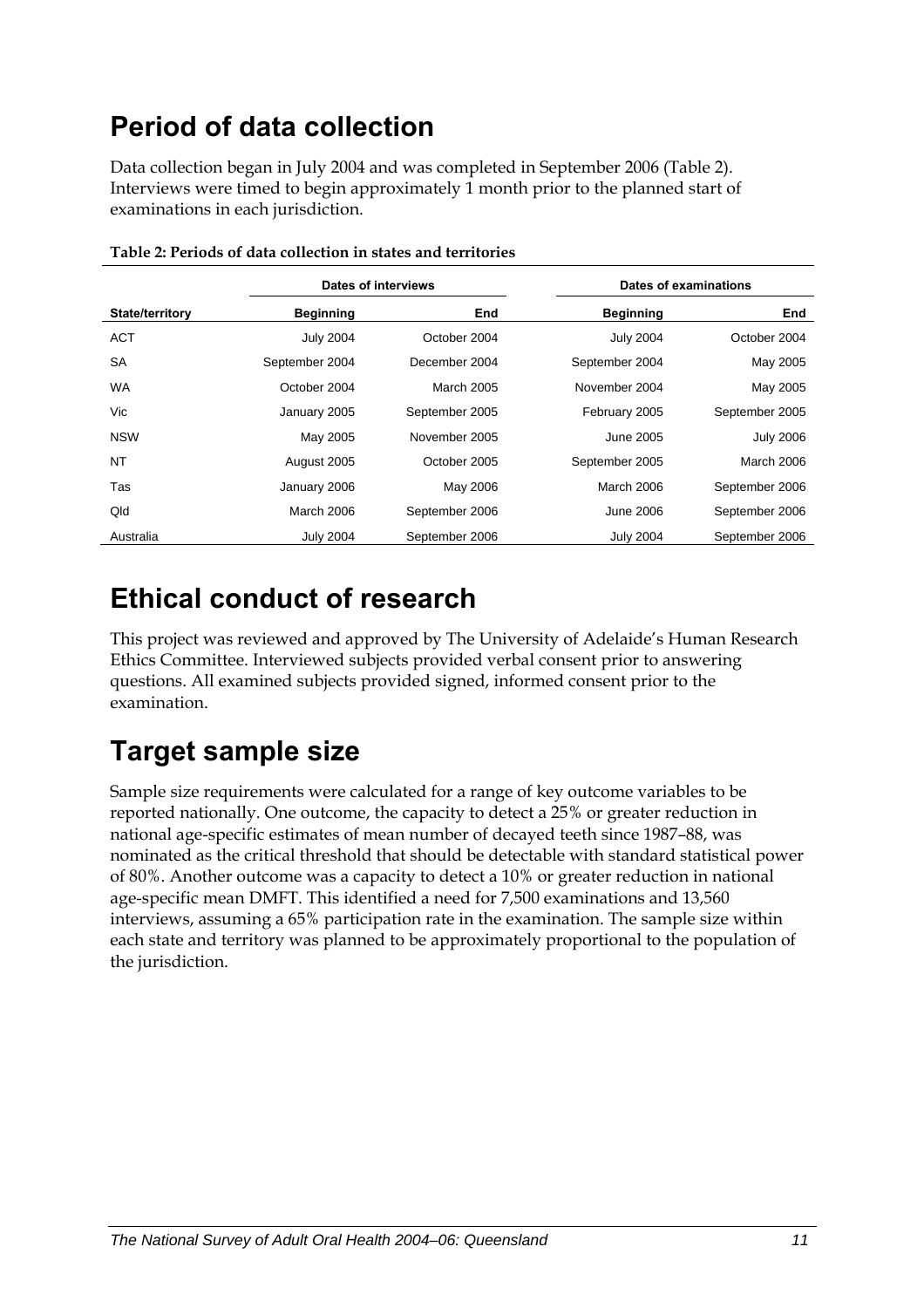# <span id="page-19-0"></span>**Participation in the survey**

National participation rates were lower than intended, both in the interview, where 49.0% of sampled people participated, and the examination, where 43.7% of those eligible took part. Interview participation rates varied from 43.9% in NSW to 61.8% in SA. Examination rates varied from 33.2% in NSW to 57.5% in SA [\(Table 3](#page-19-1)).

|                 | No. of<br>people<br>sampled | No. of<br>people<br>interviewed | Per cent<br>of sampled<br>people<br>interviewed | No. of people<br>eligible<br>for exam | No. of<br>people<br>examined | Per cent<br>of eligible<br>people<br>examined |
|-----------------|-----------------------------|---------------------------------|-------------------------------------------------|---------------------------------------|------------------------------|-----------------------------------------------|
| Australia       | 28,812                      | 14,123                          | 49.0                                            | 12,606                                | 5,505                        | 43.7                                          |
| State/territory |                             |                                 |                                                 |                                       |                              |                                               |
| <b>NSW</b>      | 8,270                       | 3,630                           | 43.9                                            | 3,310                                 | 1,099                        | 33.2                                          |
| Vic             | 6,013                       | 2,667                           | 44.4                                            | 2,360                                 | 1,181                        | 50.0                                          |
| Qld             | 4,219                       | 2,052                           | 48.6                                            | 1,841                                 | 824                          | 44.8                                          |
| <b>SA</b>       | 2,159                       | 1,335                           | 61.8                                            | 1,093                                 | 629                          | 57.5                                          |
| WA              | 2,365                       | 1,290                           | 54.5                                            | 1,109                                 | 470                          | 42.4                                          |
| Tas             | 1,745                       | 1,042                           | 59.7                                            | 873                                   | 385                          | 44.1                                          |
| ACT             | 1,892                       | 1,025                           | 54.2                                            | 981                                   | 400                          | 40.8                                          |
| <b>NT</b>       | 2,149                       | 1,082                           | 50.3                                            | 1,039                                 | 517                          | 49.8                                          |

#### <span id="page-19-1"></span>**Table 3: Number and percentage of people sampled, interviewed and examined(a)**

(a) Unweighted data.

# **Data analysis**

The aim of the data analysis was to generate summary statistics describing oral health for the Queensland population. With the exception of data regarding participation rates, results in this report have been weighted to compensate for individuals' different probabilities of selection and survey participation rates. For the telephone interview survey, weights were adjusted to ensure survey estimates were consistent with the 2005 Australian Bureau of Statistics Estimated Residential Population data. For the oral examination survey, which was restricted to dentate people aged 15 years or more, estimates of the dentate population were derived from the telephone interview survey and used to derive examination weights. This means that results can be generalised to the Queensland population.

Tables 35 and 36 contain age-standardised estimates for each indicator presented in preceding tables. Age standardisation is a statistical procedure that aims to remove any effects of age that might account for differences in each oral health indicator between the two comparison groups: health cardholders versus non-health cardholders (Table 35) and insured versus non-insured people (Table 36). For these tables, percentages and means were standardised using the direct method. The reference population was the 2005 Australian Estimated Residential Population classified into 14 five-year age categories within the range 15–84 years and a fifteenth category aged 85 years of more.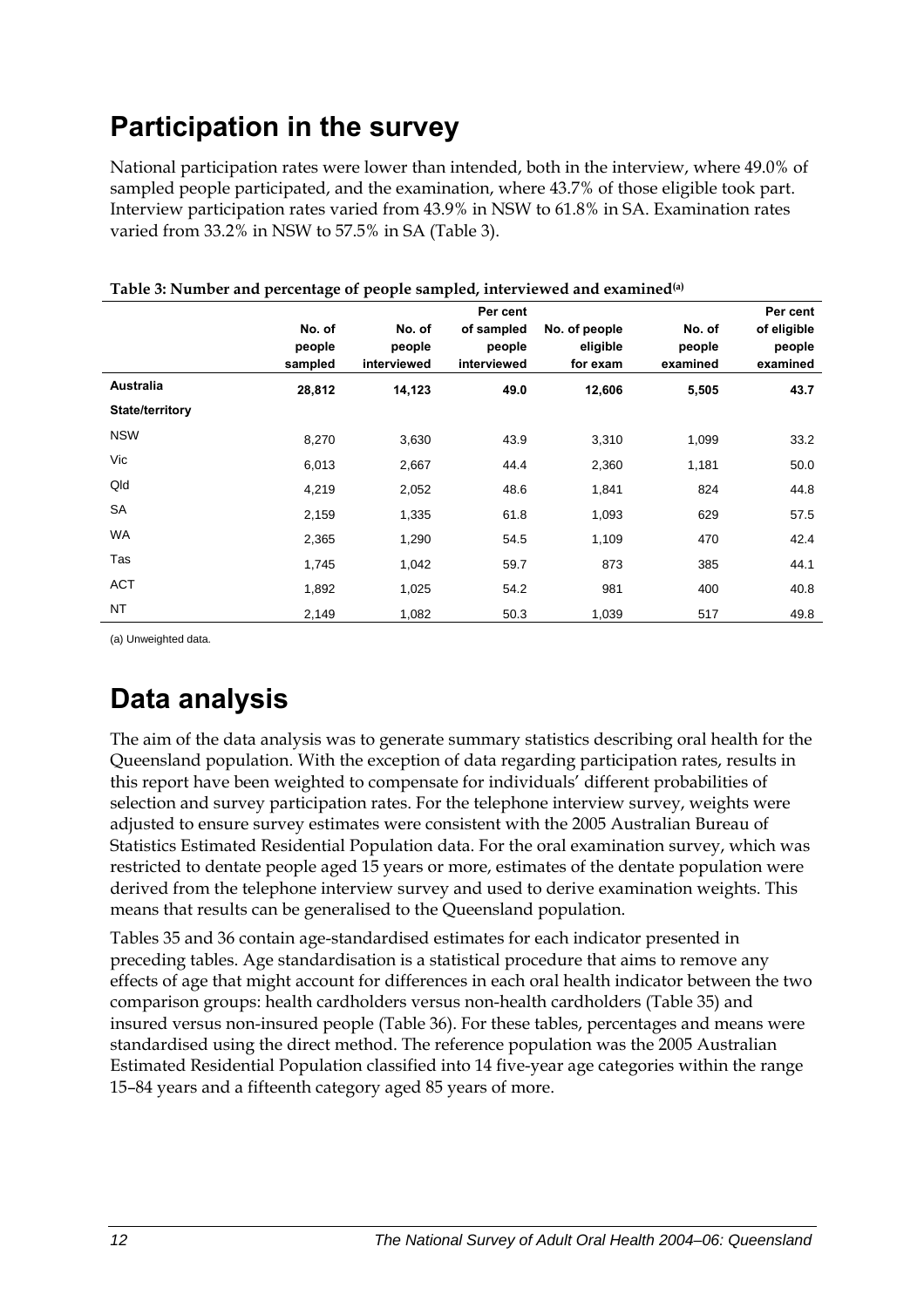## **Presentation of results**

Oral health measures are tabulated for each of three age groups representing the survey participant's age reported in the telephone interview, plus an 'all ages' summary. The three age groups are: 15–34 years, 35–54 years and ≥55 years. The tables report estimates for mutually exclusive subgroups of people created for each of six characteristics based on responses to the telephone interview questions. The subgroups and unweighted number of respondents are listed in the Appendix to this volume and the six characteristics are described below:

**Sex** was classified as 'Male' or 'Female' recorded during the interview.

**Residential location** was classified as 'Capital city' or 'Other places' based on the sampling postcode used in selection of households.

**Postcode socioeconomic status** was used to classify individuals according to the Index of Relative Socioeconomic Advantage/Disadvantage (IRSAD) of the postcode in which they lived. The IRSAD is an aggregate measure of a postcode's socioeconomic status based on characteristics of its residents recorded in the 2001 Population Census. A postcode that has a relatively high proportion of people with high incomes or a skilled labour force is assigned a relatively higher value on this index. Conversely, a low score on the index indicates that an area has a higher proportion of individuals with low incomes and more people who work in unskilled occupations. Postcodes were classified into three groups of ascending socioeconomic status, each group comprising approximately one-third of the Queensland population. This type of analysis is said to be 'ecological' because it is not based on individuals' own socioeconomic status, but on the socioeconomic status of the area in which they live. Hence, care should be taken in the interpretation of results—because Socioeconomic Indices for Areas (SEIFA) scores refer to areas, not individuals, results are not interpretable at the level of the individual.

**Government health card** status identified whether or not people were covered either by a pensioner concession card or health care card. Both cards are issued according to a means test administered by Centrelink, an agency of the Australian Government's Family Assistance Office. People with either card and their dependents are eligible for public-sector dental care in most states and territories.

**Place of last dental visit** further disaggregated health cardholders according to the location of their last dental visit. The latter was established during the interview by asking people 'Where did you make your last dental visit?'. Health cardholders who responded 'Government dental clinic' or 'School dental service' were classified as 'Cardholder/Public'. Otherwise, eligible people were classified as 'Cardholder/Non-public' if they reported any of the other locations: Private dental practice (including specialist); Dental technician; Clinic operated by health insurance fund; Armed Services/Defence Force clinic; Other site. People who were not health cardholders were classified as 'Non-cardholder/Non-public' regardless of their reported visit location.

**Dental insurance** coverage was based on responses to the question 'Do you have private insurance cover for dental expenses?'. People were classified as insured if they responded 'yes' and uninsured if they responded 'no'.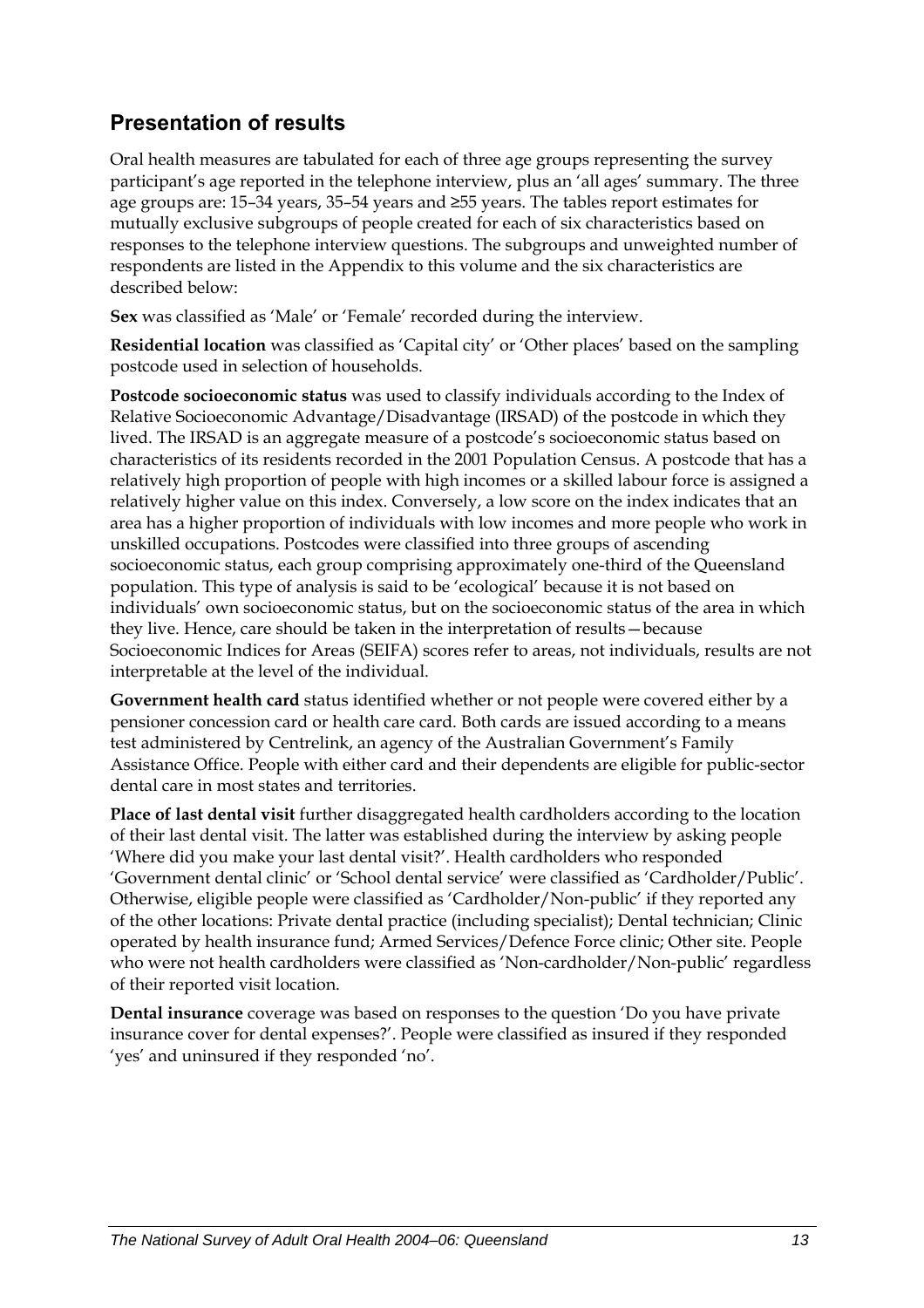### <span id="page-21-0"></span>**Criteria for determining statistical significance**

As with any survey where data are collected from only some of the people in the population, proportions and means in this report are estimates of the true population values. The estimates have some degree of uncertainty, which is expressed in this report using 95% confidence intervals (95% CIs). The 95% CI signifies the likely lower and upper limits of the range of values within which the true population percentage would fall. In this context 'likely' means that there is a 95% probability that the true population value lies between those two values.

In this report 95% CIs are used additionally as a guideline to identify differences between population subgroups that are statistically significant. Specifically, when there is no overlap between 95% CIs for two groups, the difference between the groups is deemed to be statistically significant. This criterion for judging statistical significance is more conservative than the alternative method of calculating P-values. In fact, when 95% CIs do not overlap, it means that a test of statistical significance for the difference between the groups would have a P-value of less than 0.05 (the conventional threshold used in many reports), and it could be as small as less than 0.005. The 'conservative' nature of the criterion used in this report comes about because 95% CIs that overlap to a small degree could, nevertheless, be found to differ to a statistically significant degree (at P<0.05 ) using a hypothesis test.

Data files were managed and summary variables computed using SAS software version 9[.1](#page-21-0).<sup>1</sup> Means and their associated 95% CIs were generated using SUDAAN software release 9.0.0.[2](#page-21-0) The SUDAAN procedures used sampling weights to generate population estimates and calculated 95% CIs that allowed for the complex sampling design used in this survey. To do so, 'with replacement' sampling was specified with two levels of stratification (state and section of state). The subject's sampling postcode was specified as the primary sampling unit, which was used by SUDAAN as the clustering variable.

 $\overline{a}$ 

<sup>1</sup> SAS Institute Inc. 100 SAS Campus Drive, Cary, NC 27513–2414, USA.

<sup>2</sup> Research Triangle Institute. PO Box 12194, Research Triangle Park, NC 27709–2194, USA.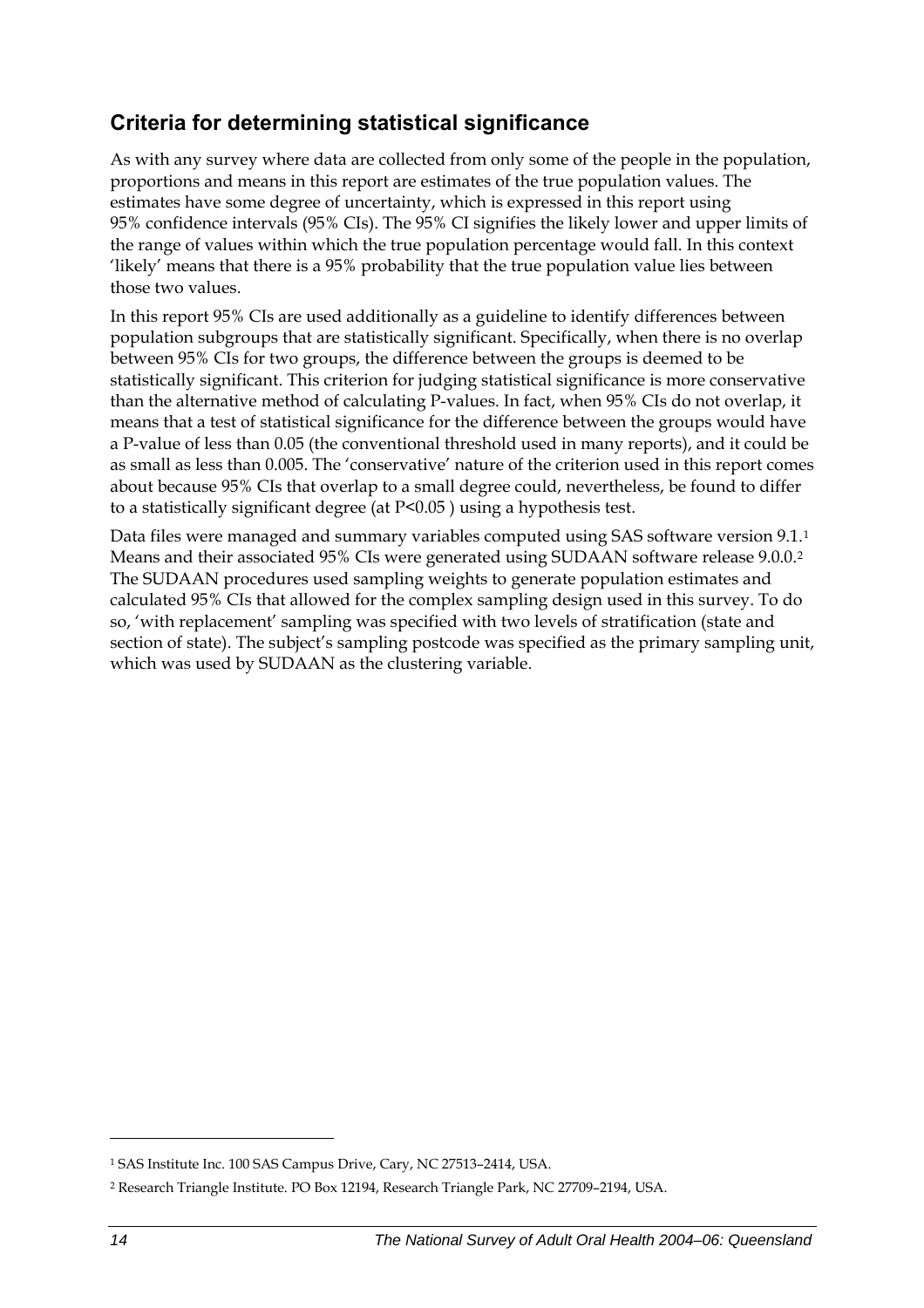# <span id="page-22-0"></span>**Distribution of sociodemographic and dental access characteristics**

Approximately one-half of the Queensland population was female, with little variation in the proportion among age groups ([Table 4\)](#page-22-1). Nearly one-half lived in the capital city, a proportion that was slightly higher in the youngest age group and higher in the oldest age group. By design, people of all ages were approximately evenly distributed among tertiles of postcode socioeconomic status. However, older people were more likely than younger people to live in areas with lower socioeconomic status. Approximately one-quarter of the population were government health cardholders, although the proportion was noticeably greater for people aged 55 years or more. People who had a government health card were equally likely to have last attended a public dental clinic or other dental care providers, although that tendency varied among age groups. Nearly one-half of the Queensland population had dental insurance, although the proportion was somewhat lower for the youngest age group.

|                                               |          | Age group (years) |           |         |  |
|-----------------------------------------------|----------|-------------------|-----------|---------|--|
|                                               | All ages | $15 - 34$         | $35 - 54$ | $>= 55$ |  |
| <b>Sex</b>                                    |          |                   |           |         |  |
| Males                                         | 49.9     | 50.8              | 49.4      | 49.2    |  |
| Females                                       | 50.1     | 49.2              | 50.6      | 50.8    |  |
| <b>Residential location</b>                   |          |                   |           |         |  |
| Capital city                                  | 46.8     | 48.8              | 46.2      | 44.6    |  |
| Other places                                  | 53.2     | 51.2              | 53.8      | 55.4    |  |
| Postcode socioeconomic status                 |          |                   |           |         |  |
| Lowest                                        | 29.5     | 23.8              | 29.6      | 37.9    |  |
| Middle                                        | 34.2     | 36.0              | 34.3      | 31.4    |  |
| Highest                                       | 36.2     | 40.1              | 36.0      | 30.7    |  |
| Government health card                        |          |                   |           |         |  |
| Health care card or pensioner concession card | 25.4     | 21.7              | 15.4      | 46.0    |  |
| Neither card                                  | 74.6     | 78.3              | 84.6      | 54.0    |  |
| Place of last dental visit                    |          |                   |           |         |  |
| Cardholder/Public                             | 13.1     | 12.4              | 9.3       | 19.7    |  |
| Cardholder/Non-public                         | 12.4     | 9.3               | 6.1       | 26.3    |  |
| Non-cardholder/Non-public                     | 74.6     | 78.3              | 84.6      | 54.0    |  |
| <b>Dental insurance</b>                       |          |                   |           |         |  |
| Insured                                       | 47.6     | 41.8              | 52.3      | 48.8    |  |
| Uninsured                                     | 52.4     | 58.2              | 47.7      | 51.2    |  |

#### <span id="page-22-1"></span>**Table 4: Percentage of people with selected sociodemographic and dental access characteristics in the Queensland population and three age groups**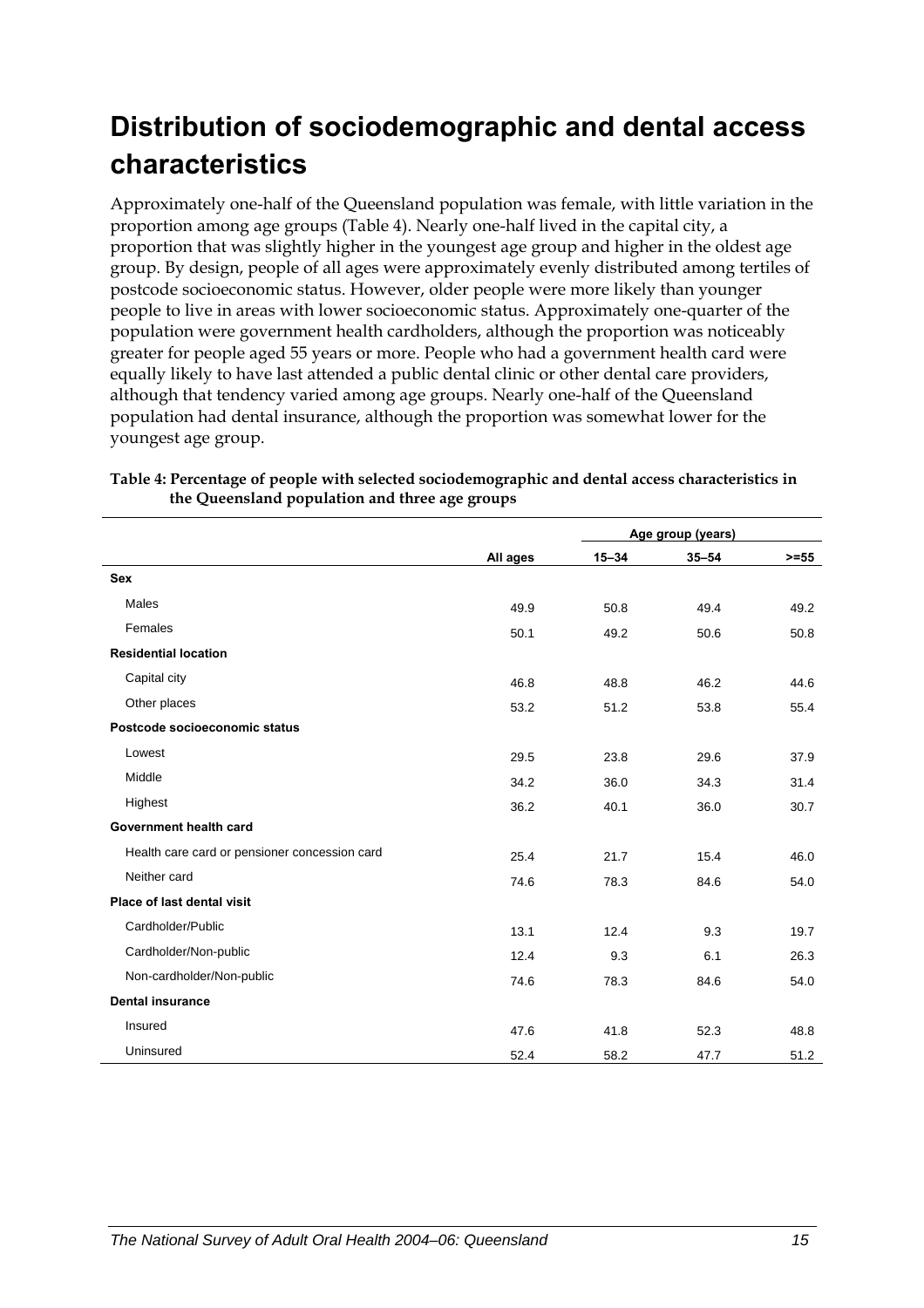# <span id="page-23-0"></span>**3 Oral health status**

# **Complete tooth loss**

In NSAOH, complete tooth loss was assessed in the interview by asking people 'Do you have any of your own natural teeth?'. People who answered 'no' were classified as edentulous. In Queensland, edentulous people represented 5.8% of the population aged 15 years or more ([Table 5\)](#page-24-0), which was similar to the national estimate of 6.4% (Slade et al. 2007).

### **Key findings**

- The prevalence of edentulism was strongly associated with age, being negligible among 15–34-year-olds but affecting 18.5% of Queensland adults aged 55 years or more.
- Prevalence of complete tooth loss did not vary to a statistically significant degree between males and females.
- People living in regional areas were more likely than residents of Brisbane to be edentulous, both for all ages combined and for 35–54-year-olds.
- Prevalence was more than twice as high among people living in postcodes with low socioeconomic status (8.7% for all ages) than in postcodes with high socioeconomic status (3.3% for all ages). Within age groups, the difference was statistically significant only for 35–54-year-olds and for people aged 55 years or more. Intermediate prevalence rates were observed for people living in postcodes with middle rankings of socioeconomic status.
- Among all ages, people who had a government health card were five times more likely to be edentulous (14.7%) than those who did not (2.9%). Within age groups, government health cardholder status was statistically significantly associated with edentulism only among people aged 55 years or more.
- Within the population of government health cardholders, there was no clear pattern of variation in prevalence of edentulism according to the location of most recent dental visit.
- Prevalence was lower for people with dental insurance compared with the uninsured, a difference that was statistically significant for all ages combined and for people aged 55 years or more.

### **Discussion**

As emphasised in the national report, variation among age groups in prevalence of edentulism can be attributed primarily to the differing historical experiences of generations born in different time periods during the 20th century, rather than the effects of ageing. Because edentulism prevalence was so strongly dependent upon age group, comparisons between population groups were observed most clearly for the oldest age group.

In summary, complete tooth loss in Queensland was a condition observed infrequently below the age of 55 years, while among people aged 55 years of more, it was most likely to occur among people living outside Brisbane and in socioeconomically disadvantaged groups.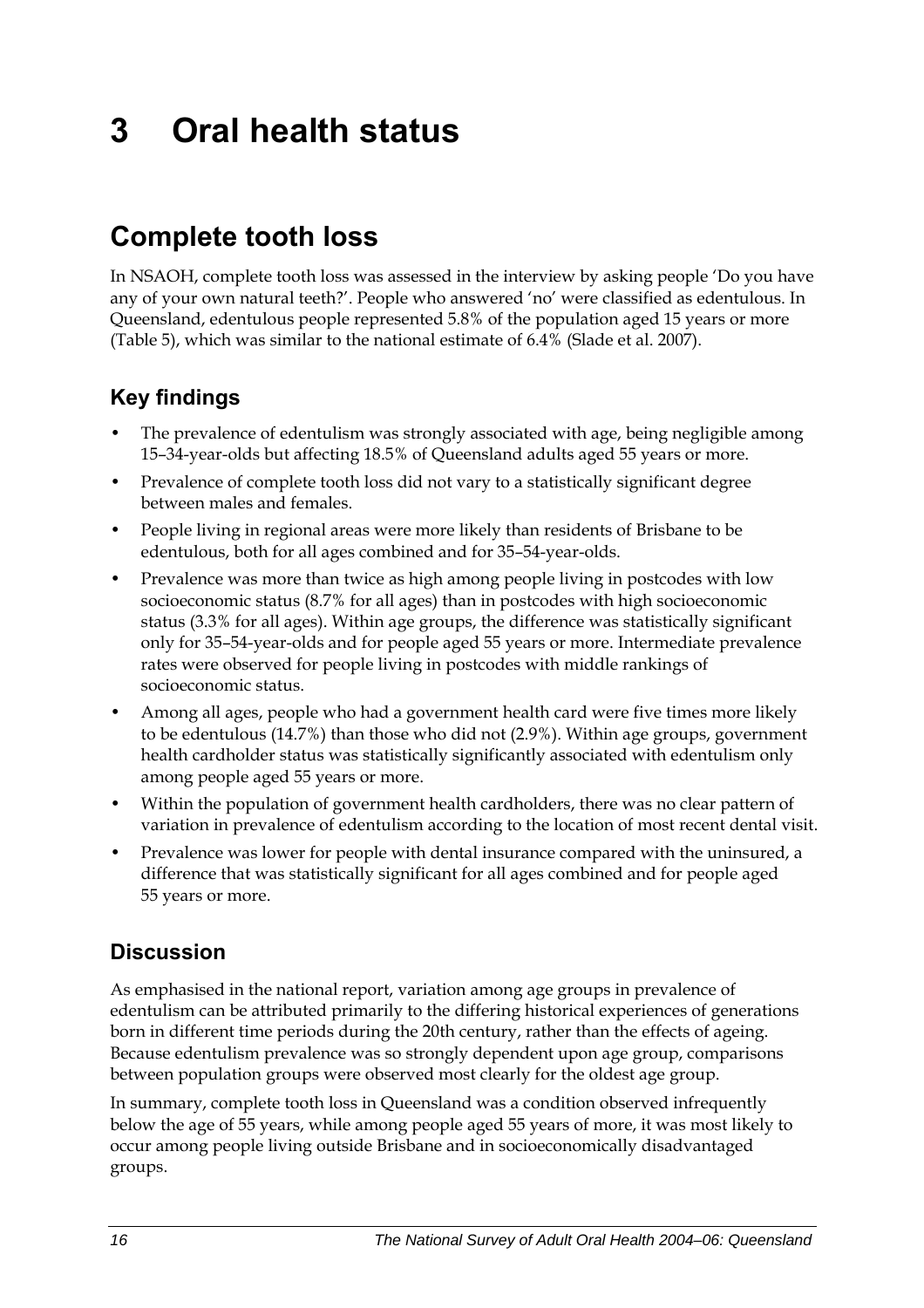### **All ages 15–34 35–54 ≥55 All people Per cent of people 5.8 0.0 1.3 18.5** *95% CI(a) 4.9–6.9 — 0.7–2.5 15.9–21.4* **Sex**  Males 6.4 0.0 1.6 17.0 *95% CI 4.0–7.1 — 0.5–4.6 12.8–22.3* Females % of people 6.3 0.0 1.0 19.9 *95% CI 5.0–7.8 — 0.5–1.9 15.9–24.6* **Residential location**  Capital city  $\begin{array}{cccc} \text{6.2} \end{array}$   $\begin{array}{cccc} \text{7.3} \end{array}$   $\begin{array}{cccc} \text{8.4} \end{array}$   $\begin{array}{cccc} \text{7.5} \end{array}$   $\begin{array}{cccc} \text{8.5} \end{array}$   $\begin{array}{cccc} \text{9.6} \end{array}$   $\begin{array}{cccc} \text{14.4} \end{array}$ *95% CI 3.1–4.9 — 0.1–0.9 11.3–18.1* Other places 6 to the complement of the Model of the Model of the Model of the Model of the Model of the Model o *95% CI 5.9–9.2 — 1.1–4.5 17.8–25.9* **Postcode socioeconomic status**  Lowest % of people 8.7 0.0 3.1 22.3 *95% CI 7.0–10.8 — 1.3–7.2 18.0–27.2* Middle % of people 5.7 0.0 0.9 19.5 *95% CI 4.3–7.4 — 0.4–2.0 15.1–24.8* Highest % of people 3.3 0.0 0.1 12.8 *95% CI 2.4–4.5 — 0.0–1.0 9.1–17.6* **Government health card**  Health care card or pensioner % of people 14.7 0.0 1.8 25.5 concession card *95% CI 12.4–17.3 — 0.6–6.0 21.9–29.4* Neither card % of people 2.9 0.0 1.2 11.9 *95% CI 2.1–3.9 — 0.5–2.7 8.9–15.7* **Place of last dental visit**  Cardholder/Public  $\%$  of people  $\%$  and  $\%$  and  $\%$  13.9 0.0 2.9 27.9 27.9 *95% CI 10.0–19.1 — 0.6–12.0 20.7–36.6* Cardholder/Non-public % of people 15.2 0.0 0.9 24.1 *95% CI 11.8–19.3 — 0.1–6.6 19.3–29.6* Non-cardholder/Non-public % of people 2.9 0.0 1.2 11.9 *95% CI 2.1–3.9 — 0.5–2.7 8.9–15.7*

Insured % of people 3.6 0.0 1.4 9.9

Uninsured % of people 7.8 0.0 1.2 25.6

*95% CI 2.5–5.1 — 0.5–3.9 7.1–13.8*

*95% CI 6.4–9.6 — 0.5–3.2 21.6–30.1*

**Population: all people Age (years)** 

#### <span id="page-24-0"></span>**Table 5: Percentage of adults with complete tooth loss**

(a) 95% CI = 95% confidence interval for estimated percentage.

**Dental insurance**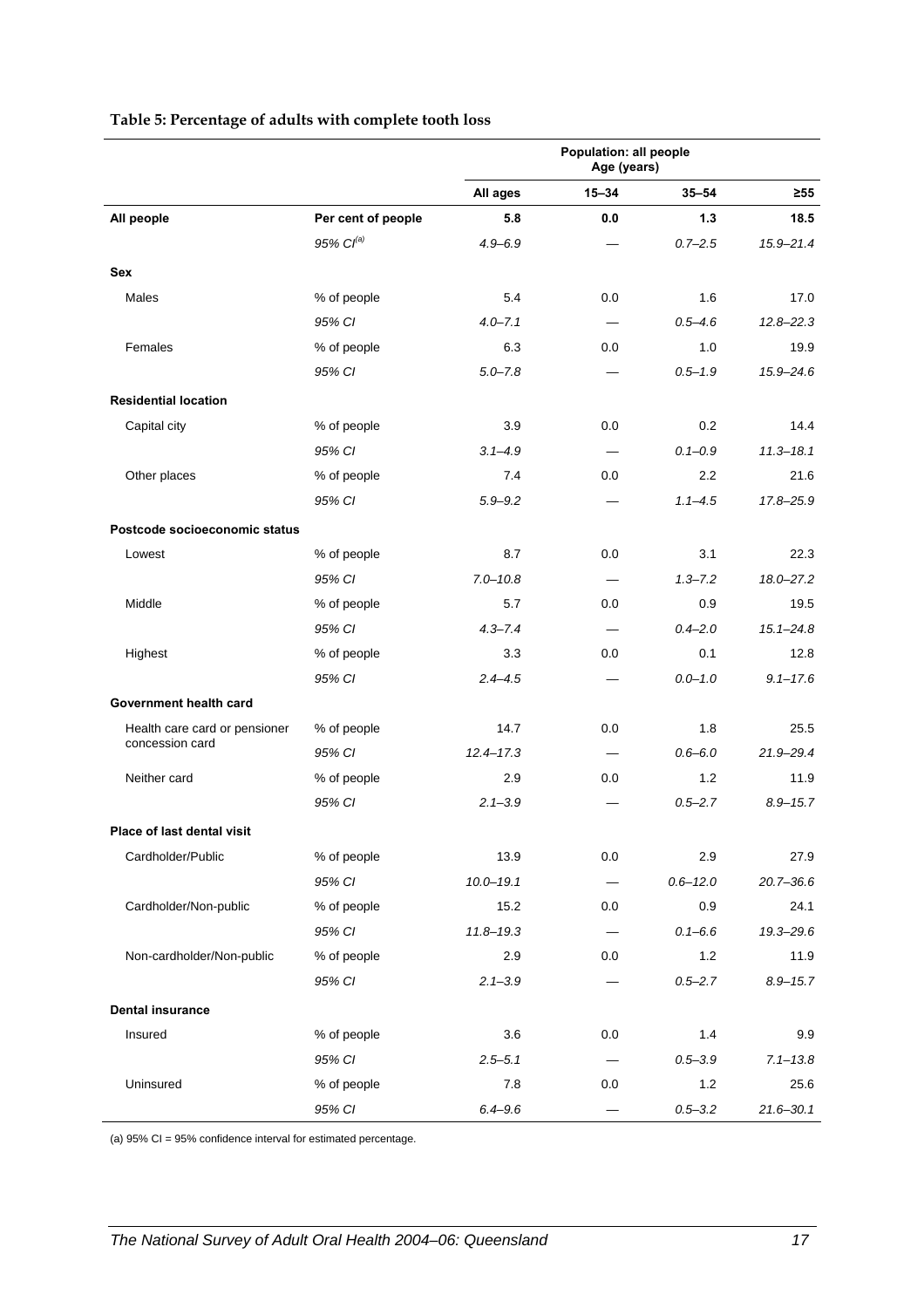## <span id="page-25-0"></span>**Inadequate natural dentition among dentate people**

Adults who have approximately 20 teeth or more usually have satisfactory chewing function (Elias & Sheiham 1998), diet and nutritional status (Sheiham et al. 2002), whereas people with fewer teeth are more likely to suffer impaired quality of oral health (McGrath & Bedi 2002). In NSAOH, people were asked during the interview to report either the number of remaining teeth or the number of missing teeth in their upper jaw and lower jaw. Responses were used to classify people as having an inadequate natural dentition if they reported having fewer than 21 natural teeth, the same threshold that has been reported for the UK population. In Queensland, 11.2% of dentate adults had fewer than 21 teeth ([Table 6\)](#page-26-0), which was almost identical to the national figure of 11.4% (Slade et al. 2007).

### **Key findings**

- The prevalence of an inadequate natural dentition was strongly associated with age, occurring in fewer than 1% of people aged 15–34 years but affecting approximately one-third of dentate people aged 55 years or more.
- Differences in prevalence between males and females were small and statistically non-significant, both for the population as a whole and within the three age groups.
- Similarly, prevalence did not vary to a statistically significant degree between residents of Brisbane and the rest of the state.
- Among all ages combined, prevalence of an inadequate dentition was approximately twice as high in postcodes with low socioeconomic status (15.2%) than postcodes of high socioeconomic status (6.9). People living in postcodes with middle socioeconomic status had prevalence rates that were intermediate between the other two groups. The same pattern was observed among people aged 55 years or more, while the pattern was less consistent and statistically non-significant within the two younger age groups.
- For all ages combined and people aged 55 years or more, those who had a government health card were more likely to have an inadequate natural dentition than were non-cardholders.
- Within the population of cardholders, there was a tendency for age-group-specific prevalence to be higher for those whose last dental visit was to the public sector than for those who attended a private dentist. However, the difference was not statistically significant.
- People with dental insurance were less likely to have an inadequate natural dentition than the uninsured, and the difference was statistically significant for all ages combined and for people aged 55 years or more.

### **Discussion**

A threshold of fewer than 21 teeth is used here as an indicator of likely impairments in oral function, nutrition and quality of life, rather than a cardinal sign of those problems. As observed for complete tooth loss, there was a pronounced age-gradient in prevalence of an inadequate natural dentition. Because of this age-association, valid comparisons between other sociodemographic groups should be made only within age groups. Those comparisons reveal that prevalence was associated with postcode socioeconomic status, government health cardholder status and dental insurance. However, unlike the pattern observed for complete tooth loss, prevalence of an inadequate natural dentition did not vary significantly between Brisbane and the rest of the state.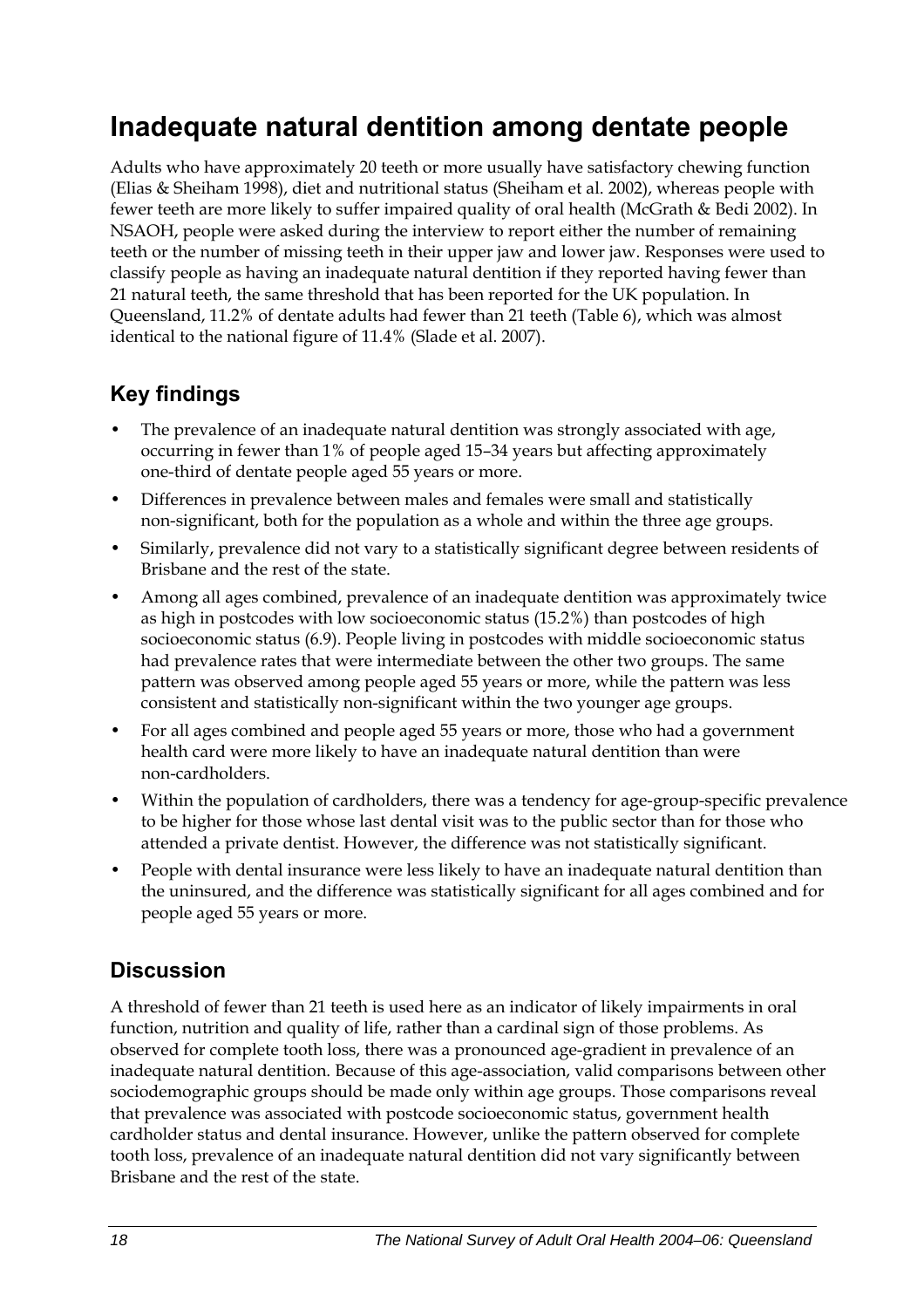<span id="page-26-0"></span>

|                                  |                       | Population: dentate people<br>Age (years) |             |               |               |
|----------------------------------|-----------------------|-------------------------------------------|-------------|---------------|---------------|
|                                  |                       | All ages                                  | $15 - 34$   | $35 - 54$     | $\geq 55$     |
| All people                       | Per cent of people    | 11.2                                      | 0.3         | 7.2           | 33.8          |
|                                  | 95% Cl <sup>(a)</sup> | $9.7 - 12.9$                              | $0.1 - 0.9$ | $5.4 - 9.5$   | 29.4-38.5     |
| <b>Sex</b>                       |                       |                                           |             |               |               |
| <b>Males</b>                     | % of people           | 9.8                                       | 0.0         | 5.2           | 32.3          |
|                                  | 95% CI                | $7.9 - 12.2$                              |             | $3.0 - 9.0$   | $25.4 - 40.0$ |
| Females                          | % of people           | 12.6                                      | 0.5         | 9.2           | 35.3          |
|                                  | 95% CI                | $10.7 - 14.8$                             | $0.2 - 1.7$ | $6.8 - 12.3$  | $30.2 - 40.8$ |
| <b>Residential location</b>      |                       |                                           |             |               |               |
| Capital city                     | % of people           | 10.0                                      | 0.4         | 7.5           | 29.8          |
|                                  | 95% CI                | $7.8 - 12.8$                              | $0.1 - 1.7$ | $4.8 - 11.6$  | $23.1 - 37.6$ |
| Other places                     | % of people           | 12.3                                      | 0.1         | 6.9           | 37.1          |
|                                  | 95% CI                | $10.4 - 14.5$                             | $0.0 - 0.9$ | $4.9 - 9.8$   | $31.5 - 43.0$ |
| Postcode socioeconomic<br>status |                       |                                           |             |               |               |
| Lowest                           | % of people           | 15.2                                      | 0.2         | 7.4           | 42.6          |
|                                  | 95% CI                | $12.8 - 17.9$                             | $0.0 - 1.6$ | $4.9 - 11.2$  | 36.9-48.4     |
| Middle                           | % of people           | 12.1                                      | 0.6         | 9.7           | 34.2          |
|                                  | 95% CI                | $10.0 - 14.6$                             | $0.1 - 2.4$ | $6.4 - 14.4$  | $26.8 - 42.5$ |
| Highest                          | % of people           | 6.9                                       | 0.0         | 4.1           | 23.8          |
|                                  | 95% CI                | $5.0 - 9.5$                               |             | $2.3 - 7.0$   | $16.6 - 33.0$ |
| Government health card           |                       |                                           |             |               |               |
| Health care card or pensioner    | % of people           | 24.9                                      | 0.8         | 11.2          | 45.3          |
| concession card                  | 95% CI                | $21.0 - 29.4$                             | $0.2 - 3.2$ | $7.0 - 17.5$  | $39.4 - 51.3$ |
| Neither card                     | % of people           | 7.2                                       | 0.2         | 6.6           | 24.6          |
|                                  | 95% CI                | $6.0 - 8.7$                               | $0.0 - 1.1$ | $4.7 - 9.2$   | $19.2 - 30.9$ |
| Place of last dental visit       |                       |                                           |             |               |               |
| Cardholder/Public                | % of people           | 26.4                                      | 0.0         | 18.3          | 55.2          |
|                                  | 95% CI                | $20.2 - 33.6$                             | $\equiv$    | $10.0 - 31.3$ | 46.7-63.4     |
| Cardholder/Non-public            | % of people           | 23.9                                      | 1.6         | 4.9           | 40.1          |
|                                  | 95% CI                | 18.8-29.8                                 | $0.4 - 6.8$ | $1.9 - 12.2$  | 32.9-47.9     |
| Non-cardholder/Non-public        | % of people           | 7.2                                       | 0.2         | 6.6           | 24.6          |
|                                  | 95% CI                | $6.0 - 8.7$                               | $0.0 - 1.1$ | $4.7 - 9.2$   | $19.2 - 30.9$ |
| <b>Dental insurance</b>          |                       |                                           |             |               |               |
| Insured                          | % of people           | 8.8                                       | 0.2         | 5.1           | 23.6          |
|                                  | 95% CI                | $6.8 - 11.4$                              | $0.0 - 1.4$ | $2.9 - 8.8$   | 18.7-29.4     |
| Uninsured                        | % of people           | 13.8                                      | 0.3         | 9.6           | 44.2          |
|                                  | 95% CI                | $11.5 - 16.3$                             | $0.1 - 1.5$ | $7.0 - 12.9$  | $38.3 - 50.4$ |

#### **Table 6: Percentage of people with fewer than 21 teeth**

(a) 95% CI = 95% confidence interval for estimated percentage.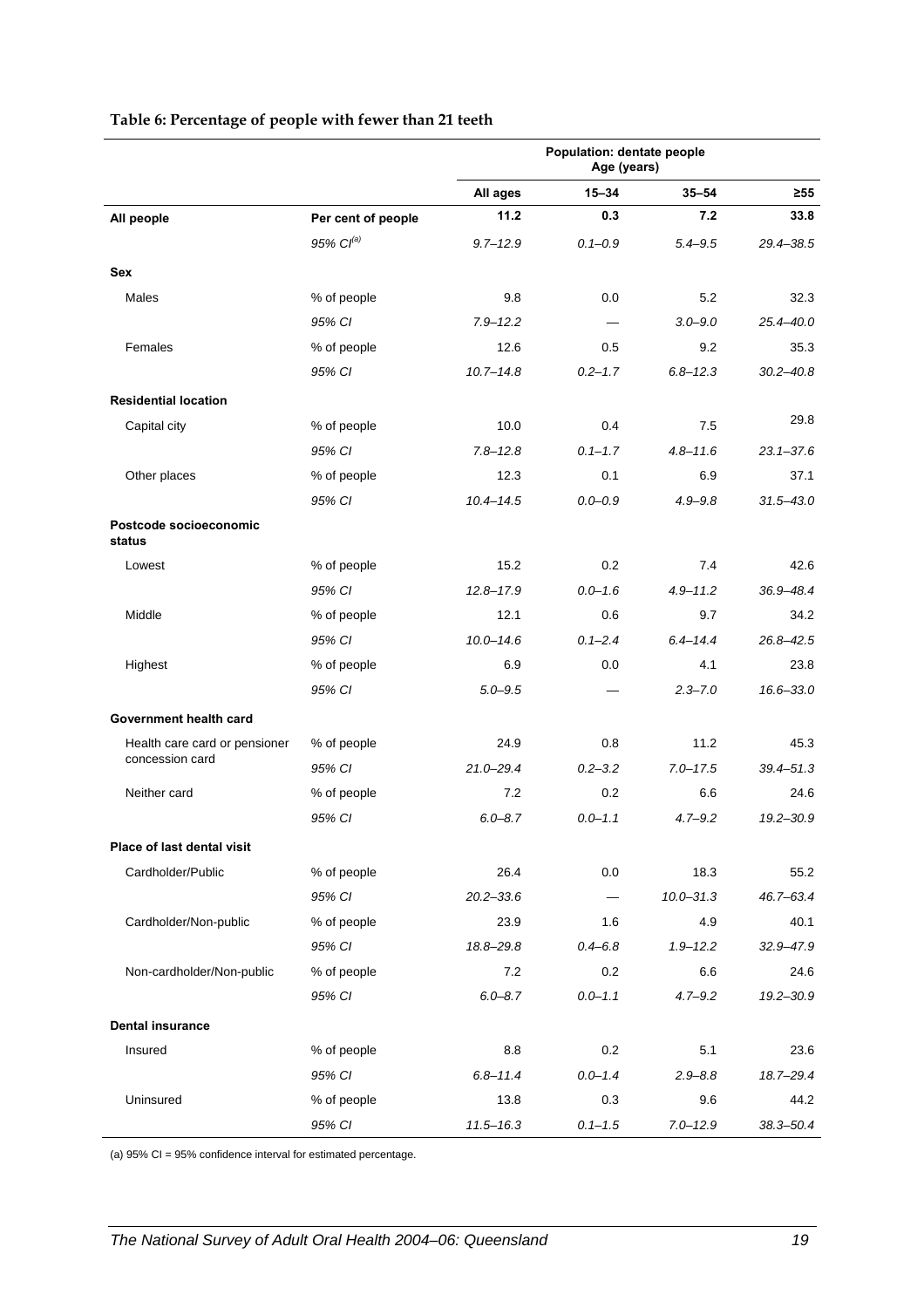# <span id="page-27-0"></span>**Denture wearing by dentate people**

Removable dentures, also called 'false teeth', are worn to replace missing teeth, with the objective to improve function (for example eating), appearance or both. Whereas virtually all edentulous people wear dentures, the decision of dentate people to wear dentures is influenced by numerous factors in addition to the number and location of missing teeth. In NSAOH, removable denture wearing was assessed during the interview by asking two similar questions, 'Do you have a denture or false teeth for your upper (lower) jaw?'. There were 15.0% of dentate adults in Queensland who reported wearing one or two dentures ([Table 7\)](#page-28-0), a figure that was similar to 14.9% reported nationally (Slade et al. 2007).

## **Key findings**

- The frequency of denture wearing was strongly associated with age, ranging from 1.4% among 15–34-year-olds to 41.1% among people aged 55 years or more.
- There were small and statistically non-significant differences between the sexes in the percentage of denture wearers.
- Similarly, there were small and statistically non-significant differences between residents of Brisbane and the rest of the state.
- In the oldest age group, there was a socioeconomic gradient in denture wearing, with higher percentages observed among people living in postcodes with low socioeconomic status compared with high socioeconomic status. However, in other age groups and among all ages combined, the differences were not statistically significant, and a clear gradient in prevalence between low, middle and high socioeconomic postcodes was not observed.
- Large differences were observed between people who had a government health card (28.9%) and those who did not (11.0%). The difference was statistically significant for all ages combined and for people aged 55 years or more.
- Within the population of government health cardholders, there were no consistent differences between those who attended the public sector dental care compared with people who attended non-public sources.
- People without dental insurance were somewhat more likely to wear dentures than the insured, although the difference was statistically significant only for people aged 55 years of more.

### **Discussion**

The percentage of dentate adults in Queensland who wore dentures (15.0%) exceeded the percentage with fewer than 21 natural teeth (11.2%), illustrating that the decision to wear dentures is dictated by factors other than the number of missing teeth. In general, however, sociodemographic variation in frequency of denture wearing was of a similar direction and magnitude to sociodemographic variation in prevalence of an inadequate natural dentition.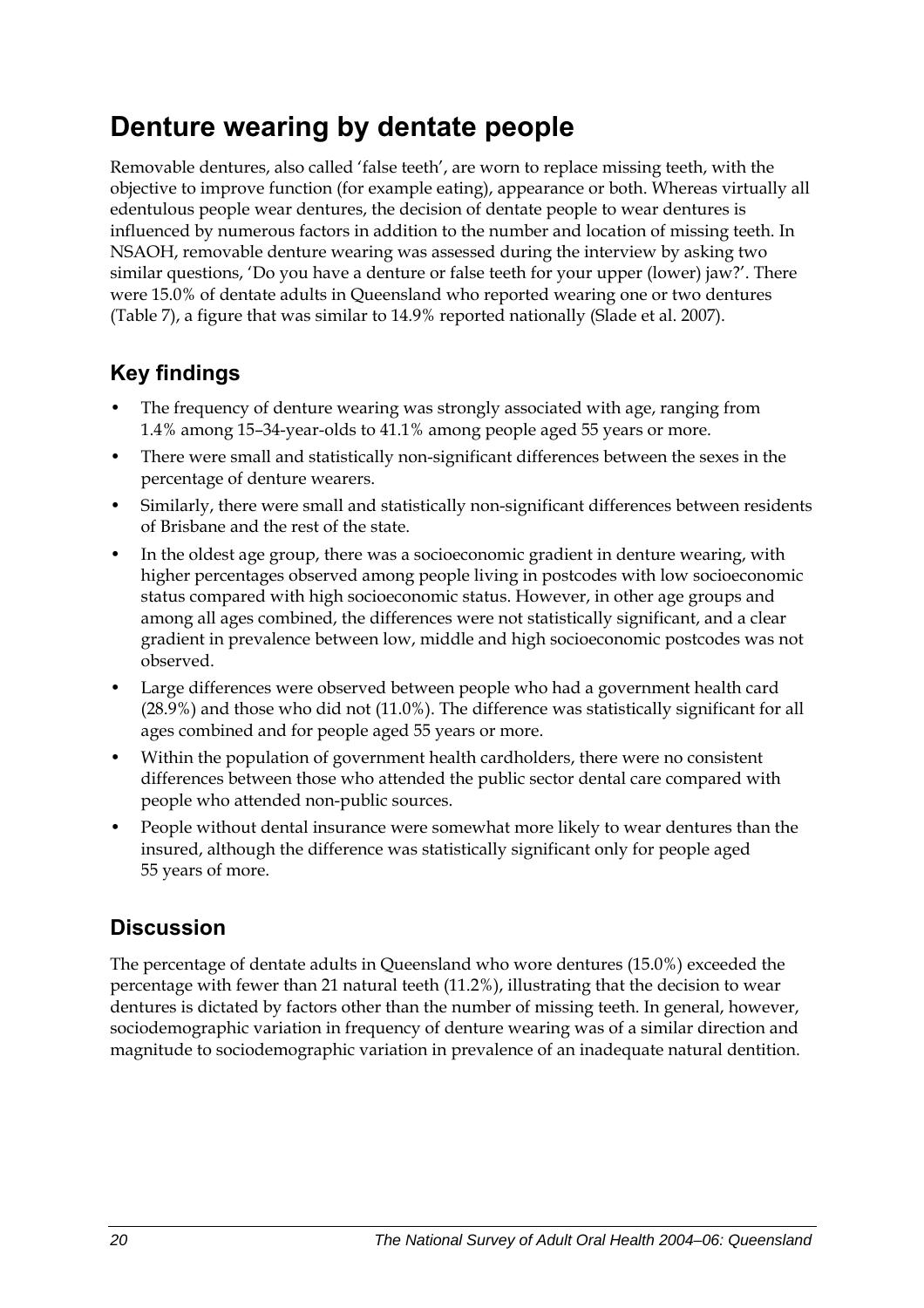<span id="page-28-0"></span>

|                                                  |                       | Population: dentate people<br>Age (years) |              |               |               |
|--------------------------------------------------|-----------------------|-------------------------------------------|--------------|---------------|---------------|
|                                                  |                       | All ages                                  | $15 - 34$    | $35 - 54$     | $\geq 55$     |
| All people                                       | Per cent of people    | 15.0                                      | 1.4          | 11.3          | 41.1          |
|                                                  | 95% Cl <sup>(a)</sup> | $13.4 - 16.8$                             | $0.6 - 3.2$  | $9.0 - 14.1$  | $37.2 - 45.1$ |
| Sex                                              |                       |                                           |              |               |               |
| Males                                            | % of people           | 14.7                                      | 2.4          | 10.3          | 40.4          |
|                                                  | 95% CI                | $12.5 - 17.2$                             | $0.9 - 5.9$  | $6.7 - 15.4$  | $35.2 - 45.9$ |
| Females                                          | % of people           | 15.3                                      | 0.3          | 12.3          | 41.7          |
|                                                  | 95% CI                | $13.4 - 17.5$                             | $0.1 - 1.3$  | $9.8 - 15.3$  | $36.5 - 47.0$ |
| <b>Residential location</b>                      |                       |                                           |              |               |               |
| Capital city                                     | % of people           | 14.0                                      | 2.1          | 10.9          | 38.5          |
|                                                  | 95% CI                | $11.7 - 16.8$                             | $0.8 - 5.5$  | $7.6 - 15.4$  | $32.3 - 45.2$ |
| Other places                                     | % of people           | 15.8                                      | 0.7          | 11.6          | 43.1          |
|                                                  | 95% CI                | $13.6 - 18.3$                             | $0.1 - 3.2$  | $8.6 - 15.4$  | 38.4-48.0     |
| Postcode socioeconomic<br>status                 |                       |                                           |              |               |               |
| Lowest                                           | % of people           | 16.9                                      | 0.3          | 8.3           | 47.4          |
|                                                  | 95% CI                | $14.4 - 19.7$                             | $0.0 - 2.0$  | $5.7 - 11.9$  | $42.2 - 52.6$ |
| Middle                                           | % of people           | 16.9                                      | 1.7          | 15.6          | 42.2          |
|                                                  | 95% CI                | $14.2 - 19.9$                             | $0.5 - 6.4$  | $11.5 - 20.8$ | $35.5 - 49.1$ |
| Highest                                          | % of people           | 11.5                                      | 1.9          | 8.7           | 33.0          |
|                                                  | 95% CI                | $9.0 - 14.5$                              | $0.6 - 5.9$  | $5.9 - 12.7$  | $26.2 - 40.5$ |
| Government health card                           |                       |                                           |              |               |               |
| Health care card or pensioner<br>concession card | % of people           | 28.9                                      | 2.8          | 17.4          | 49.2          |
|                                                  | 95% CI                | $24.6 - 33.6$                             | $0.7 - 10.8$ | $11.5 - 25.5$ | 43.5-54.9     |
| Neither card                                     | % of people           | 11.0                                      | 1.1          | 10.3          | 34.4          |
|                                                  | 95% CI                | $9.3 - 12.9$                              | $0.4 - 3.3$  | $7.8 - 13.4$  | 28.8-40.6     |
| Place of last dental visit                       |                       |                                           |              |               |               |
| Cardholder/Public                                | % of people           | 26.7                                      | 1.8          | 20.7          | 52.6          |
|                                                  | 95% CI                | 19.8-35.0                                 | $0.4 - 7.0$  | $11.2 - 35.2$ | $43.0 - 62.1$ |
| Cardholder/Non-public                            | % of people           | 30.5                                      | 4.0          | 14.6          | 47.4          |
|                                                  | 95% CI                | $25.3 - 36.2$                             | $0.5 - 24.7$ | $7.7 - 25.8$  | $40.0 - 54.9$ |
| Non-cardholder/Non-public                        | % of people           | 11.0                                      | 1.1          | 10.3          | 34.4          |
|                                                  | 95% CI                | $9.3 - 12.9$                              | $0.4 - 3.3$  | $7.8 - 13.4$  | 28.8-40.6     |
| <b>Dental insurance</b>                          |                       |                                           |              |               |               |
| Insured                                          | % of people           | 14.2                                      | 2.6          | 9.2           | 33.9          |
|                                                  | 95% CI                | $11.9 - 16.7$                             | $0.8 - 7.6$  | $6.4 - 12.9$  | 28.4-39.9     |
| Uninsured                                        | % of people           | 16.3                                      | 0.8          | 13.5          | 48.3          |
|                                                  | 95% CI                | $13.7 - 19.3$                             | $0.2 - 3.1$  | $10.0 - 18.1$ | $41.7 - 55.0$ |

#### **Table 7: Percentage of dentate people who wear denture(s)**

(a) 95% CI = 95% confidence interval for estimated percentage.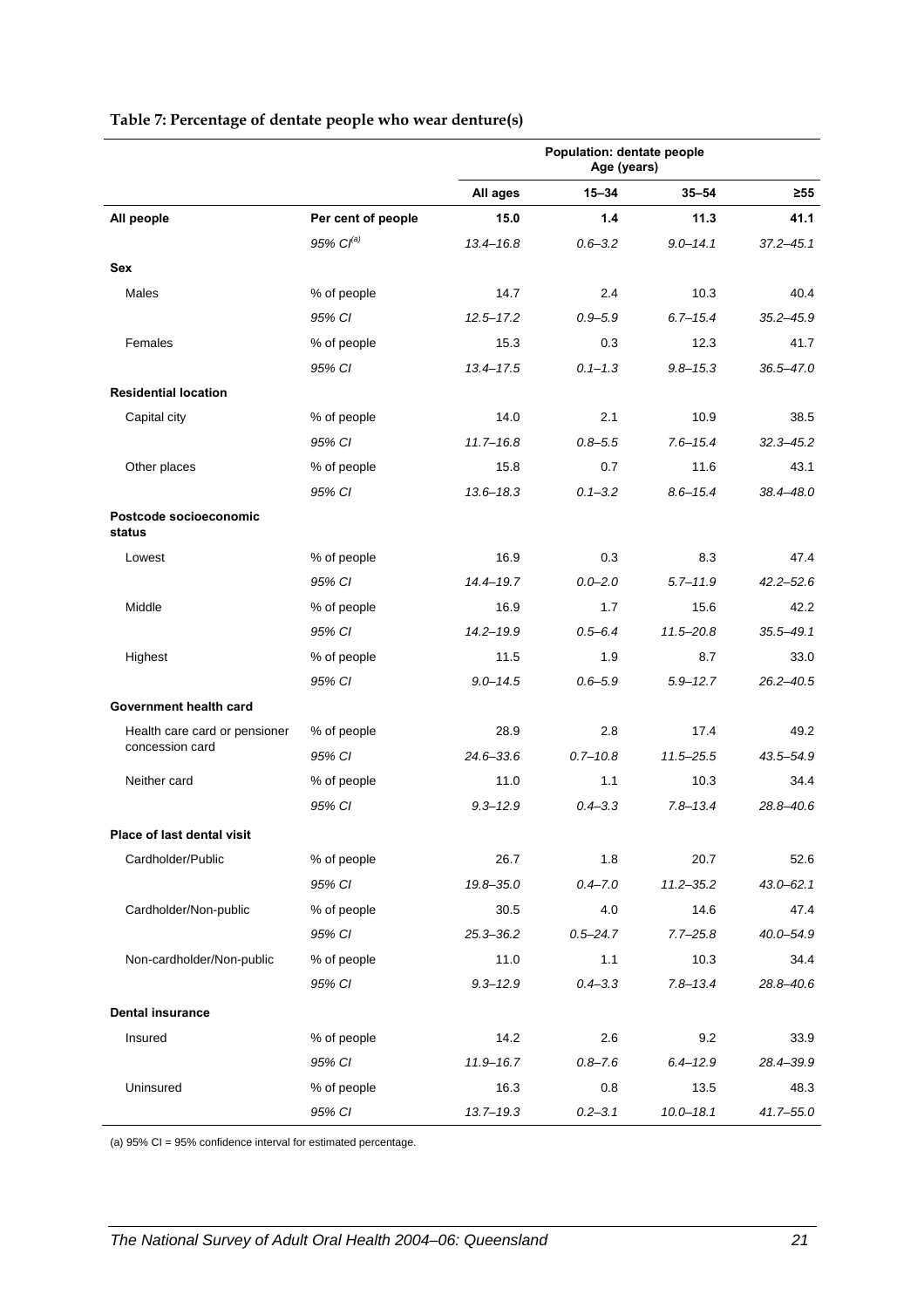# <span id="page-29-0"></span>**Average number of teeth per person missing due to pathology**

During NSAOH examinations of people aged less than 45 years, dentists counted the number of teeth judged to be missing due to decay or gum disease; for older age groups, dentists counted the number of teeth missing for any reason. The distinction according to age was made because often it is very difficult to judge in older people whether teeth have been extracted because of decay, gum disease or other causes (for example orthodontic reasons), or whether the teeth never developed or remain unerupted. Instead, the convention is to assume that teeth not present among people aged 45 years or more are missing due to pathology. In Queensland, dentate people had an average of 4.3 teeth per person missing due to pathology ([Table 8\)](#page-30-0), a figure that was similar to the national average of 4.5 (Slade et al. 2007).

## **Key findings**

- The average number of missing teeth per person was strongly associated with age, ranging from less than 1 among 15–34-year-olds to 11.1 among people aged 55 years or more.
- There was little difference between males and females, within age groups and for all ages combined.
- The number of missing teeth per person tended to be lower among residents of Brisbane than the rest of Queensland, although the difference was not statistically significant, either within age groups or in all ages combined.
- A socioeconomic gradient was observed for all ages combined, whereby people living in postcodes with low socioeconomic status had more teeth missing due to pathology, on average, than people living in postcodes with high socioeconomic status. The gradient was also statistically significant in the oldest age group.
- Average levels of tooth loss tended to be higher among people who had a government health card compared with those who did not, and the differences were statistically significant in the oldest age group and among all ages combined.
- Among government health cardholders, there tended to be higher average levels of tooth loss for people whose last dental visit was in the public sector compared to the non-public sector, although the tendency was not statistically significant.
- Dental insurance was not strongly associated with average levels of tooth loss due to pathology for all ages combined. Among people aged 55 years or more, the average was greater in the uninsured than the insured, and the difference was statistically significant.

### **Discussion**

Consistent with findings from preceding tables describing other aspects of tooth loss, the average number of teeth missing due to pathology was very low among the youngest (15–34 years) age group. Furthermore, because average levels of tooth loss were so strongly associated with age, it is prudent to limit inferences about sociodemographic variation to comparisons only within age groups. It follows that the most reliable assessments of sociodemographic differences were observed among the oldest age group. As observed for all other measures of tooth loss, the average number of teeth per person missing due to pathology was associated with postcode socioeconomic status, government health cardholder status and dental insurance.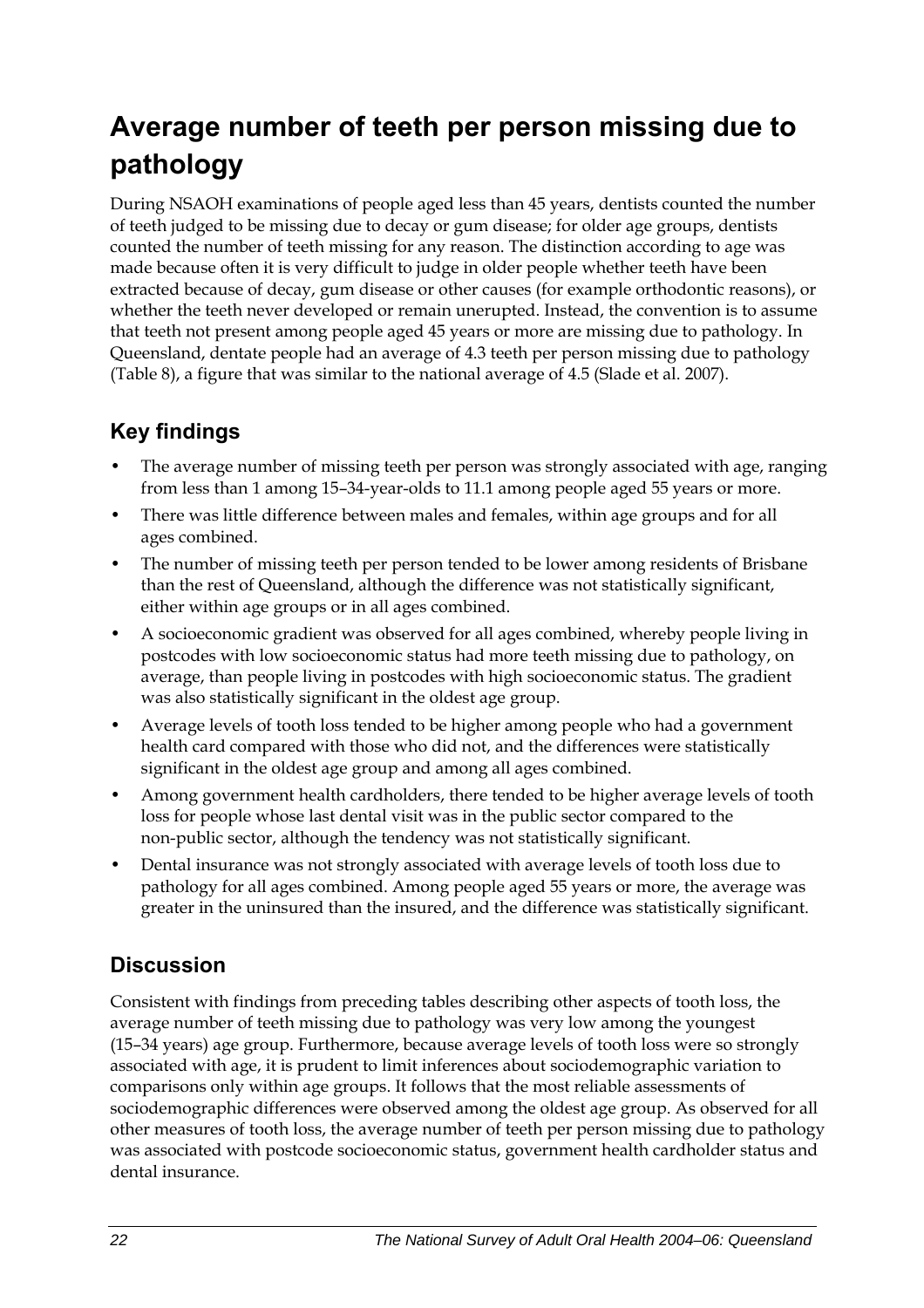|                                   |                | Population: dentate people<br>Age (years) |             |             |               |
|-----------------------------------|----------------|-------------------------------------------|-------------|-------------|---------------|
|                                   |                | All ages                                  | $15 - 34$   | $35 - 54$   | $\geq 55$     |
| All people                        | mean           | 4.3                                       | 0.6         | 3.5         | 11.1          |
|                                   | 95% $Cl^{(a)}$ | $3.8 - 4.8$                               | $0.4 - 0.9$ | $3.1 - 4.0$ | $10.2 - 12.0$ |
| Sex                               |                |                                           |             |             |               |
| Males                             | mean           | 4.1                                       | 0.7         | 3.2         | 10.7          |
|                                   | 95% CI         | $3.5 - 4.7$                               | $0.2 - 1.2$ | $2.5 - 3.9$ | $9.6 - 11.7$  |
| Females                           | mean           | 4.6                                       | 0.6         | 3.9         | 11.5          |
|                                   | 95% CI         | $3.8 - 5.4$                               | $0.3 - 0.9$ | $3.2 - 4.5$ | $10.2 - 12.8$ |
| <b>Residential location</b>       |                |                                           |             |             |               |
| Capital city                      | mean           | 3.6                                       | 0.4         | 3.0         | 10.1          |
|                                   | 95% CI         | $3.1 - 4.2$                               | $0.1 - 0.7$ | $2.4 - 3.6$ | $8.7 - 11.5$  |
| Other places                      | mean           | 4.9                                       | 0.9         | 4.0         | 11.9          |
|                                   | 95% CI         | $4.1 - 5.8$                               | $0.4 - 1.3$ | $3.5 - 4.6$ | $10.7 - 13.1$ |
| Postcode socioeconomic status     |                |                                           |             |             |               |
| Lowest                            | mean           | 5.8                                       | 0.8         | 4.1         | 12.7          |
|                                   | 95% CI         | $4.7 - 7.0$                               | $0.1 - 1.4$ | $3.2 - 4.9$ | $11.4 - 14.1$ |
| Middle                            | mean           | 4.4                                       | 1.0         | 3.9         | 11.0          |
|                                   | 95% CI         | $3.8 - 5.0$                               | $0.6 - 1.5$ | $3.2 - 4.6$ | $9.5 - 12.5$  |
| Highest                           | mean           | 3.1                                       | 0.2         | 2.8         | 9.2           |
|                                   | 95% CI         | $2.5 - 3.6$                               | $<0-0.4$    | $2.1 - 3.4$ | $7.8 - 10.5$  |
| Government health card            |                |                                           |             |             |               |
| Health care card or pensioner     | mean           | 7.1                                       | 0.8         | 5.0         | 12.5          |
| concession card                   | 95% CI         | $6.0 - 8.2$                               | $0.2 - 1.4$ | $3.5 - 6.5$ | $11.4 - 13.5$ |
| Neither card                      | mean           | 3.5                                       | 0.6         | 3.3         | 9.9           |
|                                   | 95% CI         | $2.9 - 4.0$                               | $0.3 - 0.9$ | $2.9 - 3.7$ | $8.5 - 11.3$  |
| <b>Place of last dental visit</b> |                |                                           |             |             |               |
| Cardholder/Public                 | mean           | 7.1                                       | 0.6         | 6.3         | 13.6          |
|                                   | 95% CI         | $5.3 - 8.9$                               | $<-1.2$     | $4.4 - 8.2$ | $12.0 - 15.2$ |
| Cardholder/Non-public             | mean           | 7.0                                       | 1.0         | 3.0         | 11.6          |
|                                   | 95% CI         | $5.6 - 8.4$                               | $0.2 - 1.9$ | $1.0 - 5.0$ | $10.1 - 13.1$ |
| Non-cardholder/Non-public         | mean           | 3.5                                       | 0.6         | 3.3         | 9.9           |
|                                   | 95% CI         | $2.9 - 4.0$                               | $0.3 - 0.9$ | $2.9 - 3.7$ | $8.5 - 11.3$  |
| <b>Dental insurance</b>           |                |                                           |             |             |               |
| Insured                           | mean           | 4.0                                       | 0.5         | 3.1         | 9.5           |
|                                   | 95% CI         | $3.4 - 4.6$                               | $0.2 - 0.8$ | $2.5 - 3.6$ | $8.3 - 10.6$  |
| Uninsured                         | mean           | $5.0\,$                                   | 0.8         | 4.3         | 12.7          |
|                                   | 95% CI         | $4.2 - 5.9$                               | $0.5 - 1.2$ | $3.5 - 5.1$ | $11.5 - 13.8$ |

#### <span id="page-30-0"></span>**Table 8: Average number of teeth per person missing due to pathology**

(a) 95% CI = 95% confidence interval for estimated mean.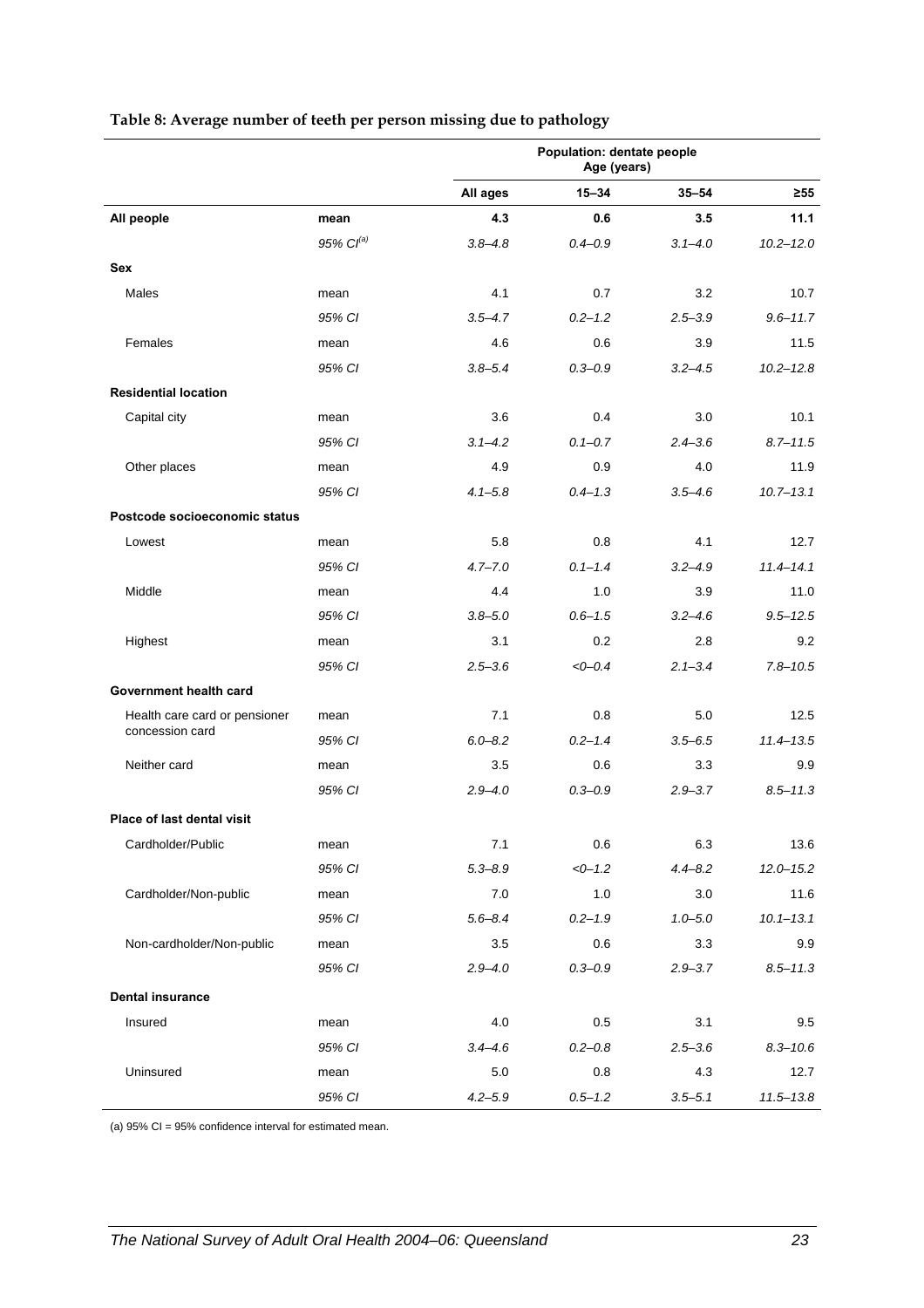# <span id="page-31-0"></span>**Prevalence of untreated coronal decay**

The prevalence of untreated coronal dental decay is reported in Table 9 as the percentage of dentate people who have at least one or more decayed surfaces on the crowns of their teeth. Untreated coronal decay reflects both the prevalence of dental decay in the population and access to dental care for treatment. The prevalence of untreated coronal decay in Queensland was 27.6% ([Table 9\)](#page-32-0), which is slightly higher than the national estimate of 25.5% (Slade et al. 2007).

## **Key findings**

- The prevalence of untreated coronal decay was significantly associated with age, being more than twice as high among people aged 15–34 years compared with those aged 55 years of more (37.1% versus 15.8%).
- Among people of all ages, prevalence was not significantly associated with any of the sociodemographic variables examined, as indicated by the overlapping of 95% CIs in each case.
- The highest prevalence was seen among government health cardholders who last visited a public clinic (40.3%), and the lowest among those holding private dental insurance  $(21.2\%)$ .
- While not reaching statistical significance, a number of trends may be discerned in the results in relation to sociodemographic factors. More uninsured people appeared to have untreated coronal decay than insured people (33.2% versus 21.2%), and more government health cardholders who last visited a public clinic than non-cardholders who visited elsewhere (40.3% versus 25.9%).
- Among people aged 35–54 years, a significant difference was found in relation to sex.

### **Discussion**

Prevalence of untreated coronal decay was significantly associated with age but not other sociodemographic variables. The lack of association with disadvantage may be due to the extensive public dental service in Queensland.

In summary, more than one-quarter of all people in Queensland had untreated coronal decay but this was not associated with sociodemographic variables.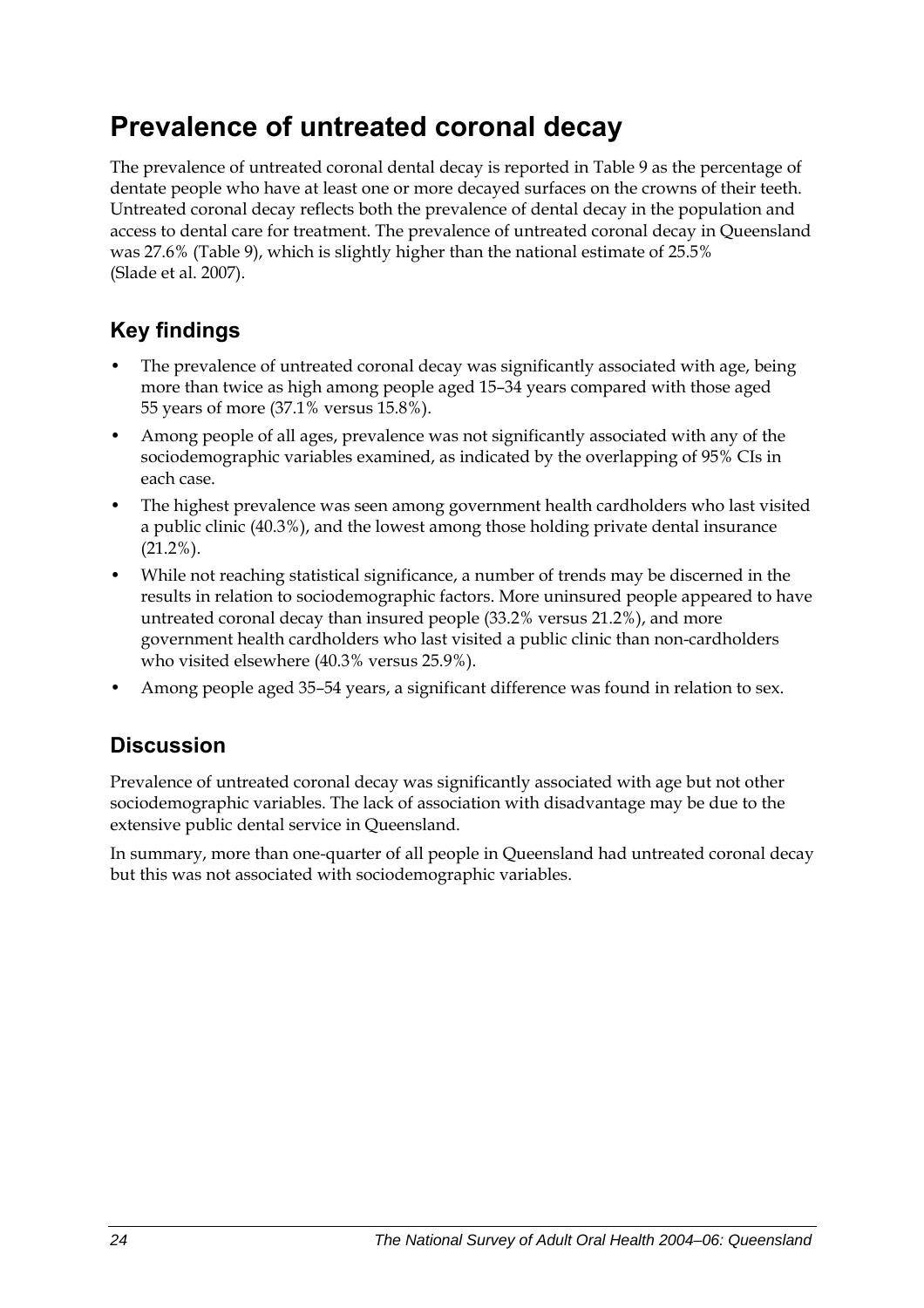|                                   |                       | Population: dentate people<br>Age (years) |               |               |               |
|-----------------------------------|-----------------------|-------------------------------------------|---------------|---------------|---------------|
|                                   |                       | All ages                                  | $15 - 34$     | $35 - 54$     | $\geq 55$     |
| All people                        | Per cent of people    | 27.6                                      | 37.1          | 25.9          | 15.8          |
|                                   | 95% Cl <sup>(a)</sup> | $23.7 - 32.0$                             | 28.9-46.2     | $19.6 - 33.4$ | $12.0 - 20.6$ |
| <b>Sex</b>                        |                       |                                           |               |               |               |
| Males                             | % of people           | 28.8                                      | 29.3          | 36.9          | 15.6          |
|                                   | 95% CI                | $22.3 - 36.2$                             | 18.0-44.0     | $26.1 - 49.3$ | $10.1 - 23.3$ |
| Females                           | % of people           | 26.5                                      | 45.2          | 15.1          | 16.1          |
|                                   | 95% CI                | $20.8 - 33.1$                             | $33.4 - 57.5$ | $10.1 - 22.0$ | $11.1 - 22.8$ |
| <b>Residential location</b>       |                       |                                           |               |               |               |
| Capital city                      | % of people           | 24.3                                      | 34.5          | 19.3          | 15.5          |
|                                   | 95% CI                | $18.5 - 31.4$                             | $23.6 - 47.3$ | $12.2 - 29.1$ | $10.1 - 23.0$ |
| Other places                      | % of people           | 30.5                                      | 39.7          | 31.6          | 16.2          |
|                                   | 95% CI                | $25.5 - 36.1$                             | $28.0 - 52.6$ | $22.2 - 42.8$ | $11.2 - 22.8$ |
| Postcode socioeconomic status     |                       |                                           |               |               |               |
| Lowest                            | % of people           | 27.3                                      | 36.0          | 30.6          | 15.2          |
|                                   | 95% CI                | $20.7 - 35.0$                             | 24.5-49.2     | $16.6 - 49.3$ | $9.4 - 23.6$  |
| Middle                            | % of people           | 32.6                                      | 43.9          | 26.8          | 22.4          |
|                                   | 95% CI                | 26.4-39.5                                 | $30.1 - 58.9$ | 18.7-36.8     | $15.6 - 31.2$ |
| Highest                           | % of people           | 23.2                                      | 31.7          | 21.2          | 9.9           |
|                                   | 95% CI                | $16.8 - 31.2$                             | 19.6-47.0     | $13.2 - 32.2$ | $5.2 - 18.0$  |
| Government health card            |                       |                                           |               |               |               |
| Health care card or pensioner     | % of people           | 32.7                                      | 57.4          | 29.5          | 17.1          |
| concession card                   | 95% CI                | $25.1 - 41.4$                             | $38.6 - 74.3$ | $15.5 - 49.0$ | $12.2 - 23.3$ |
| Neither card                      | % of people           | 25.9                                      | 31.7          | 25.4          | 14.8          |
|                                   | 95% CI                | $20.9 - 31.7$                             | $22.3 - 42.8$ | $18.3 - 33.9$ | $9.6 - 22.2$  |
| <b>Place of last dental visit</b> |                       |                                           |               |               |               |
| Cardholder/Public                 | % of people           | 40.3                                      | 65.3          | 32.8          | 22.4          |
|                                   | 95% CI                | $29.2 - 52.6$                             | 37.0-85.8     | 17.6-52.8     | $14.6 - 32.7$ |
| Cardholder/Non-public             | % of people           | 24.7                                      | 47.0          | 24.5          | 13.1          |
|                                   | 95% CI                | $14.2 - 39.4$                             | 19.7-76.2     | $5.4 - 65.0$  | $7.3 - 22.3$  |
| Non-cardholder/Non-public         | % of people           | 25.9                                      | 31.7          | 25.4          | 14.8          |
|                                   | 95% CI                | $20.9 - 31.7$                             | $22.3 - 42.8$ | 18.3-33.9     | $9.6 - 22.2$  |
| <b>Dental insurance</b>           |                       |                                           |               |               |               |
| Insured                           | % of people           | 21.2                                      | 34.2          | 16.6          | 12.8          |
|                                   | 95% CI                | $15.6 - 28.1$                             | $20.6 - 51.0$ | $10.7 - 24.9$ | $8.0 - 19.7$  |
| Uninsured                         | % of people           | 33.2                                      | 44.0          | 31.3          | 18.9          |
|                                   | 95% CI                | $27.1 - 40.0$                             | 31.9-56.9     | 22.9-41.2     | $13.7 - 25.5$ |

#### <span id="page-32-0"></span>**Table 9: Percentage of people with untreated coronal decay**

(a) 95% CI = 95% confidence interval for estimated percentage.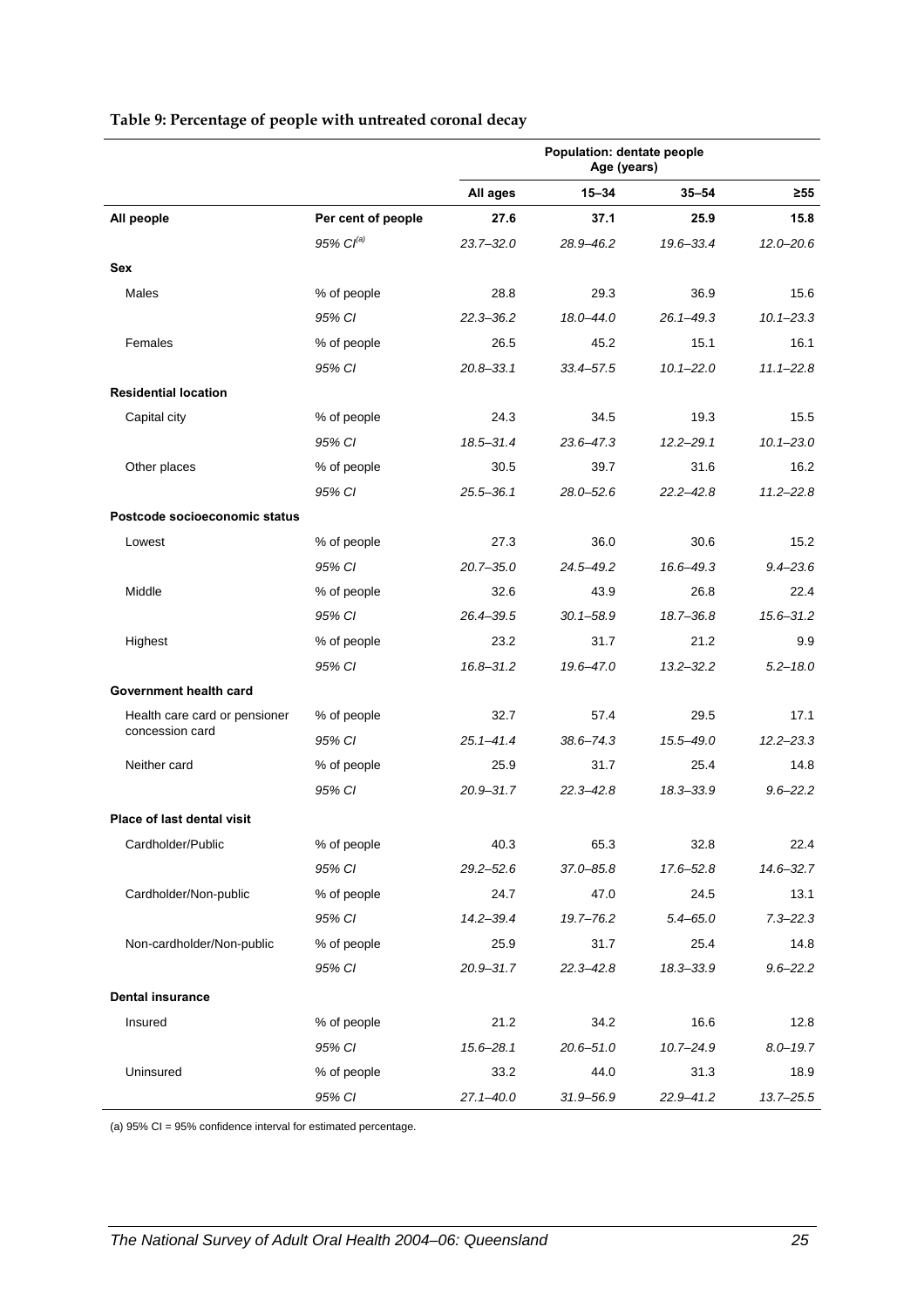# <span id="page-33-0"></span>**Percentage of people with untreated root decay**

The prevalence of untreated root decay is reported as the percentage of people who had at least one natural tooth and one or more surfaces of the roots of their teeth decayed. Decay of the root surface requires that it be exposed in the mouth, usually by recession of the gums. The prevalence of untreated root decay in Queensland was 5.5% ([Table 10](#page-34-0)), which is slightly lower than for the Australian population (6.7%) (Slade et al. 2007).

## **Key findings**

- Prevalence of untreated root decay was significantly associated with age. There was a 6.6-fold relative difference between prevalence in people aged 55 years or more compared with those aged 15–34 years (12.5% versus 1.9%). Prevalence among those aged 55 years or more was greater than twice that of those in the 35–54 years age group (12.5%% versus 4.4%).
- Among people of all ages, the highest prevalence was seen in government health cardholders who last visited a public clinic (10.4%), and the lowest in those who resided in areas of highest socioeconomic status (3.2%).
- Prevalence of root decay was not significantly associated with any of the sociodemographic variables examined, as indicated by the overlapping of 95% CIs.
- While not reaching statistical significance, a number of trends may be discerned in the results in relation to sociodemographic factors. More uninsured people appeared to have untreated root decay than the insured (7.5% versus 3.8%), and more government health cardholders than non-cardholders (7.4% versus 4.9%).

### **Discussion**

The association of root decay with gum recession more commonly seen in older people explains the strong relationship of untreated root decay with age. Untreated root decay also reflects access to timely treatment services, but this association was not evident in Queensland. The lack of association with disadvantage may be due to the extensive public dental service in Queensland.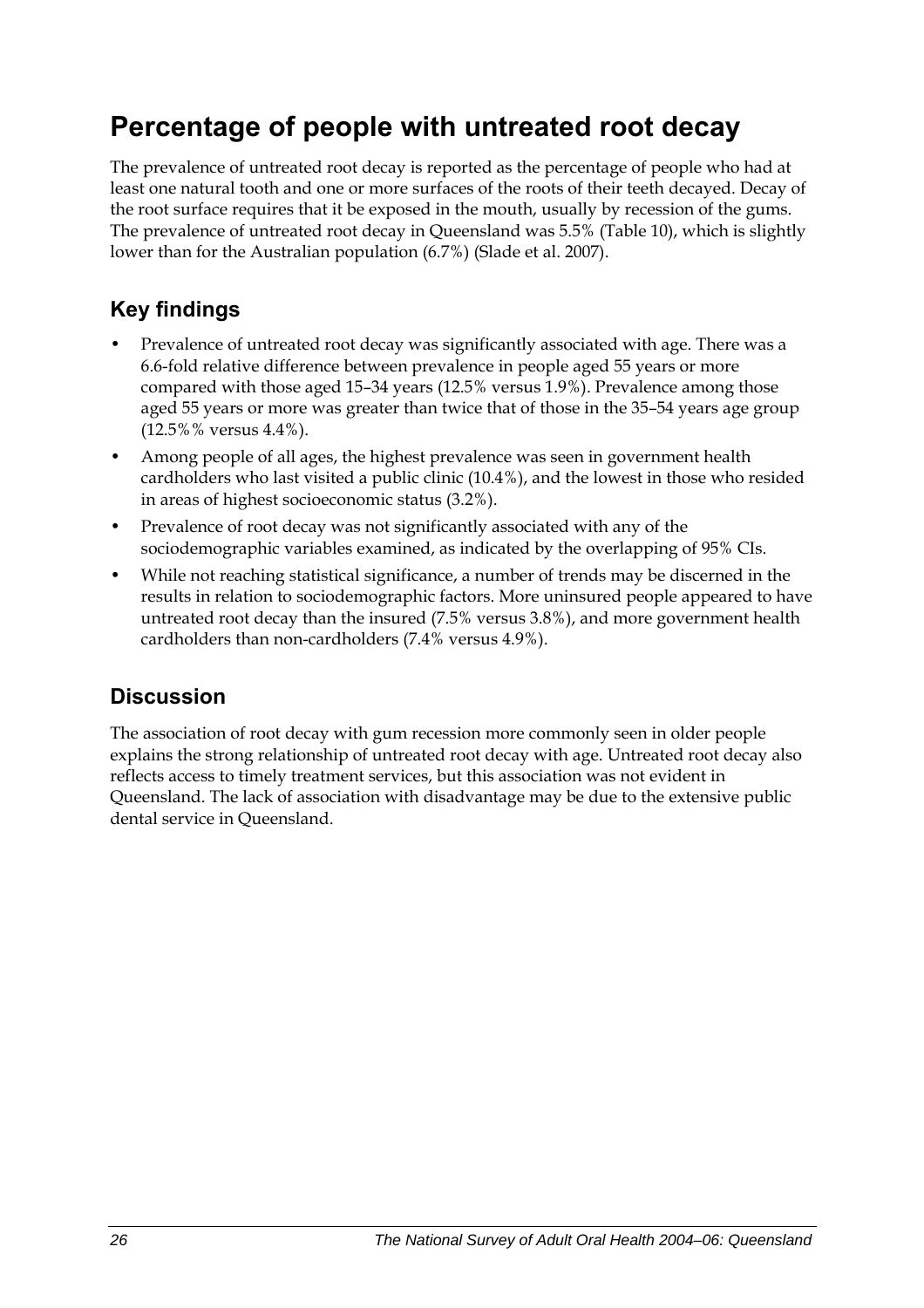<span id="page-34-0"></span>

|                                                  |                       | Population: dentate people<br>Age (years) |              |              |               |
|--------------------------------------------------|-----------------------|-------------------------------------------|--------------|--------------|---------------|
|                                                  |                       | All ages                                  | $15 - 34$    | $35 - 54$    | $\geq 55$     |
| All people                                       | Per cent of people    | 5.5                                       | 1.9          | 4.4          | 12.5          |
|                                                  | 95% Cl <sup>(a)</sup> | $4.0 - 7.5$                               | $0.6 - 6.2$  | $2.6 - 7.4$  | $9.3 - 16.6$  |
| <b>Sex</b>                                       |                       |                                           |              |              |               |
| Males                                            | % of people           | 7.1                                       | 1.6          | 7.0          | 15.9          |
|                                                  | 95% CI                | $4.7 - 10.7$                              | $0.4 - 6.8$  | $3.5 - 13.4$ | $10.9 - 22.7$ |
| Females                                          | % of people           | 3.8                                       | 2.2          | 1.8          | 9.1           |
|                                                  | 95% CI                | $2.3 - 6.2$                               | $0.5 - 9.2$  | $0.7 - 4.6$  | $5.4 - 15.0$  |
| <b>Residential location</b>                      |                       |                                           |              |              |               |
| Capital city                                     | % of people           | 4.3                                       | 1.6          | 2.5          | 11.7          |
|                                                  | 95% CI                | $2.6 - 7.2$                               | $0.2 - 11.1$ | $0.9 - 6.7$  | $7.5 - 17.8$  |
| Other places                                     | % of people           | 6.5                                       | 2.3          | 6.0          | 13.1          |
|                                                  | 95% CI                | $4.4 - 9.6$                               | $0.5 - 9.2$  | $3.2 - 11.0$ | $8.7 - 19.2$  |
| Postcode socioeconomic status                    |                       |                                           |              |              |               |
| Lowest                                           | % of people           | 5.6                                       | 4.8          | 3.1          | 9.4           |
|                                                  | 95% CI                | $3.6 - 8.8$                               | $1.2 - 17.9$ | $1.3 - 7.0$  | $5.8 - 14.8$  |
| Middle                                           | % of people           | 7.8                                       | 2.2          | 7.3          | 18.3          |
|                                                  | 95% CI                | $4.9 - 12.0$                              | $0.3 - 14.5$ | $3.5 - 14.6$ | $12.0 - 26.9$ |
| Highest                                          | % of people           | 3.2                                       | 0.0          | 2.8          | 10.3          |
|                                                  | 95% CI                | $1.5 - 6.6$                               |              | $0.8 - 8.8$  | $5.5 - 18.7$  |
| Government health card                           |                       |                                           |              |              |               |
| Health care card or pensioner<br>concession card | % of people           | 7.4                                       | 5.4          | 4.6          | 10.2          |
|                                                  | 95% CI                | $4.7 - 11.6$                              | $1.3 - 19.4$ | $1.3 - 14.7$ | $7.1 - 14.5$  |
| Neither card                                     | % of people           | 4.9                                       | 1.0          | 4.4          | 14.4          |
|                                                  | 95% CI                | $3.2 - 7.3$                               | $0.1 - 7.1$  | $2.4 - 7.9$  | $9.5 - 21.2$  |
| Place of last dental visit                       |                       |                                           |              |              |               |
| Cardholder/Public                                | % of people           | 10.4                                      | 8.7          | 6.3          | 14.8          |
|                                                  | 95% CI                | $5.3 - 19.4$                              | $1.8 - 33.6$ | $1.5 - 23.0$ | $8.9 - 23.5$  |
| Cardholder/Non-public                            | % of people           | 4.3                                       | 1.0          | 1.9          | 6.8           |
|                                                  | 95% CI                | $2.4 - 7.5$                               | $0.1 - 7.5$  | $0.2 - 13.2$ | $3.8 - 11.8$  |
| Non-cardholder/Non-public                        | % of people           | 4.9                                       | 1.0          | 4.4          | 14.4          |
|                                                  | 95% CI                | $3.2 - 7.3$                               | $0.1 - 7.1$  | $2.4 - 7.9$  | $9.5 - 21.2$  |
| <b>Dental insurance</b>                          |                       |                                           |              |              |               |
| Insured                                          | % of people           | 3.8                                       | 0.0          | 3.5          | 8.6           |
|                                                  | 95% CI                | $2.1 - 6.6$                               |              | $1.3 - 9.2$  | $4.8 - 15.2$  |
| Uninsured                                        | % of people           | 7.5                                       | 3.6          | 5.6          | 16.2          |
|                                                  | 95% CI                | $5.1 - 11.1$                              | $1.1 - 11.6$ | $3.1 - 10.0$ | $11.1 - 23.1$ |

#### **Table 10: Percentage of people with untreated root decay**

(a) 95% CI = 95% confidence interval for estimated percentage.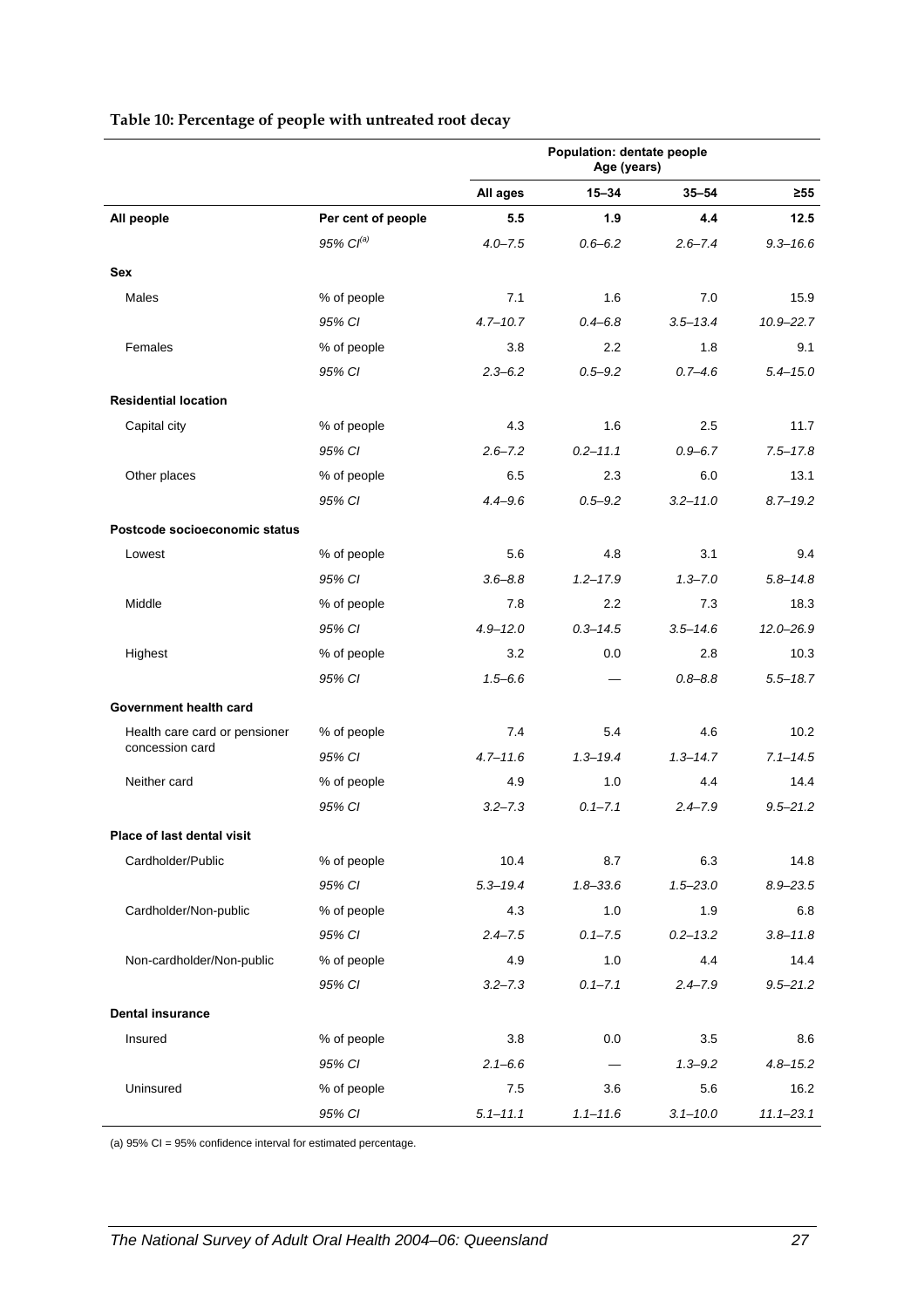# <span id="page-35-0"></span>**Percentage of people with one or more filled teeth**

Fillings for treatment of tooth decay leave permanent marks on the teeth and are one measure of people's lifetime experience of decay. Filled teeth also indicate patterns of dental treatment and access to dental care. The prevalence of filled teeth in Queensland was 86.8% ([Table 11](#page-36-0)), which is slightly higher than the Australian population figure (83.9%) (Slade et al. 2007).

## **Key findings**

- Prevalence of filled teeth was associated with age; among those aged 55 years or more and 35–54 years, it was about 1.4 times that of those in the 15–34 years age group (97.4% and 96.8% versus 69.9% respectively).
- Among people of all ages, the highest prevalence was seen among government health cardholders who last attended a non-public clinic (95.0%), and the lowest among cardholders who last attended a public clinic (82.8%).
- Prevalence of filled teeth was not significantly associated with any of the sociodemographic variables examined, as indicated by the overlapping of 95% CIs.
- While not reaching statistical significance, a number of trends may be discerned in the results in relation to sociodemographic factors. More females appeared to have filled teeth than males (89.9% versus 83.7%), and more people who had a government health card and visited a non-public clinic than non-cardholders who also visited a non-public clinic (95.0% versus 85.7%).

### **Discussion**

The percentage of people with filled teeth relates to lifetime experience of dental decay, and hence is associated with age. Prevalence also reflects access to timely dental care, and type of care used to treat caries being a restoration rather than an extraction. The lack of association with disadvantage may be due to the extensive public dental service in Queensland.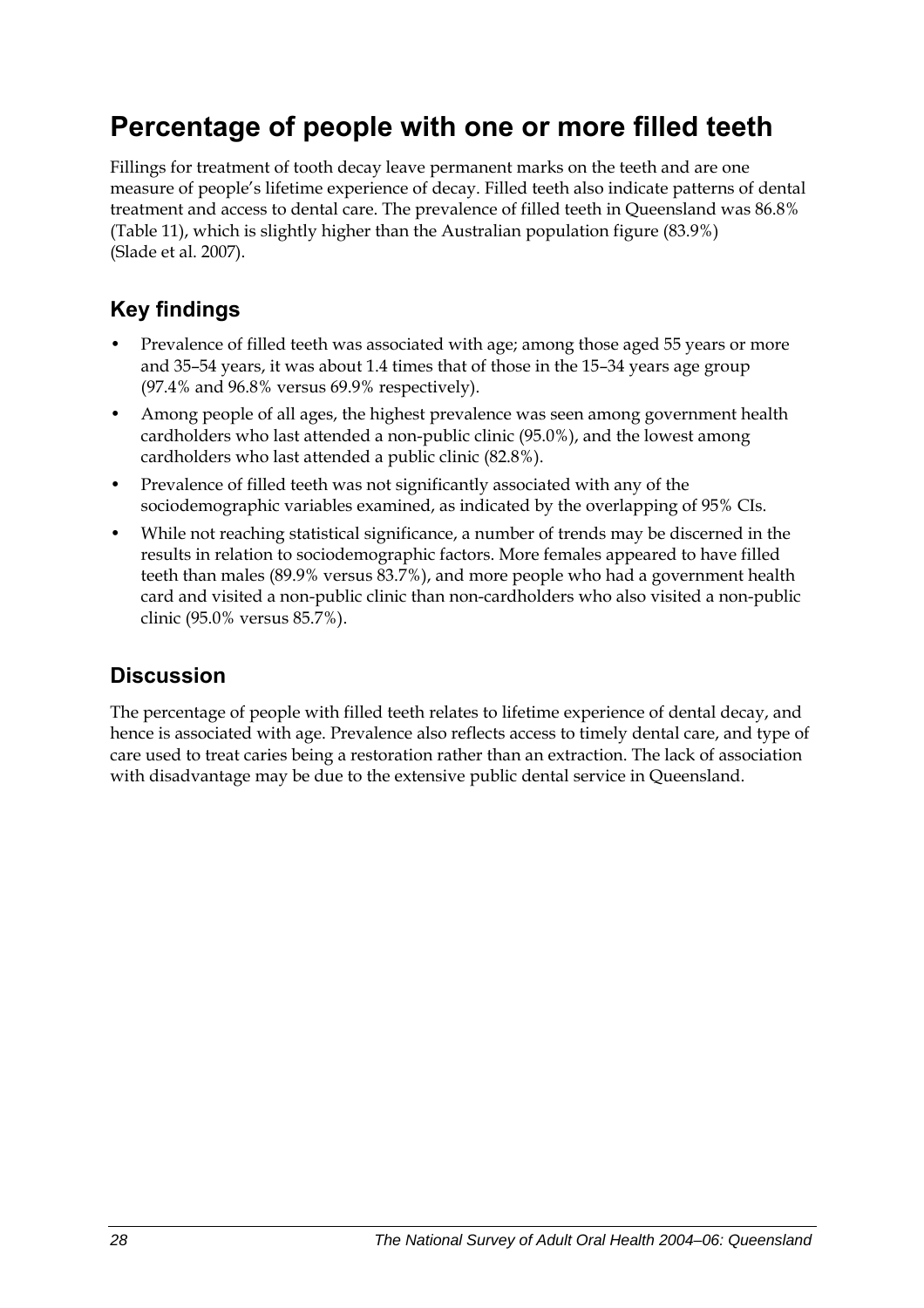|                               |                       | Population: dentate people<br>Age (years) |               |               |               |
|-------------------------------|-----------------------|-------------------------------------------|---------------|---------------|---------------|
|                               |                       | All ages                                  | $15 - 34$     | $35 - 54$     | $\geq 55$     |
| All people                    | Per cent of people    | 86.8                                      | 69.9          | 96.8          | 97.4          |
|                               | 95% Cl <sup>(a)</sup> | 81.6-90.7                                 | $58.2 - 79.5$ | 93.6-98.4     | 93.6-98.9     |
| <b>Sex</b>                    |                       |                                           |               |               |               |
| Males                         | % of people           | 83.7                                      | 61.6          | 97.0          | 98.0          |
|                               | 95% CI                | 75.7-89.4                                 | $46.7 - 74.6$ | $90.5 - 99.1$ | 91.4-99.5     |
| Females                       | % of people           | 89.9                                      | 78.5          | 96.6          | 96.8          |
|                               | 95% CI                | 84.6-93.6                                 | $65.2 - 87.7$ | $92.0 - 98.6$ | 90.4-99.0     |
| <b>Residential location</b>   |                       |                                           |               |               |               |
| Capital city                  | % of people           | 85.9                                      | 68.5          | 96.8          | 97.8          |
|                               | 95% CI                | 79.0-90.8                                 | 53.6-80.4     | $90.5 - 99.0$ | $90.2 - 99.5$ |
| Other places                  | % of people           | 87.6                                      | 71.3          | 96.8          | 97.1          |
|                               | 95% CI                | $79.1 - 93.0$                             | $52.3 - 84.9$ | $92.2 - 98.7$ | 91.3-99.1     |
| Postcode socioeconomic status |                       |                                           |               |               |               |
| Lowest                        | % of people           | 82.8                                      | 47.6          | 99.1          | 97.0          |
|                               | 95% CI                | 68.6-91.4                                 | $25.3 - 70.9$ | 93.7-99.9     | 87.4-99.3     |
| Middle                        | % of people           | 90.3                                      | 80.7          | 96.9          | 96.2          |
|                               | 95% CI                | 85.5-93.7                                 | 70.0-88.2     | $90.3 - 99.1$ | 87.0-99.0     |
| Highest                       | % of people           | 86.8                                      | 73.5          | 94.8          | 99.1          |
|                               | 95% CI                | 78.2-92.4                                 | $55.7 - 86.0$ | 87.2-98.0     | 93.7-99.9     |
| Government health card        |                       |                                           |               |               |               |
| Health care card or pensioner | % of people           | 91.9                                      | 82.4          | 96.4          | 96.2          |
| concession card               | 95% CI                | 84.7-95.8                                 | $61.9 - 93.1$ | 85.0-99.2     | $90.3 - 98.6$ |
| Neither card                  | % of people           | 85.7                                      | 67.8          | 96.9          | 98.3          |
|                               | 95% CI                | 78.8-90.7                                 | 53.9-79.2     | $93.1 - 98.6$ | 89.2-99.8     |
| Place of last dental visit    |                       |                                           |               |               |               |
| Cardholder/Public             | % of people           | 88.9                                      | 74.6          | 94.0          | 98.5          |
|                               | 95% CI                | 76.2-95.3                                 | $46.1 - 91.0$ | 75.4-98.8     | $90.2 - 99.8$ |
| Cardholder/Non-public         | % of people           | 95.0                                      | 92.6          | 100.0         | 94.5          |
|                               | 95% CI                | 86.7-98.2                                 | 60.9-99.0     |               | 84.2-98.2     |
| Non-cardholder/Non-public     | % of people           | 85.7                                      | 67.8          | 96.9          | 98.3          |
|                               | 95% CI                | 78.8-90.7                                 | 53.9-79.2     | $93.1 - 98.6$ | 89.2-99.8     |
| <b>Dental insurance</b>       |                       |                                           |               |               |               |
| Insured                       | % of people           | 89.5                                      | 70.9          | 97.6          | 98.8          |
|                               | 95% CI                | 82.5-93.9                                 | $53.2 - 83.9$ | 91.4-99.4     | 95.6-99.7     |
| Uninsured                     | % of people           | 89.2                                      | 79.3          | 95.6          | 95.9          |
|                               | 95% CI                | 83.3-93.2                                 | 66.5-88.2     | $90.0 - 98.1$ | 88.4-98.7     |

#### **Table 11: Percentage of people with one or more filled teeth**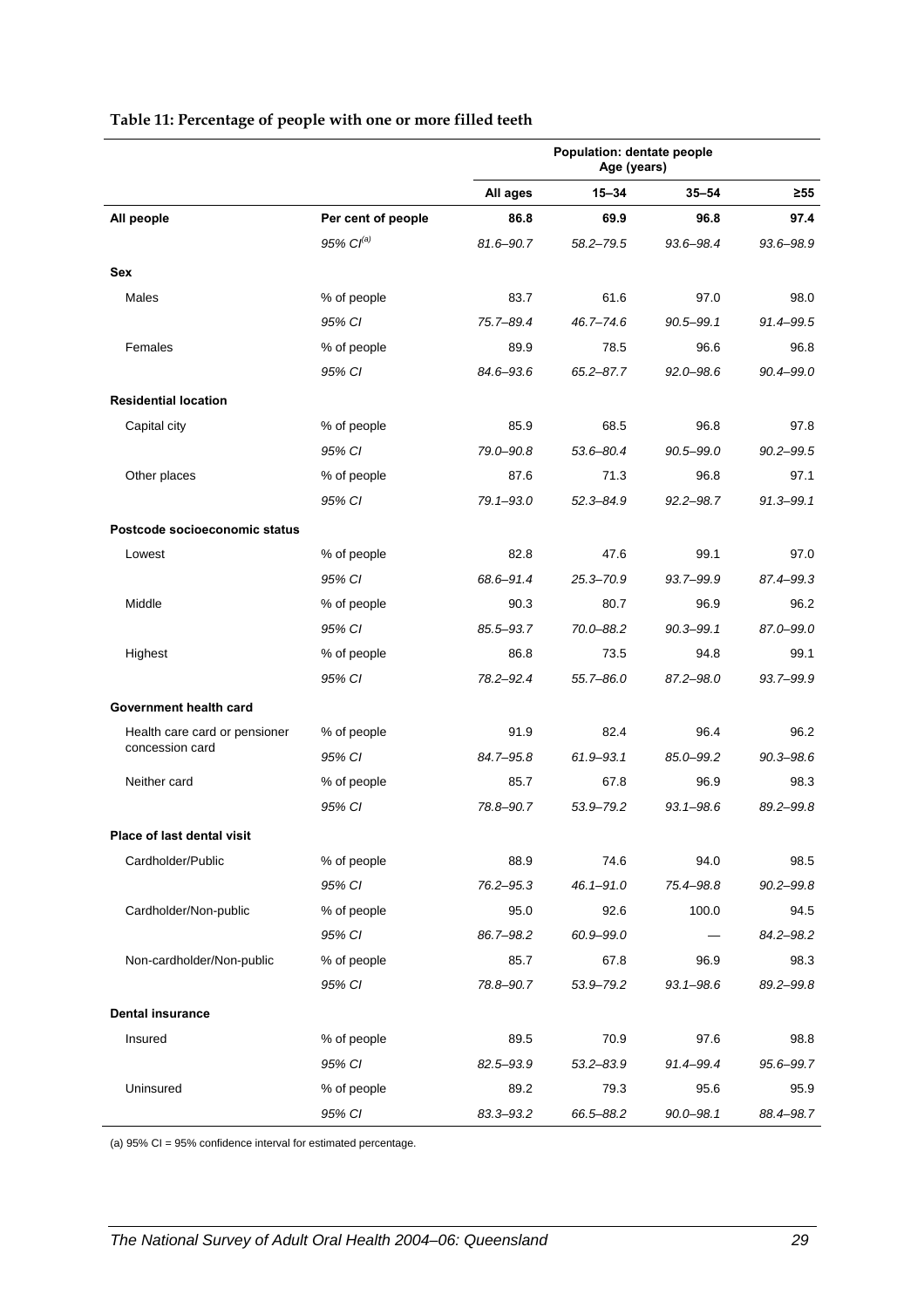# **Average number of decayed, missing and filled teeth per person**

The number of decayed, missing because of pathology, and filled teeth (DMFT) reflects a person's lifetime experience of dental caries. In this survey all missing teeth in people aged 45 years or more were counted as missing due to pathology, while for people aged less than 45 years, the count only included teeth where the examiner judged that dental decay or gum disease was the likely reason for the extraction. The average DMFT number in Queensland was 13.1 teeth ([Table 12](#page-38-0)), which is slightly higher than that for the Australian population (12.8 teeth) (Slade et al. 2007).

## **Key findings**

- The average number of affected teeth was significantly associated with age, being highest in people aged 55 years or more (23.1 teeth). This was 1.6 times that of the 35–44-year-olds (14.6 teeth) and four times that of the 15–34 years age group (5.0 teeth).
- Among people of all ages, the highest average was seen in government health cardholders who last attended a non-public clinic (16.8 teeth), and the lowest among non-cardholders who last visited a non-public clinic (11.9 teeth).
- Government health cardholder status was significantly associated with average number of teeth with caries experience, with cardholders having 1.3 times the prevalence compared with non-cardholders (15.8 versus 12.3 teeth).
- The average DMFT was associated with place of last dental visit, with government health cardholders who last visited a non-public practitioner having significantly higher scores than non-cardholders whose last visit was at a non-public clinic (16.8 versus 12.3 teeth).

## **Discussion**

The average number of teeth with caries experience over a lifetime is a cumulative score, and hence is strongly associated with age. Disease experience is related to disadvantage, as evidenced by associations with government health cardholder status and place of last dental visit.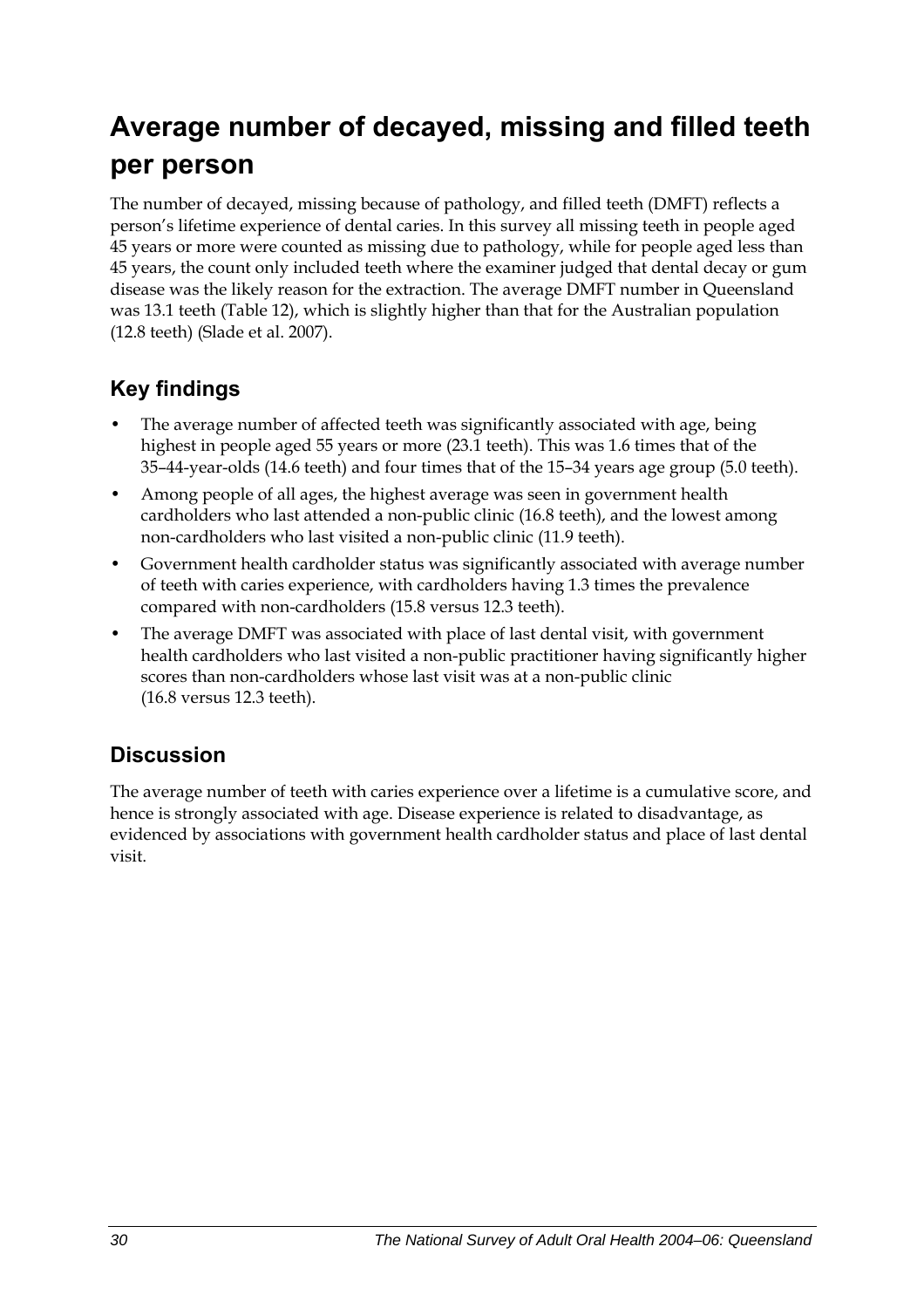<span id="page-38-0"></span>

|                               |                   | Population: dentate people<br>Age (years) |             |               |               |
|-------------------------------|-------------------|-------------------------------------------|-------------|---------------|---------------|
|                               |                   | All ages                                  | $15 - 34$   | $35 - 54$     | $\geq 55$     |
| All people                    | mean              | 13.1                                      | 5.0         | 14.6          | 23.1          |
|                               | $95\%$ $Cl^{(a)}$ | $12.2 - 14.0$                             | $4.1 - 5.9$ | $13.8 - 15.4$ | $22.7 - 23.6$ |
| <b>Sex</b>                    |                   |                                           |             |               |               |
| Males                         | mean              | 12.5                                      | 4.4         | 14.2          | 22.4          |
|                               | 95% CI            | $11.1 - 13.9$                             | $3.1 - 5.8$ | $12.5 - 15.8$ | $21.8 - 23.1$ |
| Females                       | mean              | 13.7                                      | 5.6         | 15.0          | 23.8          |
|                               | 95% CI            | $12.5 - 15.0$                             | $4.5 - 6.7$ | $13.7 - 16.2$ | $23.1 - 24.5$ |
| <b>Residential location</b>   |                   |                                           |             |               |               |
| Capital city                  | mean              | 12.5                                      | 4.5         | 14.2          | 22.9          |
|                               | 95% CI            | $11.4 - 13.6$                             | $3.5 - 5.5$ | $13.1 - 15.3$ | $22.0 - 23.8$ |
| Other places                  | mean              | 13.7                                      | 5.4         | 14.9          | 23.3          |
|                               | 95% CI            | $12.3 - 15.0$                             | $4.0 - 6.8$ | $13.7 - 16.2$ | $22.9 - 23.8$ |
| Postcode socioeconomic status |                   |                                           |             |               |               |
| Lowest                        | mean              | 14.2                                      | 4.1         | 14.9          | 22.9          |
|                               | 95% CI            | $12.4 - 16.0$                             | $2.5 - 5.8$ | $13.1 - 16.8$ | $22.2 - 23.6$ |
| Middle                        | mean              | 13.4                                      | 6.0         | 15.2          | 23.4          |
|                               | 95% CI            | $12.2 - 14.7$                             | $4.6 - 7.5$ | $14.0 - 16.4$ | $22.7 - 24.2$ |
| Highest                       | mean              | 11.9                                      | 4.6         | 13.8          | 23.2          |
|                               | 95% CI            | $10.5 - 13.3$                             | $3.5 - 5.7$ | $12.5 - 15.0$ | $22.3 - 24.1$ |
| Government health card        |                   |                                           |             |               |               |
| Health care card or pensioner | mean              | 15.8                                      | 5.3         | 16.2          | 23.0          |
| concession card               | 95% CI            | $14.3 - 17.3$                             | $4.0 - 6.6$ | $13.6 - 18.8$ | $22.2 - 23.7$ |
| Neither card                  | mean              | 12.3                                      | 5.0         | 14.3          | 23.3          |
|                               | 95% CI            | $11.2 - 13.4$                             | $3.9 - 6.1$ | $13.4 - 15.2$ | $22.5 - 24.1$ |
| Place of last dental visit    |                   |                                           |             |               |               |
| Cardholder/Public             | mean              | 14.9                                      | 3.9         | 18.0          | 22.9          |
|                               | 95% CI            | $12.1 - 17.7$                             | $2.2 - 5.6$ | $14.6 - 21.3$ | $21.6 - 24.2$ |
| Cardholder/Non-public         | mean              | 16.8                                      | 7.1         | 13.5          | 23.0          |
|                               | 95% CI            | $15.0 - 18.6$                             | $4.9 - 9.4$ | $10.3 - 16.7$ | $22.1 - 23.9$ |
| Non-cardholder/Non-public     | mean              | 12.3                                      | 5.0         | 14.3          | 23.3          |
|                               | 95% CI            | $11.2 - 13.4$                             | $3.9 - 6.1$ | $13.4 - 15.2$ | $22.5 - 24.1$ |
| <b>Dental insurance</b>       |                   |                                           |             |               |               |
| Insured                       | mean              | 13.9                                      | 5.1         | 14.9          | 22.9          |
|                               | 95% CI            | $12.6 - 15.2$                             | $3.8 - 6.3$ | $13.7 - 16.1$ | $22.2 - 23.6$ |
| Uninsured                     | mean              | 13.4                                      | 5.7         | 14.8          | 23.4          |
|                               | 95% CI            | $12.0 - 14.7$                             | $4.6 - 6.9$ | $13.5 - 16.1$ | $22.7 - 24.1$ |

#### **Table 12: Average number of decayed missing or filled teeth per person**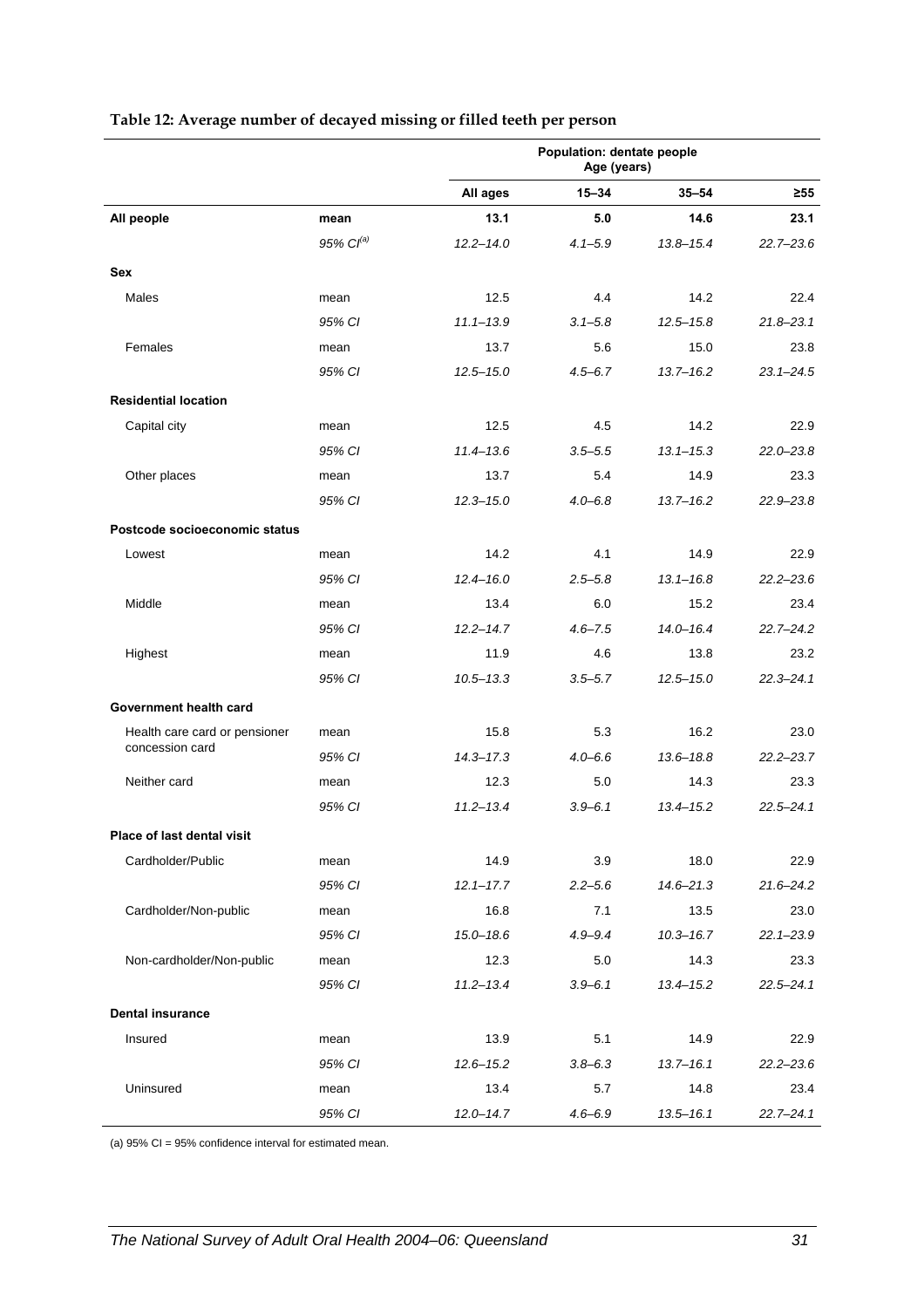## **Prevalence of moderate or severe periodontitis**

A case definition of periodontitis has been developed jointly by the US Centers for Disease Control and Prevention (CDC) and the American Academy of Periodontology (AAP) to describe prevalence of moderate and severe periodontitis. The CDC/AAP defines moderate periodontitis as the presence of either two sites between adjacent teeth where the gum has lost its attachment to the tooth for 4 mm or more, or at least two such sites that have pockets of 5 mm or more. Severe periodontitis has been defined as having at least two sites between adjacent teeth where the gum has lost its attachment to the tooth for 6 mm or more, and there is at least one pocket of 5 mm or greater depth. Table 13 reports estimates of a combined moderate or severe periodontitis. In Queensland, a total of 24.1% of the dentate population had moderate or severe periodontitis ([Table 13](#page-40-0)), which was higher, but not significantly, than the national estimate of 22.9% (Slade et al. 2007).

## **Key findings**

- The prevalence of moderate or severe periodontitis was strongly associated with age, being 11.6% in 15–34-year-old adults but affecting 46.7% of Queensland adults aged 55 years or more. The difference between these two age groups was statistically significant.
- Males were more likely than females to have moderate or severe periodontitis; however, the difference was borderline non-significant.
- Residents in places other than the capital city were twice as likely to have periodontitis compared with Brisbane residents. The difference was 10-fold in the youngest age group and 2-fold in the oldest age group.
- The prevalence of periodontitis in people who had a government health card was higher than in those who did not. Similarly, it was higher in people who did not have private dental insurance than in those who did. However, the differences did not reach statistically significant levels.

## **Discussion**

Components of periodontal disease measurement reflect both concurrent disease state and historical accumulation of the disease. Therefore, a strong association with age was fully expected. Because periodontitis was more prevalent in middle-aged and older people, comparisons between the population groups were observed most clearly in those age groups.

In summary, moderate or severe periodontitis affected one-quarter of the Queensland adult population, with the highest proportion of those affected being in the older age group. The disease was most likely to be observed in the residents of regional areas. There was also a trend of higher likelihood in people in lower socioeconomic position.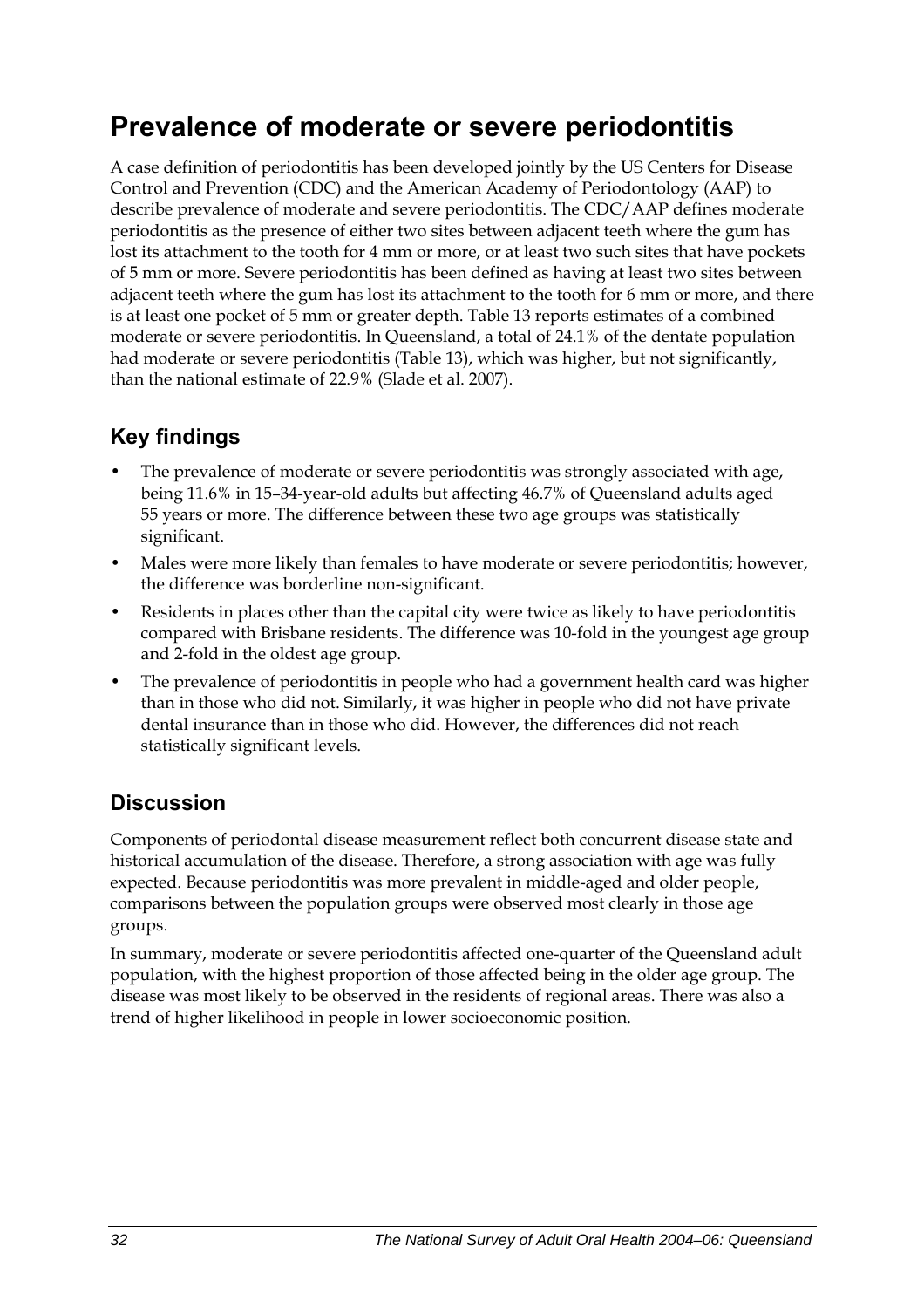<span id="page-40-0"></span>

|                               |                       | Population: dentate people<br>Age (years) |               |               |               |
|-------------------------------|-----------------------|-------------------------------------------|---------------|---------------|---------------|
|                               |                       | All ages                                  | $15 - 34$     | $35 - 54$     | $\geq 55$     |
| All people                    | Per cent of people    | 24.1                                      | 11.6          | 23.2          | 46.7          |
|                               | 95% Cl <sup>(a)</sup> | $20.0 - 28.7$                             | $6.7 - 19.5$  | 17.6-29.8     | 38.4-55.3     |
| Sex                           |                       |                                           |               |               |               |
| Males                         | % of people           | 28.7                                      | 14.6          | 27.7          | 57.1          |
|                               | 95% CI                | $23.1 - 35.1$                             | $8.1 - 24.9$  | 18.8-38.7     | $46.3 - 67.3$ |
| Females                       | % of people           | 19.2                                      | 8.5           | 18.3          | 37.3          |
|                               | 95% CI                | $14.8 - 24.5$                             | $3.5 - 19.1$  | $12.2 - 26.4$ | $27.7 - 47.9$ |
| <b>Residential location</b>   |                       |                                           |               |               |               |
| Capital city                  | % of people           | 14.2                                      | 2.0           | 18.3          | 31.0          |
|                               | 95% CI                | $10.6 - 18.9$                             | $0.4 - 8.8$   | $10.4 - 30.1$ | $21.3 - 42.8$ |
| Other places                  | % of people           | 32.6                                      | 20.9          | 27.4          | 58.7          |
|                               | 95% CI                | $25.6 - 40.5$                             | $11.7 - 34.4$ | $20.2 - 35.9$ | $46.1 - 70.2$ |
| Postcode socioeconomic status |                       |                                           |               |               |               |
| Lowest                        | % of people           | 27.1                                      | 13.4          | 18.8          | 52.9          |
|                               | 95% CI                | $17.2 - 39.8$                             | $3.6 - 39.5$  | $10.4 - 31.5$ | 37.7-67.5     |
| Middle                        | % of people           | 28.3                                      | 13.7          | 30.0          | 52.7          |
|                               | 95% CI                | $22.8 - 34.6$                             | $7.3 - 24.2$  | $20.1 - 42.3$ | $37.2 - 67.7$ |
| Highest                       | % of people           | 17.8                                      | 8.8           | 20.3          | 33.2          |
|                               | 95% CI                | $11.3 - 26.7$                             | $2.4 - 27.1$  | $12.1 - 31.9$ | $20.5 - 48.8$ |
| Government health card        |                       |                                           |               |               |               |
| Health care card or pensioner | % of people           | 30.8                                      | 13.1          | 20.8          | 51.9          |
| concession card               | 95% CI                | $22.5 - 40.7$                             | $3.6 - 37.9$  | $11.9 - 34.0$ | $41.2 - 62.4$ |
| Neither card                  | % of people           | 21.9                                      | 10.9          | 23.7          | 42.8          |
|                               | 95% CI                | 18.0-26.2                                 | $5.8 - 19.7$  | 17.7-30.9     | $33.1 - 53.1$ |
| Place of last dental visit    |                       |                                           |               |               |               |
| Cardholder/Public             | % of people           | 33.2                                      | 12.9          | 32.2          | 58.3          |
|                               | 95% CI                | 19.6-50.3                                 | $3.6 - 36.7$  | $15.8 - 54.6$ | $40.2 - 74.3$ |
| Cardholder/Non-public         | % of people           | 28.4                                      | 13.3          | 5.6           | 47.4          |
|                               | 95% CI                | 19.0-40.2                                 | $1.8 - 55.9$  | $1.3 - 20.7$  | $34.2 - 60.9$ |
| Non-cardholder/Non-public     | % of people           | 21.9                                      | 10.9          | 23.7          | 42.8          |
|                               | 95% CI                | 18.0-26.2                                 | $5.8 - 19.7$  | 17.7-30.9     | $33.1 - 53.1$ |
| <b>Dental insurance</b>       |                       |                                           |               |               |               |
| Insured                       | % of people           | 20.4                                      | 5.4           | 21.5          | 38.6          |
|                               | 95% CI                | 14.9-27.2                                 | $1.5 - 17.8$  | $13.6 - 32.2$ | 27.9-50.5     |
| Uninsured                     | % of people           | 29.8                                      | 18.2          | 26.7          | 55.3          |
|                               | 95% CI                | $23.8 - 36.5$                             | $10.5 - 29.7$ | 18.7-36.6     | 44.6-65.4     |

#### **Table 13: Percentage of people with moderate or severe periodontitis**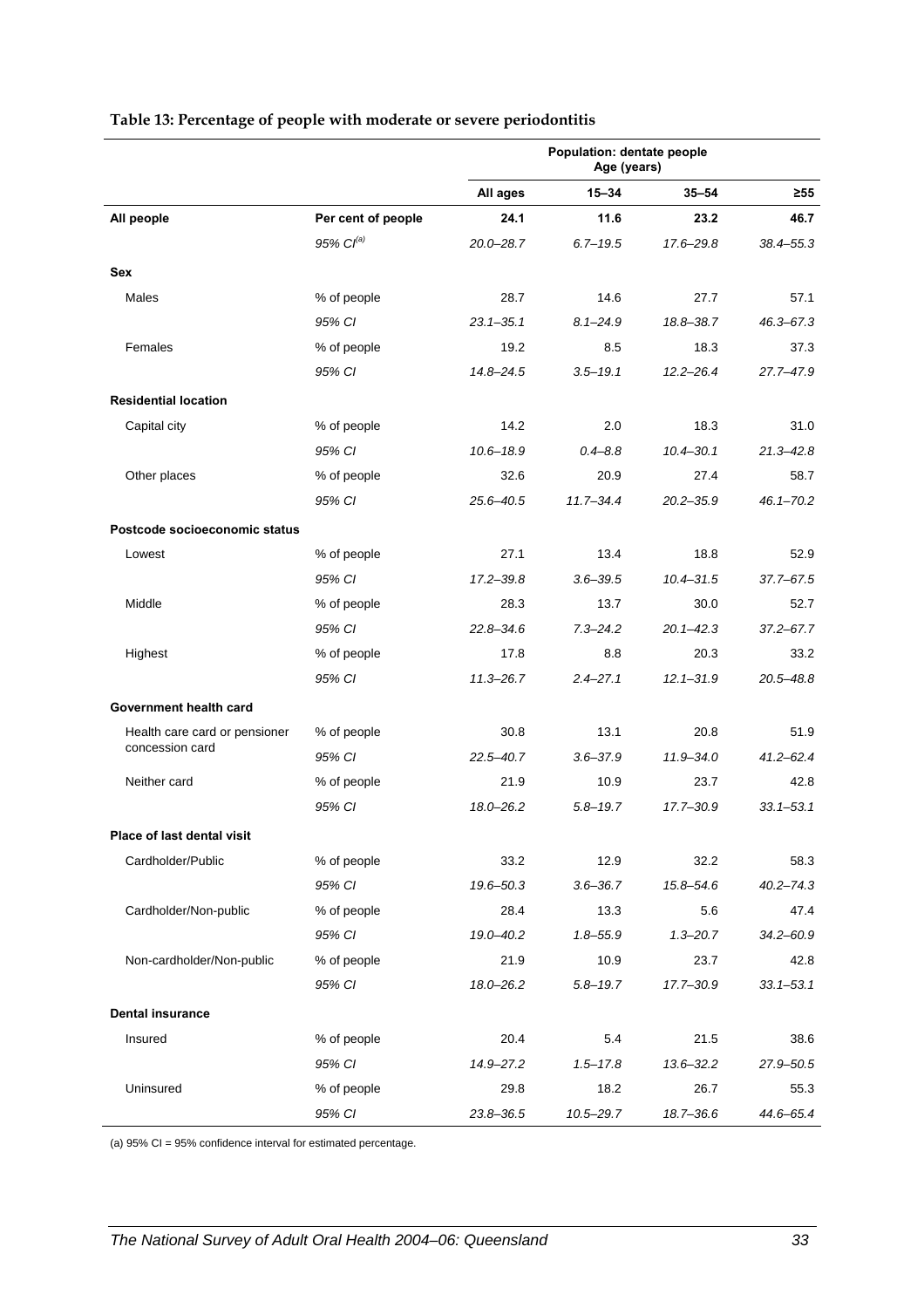## **Prevalence of deep pocket depth**

Deep periodontal pockets have been defined as 4 mm or more. The depth of the pocket, measured in millimetres using a periodontal probe, is an indication of the severity of the destructive process. In Queensland, a total of 17.3% of the dentate adult population had at least one site with periodontal pocket depth of 4 mm or more ([Table 14](#page-42-0)), which was lower, but not significantly, than the national estimate of 19.8% (Slade et al. 2007).

## **Key findings**

- There was a tendency that the prevalence of deep periodontal pocket increased with age, with the oldest age group recording the highest prevalence of the condition. However, the difference between age groups did not reach statistical significance.
- The prevalence of deep periodontal pockets was higher among males than females, and among people living in places other than the capital city compared with those residing in Brisbane. However, the differences were not statistically significant.
- People who did not have private dental insurance had a higher prevalence of deep periodontal pocket than the insured. This difference was significant in the youngest age group.

## **Discussion**

The depth of periodontal pockets reflects a more current activity of periodontal inflammation. This activity may be more dependent on oral hygiene status, which was found to not vary widely between groups.

In summary, there was a tendency of higher prevalence of deep periodontal pocket among people who were in lower socioeconomic position.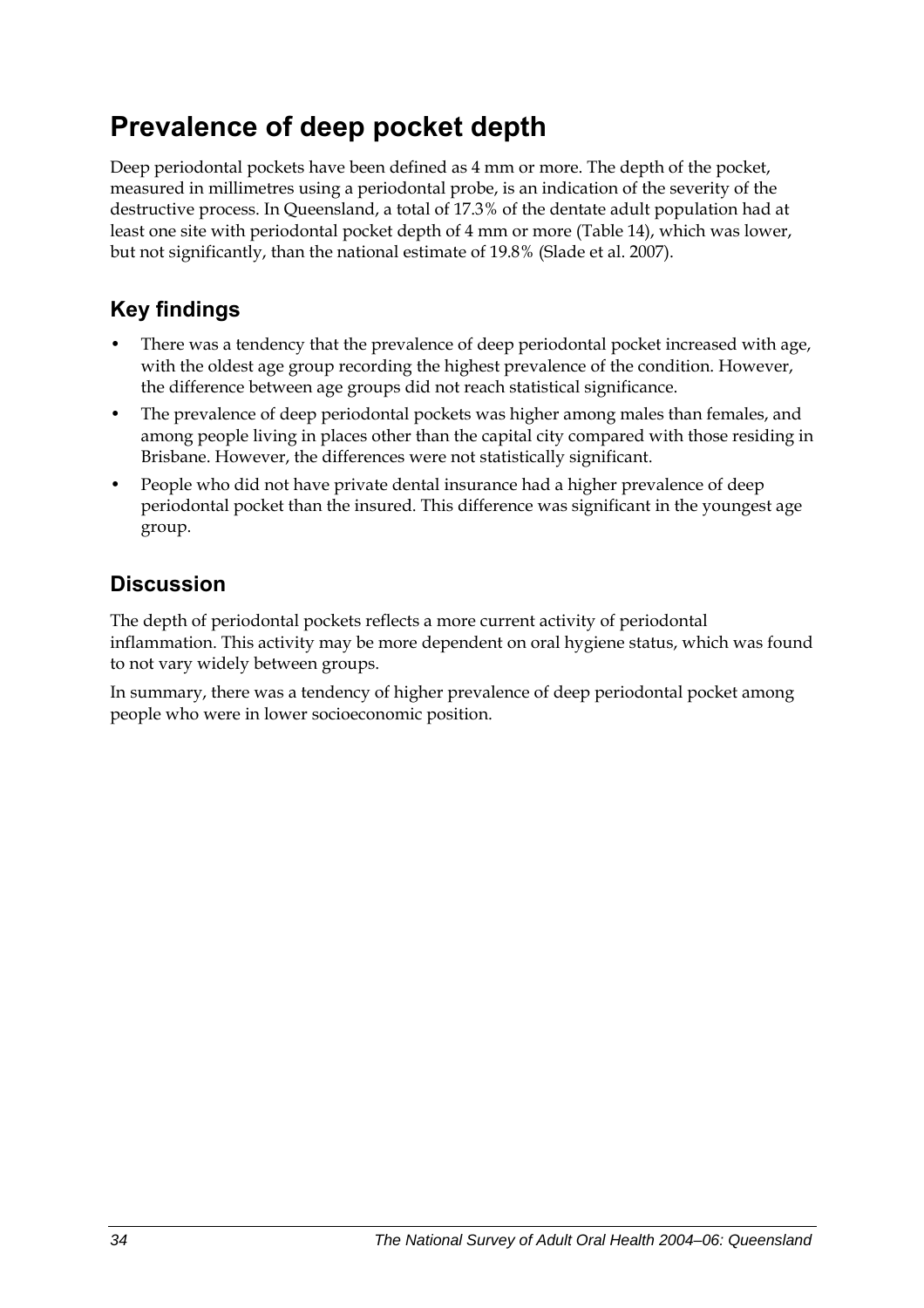<span id="page-42-0"></span>

|                                  |                       | Population: dentate people<br>Age (years) |              |               |               |
|----------------------------------|-----------------------|-------------------------------------------|--------------|---------------|---------------|
|                                  |                       | All ages                                  | $15 - 34$    | $35 - 54$     | $\geq 55$     |
| All people                       | Per cent of people    | 17.3                                      | 11.6         | 17.3          | 27.0          |
|                                  | 95% Cl <sup>(a)</sup> | $12.7 - 23.1$                             | $5.2 - 23.7$ | $12.6 - 23.2$ | $20.1 - 35.2$ |
| Sex                              |                       |                                           |              |               |               |
| Males                            | % of people           | 20.8                                      | 16.7         | 18.8          | 32.0          |
|                                  | 95% CI                | 14.4-29.1                                 | $7.3 - 33.9$ | $12.3 - 27.6$ | $23.2 - 42.2$ |
| Females                          | % of people           | 13.6                                      | 5.9          | 15.7          | 22.5          |
|                                  | 95% CI                | $9.7 - 18.6$                              | $2.2 - 14.8$ | $9.5 - 24.8$  | $14.7 - 32.8$ |
| <b>Residential location</b>      |                       |                                           |              |               |               |
| Capital city                     | % of people           | 10.6                                      | 2.6          | 13.2          | 21.5          |
|                                  | 95% CI                | $6.8 - 16.1$                              | $0.4 - 13.9$ | $7.5 - 22.2$  | $14.0 - 31.6$ |
| Other places                     | % of people           | 23.1                                      | 20.1         | 20.8          | 31.1          |
|                                  | 95% CI                | $15.5 - 33.0$                             | $8.5 - 40.6$ | $14.0 - 29.8$ | $20.8 - 43.9$ |
| Postcode socioeconomic<br>status |                       |                                           |              |               |               |
| Lowest                           | % of people           | 13.8                                      | 8.5          | 13.4          | 20.3          |
|                                  | 95% CI                | $6.9 - 25.6$                              | $2.5 - 25.0$ | $5.7 - 28.1$  | $10.0 - 36.9$ |
| Middle                           | % of people           | 19.4                                      | 8.5          | 21.6          | 36.3          |
|                                  | 95% CI                | $14.0 - 26.3$                             | $3.1 - 21.0$ | 14.4-30.9     | 26.3-47.6     |
| Highest                          | % of people           | 17.9                                      | 16.0         | 16.5          | 25.0          |
|                                  | 95% CI                | $9.5 - 31.3$                              | $4.4 - 44.1$ | $9.7 - 26.6$  | 15.4-37.9     |
| Government health card           |                       |                                           |              |               |               |
| Health care card or pensioner    | % of people           | 17.3                                      | 7.8          | 16.6          | 25.8          |
| concession card                  | 95% CI                | $11.8 - 24.5$                             | $2.6 - 20.9$ | $8.4 - 30.4$  | $17.5 - 36.3$ |
| Neither card                     | % of people           | 17.2                                      | 12.3         | 17.5          | 27.9          |
|                                  | 95% CI                | $12.1 - 23.9$                             | $4.8 - 28.2$ | $12.2 - 24.5$ | 19.4-38.3     |
| Place of last dental visit       |                       |                                           |              |               |               |
| Cardholder/Public                | % of people           | 20.1                                      | 12.9         | 21.4          | 27.8          |
|                                  | 95% CI                | $11.5 - 33.0$                             | $3.6 - 36.7$ | $9.1 - 42.5$  | $16.8 - 42.3$ |
| Cardholder/Non-public            | % of people           | 14.3                                      | 1.0          | 10.3          | 24.4          |
|                                  | 95% CI                | $8.1 - 23.9$                              | $0.1 - 7.5$  | $2.2 - 37.3$  | $14.0 - 39.1$ |
| Non-cardholder/Non-public        | % of people           | 17.2                                      | 12.3         | 17.5          | 27.9          |
|                                  | 95% CI                | $12.1 - 23.9$                             | $4.8 - 28.2$ | $12.2 - 24.5$ | 19.4-38.3     |
| <b>Dental insurance</b>          |                       |                                           |              |               |               |
| Insured                          | % of people           | 13.9                                      | 2.0          | 15.9          | 26.7          |
|                                  | 95% CI                | $10.0 - 19.2$                             | $0.6 - 6.7$  | $9.7 - 24.9$  | 18.8-36.5     |
| Uninsured                        | % of people           | 22.0                                      | 20.5         | 20.1          | 27.5          |
|                                  | 95% CI                | $14.8 - 31.4$                             | $9.3 - 39.5$ | $13.7 - 28.6$ | 19.3-37.5     |

#### **Table 14: Percentage of people with 4+ mm periodontal pocket depth**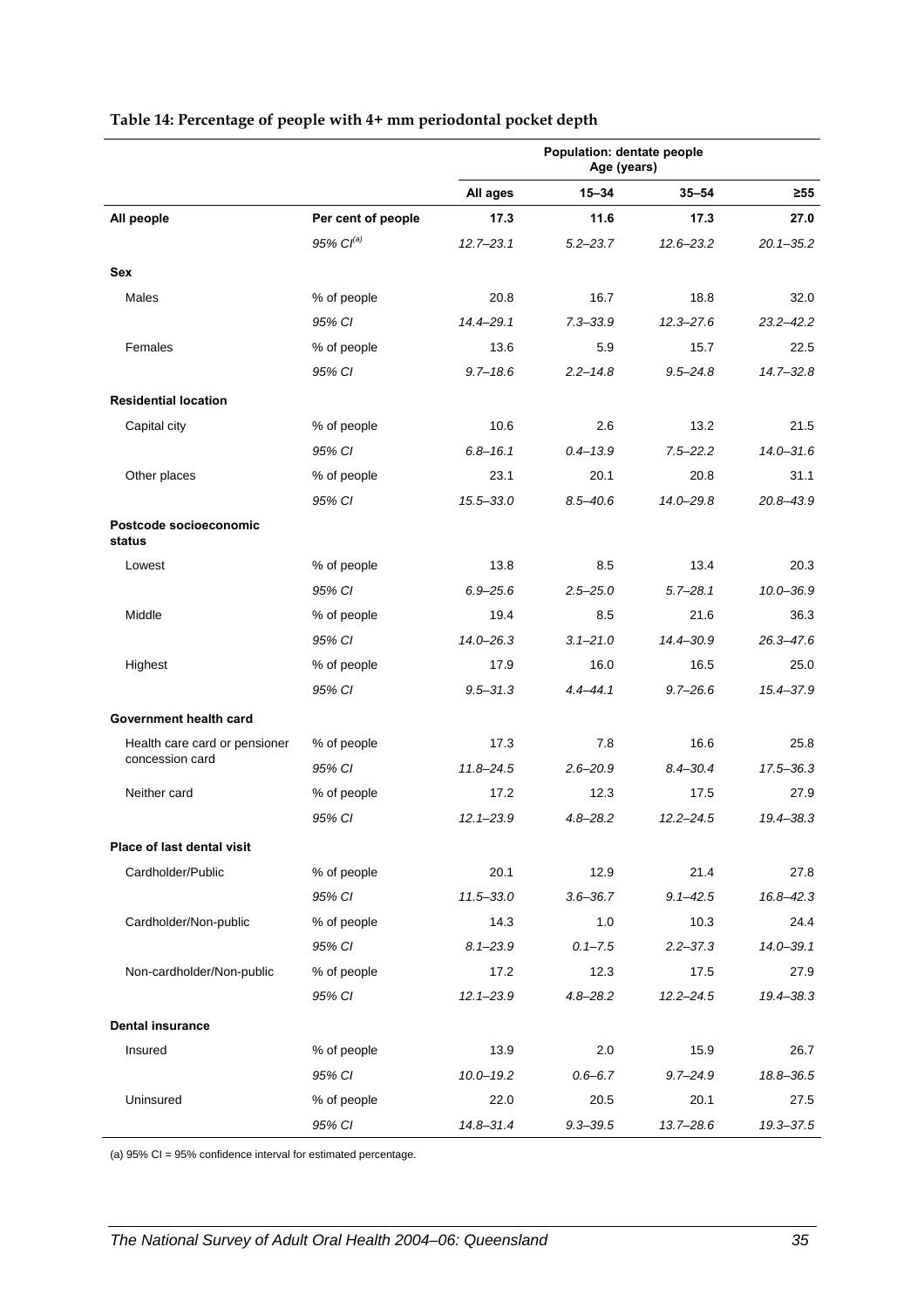## **Prevalence of 4+ mm clinical attachment loss**

Clinical attachment loss (CAL) is the loss of supporting periodontal structure around the tooth. Attachment may be lost through gum recession or the development of periodontal pockets from the inflammatory disease periodontitis. In NSAOH, CAL was measured using a combination of gum recession and periodontal probing depth on three sites per tooth. In Queensland, a total of 37.3% of dentate adults had at least one site with 4 mm or more CAL ([Table 15](#page-44-0)), which was lower, but not significantly, than the national estimate of 42.5% (Slade et al. 2007).

## **Key findings**

- The prevalence of 4+ mm CAL was strongly associated with age in Queensland, being 16.5% in 15–34-year-old adults but affecting 40.8% of middle-aged adults and 67.5% of those aged 55 years or more.
- There was a tendency that males had higher prevalence of CAL of 4+ mm compared with females; however, the difference was not statistically significant.
- People who lived in places other than the capital city were significantly more likely to have the condition compared with people living in Brisbane.
- There was a tendency of higher prevalence of CAL of 4+ mm among people with lower socioeconomic status; however, none of the differences reached statistical significance.

## **Discussion**

Clinical attachment loss reflects an accumulation of activity of periodontal inflammation as well as a physiological process in the gums. Therefore, a strong age effect was observed. This condition was almost universal in certain groups of the oldest population. This strong age effect might confound the effect of other attributes depending on data structures within and between groups (for example, by residential location).

In summary, clinical attachment loss was highly prevalent in this population. It was more likely to occur in the older population and in people living in regional areas.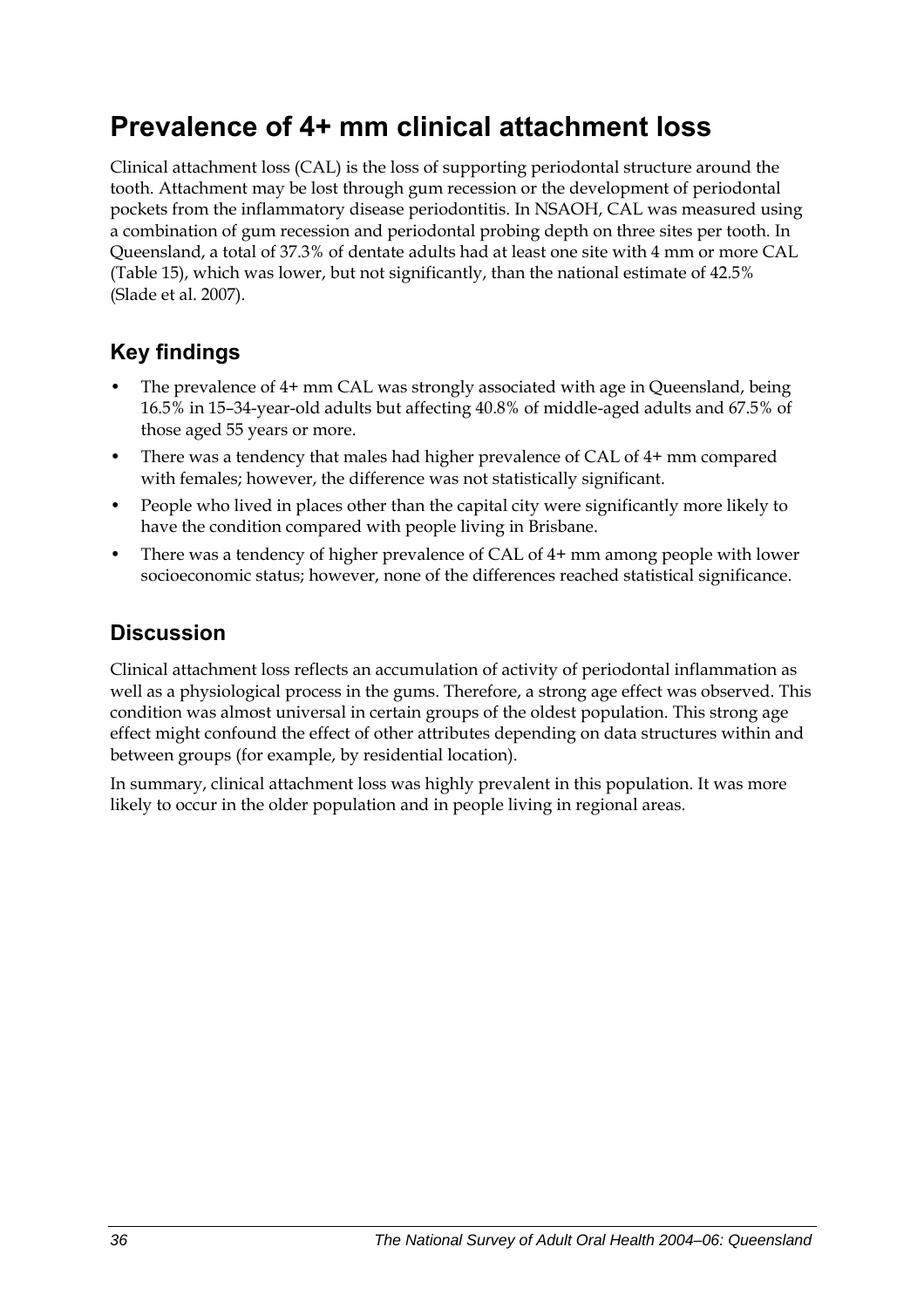<span id="page-44-0"></span>

|                                  |                       | Population: dentate people<br>Age (years) |               |               |               |
|----------------------------------|-----------------------|-------------------------------------------|---------------|---------------|---------------|
|                                  |                       | All ages                                  | $15 - 34$     | $35 - 54$     | ≥55           |
| All people                       | Per cent of people    | 37.3                                      | 16.5          | 40.8          | 67.5          |
|                                  | 95% Cl <sup>(a)</sup> | $32.1 - 42.8$                             | $9.2 - 27.6$  | $33.4 - 48.7$ | 58.5-75.3     |
| Sex                              |                       |                                           |               |               |               |
| Males                            | % of people           | 40.5                                      | 22.3          | 39.8          | 75.9          |
|                                  | 95% CI                | 33.0-48.4                                 | $12.0 - 37.6$ | 28.9-51.8     | 66.6-83.2     |
| Females                          | % of people           | 34.0                                      | 10.2          | 41.8          | 59.9          |
|                                  | 95% CI                | $28.2 - 40.4$                             | $4.5 - 21.2$  | $32.8 - 51.5$ | 47.7-70.9     |
| <b>Residential location</b>      |                       |                                           |               |               |               |
| Capital city                     | % of people           | 28.2                                      | 6.1           | 38.8          | 52.7          |
|                                  | 95% CI                | $23.2 - 33.7$                             | $2.6 - 14.0$  | 28.3-50.4     | $40.6 - 64.4$ |
| Other places                     | % of people           | 45.3                                      | 26.3          | 42.5          | 78.7          |
|                                  | 95% CI                | $36.3 - 54.6$                             | $13.2 - 45.7$ | $32.3 - 53.5$ | 65.0-88.1     |
| Postcode socioeconomic<br>status |                       |                                           |               |               |               |
| Lowest                           | % of people           | 37.8                                      | 13.8          | 37.7          | 64.7          |
|                                  | 95% CI                | $26.0 - 51.3$                             | $3.7 - 39.9$  | $24.7 - 52.8$ | 46.4-79.5     |
| Middle                           | % of people           | 43.3                                      | 16.0          | 51.2          | 81.1          |
|                                  | 95% CI                | $36.1 - 50.7$                             | $8.9 - 27.2$  | $36.9 - 65.2$ | 66.7-90.2     |
| Highest                          | % of people           | 31.4                                      | 18.4          | 33.7          | 56.3          |
|                                  | 95% CI                | $22.9 - 41.4$                             | $6.1 - 43.8$  | $25.0 - 43.6$ | 43.3-68.5     |
| Government health card           |                       |                                           |               |               |               |
| Health care card or pensioner    | % of people           | 45.8                                      | 14.7          | 37.4          | 77.6          |
| concession card                  | 95% CI                | $35.9 - 56.0$                             | $4.3 - 39.6$  | $24.3 - 52.7$ | 66.8-85.6     |
| Neither card                     | % of people           | 34.7                                      | 16.7          | 41.6          | 59.8          |
|                                  | 95% CI                | $29.3 - 40.5$                             | $8.5 - 30.4$  | 33.7-49.9     | 48.9-69.8     |
| Place of last dental visit       |                       |                                           |               |               |               |
| Cardholder/Public                | % of people           | 45.7                                      | 12.9          | 45.2          | 85.5          |
|                                  | 95% CI                | 29.5-63.0                                 | $3.6 - 36.7$  | $24.3 - 67.9$ | 68.1-94.2     |
| Cardholder/Non-public            | % of people           | 45.9                                      | 17.0          | 27.0          | 72.0          |
|                                  | 95% CI                | $33.7 - 58.6$                             | $3.6 - 53.2$  | $11.0 - 52.4$ | 56.3-83.8     |
| Non-cardholder/Non-public        | % of people           | 34.7                                      | 16.7          | 41.6          | 59.8          |
|                                  | 95% CI                | 29.3-40.5                                 | $8.5 - 30.4$  | $33.7 - 49.9$ | 48.9-69.8     |
| <b>Dental insurance</b>          |                       |                                           |               |               |               |
| Insured                          | % of people           | 34.5                                      | 8.6           | 39.0          | 61.6          |
|                                  | 95% CI                | 27.8-41.9                                 | $3.2 - 20.9$  | $30.3 - 48.5$ | $48.7 - 73.1$ |
| Uninsured                        | % of people           | 43.2                                      | 25.0          | 45.3          | 73.1          |
|                                  | 95% CI                | $35.8 - 51.0$                             | $13.2 - 42.2$ | $35.2 - 55.9$ | $62.0 - 81.8$ |

#### **Table 15: Percentage of people with 4+ mm clinical attachment loss**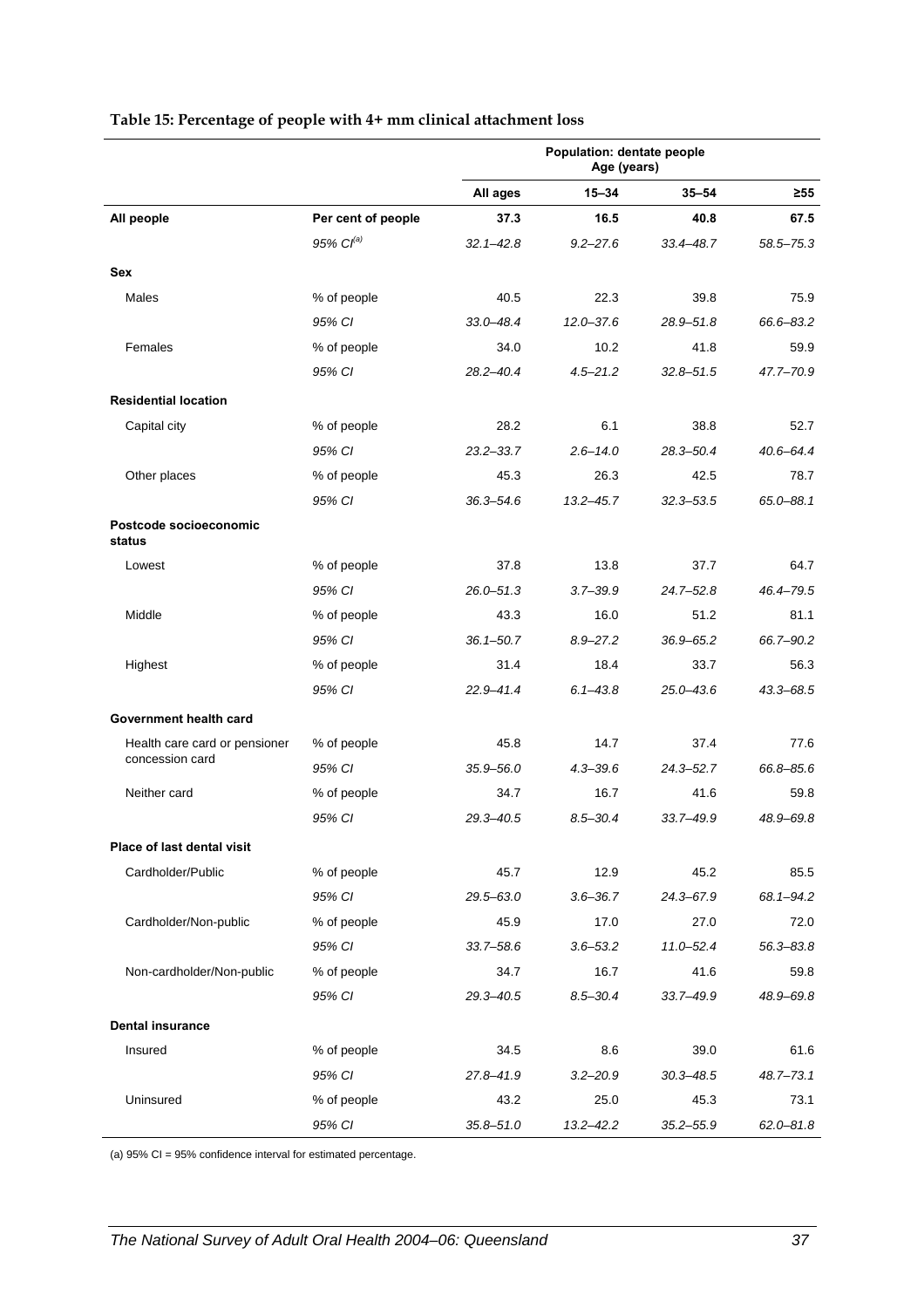## **Prevalence of gingival inflammation**

The gingival index is a measure of gingivitis, inflammation of the gums. Gingivitis occurs as a response to the bacteria in plaque accumulation near the gum line. In NSAOH, gingivitis was assessed on six index teeth. A gingival index score of 2 or more indicated bleeding on probing or spontaneous bleeding, and was classified as indicating gingival inflammation (gingivitis). In Queensland, a total of 24.7% of the dentate adult population had at least one site with a gingival score of 2 or more ([Table 16](#page-46-0)), which was higher, but not significantly, than the national estimate of 19.7% (Slade et al. 2007).

## **Key findings**

- There was a similar rate of gingival inflammation in all age groups.
- Males were more likely to have gingival inflammation compared with females. The difference reached statistical significance in the oldest age group.
- There was a tendency that people in lower socioeconomic position were more likely to have gingival inflammation; however, the differences were not statistically significant.

## **Discussion**

Gingival inflammation is a condition observed in people of all ages at a similar rate. There was a tendency that people with lower socioeconomic status had higher prevalence of gingival inflammation. However, some differences were small and relatively low numbers of people in each population group made the confidence interval wide, overlapping between most groups.

In summary, gingival inflammation was more likely to affect males and people with lower socioeconomic status.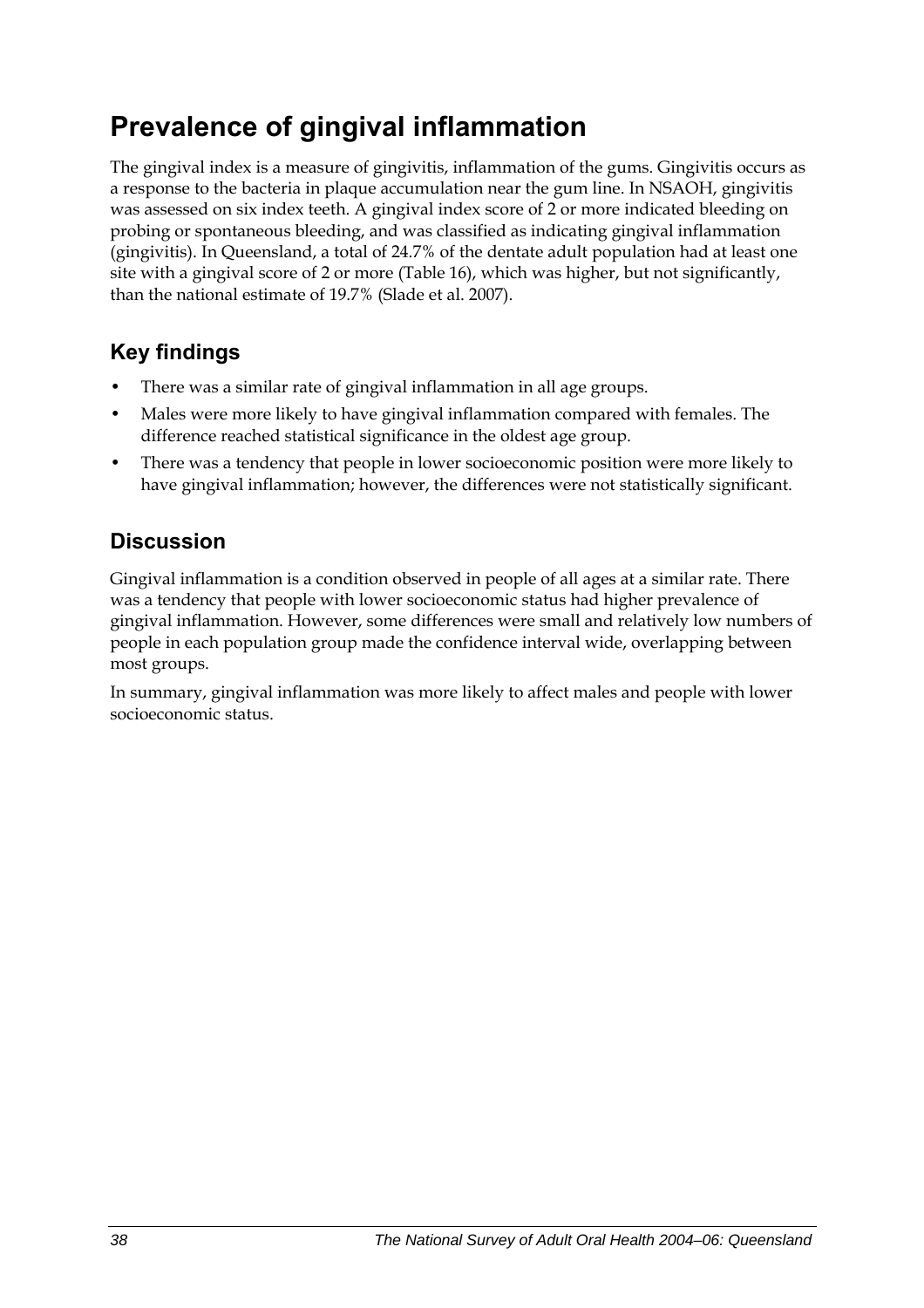<span id="page-46-0"></span>

|                               |                       | Population: dentate people<br>Age (years) |               |               |               |
|-------------------------------|-----------------------|-------------------------------------------|---------------|---------------|---------------|
|                               |                       | All ages                                  | $15 - 34$     | $35 - 54$     | $\geq 55$     |
| All people                    | Per cent of people    | 24.7                                      | 22.9          | 25.7          | 26.2          |
|                               | 95% Cl <sup>(a)</sup> | 19.5-30.7                                 | $14.7 - 33.7$ | 19.7-32.9     | $20.0 - 33.6$ |
| Sex                           |                       |                                           |               |               |               |
| Males                         | % of people           | 29.0                                      | 27.5          | 27.2          | 35.2          |
|                               | 95% CI                | $22.0 - 37.3$                             | 15.9-43.2     | $18.2 - 38.6$ | 26.4-45.2     |
| Females                       | % of people           | 20.2                                      | 17.8          | 24.2          | 18.0          |
|                               | 95% CI                | 14.8-26.9                                 | $9.8 - 30.4$  | $17.5 - 32.4$ | $12.0 - 26.2$ |
| <b>Residential location</b>   |                       |                                           |               |               |               |
| Capital city                  | % of people           | 28.3                                      | 25.8          | 30.1          | 29.9          |
|                               | 95% CI                | $20.0 - 38.4$                             | 14.9-40.9     | $20.7 - 41.6$ | $19.6 - 42.8$ |
| Other places                  | % of people           | 21.6                                      | 20.0          | 21.9          | 23.4          |
|                               | 95% CI                | 15.7-28.9                                 | $9.8 - 36.5$  | $14.8 - 31.1$ | $16.4 - 32.4$ |
| Postcode socioeconomic status |                       |                                           |               |               |               |
| Lowest                        | % of people           | 20.8                                      | 24.9          | 15.4          | 23.3          |
|                               | 95% CI                | $13.1 - 31.5$                             | $9.5 - 51.2$  | $7.6 - 28.7$  | $13.0 - 38.3$ |
| Middle                        | % of people           | 22.2                                      | 17.7          | 25.7          | 25.0          |
|                               | 95% CI                | $14.8 - 32.1$                             | $8.2 - 34.0$  | 17.5-36.0     | $15.7 - 37.5$ |
| Highest                       | % of people           | 30.0                                      | 26.2          | 33.9          | 31.0          |
|                               | 95% CI                | $20.7 - 41.3$                             | 13.6–44.3     | $23.2 - 46.6$ | 21.3-42.7     |
| Government health ca rd       |                       |                                           |               |               |               |
| Health care card or pensioner | % of people           | 35.3                                      | 45.8          | 28.4          | 30.2          |
| concession card               | 95% CI                | $26.0 - 45.9$                             | 26.5-66.4     | $15.3 - 46.5$ | 19.9-42.9     |
| Neither card                  | % of people           | 21.5                                      | 16.7          | 25.4          | 23.2          |
|                               | 95% CI                | $16.1 - 28.1$                             | $9.6 - 27.5$  | 18.7-33.4     | $16.9 - 31.1$ |
| Place of last dental visit    |                       |                                           |               |               |               |
| Cardholder/Public             | % of people           | 36.6                                      | 46.5          | 18.6          | 38.8          |
|                               | 95% CI                | $24.3 - 50.8$                             | $22.6 - 72.2$ | $8.7 - 35.5$  | 23.5-56.7     |
| Cardholder/Non-public         | % of people           | 34.1                                      | 44.9          | 41.4          | 24.1          |
|                               | 95% CI                | $22.2 - 48.3$                             | 17.9-75.2     | $16.2 - 72.0$ | $14.5 - 37.4$ |
| Non-cardholder/Non-public     | % of people           | 21.5                                      | 16.7          | 25.4          | 23.2          |
|                               | 95% CI                | $16.1 - 28.1$                             | $9.6 - 27.5$  | 18.7-33.4     | $16.9 - 31.1$ |
| <b>Dental insurance</b>       |                       |                                           |               |               |               |
| Insured                       | % of people           | 22.0                                      | 20.0          | 25.7          | 18.6          |
|                               | 95% CI                | 15.5-30.2                                 | $9.7 - 36.7$  | 16.7-37.2     | 11.9-28.1     |
| Uninsured                     | % of people           | 28.1                                      | 25.4          | 27.3          | 34.1          |
|                               | 95% CI                | $21.8 - 35.3$                             | 14.7-40.2     | 19.2-37.3     | 24.5-45.2     |

#### **Table 16: Percentage of people with gingival inflammation**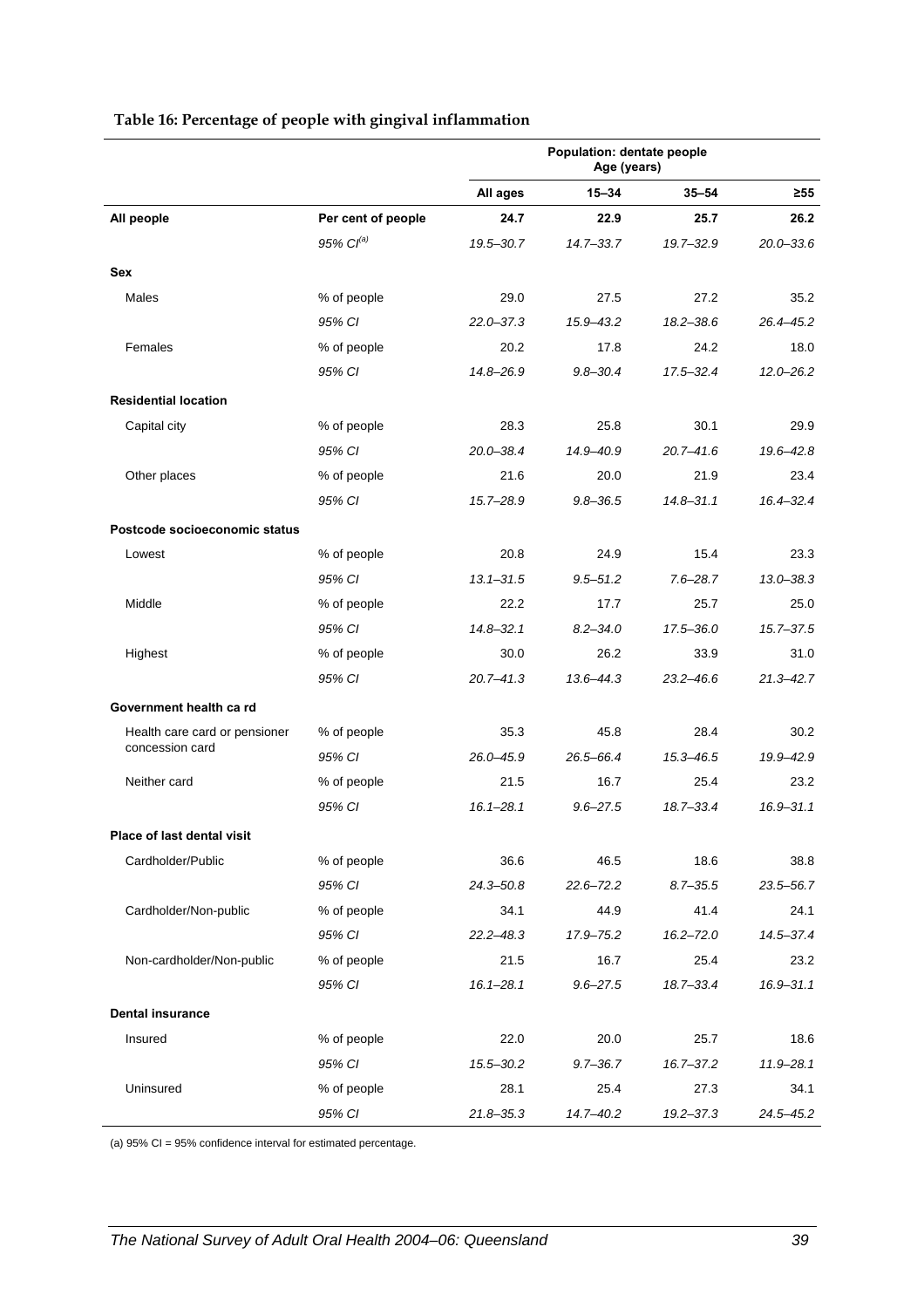# **4 Oral health care**

## **Dental attendance within the preceding 12 months**

Time since last visiting a dentist is a key indicator of access to dental care. In NSAOH, the time since last dental visit was assessed in the interview by asking, 'How long ago did you last see a dental professional about your teeth, dentures or gums?'. Five responses were possible including 'Less than 12 months.' In Queensland, nearly 6 out of 10 (58.5%) people aged 15 years or more had visited a dentist within the last 12 months ([Table 17](#page-48-0)). This estimate was not significantly different from the national estimate of 59.4% (Slade et al. 2007).

## **Key findings**

- Adults aged 35–54 years were most likely to have visited a dentist within the last 12 months (62.8%), while young adults reported the lowest (53.6%).
- There were similar percentages of males and females (56.0% versus 61.1%). Slightly larger differences between gender groups were observed for adults aged 35–54 years and 55 years or more.
- People living in Brisbane were more likely to report recently visiting than those living in the rest of Queensland (62.7% versus 55.0%). Within age groups, the percentage was higher for Brisbane residents aged 55 years or more (66.1%) compared with those living in the rest of Queensland (54.5%), although this difference was not statistically significant.
- The percentage was higher for people living in high socioeconomic postcodes than those from low socioeconomic postcodes (62.5% versus 53.3%) although this difference was not statistically significant. Within age groups, the largest difference between the highest and lowest socioeconomic postcodes was observed for people aged 55 years or more (72.4% versus 48.8%).
- Government health cardholders were less likely to have visited a dentist in the last 12 months than non-cardholders (49.2% versus 61.7%). The largest difference occurred in the 55 years or more age group, with 48.8% of cardholders reporting they had recently visited compared with 69.4% of non-cardholders.
- Among people who had a government health card, the percentage was higher for those who last attended a private practice than those who attended a public practice (57.4% versus 38.0%). This difference was mainly attributable to people aged 15–34 years, with those attending a private practice 2.6 times more likely to have recently visited than those attending a public practice.
- Insured people were much more likely to have recently visited a dentist than uninsured people (71.2% versus 48.0%). Significant differences were evident in all age groups, particularly for insured people aged 55 years or more.

## **Discussion**

Nearly 6 out of 10 Queensland residents had visited a dentist within the preceding 12 months. Being insured, last visiting a private practice, not having a government health card and residing in the metropolitan area were all associated with recent dental visiting. Differences in visiting behaviour between population groups were most evident for people aged 55 years or more.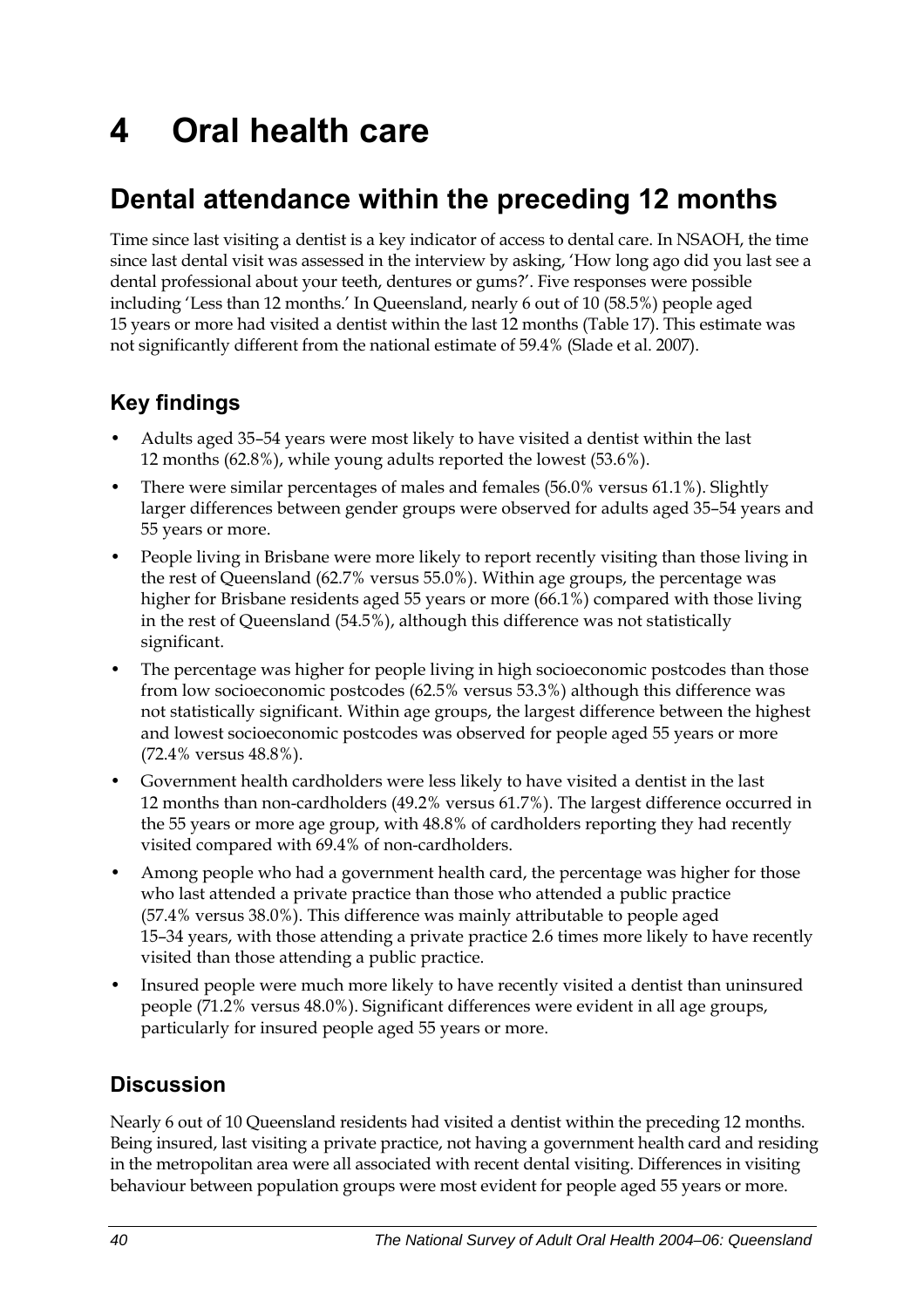|                               |                    | Population: all people<br>Age (years) |               |               |               |
|-------------------------------|--------------------|---------------------------------------|---------------|---------------|---------------|
|                               |                    | All ages                              | $15 - 34$     | $35 - 54$     | $\geq 55$     |
| All people                    | Per cent of people | 58.5                                  | 53.6          | 62.8          | 59.4          |
|                               | $95\%$ $Cl^{(a)}$  | $55.9 - 61.1$                         | 48.9-58.2     | 58.9-66.5     | $55.0 - 63.6$ |
| Sex                           |                    |                                       |               |               |               |
| Males                         | % of people        | 56.0                                  | 53.7          | 58.7          | 55.5          |
|                               | 95% CI             | $52.1 - 59.7$                         | $46.1 - 61.1$ | $52.6 - 64.5$ | $49.2 - 61.7$ |
| Females                       | % of people        | 61.1                                  | 53.5          | 66.8          | 63.0          |
|                               | 95% CI             | $58.1 - 64.0$                         | 47.4-59.5     | $62.8 - 70.6$ | 57.9-67.8     |
| <b>Residential location</b>   |                    |                                       |               |               |               |
| Capital city                  | % of people        | 62.7                                  | 57.9          | 65.2          | 66.1          |
|                               | 95% CI             | 58.6-66.7                             | $52.1 - 63.5$ | $59.0 - 71.0$ | $59.2 - 72.3$ |
| Other places                  | % of people        | 55.0                                  | 49.4          | 60.7          | 54.5          |
|                               | 95% CI             | 51.6-58.4                             | $42.1 - 56.7$ | 55.8-65.4     | 49.0-59.9     |
| Postcode socioeconomic status |                    |                                       |               |               |               |
| Lowest                        | % of people        | 53.3                                  | 52.1          | 59.1          | 48.8          |
|                               | 95% CI             | 49.0-57.5                             | 43.6-60.5     | $52.2 - 65.6$ | $43.3 - 54.3$ |
| Middle                        | % of people        | 59.4                                  | 55.5          | 62.5          | 59.5          |
|                               | 95% CI             | $56.4 - 62.2$                         | $48.2 - 62.6$ | $58.1 - 66.7$ | $53.5 - 65.2$ |
| Highest                       | % of people        | 62.5                                  | 53.0          | 66.4          | 72.4          |
|                               | 95% CI             | 56.7-68.0                             | 44.7-61.1     | $57.5 - 74.3$ | 65.3-78.6     |
| Government health card        |                    |                                       |               |               |               |
| Health care card or pensioner | % of people        | 49.2                                  | 46.7          | 53.6          | 48.8          |
| concession card               | 95% CI             | 44.8-53.7                             | $36.6 - 57.1$ | $43.0 - 63.9$ | $42.7 - 54.9$ |
| Neither card                  | % of people        | 61.7                                  | 54.9          | 64.3          | 69.4          |
|                               | 95% CI             | 58.3-64.9                             | $49.2 - 60.5$ | $60.2 - 68.2$ | 64.3-74.2     |
| Place of last dental visit    |                    |                                       |               |               |               |
| Cardholder/Public             | % of people        | 38.0                                  | 26.5          | 55.1          | 37.4          |
|                               | 95% CI             | $30.8 - 45.7$                         | $14.8 - 42.8$ | $39.8 - 69.4$ | 27.7-48.2     |
| Cardholder/Non-public         | % of people        | 57.4                                  | 69.5          | 52.3          | 55.1          |
|                               | 95% CI             | $51.6 - 63.0$                         | 57.9-79.0     | $37.1 - 67.1$ | $47.9 - 62.2$ |
| Non-cardholder/Non-public     | % of people        | 61.7                                  | 54.9          | 64.3          | 69.4          |
|                               | 95% CI             | 58.3-64.9                             | $49.2 - 60.5$ | $60.2 - 68.2$ | 64.3-74.2     |
| <b>Dental insurance</b>       |                    |                                       |               |               |               |
| Insured                       | % of people        | 71.2                                  | 63.2          | 73.0          | 76.3          |
|                               | 95% CI             | 67.3-74.8                             | $55.0 - 70.7$ | 67.8-77.7     | $71.0 - 81.0$ |
| Uninsured                     | % of people        | 48.0                                  | 46.7          | 52.1          | 45.3          |
|                               | 95% CI             | $44.1 - 51.9$                         | $39.1 - 54.4$ | 45.8-58.2     | 39.8-50.9     |

#### <span id="page-48-0"></span>**Table 17: Percentage of people visiting dentist within last 12 months**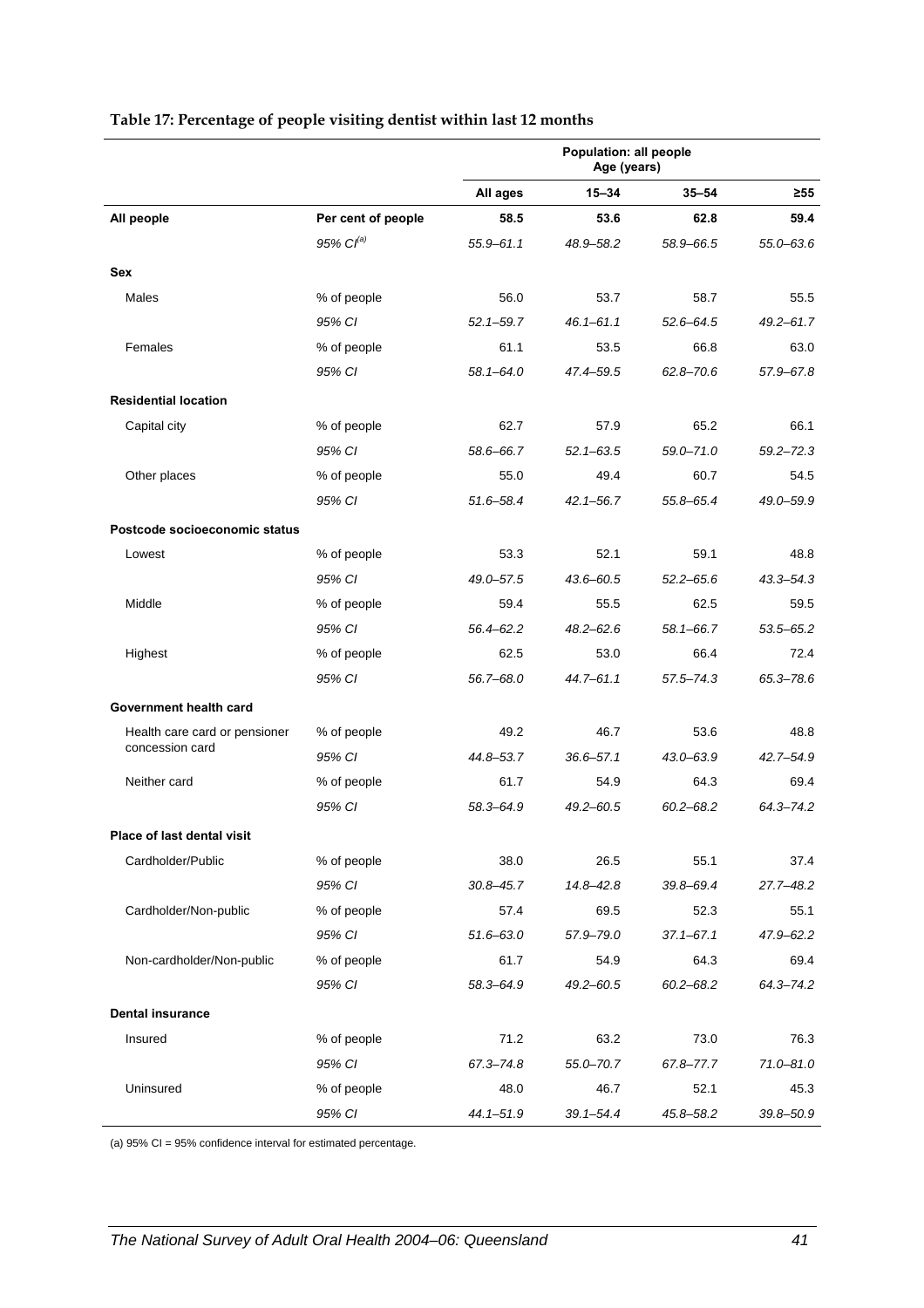## **Attendance at private dental practice**

While most Australians obtain dental care at private dental practices, alternatives exist in the public sector for targeted population groups. The two largest public programs are school dental services targeted to children; and adult public programs provided through dental hospitals, community health centres and regional facilities and targeted to adults holding a government concession card. In NSAOH, people were asked, 'Where did you make your last dental visit?' and seven responses were offered. People who reported having visited a general dental practice, a specialist dental practice or a dental clinic associated with a health insurance fund were classified as having attended a private dental practice. In Queensland, 79.1% of people aged 15 years or more attended a private practice at their last dental visit ([Table 18](#page-50-0)), significantly lower than the national estimate of 83.1% (Slade et al. 2007).

## **Key findings**

- Adults aged 35–54 years were more likely to have visited a private dental practice at their last dental visit (87.8%) than younger (73.9%) or older (74.9%) adults.
- The percentage was similar for males and females (79.5% versus 78.8%). Within age groups, differences by gender were also small.
- The percentage did not differ significantly between Brisbane and the rest of Queensland (82.5% versus 76.3%). The largest difference between Brisbane and other residents was observed in the youngest age group (79.0% versus 69.0%).
- Residents living in high socioeconomic postcodes were more likely to have visited a private practice (86.0%) than those living in postcodes of low socioeconomic status (71.2%). This pattern was evident in all age groups, particularly for young adults (82.0% versus 60.3%).
- Despite having a government health card, 52.5% of cardholders reported they visited a private practice at their last dental visit. There was some variation among cardholders, with the percentage being highest for those aged 55 years (56.3%). For adults who did not have a government health card, the percentage was lower for those aged 15–34 years than older adults.
- Insured people were far more likely to have visited a private practice than those without dental insurance (92.3% versus 70.3%). Significant differences by insurance status were evident in all age groups.

### **Discussion**

Nearly 8 out of 10 Queensland residents visited a private practice at their last dental visit, with adults aged 35–54 years having the highest percentage (87.8%). Having dental insurance and living in areas of high socioeconomic status were associated with private visiting. Despite having a government health card, just over 1 out of 2 cardholders last attended a private practice.

In summary, socioeconomic status was only moderately associated with private visiting. This is most likely due to adults who have a government health card electing to attend a private practice due to the long public waiting lists.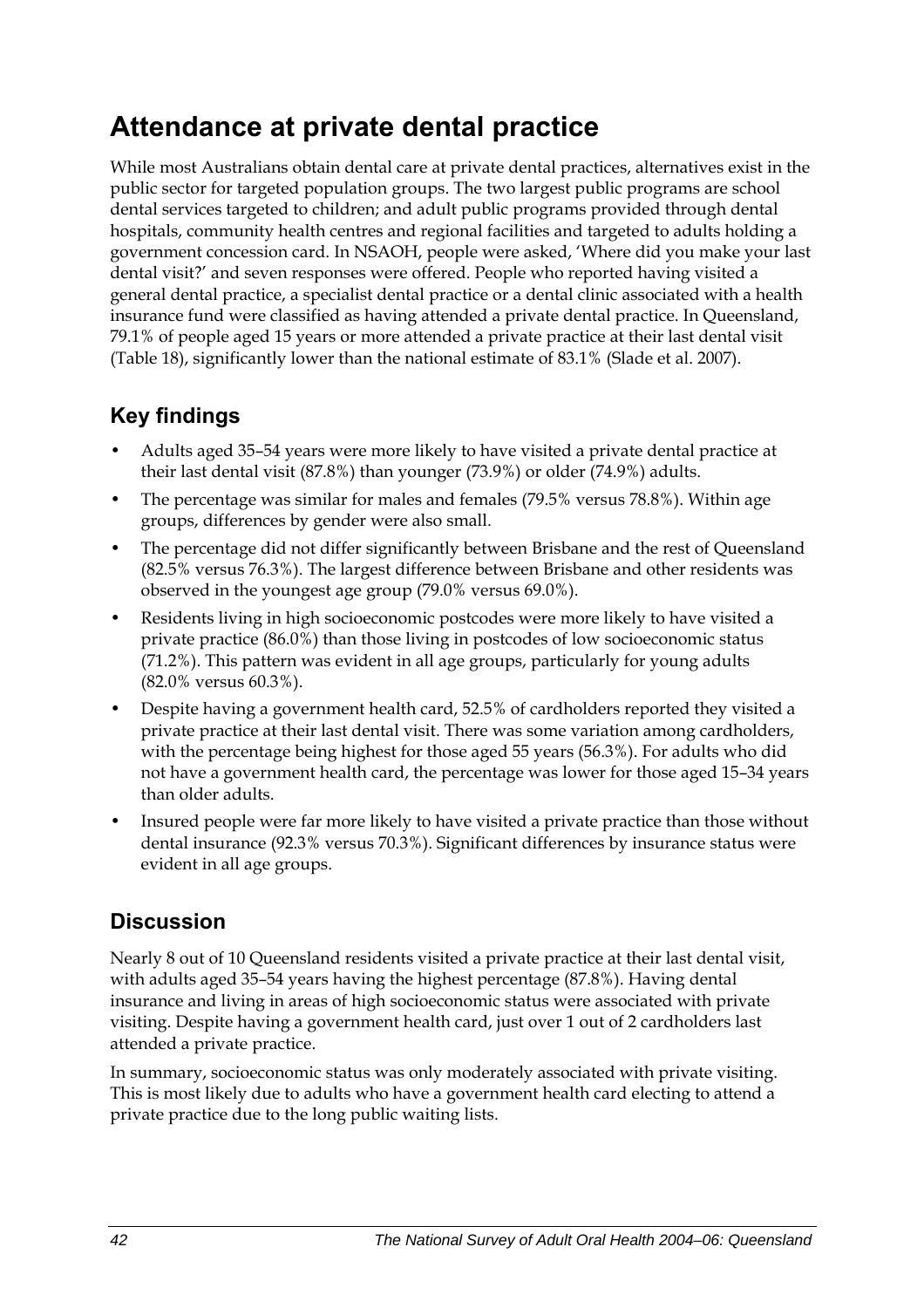|                               |                       | Population: all people<br>Age (years) |               |               |               |
|-------------------------------|-----------------------|---------------------------------------|---------------|---------------|---------------|
|                               |                       | All ages                              | $15 - 34$     | $35 - 54$     | $\geq 55$     |
| All people                    | Per cent of people    | 79.1                                  | 73.9          | 87.8          | 74.9          |
|                               | 95% Cl <sup>(a)</sup> | 76.5-81.6                             | 68.8-78.4     | 84.6-90.4     | $71.0 - 78.3$ |
| <b>Sex</b>                    |                       |                                       |               |               |               |
| Males                         | % of people           | 79.5                                  | 73.3          | 87.6          | 77.3          |
|                               | 95% CI                | $75.4 - 83.1$                         | $63.7 - 81.1$ | 82.9-91.1     | $71.6 - 82.0$ |
| Females                       | % of people           | 78.8                                  | 74.5          | 88.0          | 72.6          |
|                               | 95% CI                | $75.6 - 81.6$                         | 68.6-79.5     | 84.4-90.9     | 67.5-77.2     |
| <b>Residential location</b>   |                       |                                       |               |               |               |
| Capital city                  | % of people           | 82.5                                  | 79.0          | 90.0          | 77.6          |
|                               | 95% CI                | 79.0-85.5                             | $72.7 - 84.1$ | $85.6 - 93.1$ | $71.0 - 83.0$ |
| Other places                  | % of people           | 76.3                                  | 69.0          | 86.0          | 72.9          |
|                               | 95% CI                | $72.3 - 79.8$                         | $60.8 - 76.0$ | $81.1 - 89.8$ | $68.1 - 77.1$ |
| Postcode socioeconomic status |                       |                                       |               |               |               |
| Lowest                        | % of people           | 71.2                                  | 60.3          | 83.5          | 69.5          |
|                               | 95% CI                | 65.9-76.1                             | $50.4 - 69.5$ | 76.8-88.5     | $63.8 - 74.6$ |
| Middle                        | % of people           | 79.5                                  | 75.9          | 86.2          | 74.1          |
|                               | 95% CI                | 76.0-82.6                             | 65.8-83.7     | $81.2 - 90.0$ | 67.9-79.5     |
| Highest                       | % of people           | 86.0                                  | 82.0          | 93.6          | 82.3          |
|                               | 95% CI                | 83.5-88.2                             | 76.9-86.1     | 88.5-96.5     | 74.9-87.9     |
| Government health card        |                       |                                       |               |               |               |
| Health care card or pensioner | % of people           | 52.5                                  | 44.3          | 51.7          | 56.3          |
| concession card               | 95% CI                | 46.5-58.4                             | $30.9 - 58.5$ | $40.8 - 62.4$ | $50.3 - 62.1$ |
| Neither card                  | % of people           | 88.3                                  | 80.4          | 93.6          | 92.5          |
|                               | 95% CI                | 86.2-90.0                             | $75.9 - 84.3$ | $90.9 - 95.5$ | 88.8-95.1     |
| <b>Dental insurance</b>       |                       |                                       |               |               |               |
| Insured                       | % of people           | 92.3                                  | 89.3          | 95.6          | 90.5          |
|                               | 95% CI                | $90.0 - 94.0$                         | 82.4-93.7     | $92.8 - 97.3$ | 86.4-93.4     |
| Uninsured                     | % of people           | 70.3                                  | 69.2          | 79.4          | 61.8          |
|                               | 95% CI                | 66.5-73.8                             | $61.7 - 75.8$ | $74.3 - 83.7$ | 57.0-66.3     |

#### <span id="page-50-0"></span>**Table 18: Percentage of people who attended a private dental practice at last dental visit**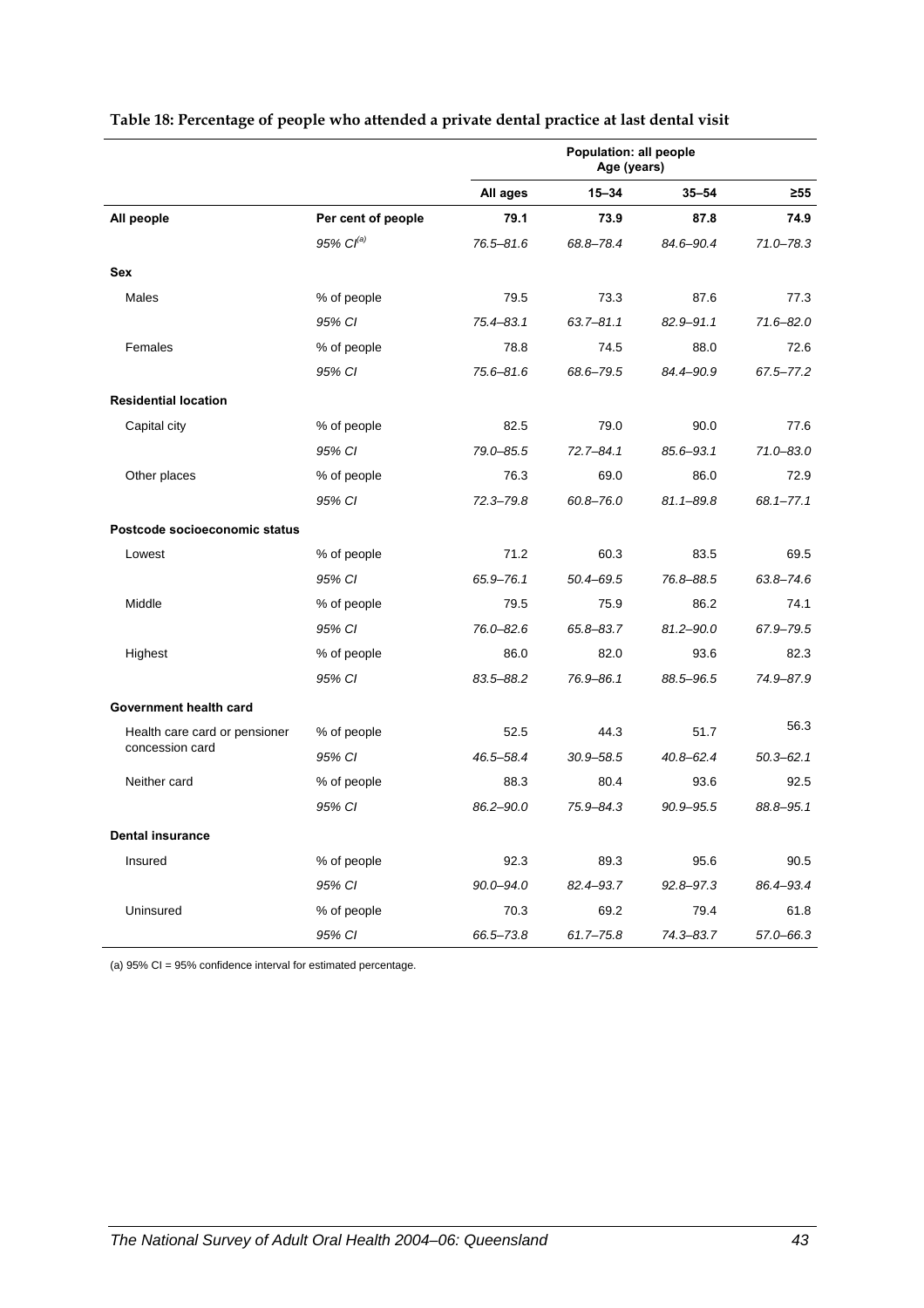## **Payments by patients for dental care**

While the place of last dental visit was dominated by private practice, some visits made to private dentists are paid for by public funds. In order to identify such visits, NSAOH participants who have a government health card and who had visited a dentist within the last 5 years were asked 'Did the government or an insurance fund pay any part of the expense for your last dental visit?'. A number of response options were available including 'Paid all own expenses', 'Insurance paid some—patient paid some', 'Insurance paid all', 'Government paid some—patient paid some' and 'Government paid all'. People who reported one of the first three payment mechanisms were classified as having paid for their care, together with people who were non-government health cardholders and had visited within the last 5 years. In Queensland, 90.7% of people aged 15 years or more who had seen a dentist within the preceding 5 years paid for that visit [\(Table 19\)](#page-52-0). This estimate was not significantly different from, the national estimate of 91.4% (Slade et al. 2007).

## **Key findings**

- Queensland residents aged 55 years or more were less likely to have paid for their last dental visit (83.4%) than younger residents.
- Males and females who had seen a dentist within the preceding 5 years had similar percentage (91.1% versus 90.4%). Within age groups, differences between males and females remained small.
- Similarly, residential location showed no association, with 92.5% of capital city residents paying for their last dental visit compared with 89.1% of residents living outside the Brisbane metropolitan area.
- Residents of high socioeconomic postcodes were more likely (95.0%) than those living in low socioeconomic postcodes (85.1%) to have paid for their last dental visit. This pattern was consistent within age groups although differences were only significant for those aged 55 years or more.
- Despite having a government health card, 59.2% of cardholders who visited a dentist within the preceding 5 years paid for their last dental visit. Within that group, the figure was 63, 1% for people aged 55 years or more, which may be due to older adults electing to attend a private practice due to long waiting lists in public dental care.
- Almost 100% of people with dental insurance paid for their last dental visit compared with 82.5% of uninsured people. Within the uninsured population, those aged 55 years or more reported the lowest percentage (67.8%).

## **Discussion**

The majority of adults who had a government health card paid for their own dental care. This may be due to long waiting lists for public dental services.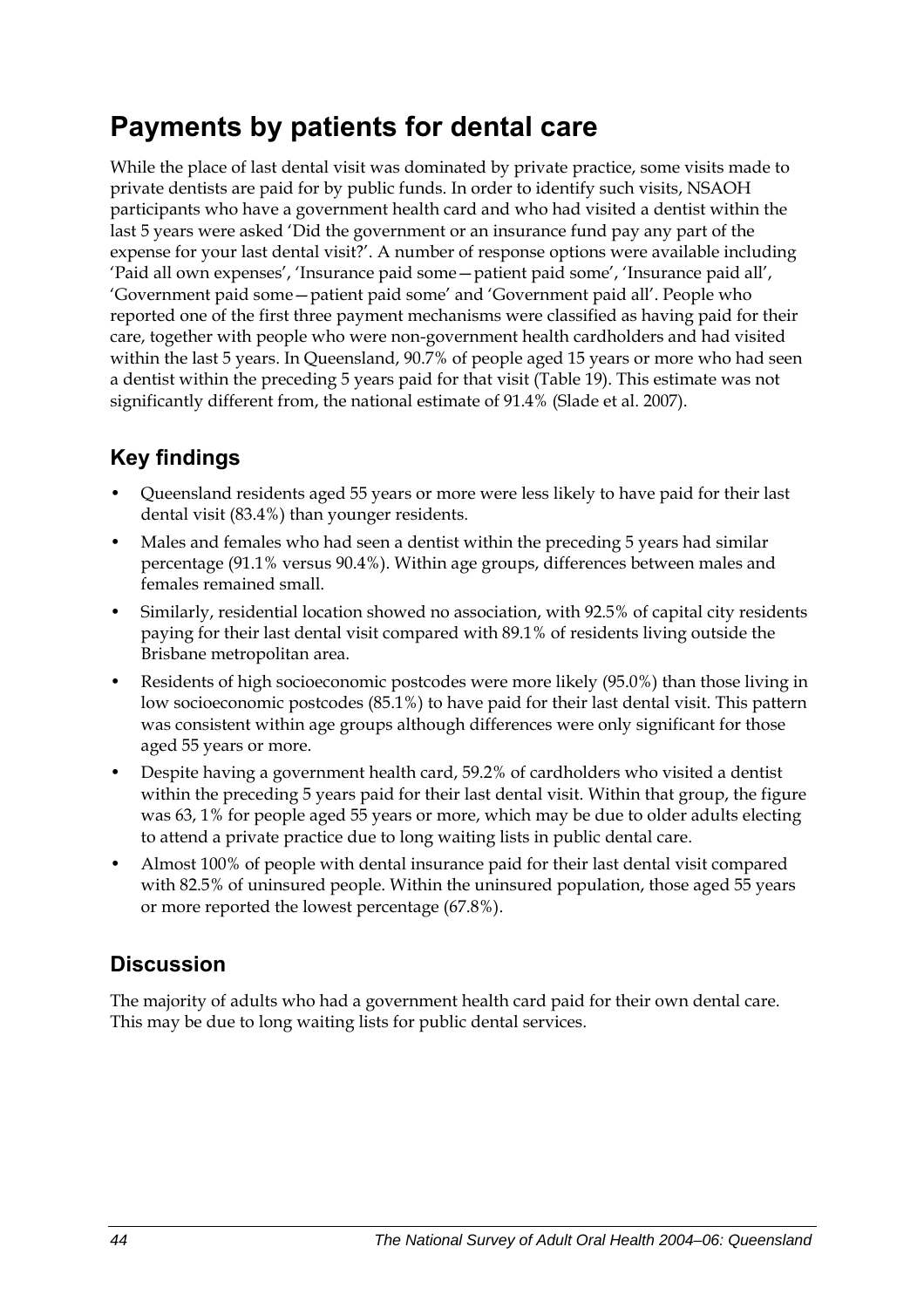|                               |                    | Population: people who visited dentist within last 5 years<br>Age (years) |               |               |               |
|-------------------------------|--------------------|---------------------------------------------------------------------------|---------------|---------------|---------------|
|                               |                    | All ages                                                                  | $15 - 34$     | $35 - 54$     | $\geq 55$     |
| All people                    | Per cent of people | 90.7                                                                      | 93.4          | 93.6          | 83.4          |
|                               | $95\%$ $Cl^{(a)}$  | 88.8-92.3                                                                 | 90.4-95.6     | $91.3 - 95.3$ | 79.8-86.5     |
| Sex                           |                    |                                                                           |               |               |               |
| Males                         | % of people        | 91.1                                                                      | 94.4          | 92.8          | 84.6          |
|                               | 95% CI             | 88.4-93.2                                                                 | 89.2-97.2     | 89.2-95.2     | 79.3-88.8     |
| Females                       | % of people        | 90.4                                                                      | 92.5          | 94.4          | 82.3          |
|                               | 95% CI             | 88.0-92.3                                                                 | 87.8-95.5     | 91.8-96.2     | $77.6 - 86.1$ |
| <b>Residential location</b>   |                    |                                                                           |               |               |               |
| Capital city                  | % of people        | 92.5                                                                      | 94.3          | 95.3          | 86.2          |
|                               | 95% CI             | $90.0 - 94.5$                                                             | $90.0 - 96.8$ | 91.7-97.4     | 80.7-90.3     |
| Other places                  | % of people        | 89.1                                                                      | 92.6          | 92.2          | 81.3          |
|                               | 95% CI             | 86.2-91.5                                                                 | 87.6-95.6     | 88.8-94.6     | 76.3-85.4     |
| Postcode socioeconomic status |                    |                                                                           |               |               |               |
| Lowest                        | % of people        | 85.1                                                                      | 88.5          | 89.5          | 77.2          |
|                               | 95% CI             | $81.8 - 87.9$                                                             | 81.4-93.2     | 85.0-92.7     | $71.3 - 82.1$ |
| Middle                        | % of people        | 91.3                                                                      | 94.2          | 94.2          | 83.0          |
|                               | 95% CI             | 88.3-93.6                                                                 | 88.4-97.2     | $90.4 - 96.5$ | 76.8-87.9     |
| Highest                       | % of people        | 95.0                                                                      | 96.2          | 96.5          | 90.9          |
|                               | 95% CI             | 92.9-96.5                                                                 | 91.4–98.4     | 91.9-98.6     | 85.7-94.4     |
| Government health card        |                    |                                                                           |               |               |               |
| Health care card or pensioner | % of people        | 59.2                                                                      | 57.2          | 51.4          | 63.1          |
| concession card               | 95% CI             | $52.9 - 65.3$                                                             | 40.5–72.4     | $41.2 - 61.5$ | 56.8-69.0     |
| Neither card                  | % of people        | 100.0                                                                     | 100.0         | 100.0         | 100.0         |
|                               | 95% CI             |                                                                           |               |               |               |
| Place of last dental visit    |                    |                                                                           |               |               |               |
| Cardholder/Public             | % of people        | 2.8                                                                       | 6.1           | 1.4           | 1.9           |
|                               | 95% CI             | $0.9 - 8.2$                                                               | $0.8 - 33.7$  | $0.2 - 9.3$   | $0.6 - 6.0$   |
| Cardholder/Non-public         | % of people        | 97.3                                                                      | 94.3          | 97.1          | 98.5          |
|                               | 95% CI             | $95.0 - 98.5$                                                             | 85.6-97.9     | 89.6-99.2     | 94.9-99.5     |
| Non-cardholder/Non-public     | % of people        | 100.0                                                                     | 100.0         | 100.0         | 100.0         |
|                               | 95% CI             |                                                                           |               |               |               |
| <b>Dental insurance</b>       |                    |                                                                           |               |               |               |
| Insured                       | % of people        | 99.3                                                                      | 100.0         | 99.3          | 98.7          |
|                               | 95% CI             | 98.7-99.6                                                                 |               | 98.0-99.8     | 97.0-99.4     |
| Uninsured                     | % of people        | 82.5                                                                      | 88.9          | 86.9          | 67.8          |
|                               | 95% CI             | $79.1 - 85.4$                                                             | 83.4-92.7     | 82.4-90.3     | $62.6 - 72.6$ |

#### <span id="page-52-0"></span>**Table 19: Percentage of people who paid for their last dental visit**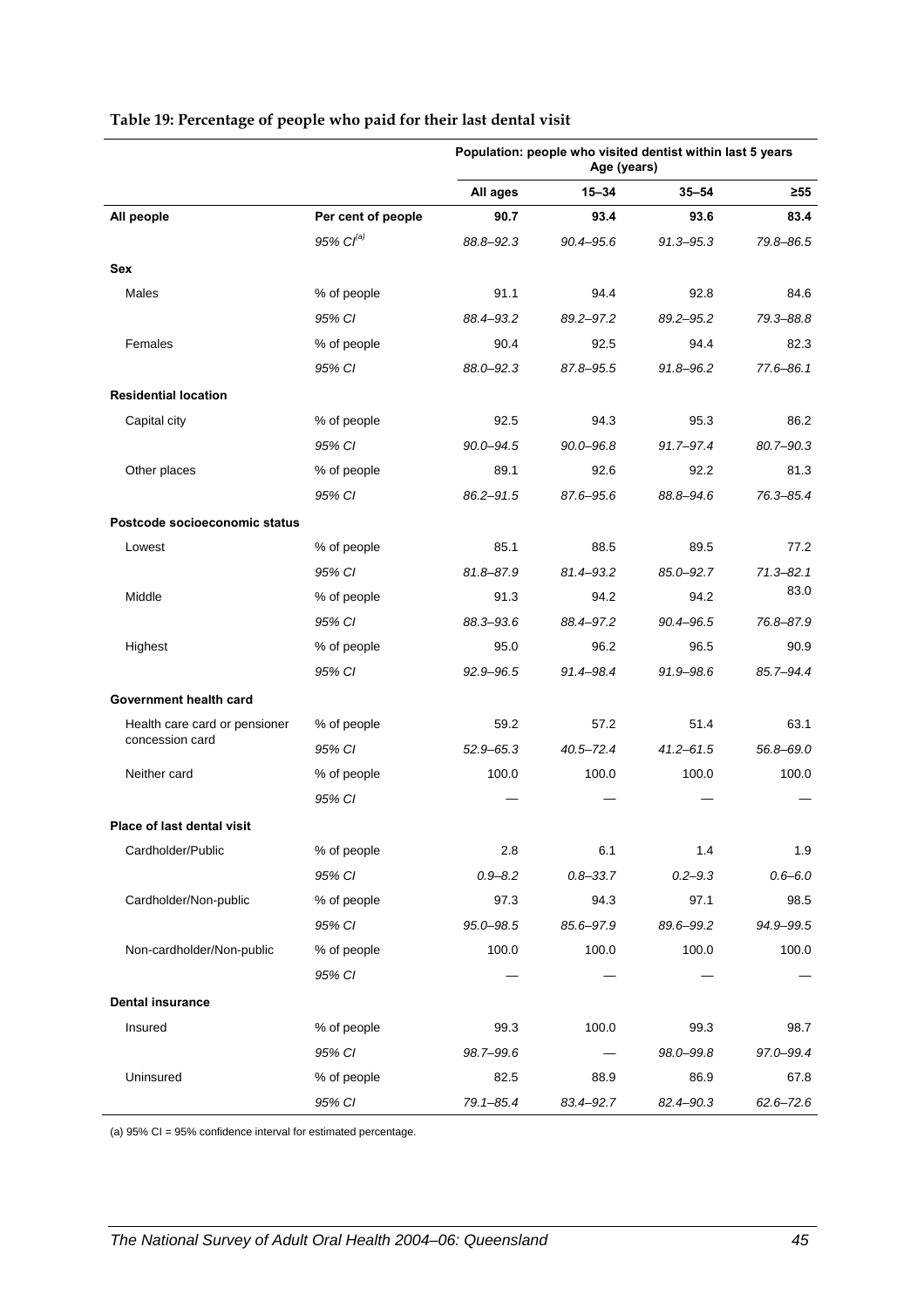## **Government-subsidised dental care in private sector**

In some states and territories, public-sector dental programs provide care to people eligible for their services by referring them to private practitioner dentists. The cost of such care is then subsidised by the state or territory dental program. In Queensland, 0.7% of the adult population received state-subsidised dental care in the private sector [\(Table 20\)](#page-54-0). This statistic was not reported nationally.

- The percentage was greater among people aged less than 35 years than in other age groups, although the difference was statistically significant only in comparison with 35-54-year-olds.
- The percentage was greater in Brisbane than the rest of the state, and this difference was statistically significant for people aged less than 35 years.
- Within the group of people who had a government health card, 3.2% received state-subsidised dental care in private practice, and the same -age-related pattern was observed within that group.
- People with dental insurance did not receive state-subsidised dental care in private practice.

### **Discussion**

In Queensland, state-subsidised dental care in private practice was provided primarily to younger adults. Variation in this statistic according to dental insurance status reflected similar variation in the distribution of people who were eligible for state dental services.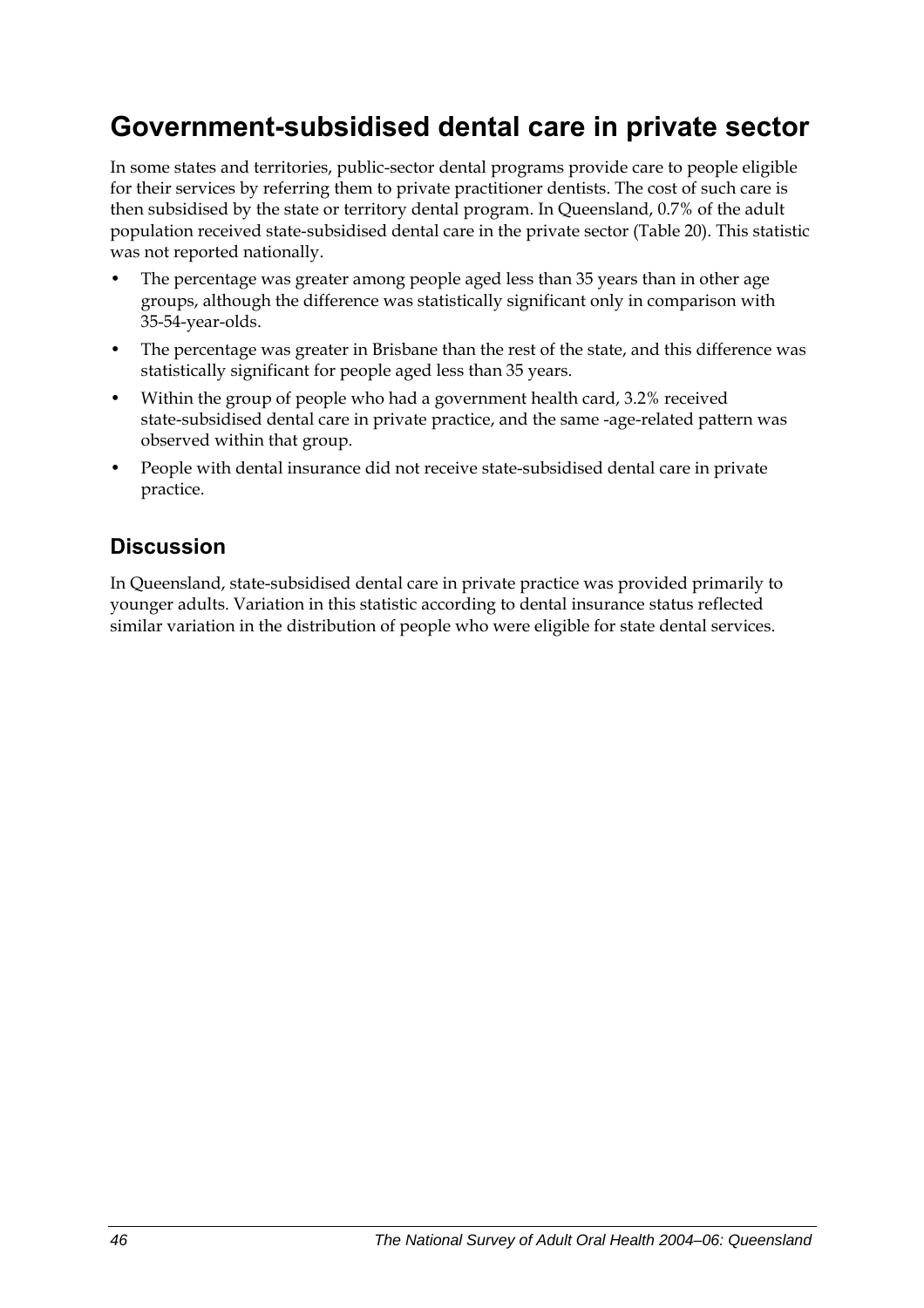|                               |                       | Population: people who visited dentist within last 5 years<br>Age (years) |              |             |             |
|-------------------------------|-----------------------|---------------------------------------------------------------------------|--------------|-------------|-------------|
|                               |                       | All ages                                                                  | $15 - 34$    | $35 - 54$   | $\geq 55$   |
| All people                    | Per cent of people    | 0.7                                                                       | 1.9          | 0.1         | 0.2         |
|                               | 95% Cl <sup>(a)</sup> | $0.4 - 1.4$                                                               | $0.9 - 3.8$  | $0.0 - 0.7$ | $0.0 - 1.2$ |
| <b>Sex</b>                    |                       |                                                                           |              |             |             |
| Males                         | % of people           | 0.7                                                                       | 1.6          | 0.2         | 0.1         |
|                               | 95% CI                | $0.2 - 1.9$                                                               | $0.5 - 5.2$  | $0.0 - 1.5$ | $0.0 - 0.9$ |
| Females                       | % of people           | 0.8                                                                       | 2.1          | 0.0         | 0.2         |
|                               | 95% CI                | $0.3 - 1.9$                                                               | $0.8 - 5.5$  |             | $0.0 - 1.4$ |
| <b>Residential location</b>   |                       |                                                                           |              |             |             |
| Capital city                  | % of people           | 1.3                                                                       | 3.5          | 0.0         | 0.0         |
|                               | 95% CI                | $0.6 - 2.7$                                                               | $1.7 - 7.4$  |             |             |
| Other places                  | % of people           | 0.2                                                                       | 0.2          | 0.2         | 0.3         |
|                               | 95% CI                | $0.1 - 0.7$                                                               | $0.0 - 1.6$  | $0.0 - 1.3$ | $0.0 - 2.1$ |
| Postcode socioeconomic status |                       |                                                                           |              |             |             |
| Lowest                        | % of people           | 0.9                                                                       | 2.3          | 0.0         | 0.5         |
|                               | 95% CI                | $0.3 - 2.8$                                                               | $0.6 - 9.0$  |             | $0.1 - 3.3$ |
| Middle                        | % of people           | 0.4                                                                       | 0.9          | 0.3         | 0.0         |
|                               | 95% CI                | $0.1 - 1.2$                                                               | $0.2 - 3.3$  | $0.0 - 1.8$ |             |
| Highest                       | % of people           | 1.0                                                                       | 2.5          | 0.0         | 0.0         |
|                               | 95% CI                | $0.4 - 2.6$                                                               | $0.9 - 6.8$  |             |             |
| Government health card        |                       |                                                                           |              |             |             |
| Health care card or pensioner | % of people           | 3.2                                                                       | 12.1         | 0.8         | 0.4         |
| concession card               | 95% CI                | $1.7 - 6.1$                                                               | $5.7 - 23.8$ | $0.1 - 5.3$ | $0.1 - 2.7$ |
| Neither card                  | % of people           | 0.0                                                                       | 0.0          | 0.0         | 0.0         |
|                               | 95% CI                |                                                                           |              |             |             |
| <b>Dental insurance</b>       |                       |                                                                           |              |             |             |
| Insured                       | % of people           | 0.0                                                                       | 0.0          | 0.0         | 0.0         |
|                               | 95% CI                |                                                                           |              |             |             |
| Uninsured                     | % of people           | 1.3                                                                       | 2.8          | 0.2         | 0.3         |
|                               | 95% CI                | $0.6 - 2.6$                                                               | $1.2 - 6.3$  | $0.0 - 1.6$ | $0.0 - 2.4$ |

#### <span id="page-54-0"></span>**Table 20: Percentage of people who received government-subsidised dental care in private sector**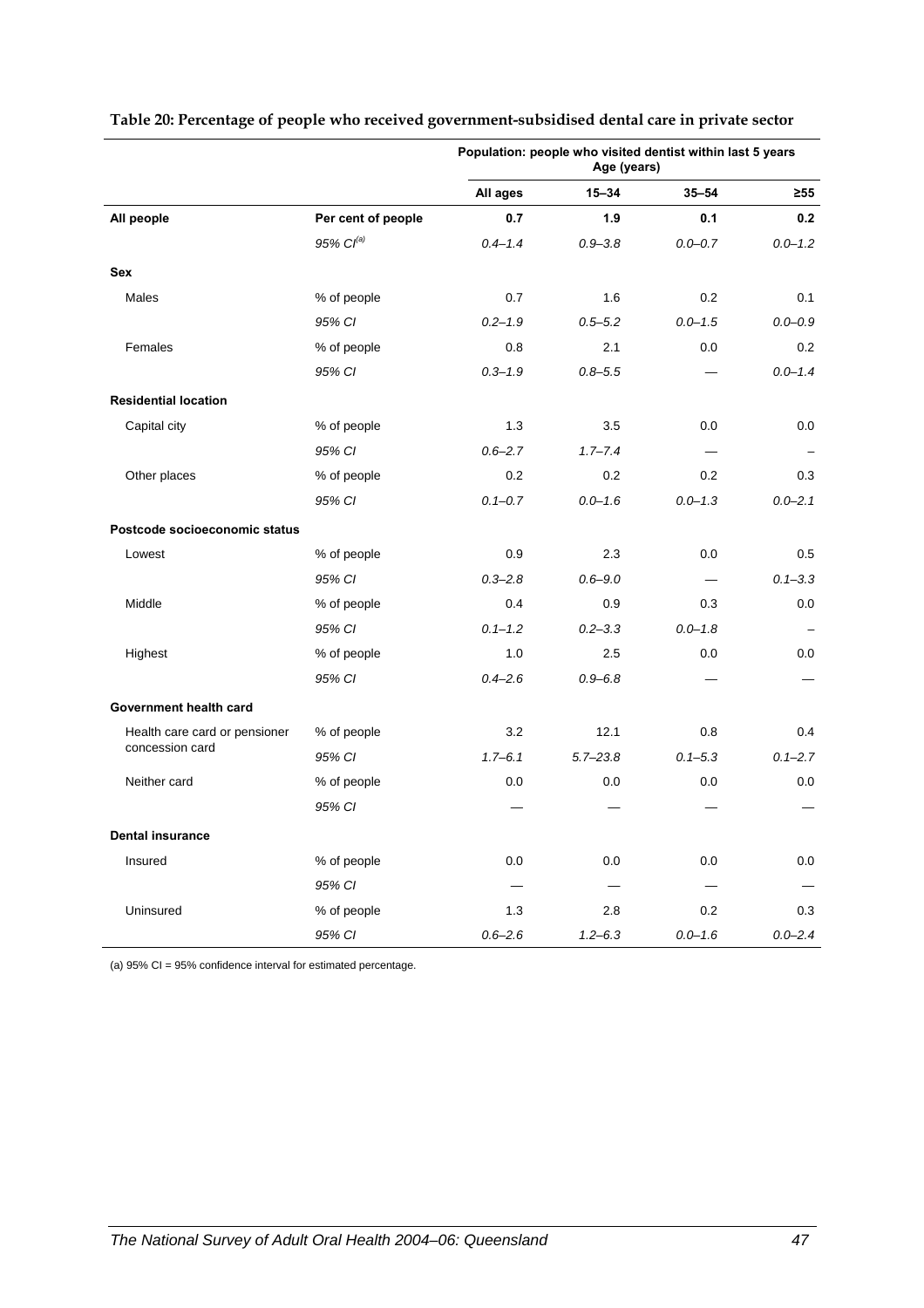## **People's usual pattern of dental visits**

While time since last visiting a dentist provides a snapshot of dental visiting behaviour, people's usual dental attendance pattern reflects longer term behaviours and intentions. In NSAOH, people who were dentate were asked 'How often on average do you seek care from a dental professional?' and four categories of response were offered. In Queensland, 50.5% of people aged 15 years or more usually visit a dentist at least once a year [\(Table 21\)](#page-56-0). This estimate was not significantly different from the national estimate of 53.1% (Slade et al. 2007).

## **Key findings**

- Queensland residents aged 55 years or more were more likely than younger age groups to attend annually, although this was not significantly different from younger age groups.
- The percentage was higher for females than males (56.9% versus 44.0%). This pattern was consistent within each age group, with significant differences observed in the 35–54 years and 55 years or more age groups.
- Brisbane residents were more likely than other Queensland residents to usually visit one or more times a year (56.0% versus 45.6%). Within age groups, the only significant difference by residential location occurred in the 55 years or more age group (66.8% versus 48.8%).
- Socioeconomic status was strongly associated with dental visiting behaviour, with the percentage being greater in high socioeconomic postcodes than in low socioeconomic postcodes (57.3% versus 40.5%). This difference was mainly attributable to the 55 years or more age group (74.5% versus 41.2%).
- Residents who had a government health card were less likely to usually visit a dentist one or more times a year than those who did not (40.4% versus 53.3%). Differences by cardholder status were evident within each age group, with significant differences observed for those aged 35–54 years (29.5% versus 50.6%) and 55 years or more (47.7% versus 64.1%).
- Among government health cardholders, those who had visited a private practice at their last dental visit were nearly three times as likely to frequently visit as those who attended a public practice (55.6% versus 19.8%). In the 15–34 years age group, the difference was four-fold (60.3% versus 15.3%).
- Insured people were far more likely to usually visit a dentist one or more times a year than uninsured people (69.6% versus 34.4%). Large differences by insurance status were evident in all age groups.

## **Discussion**

Just over half of Queensland residents aged 15 years or more usually visit the dentist at least once a year. Being female, residing in the metropolitan region, living in areas of high socioeconomic status, being non-government health cardholders, last visiting a private practice and having dental insurance were all associated with regular dental visiting. Large differences in visiting behaviour were observed between insured and uninsured groups and by location of last dental visit.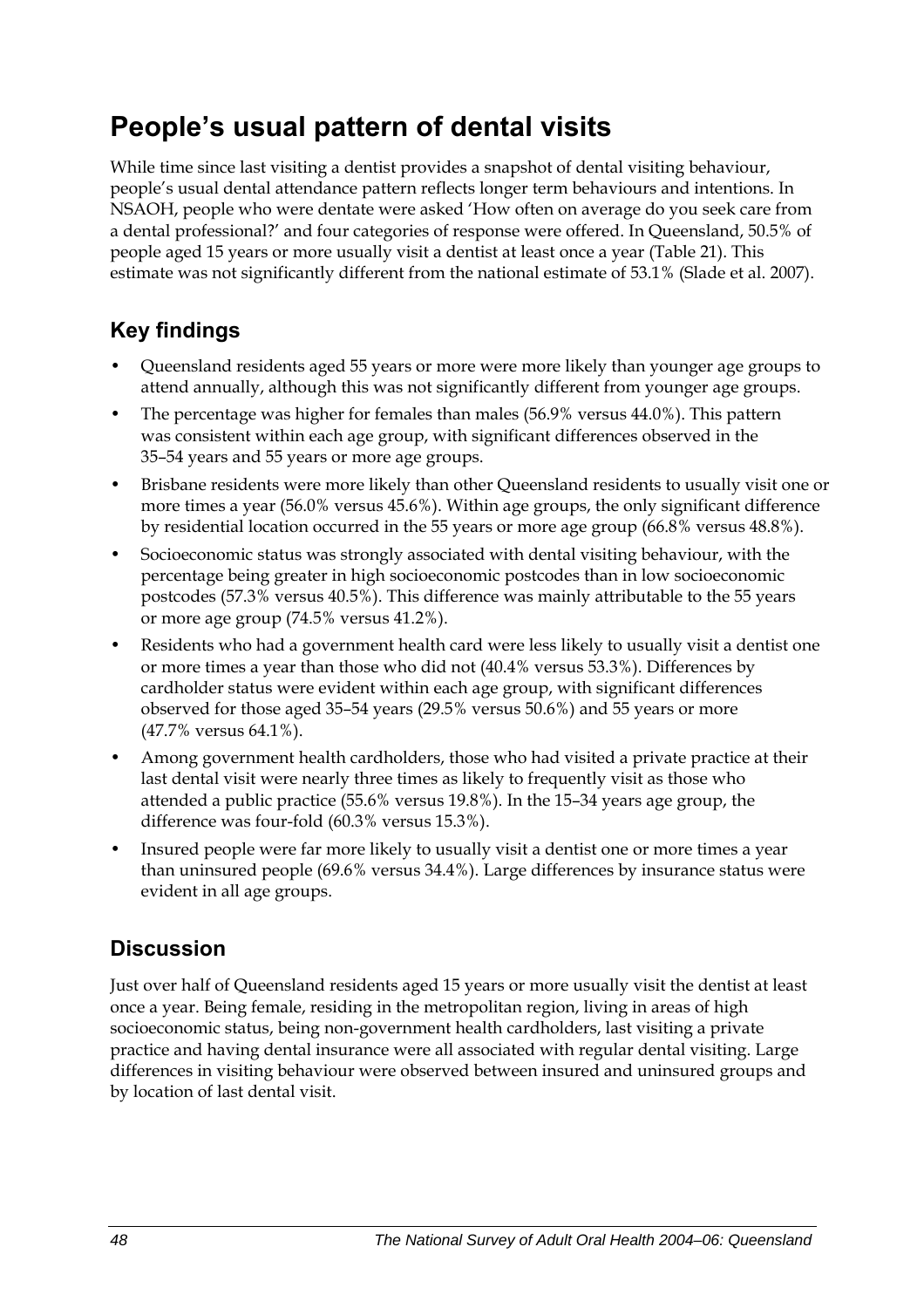|                                  |                    | Population: dentate people<br>Age (years) |               |               |               |
|----------------------------------|--------------------|-------------------------------------------|---------------|---------------|---------------|
|                                  |                    | All ages                                  | $15 - 34$     | $35 - 54$     | $\geq 55$     |
| All people                       | Per cent of people | 50.5                                      | 48.9          | 47.7          | 56.9          |
|                                  | 95% $Cl^{(a)}$     | $47.2 - 53.7$                             | 43.6–54.3     | $43.0 - 52.5$ | $51.0 - 62.5$ |
| Sex                              |                    |                                           |               |               |               |
| Males                            | % of people        | 44.0                                      | 43.4          | 40.9          | 49.6          |
|                                  | 95% CI             | $39.5 - 48.7$                             | $35.6 - 51.5$ | $33.8 - 48.4$ | $41.2 - 58.0$ |
| Females                          | % of people        | 56.9                                      | 54.6          | 54.4          | 63.9          |
|                                  | 95% CI             | $53.3 - 60.4$                             | 47.4-61.7     | 48.9-59.8     | 58.1-69.3     |
| <b>Residential location</b>      |                    |                                           |               |               |               |
| Capital city                     | % of people        | 56.0                                      | 53.2          | 52.0          | 66.8          |
|                                  | 95% CI             | $51.7 - 60.2$                             | 47.4-58.8     | 44.3-59.6     | 58.8-74.0     |
| Other places                     | % of people        | 45.6                                      | 44.9          | 44.0          | 48.8          |
|                                  | 95% CI             | $40.9 - 50.3$                             | $36.2 - 53.9$ | $38.1 - 50.1$ | $41.0 - 56.6$ |
| Postcode socioeconomic<br>status |                    |                                           |               |               |               |
| Lowest                           | % of people        | 40.5                                      | 38.6          | 42.0          | 41.2          |
|                                  | 95% CI             | 34.7-46.7                                 | $30.7 - 47.2$ | $31.7 - 53.0$ | $33.3 - 49.5$ |
| Middle                           | % of people        | 52.2                                      | 56.6          | 46.1          | 56.3          |
|                                  | 95% CI             | $48.1 - 56.3$                             | 46.4-66.4     | $39.8 - 52.5$ | 47.0-65.2     |
| Highest                          | % of people        | 57.3                                      | 50.0          | 54.7          | 74.5          |
|                                  | 95% CI             | $52.1 - 62.3$                             | 43.4-56.6     | 46.5-62.7     | 67.7-80.3     |
| Government health card           |                    |                                           |               |               |               |
| Health care card or pensioner    | % of people        | 40.4                                      | 36.4          | 29.5          | 47.7          |
| concession card                  | 95% CI             | $35.2 - 45.8$                             | $26.0 - 48.3$ | $20.2 - 40.9$ | $40.3 - 55.2$ |
| Neither card                     | % of people        | 53.3                                      | 51.3          | 50.6          | 64.1          |
|                                  | 95% CI             | 49.6-57.0                                 | $45.0 - 57.5$ | 45.6-55.7     | $57.2 - 70.5$ |
| Place of last dental visit       |                    |                                           |               |               |               |
| Cardholder/Public                | % of people        | 19.8                                      | 15.3          | 20.5          | 23.4          |
|                                  | 95% CI             | 14.5-26.4                                 | $6.6 - 31.5$  | $11.2 - 34.4$ | $16.3 - 32.4$ |
| Cardholder/Non-public            | % of people        | 55.6                                      | 60.3          | 37.2          | 60.6          |
|                                  | 95% CI             | 48.3-62.7                                 | 47.9-71.5     | $23.3 - 53.6$ | 51.6-68.9     |
| Non-cardholder/Non-public        | % of people        | 53.3                                      | 51.3          | 50.6          | 64.1          |
|                                  | 95% CI             | 49.6-57.0                                 | 45.0-57.5     | 45.6-55.7     | $57.2 - 70.5$ |
| <b>Dental insurance</b>          |                    |                                           |               |               |               |
| Insured                          | % of people        | 69.6                                      | 68.0          | 66.7          | 75.7          |
|                                  | 95% CI             | $65.1 - 73.7$                             | 57.9-76.7     | $60.8 - 72.1$ | 69.4-81.0     |
| Uninsured                        | % of people        | 34.4                                      | 37.3          | 28.8          | 37.5          |
|                                  | 95% CI             | $31.1 - 37.8$                             | $30.2 - 44.9$ | $23.1 - 35.2$ | $31.7 - 43.7$ |

#### <span id="page-56-0"></span>**Table 21: Percentage of people who usually visit a dental professional at least once a year**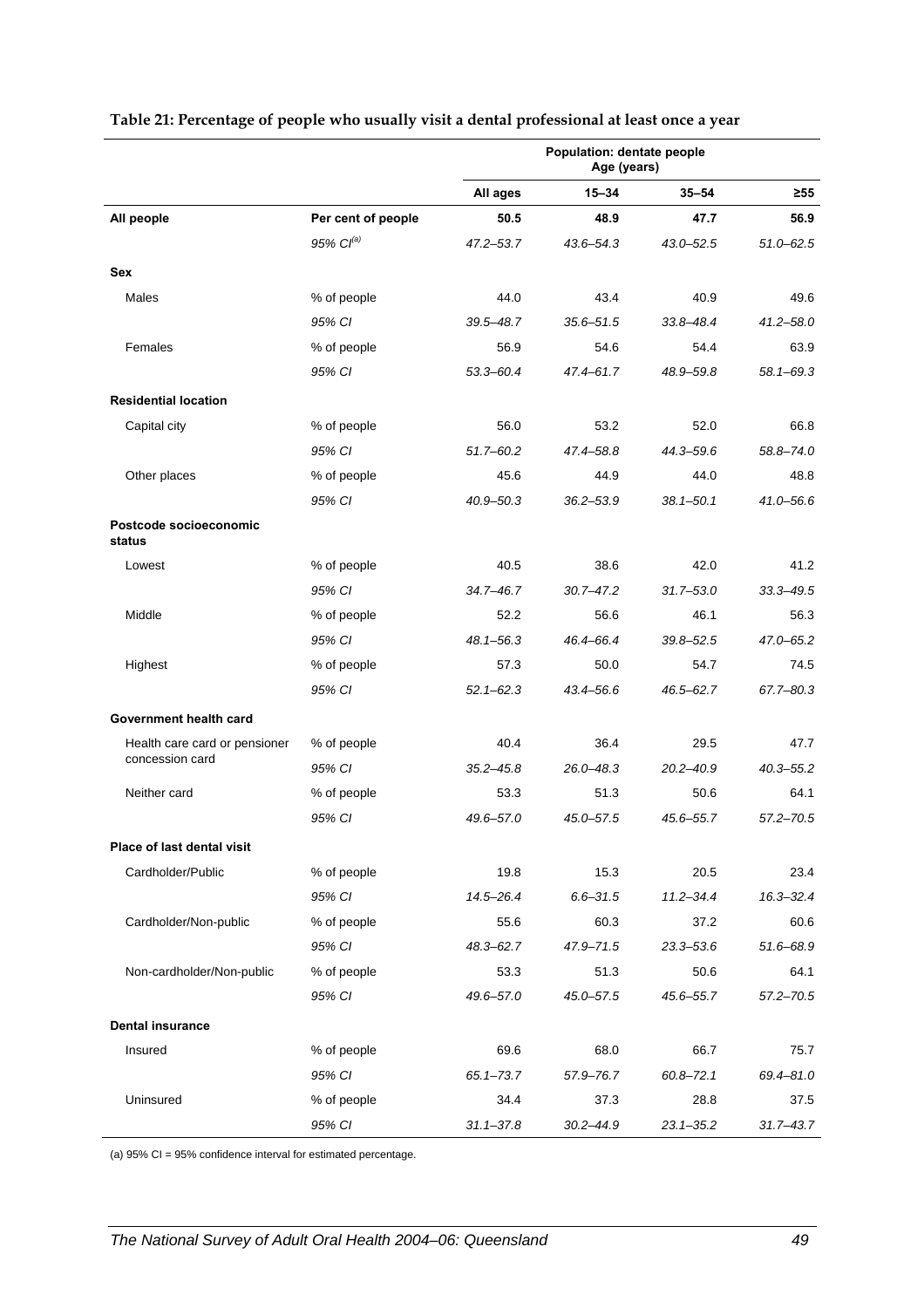## **Usual attendance at the same dentist**

In NSAOH, usual source of care was assessed in the interview by asking people 'Is there a dentist you usually go to for dental care?'. People who answered 'yes, have a usual source of care' were classified as having a dentist they usually attend. In Queensland, 73.5% of the dentate population aged 15 years or more who visited a dentist within the last 5 years reported having a dentist they usually attend [\(Table 22\)](#page-58-0), which was significantly lower than the national estimate of 78.6% (Slade et al. 2007).

## **Key findings**

- Across age groups, the percentage who replied 'yes' to having a dentist they usually attend was significantly lower for those adults aged 15–34 years (65.7%) compared with those aged 35–54 years (78.2%) and 55 years or more (77.9%).
- There were no significant differences by sex.
- For all ages combined and among those aged 15–34 years, the percentage was greater in Brisbane than outside the capital city (80.4% versus 67.4% and 75.2% versus 56.6% respectively).
- People living in postcodes with low socioeconomic status were significantly less likely to report a usual source of care compared to those in postcodes with high socioeconomic status (64.2% versus 82.0%). Significant age-specific differences among those in low and high socioeconomic postcodes were found in the 35–54 years (72.2% versus 85.4%) and 55 years or more (65.5% versus 92.4%) age groups.
- Similarly, there was a significant difference between people in postcodes with middle socioeconomic status and those in postcodes with high socioeconomic status (73.0% versus 82.0%), with this difference mainly attributable to those aged 55 years or more (76.7% versus 92.4%).
- The percentage was significantly lower for adults who had a government health card than for those who did not (55.7% versus 78.2%). This pattern was consistent across all age groups.
- Within the population of government health cardholders, people whose last dental visit was to the public sector were significantly less likely to report having a dentist they usually attend than those who attended elsewhere (19.2% versus 78.2%). This pattern was consistent across all age groups, with the largest difference occurring in the 55 years or more age group (16.5% versus 87.3%).
- The percentage was significantly higher among adults with dental insurance than for those without (88.4% versus 60.6%). This pattern was consistent across all age groups.

## **Discussion**

In summary, 73.5% of Queensland adults reported that they usually visit the same dentist. This type of visiting was more frequent among the older age groups, non-government health cardholders and those who were insured.

Choice of an individual dentist is not possible within most public dental clinics.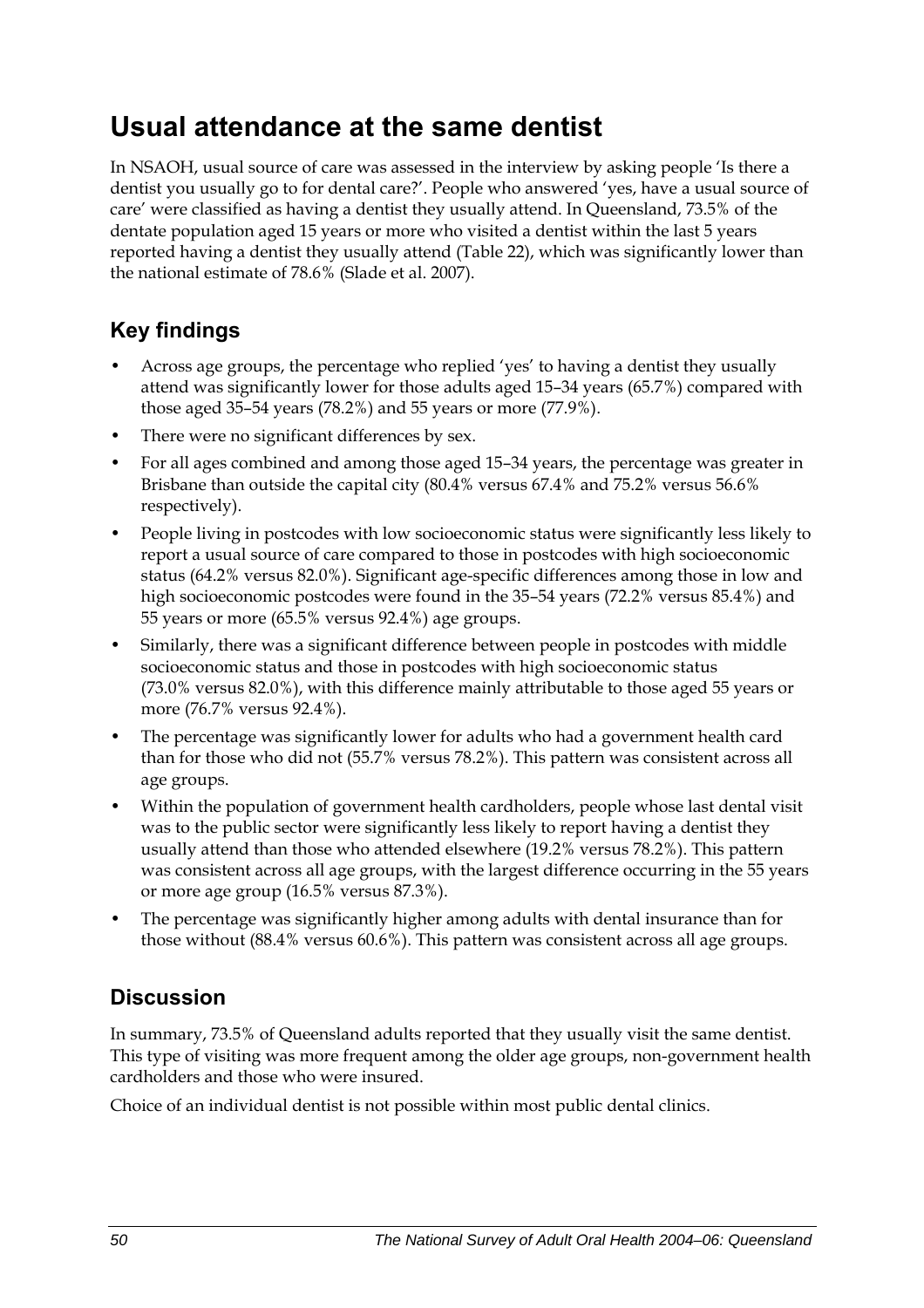|                                  |                    | Population: dentate people who visited dentist<br>within last 5 years<br>Age (years) |               |               |               |  |
|----------------------------------|--------------------|--------------------------------------------------------------------------------------|---------------|---------------|---------------|--|
|                                  |                    | All ages                                                                             | $15 - 34$     | $35 - 54$     | ≥55           |  |
| All people                       | Per cent of people | 73.5                                                                                 | 65.7          | 78.2          | 77.9          |  |
|                                  | $95\%$ $Cl^{(a)}$  | 70.5-76.2                                                                            | $60.3 - 70.6$ | 74.6-81.4     | 71.9-82.8     |  |
| Sex                              |                    |                                                                                      |               |               |               |  |
| Males                            | % of people        | 71.0                                                                                 | 62.9          | 75.2          | 76.7          |  |
|                                  | 95% CI             | 66.0-75.5                                                                            | $53.1 - 71.7$ | 69.4-80.2     | $68.1 - 83.6$ |  |
| Females                          | % of people        | 75.8                                                                                 | 68.3          | 80.9          | 78.9          |  |
|                                  | 95% CI             | $72.8 - 78.6$                                                                        | $61.2 - 74.7$ | 76.7-84.5     | 72.4-84.2     |  |
| <b>Residential location</b>      |                    |                                                                                      |               |               |               |  |
| Capital city                     | % of people        | 80.4                                                                                 | 75.2          | 82.8          | 84.9          |  |
|                                  | 95% CI             | 76.2-84.0                                                                            | $68.1 - 81.1$ | 77.9-86.8     | 78.0-89.9     |  |
| Other places                     | % of people        | 67.4                                                                                 | 56.6          | 74.1          | 72.1          |  |
|                                  | 95% CI             | $63.2 - 71.3$                                                                        | 49.4-63.6     | 68.6-79.0     | $63.1 - 79.7$ |  |
| Postcode socioeconomic<br>status |                    |                                                                                      |               |               |               |  |
| Lowest                           | % of people        | 64.2                                                                                 | 54.8          | 72.2          | 65.5          |  |
|                                  | 95% CI             | 57.4-70.5                                                                            | $43.5 - 65.7$ | 65.7-78.0     | $54.1 - 75.3$ |  |
| Middle                           | % of people        | 73.0                                                                                 | 66.7          | 76.3          | 76.7          |  |
|                                  | 95% CI             | 69.4-76.3                                                                            | $58.3 - 74.1$ | $69.3 - 82.2$ | 68.8-83.1     |  |
| Highest                          | % of people        | 82.0                                                                                 | 72.8          | 85.4          | 92.4          |  |
|                                  | 95% CI             | 77.7-85.6                                                                            | 64.3-80.0     | 81.0-88.9     | 88.4-95.1     |  |
| Government health card           |                    |                                                                                      |               |               |               |  |
| Health care card or pensioner    | % of people        | 55.7                                                                                 | 41.1          | 60.0          | 61.9          |  |
| concession card                  | 95% CI             | 48.9-62.3                                                                            | 28.7-54.8     | $49.2 - 69.9$ | $53.7 - 69.5$ |  |
| Neither card                     | % of people        | 78.2                                                                                 | 70.1          | 80.9          | 89.2          |  |
|                                  | 95% CI             | 74.9-81.2                                                                            | $64.5 - 75.2$ | 77.0-84.2     | $83.1 - 93.3$ |  |
| Place of last dental visit       |                    |                                                                                      |               |               |               |  |
| Cardholder/public                | % of people        | 19.2                                                                                 | 13.9          | 30.0          | 16.5          |  |
|                                  | 95% CI             | $12.1 - 29.3$                                                                        | $4.1 - 38.0$  | $15.1 - 50.8$ | $9.6 - 26.7$  |  |
| Cardholder/Non-public            | % of people        | 81.2                                                                                 | 64.0          | 87.0          | 87.3          |  |
|                                  | 95% CI             | 75.5-85.9                                                                            | $52.6 - 74.0$ | 74.8-93.7     | $80.1 - 92.2$ |  |
| Non-cardholder/Non-public        | % of people        | 78.2                                                                                 | 70.1          | 80.9          | 89.2          |  |
|                                  | 95% CI             | 74.9-81.2                                                                            | $64.5 - 75.2$ | 77.0-84.2     | $83.1 - 93.3$ |  |
| <b>Dental insurance</b>          |                    |                                                                                      |               |               |               |  |
| Insured                          | % of people        | 88.4                                                                                 | 83.0          | 88.8          | 93.3          |  |
|                                  | 95% CI             | 85.9-90.5                                                                            | 76.6-87.9     | $85.2 - 91.7$ | 89.2-95.9     |  |
| Uninsured                        | % of people        | 60.6                                                                                 | 56.6          | 65.7          | 59.9          |  |
|                                  | 95% CI             | $56.2 - 64.8$                                                                        | 49.0-63.9     | $59.4 - 71.5$ | $51.8 - 67.6$ |  |

#### <span id="page-58-0"></span>**Table 22: Percentage of people who have a dentist they usually attend**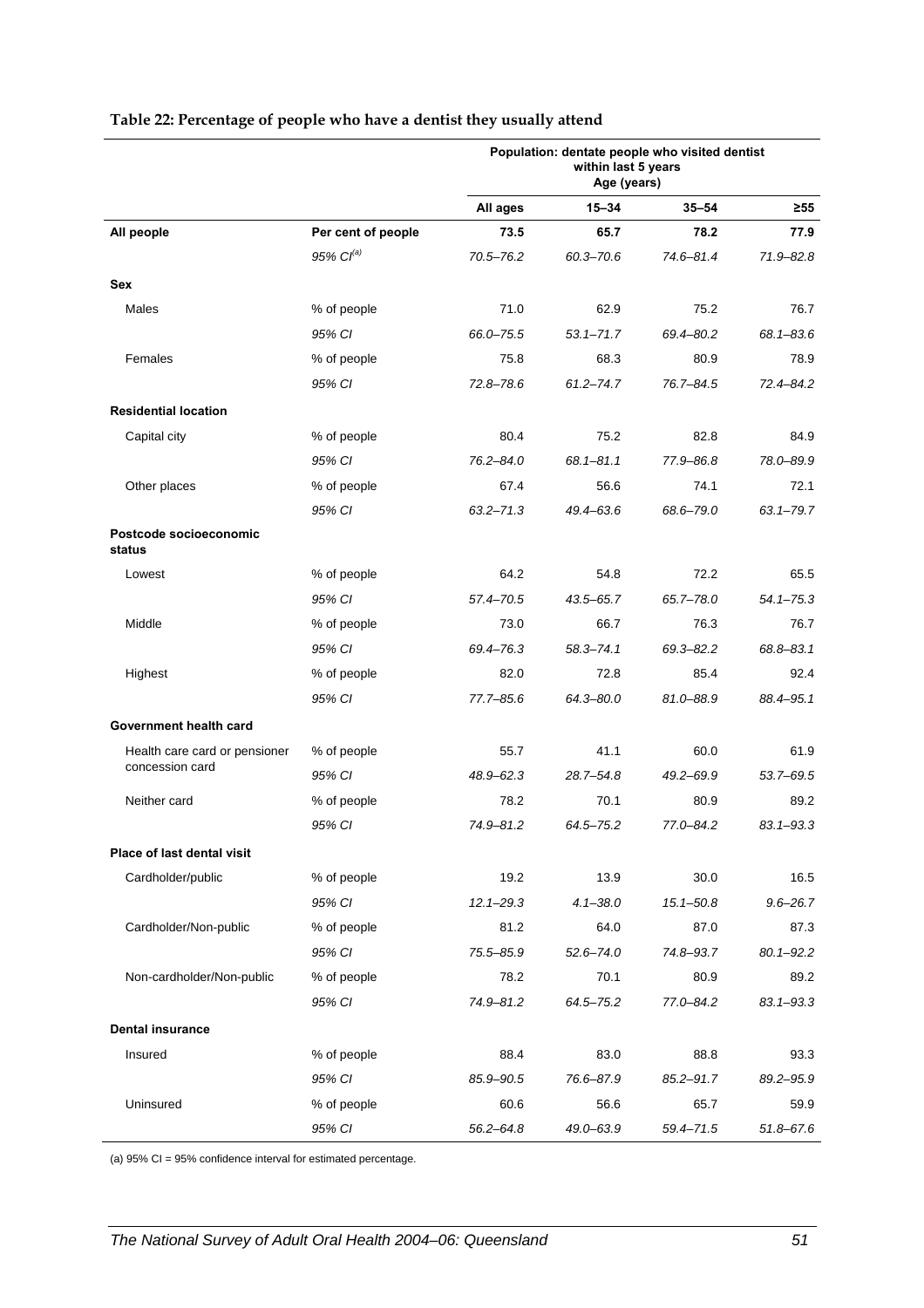## **Usual dental attendance for a check-up**

In NSAOH, dentate people were asked 'Is your usual reason for visiting a dental professional for check-ups or when you have a dental problem?'. In Queensland, 52.4% of the adult dentate population reported usually visiting a dentist for a check-up [\(Table 23\)](#page-60-0), which was slightly lower, but not significantly, than the national estimate of 56.2% (Slade et al. 2007).

## **Key findings**

- Although a higher percentage of adults aged 55 years or more reported usually visiting for a check-up (56.9%) compared with those aged 15–34 years (54.1%) and 35–54 years (47.7%), differences between age groups were not statistically significant.
- The percentage was higher among females than males (57.1% versus 47.6%), with statistically significant differences observed in the 35–54 years (54.0% versus 41.3%) and 55 years or more (64.0% versus 49.5%) age groups.
- For all ages combined and among those aged 55 years or more, adults living in Brisbane were more likely to report usually visiting a dentist for a check-up than those living outside the capital city (59.3% versus 46.3% and 66.8% versus 48.8% respectively).
- The percentage was significantly lower for adults living in low socioeconomic postcodes (45.4%) than high socioeconomic postcodes (61.8%). Statistically significant differences were observed in the 35–54 years (43.1% versus 60.8%) and 55 years or more (46.7% versus 69.8%) age groups. For those aged 35–54 years, people living in postcodes with middle socioeconomic status were significantly less likely to report usually visiting for a check-up than those in postcodes with high socioeconomic status (40.1% versus 60.8%).
- For all ages combined and among those aged 35–54 years, the percentage was significantly lower for adults who had a government health card than for those who did not (42.7% versus 55.2% and 22.8% versus 51.7% respectively).
- Within the population of government health cardholders, people whose last dental visit was to the public sector were 2.5 times less likely to report usually visiting a dentist for a check-up than those who attended elsewhere (22.7% versus 57.6%). The relative difference was greatest in the 35–54 years age group (3.8% versus 39.5%) and smallest in the 55 years or more age group (32.8% versus 60.1%).
- The percentage was significantly higher among adults with dental insurance than for those without insurance (71.7% versus 34.9%). This pattern was consistent across all age groups.

## **Discussion**

In summary, just over half the adult population usually visit the dentist for a check-up, with this percentage being higher for adults aged 55 years or more. Having dental insurance had the strongest association, with check-up visiting markedly more frequent among those with dental insurance. There was also significant association with sex, living in Brisbane, living in high socioeconomic postcodes and being non-government health cardholders.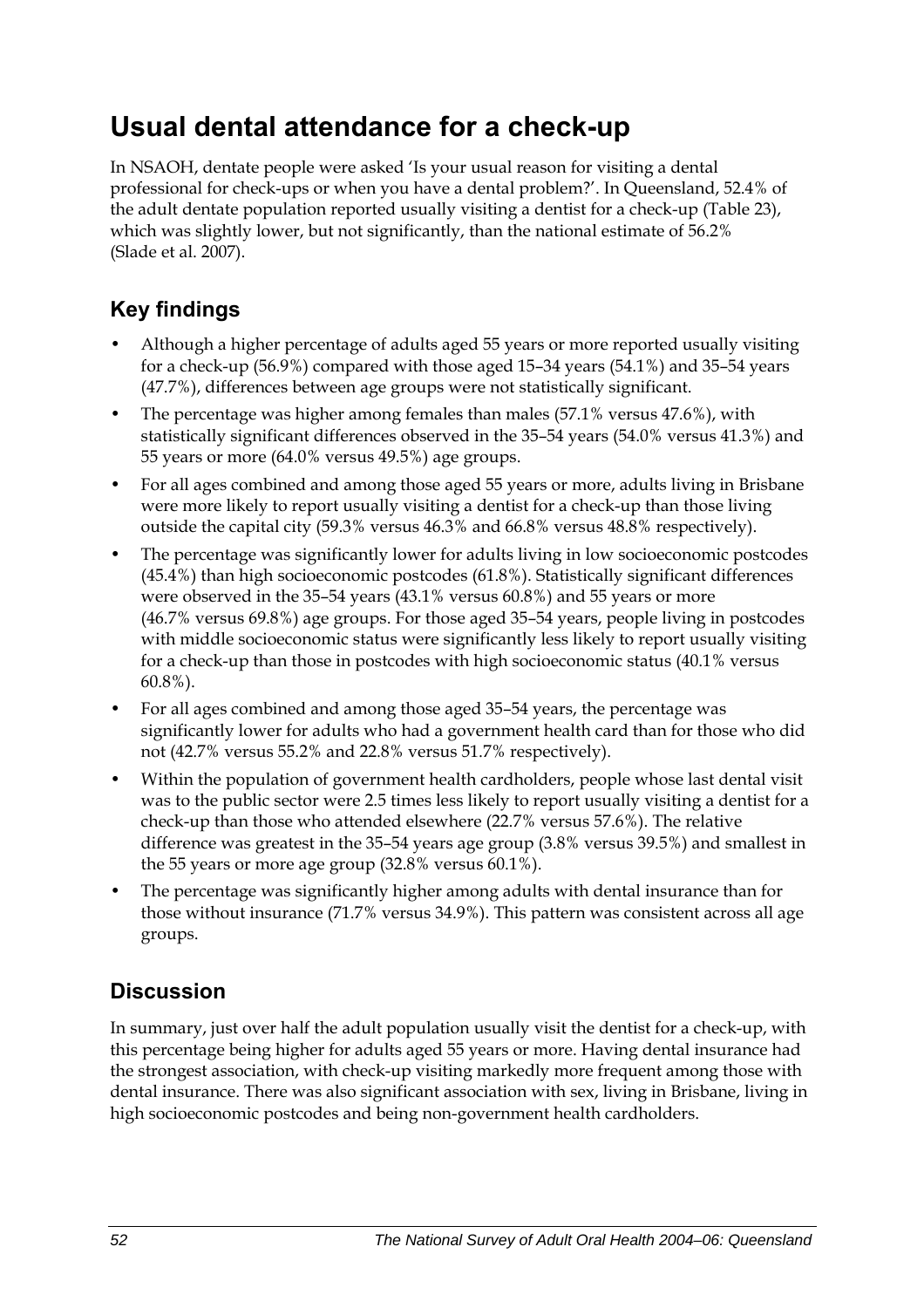<span id="page-60-0"></span>

|                               |                       | Population: dentate people<br>Age (years) |               |               |               |
|-------------------------------|-----------------------|-------------------------------------------|---------------|---------------|---------------|
|                               |                       | All ages                                  | $15 - 34$     | $35 - 54$     | $\geq 55$     |
| All people                    | Per cent of people    | 52.4                                      | 54.1          | 47.7          | 56.9          |
|                               | 95% Cl <sup>(a)</sup> | $49.2 - 55.6$                             | 49.5-58.6     | $43.2 - 52.2$ | $51.4 - 62.2$ |
| Sex                           |                       |                                           |               |               |               |
| Males                         | % of people           | 47.6                                      | 52.6          | 41.3          | 49.5          |
|                               | 95% CI                | $43.5 - 51.9$                             | 44.9-60.2     | 34.6-48.3     | $42.9 - 56.1$ |
| Females                       | % of people           | 57.1                                      | 55.6          | 54.0          | 64.0          |
|                               | 95% CI                | $53.2 - 60.9$                             | 48.1-62.8     | 48.7-59.1     | 57.7-69.8     |
| <b>Residential location</b>   |                       |                                           |               |               |               |
| Capital city                  | % of people           | 59.3                                      | 59.4          | 54.4          | 66.8          |
|                               | 95% CI                | $54.3 - 64.1$                             | $53.0 - 65.5$ | 46.8-61.8     | 58.5-74.2     |
| Other places                  | % of people           | 46.3                                      | 49.0          | 41.9          | 48.8          |
|                               | 95% CI                | $42.1 - 50.5$                             | 42.4-55.6     | 36.6-47.4     | 41.8-55.9     |
| Postcode socioeconomic status |                       |                                           |               |               |               |
| Lowest                        | % of people           | 45.4                                      | 46.7          | 43.1          | 46.7          |
|                               | 95% CI                | $40.6 - 50.3$                             | 36.3-57.3     | 36.3-50.2     | $40.7 - 52.8$ |
| Middle                        | % of people           | 49.0                                      | 55.5          | 40.1          | 55.2          |
|                               | 95% CI                | $43.1 - 54.9$                             | 47.4-63.2     | $33.9 - 46.6$ | $44.2 - 65.6$ |
| Highest                       | % of people           | 61.8                                      | 58.3          | 60.8          | 69.8          |
|                               | 95% CI                | $56.3 - 67.0$                             | $52.1 - 64.3$ | 51.8-69.1     | $60.2 - 78.0$ |
| Government health card        |                       |                                           |               |               |               |
| Health care card or pensioner | % of people           | 42.7                                      | 45.0          | 22.8          | 50.6          |
| concession card               | 95% CI                | $37.2 - 48.5$                             | $30.3 - 60.7$ | $15.3 - 32.5$ | $44.2 - 57.1$ |
| Neither card                  | % of people           | 55.2                                      | 55.8          | 51.7          | 61.8          |
|                               | 95% CI                | $51.3 - 59.0$                             | $50.7 - 60.9$ | 46.7-56.8     | 54.8-68.3     |
| Place of last dental visit    |                       |                                           |               |               |               |
| Cardholder/Public             | % of people           | 22.7                                      | 24.6          | 3.8           | 32.8          |
|                               | 95% CI                | $16.4 - 30.6$                             | $11.8 - 44.2$ | $1.4 - 9.7$   | 23.8-43.3     |
| Cardholder/Non-public         | % of people           | 57.6                                      | 68.1          | 39.5          | 60.1          |
|                               | 95% CI                | $50.1 - 64.8$                             | 49.4-82.4     | 24.7-56.5     | $52.1 - 67.6$ |
| Non-cardholder/Non-public     | % of people           | 55.2                                      | 55.8          | 51.7          | 61.8          |
|                               | 95% CI                | $51.3 - 59.0$                             | $50.7 - 60.9$ | 46.7-56.8     | 54.8-68.3     |
| <b>Dental insurance</b>       |                       |                                           |               |               |               |
| Insured                       | % of people           | 71.7                                      | 75.0          | 68.1          | 73.5          |
|                               | 95% CI                | 67.5-75.5                                 | 65.9-82.3     | $62.1 - 73.5$ | 66.8-79.3     |
| Uninsured                     | % of people           | 34.9                                      | 38.6          | 27.3          | 39.7          |
|                               | 95% CI                | $31.5 - 38.5$                             | $32.2 - 45.3$ | $22.7 - 32.4$ | $33.8 - 46.0$ |

#### **Table 23: Percentage of people who usually visit a dentist for a check-up**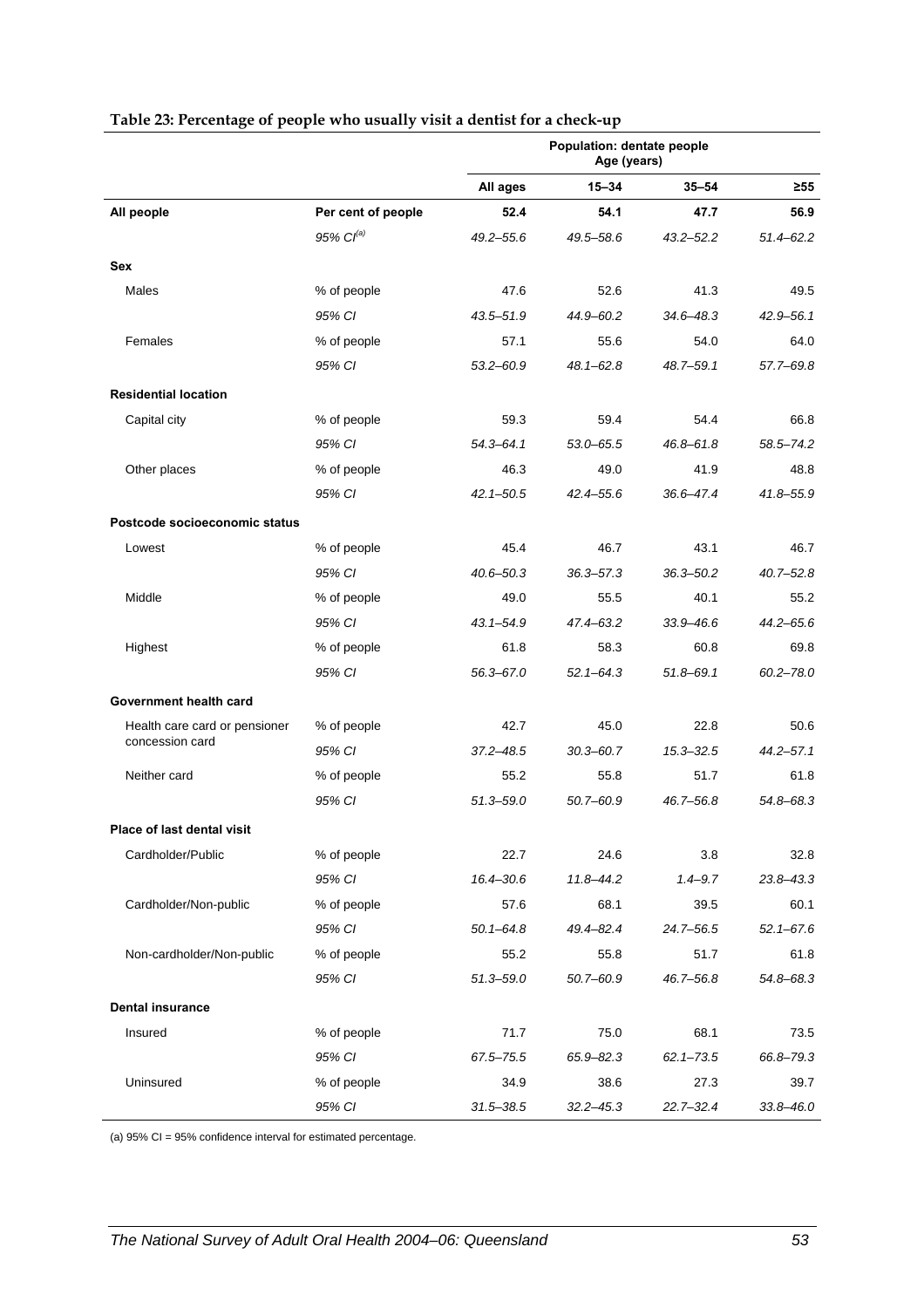## **Dental care avoided or delayed due to cost**

In NSAOH, cost as a barrier to receipt of dental care was assessed with the question 'During the last 12 months, have you avoided or delayed visiting a dental professional because of the cost?'. People who answered 'yes' were classified as having delayed or avoided dental care due to cost. In Queensland, they represented 31.5% of the population aged 15 years or more ([Table 24](#page-62-0)), which was slightly higher, but not significantly, than the national estimate of 30.0% (Slade et al. 2007).

### **Key findings**

- There was some variation in the percentage reporting cost as a barrier to receipt of dental care (35.3% of adults aged 15–34 years and 35.2% of those aged 35–54 years compared with 22.4% of those aged 55 years or more).
- The percentage was significantly higher among females than males (35.4% versus 27.6%). This pattern was consistent across all age groups although the differences within age groups were not statistically significant.
- For all ages combined and across all age groups, there was little variation in delayed or avoided care among groups classified by residential location. Percentages were lower for residents in Brisbane compared with other places (29.9% versus 32.9%).
- People living in postcodes with low socioeconomic status were more likely to report having avoided or delayed care due to cost than those in postcodes with high socioeconomic status (31.7% versus 28.6%) but this difference was not statistically significant. Statistically significant differences were observed, however, in the 55 years or more age group (26.1% versus 15.4%).
- The percentage was higher for adults who had a government health card than for those who did not (36.5% versus 30.0%) although this difference was not statistically significant. However, statistically significant differences between cardholders and non-cardholders were observed in the 35–54 years (55.4% versus 32.0%) and 55 years or more (29.9% versus 15.2%) age groups.
- Within the population of government health cardholders, the percentage reporting that they had avoided or delayed care due to cost was greater for people whose last dental visit was to the public sector than for those who attended elsewhere (42.9% versus 31.9%). Note that since 95% CIs were large in these groups, the differences observed were not statistically significant.
- The percentage was significantly higher among uninsured than insured adults (42.9% versus 19.3%). This pattern was consistent across all age groups.

## **Discussion**

In summary, having avoided or delayed receipt of dental care due to cost was strongly associated with dental insurance status.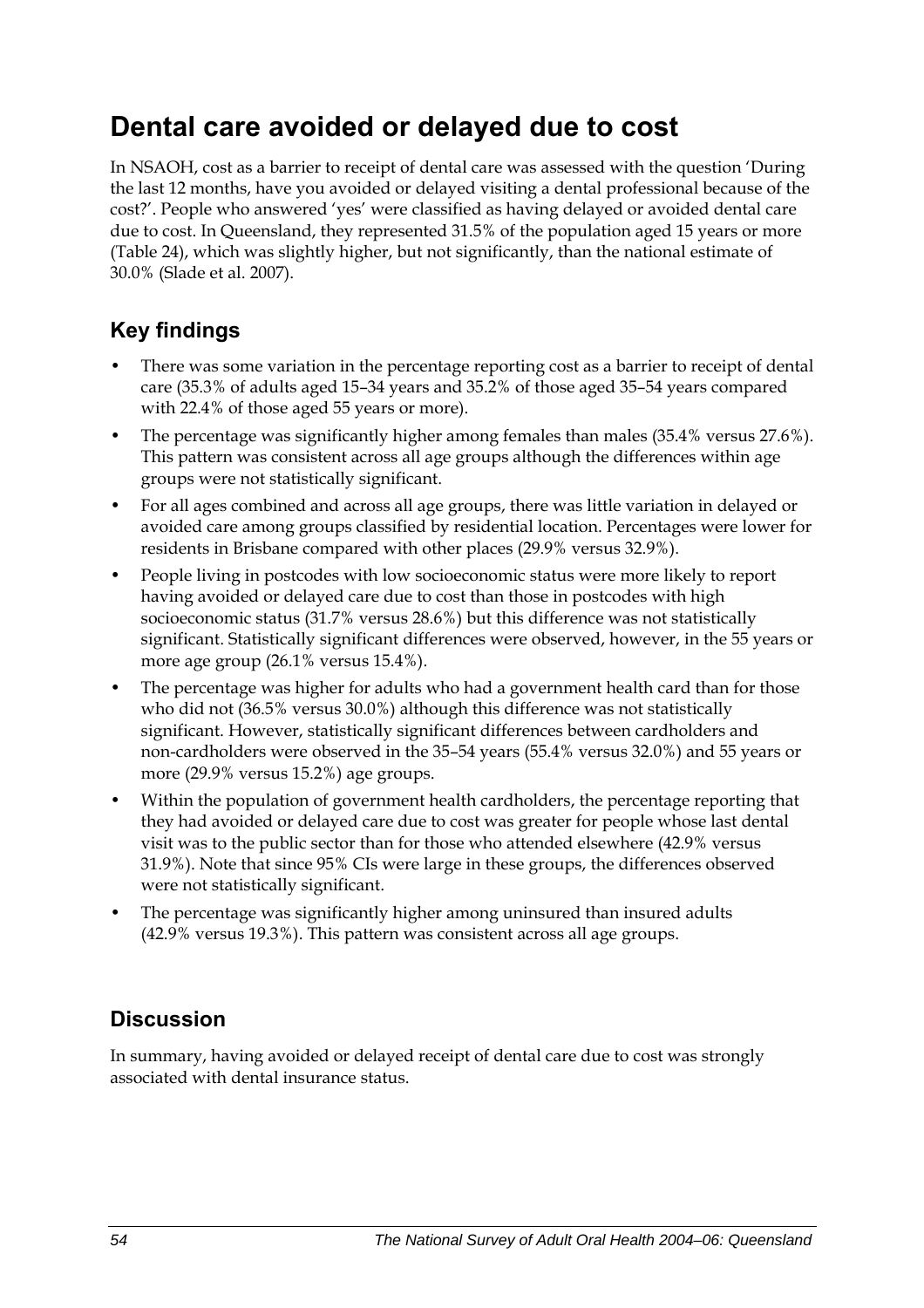<span id="page-62-0"></span>

|                                   |                       | Population: all people<br>Age (years) |               |               |               |
|-----------------------------------|-----------------------|---------------------------------------|---------------|---------------|---------------|
|                                   |                       | All ages                              | $15 - 34$     | $35 - 54$     | $\geq 55$     |
| All people                        | Per cent of people    | 31.5                                  | 35.3          | 35.2          | 22.4          |
|                                   | 95% Cl <sup>(a)</sup> | 28.9-34.3                             | $29.7 - 41.4$ | $31.3 - 39.3$ | 19.6-25.5     |
| Sex                               |                       |                                       |               |               |               |
| Males                             | % of people           | 27.6                                  | 28.8          | 30.8          | 21.8          |
|                                   | 95% CI                | $24.1 - 31.3$                         | $21.9 - 36.9$ | $25.0 - 37.4$ | 17.4-26.9     |
| Females                           | % of people           | 35.4                                  | 42.0          | 39.5          | 22.9          |
|                                   | 95% CI                | $32.3 - 38.7$                         | 34.7-49.6     | $35.1 - 44.0$ | 19.7-26.5     |
| <b>Residential location</b>       |                       |                                       |               |               |               |
| Capital city                      | % of people           | 29.9                                  | 33.8          | 33.1          | 20.4          |
|                                   | 95% CI                | $25.8 - 34.5$                         | $25.9 - 42.7$ | $27.6 - 39.0$ | $15.8 - 25.8$ |
| Other places                      | % of people           | 32.9                                  | 36.8          | 37.0          | 23.9          |
|                                   | 95% CI                | $29.7 - 36.2$                         | 28.9-45.4     | $31.7 - 42.6$ | $20.5 - 27.6$ |
| Postcode socioeconomic<br>status  |                       |                                       |               |               |               |
| Lowest                            | % of people           | 31.7                                  | 33.7          | 35.7          | 26.1          |
|                                   | 95% CI                | $28.5 - 35.2$                         | $24.6 - 44.2$ | 29.4-42.6     | $22.1 - 30.5$ |
| Middle                            | % of people           | 34.2                                  | 40.5          | 35.5          | 24.6          |
|                                   | 95% CI                | $29.4 - 39.3$                         | $29.6 - 52.4$ | $28.6 - 43.0$ | $20.1 - 29.6$ |
| Highest                           | % of people           | 28.6                                  | 32.1          | 34.4          | 15.4          |
|                                   | 95% CI                | $24.0 - 33.7$                         | $23.8 - 41.6$ | $28.2 - 41.1$ | $11.1 - 21.0$ |
| Government health card            |                       |                                       |               |               |               |
| Health care card or pensioner     | % of people           | 36.5                                  | 36.5          | 55.4          | 29.9          |
| concession card                   | 95% CI                | $32.8 - 40.4$                         | $25.7 - 48.9$ | 44.7-65.6     | $26.0 - 34.2$ |
| Neither card                      | % of people           | 30.0                                  | 35.5          | 32.0          | 15.2          |
|                                   | 95% CI                | $27.1 - 33.1$                         | 29.9-41.7     | 27.9-36.4     | $11.6 - 19.8$ |
| <b>Place of last dental visit</b> |                       |                                       |               |               |               |
| Cardholder/Public                 | % of people           | 42.9                                  | 36.8          | 58.3          | 39.8          |
|                                   | 95% CI                | $36.5 - 49.6$                         | $23.8 - 52.0$ | 44.7-70.7     | $31.1 - 49.1$ |
| Cardholder/Non-public             | % of people           | 31.9                                  | 36.2          | 52.9          | 24.5          |
|                                   | 95% CI                | 26.9-37.3                             | $20.5 - 55.5$ | $36.1 - 69.0$ | $19.5 - 30.3$ |
| Non-cardholder/Non-public         | % of people           | 30.0                                  | 35.5          | 32.0          | 15.2          |
|                                   | 95% CI                | $27.1 - 33.1$                         | 29.9-41.7     | 27.9-36.4     | 11.6-19.8     |
| <b>Dental insurance</b>           |                       |                                       |               |               |               |
| Insured                           | % of people           | 19.3                                  | 23.8          | 22.2          | 10.8          |
|                                   | 95% CI                | 16.4-22.5                             | $17.2 - 32.1$ | 18.7-26.2     | $8.1 - 14.5$  |
| Uninsured                         | % of people           | 42.9                                  | 45.8          | 49.0          | 32.0          |
|                                   | 95% CI                | $39.2 - 46.6$                         | $38.7 - 53.1$ | $42.3 - 55.8$ | 27.5-36.9     |

#### **Table 24: Percentage of people who avoided or delayed dental care**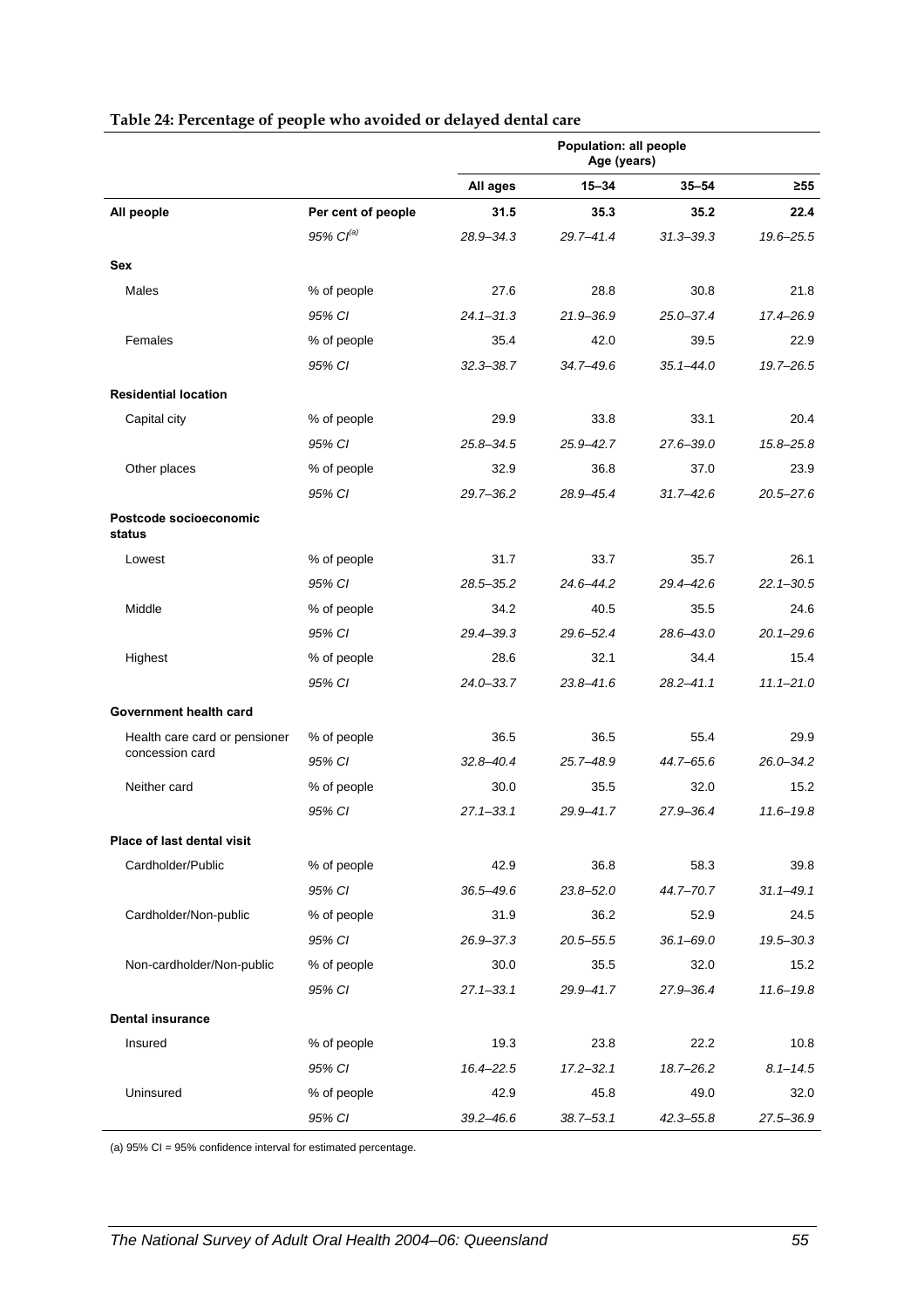# **Recommended dental treatment foregone due to cost**

In NSAOH, treatment foregone due to cost was assessed with the question 'Has the cost prevented you from having any dental treatment that was recommended during the last 2 years?'. People who answered 'yes' were classified as having foregone dental treatment due to cost. In Queensland, they represented 23.1% of the population aged 15 years or more ([Table 25](#page-64-0)), which was higher, but not significantly, than the national estimate of 20.6% (Slade et al. 2007).

### **Key findings**

- There was some variation in the percentage of people reporting that they had forgone recommended treatment due to cost, with a lower percentage in the oldest (55 years or more) age group (16.7%) compared with those aged 15–34 years (21.8%) and 35–54 years  $(29.1\%)$ .
- For all ages combined, a greater percentage of females reported that they had forgone treatment due to cost compared to males (23.7% versus 22.5%). However, this difference was not statistically significant. For each age group, there were no statistically significant differences between males and females.
- For people of all ages, there was little variation among groups classified by residential location.
- For all ages combined and across all age groups, percentages were similar among groups classified by postcode socioeconomic status.
- For all ages combined and across all age groups, the percentage of adults reporting that they had forgone recommended dental care due to cost was higher for adults who had a government health card than for those who did not.
- Within the population of government health cardholders, there was a tendency for the percentage to be greater among people whose last dental visit was to the public sector than for those who attended elsewhere (28.8% versus 20.0%). However, in the 15–34 years age group, a lower percentage of cardholders whose last dental visit was to the public sector reported that they had forgone recommended dental care due to cost compared with cardholders who attended elsewhere (15.9% versus 26.6%). Note that since 95% CIs were large in these groups, the differences observed were not statistically significant.
- The percentage was significantly higher among adults with no dental insurance than for those with insurance (30.2% versus 17.7%). This difference was mainly attributable to those aged 35–54 years (41.0% versus 20.4%).

## **Discussion**

In summary, having foregone recommended dental treatment due to cost was moderately associated with age and dental insurance status.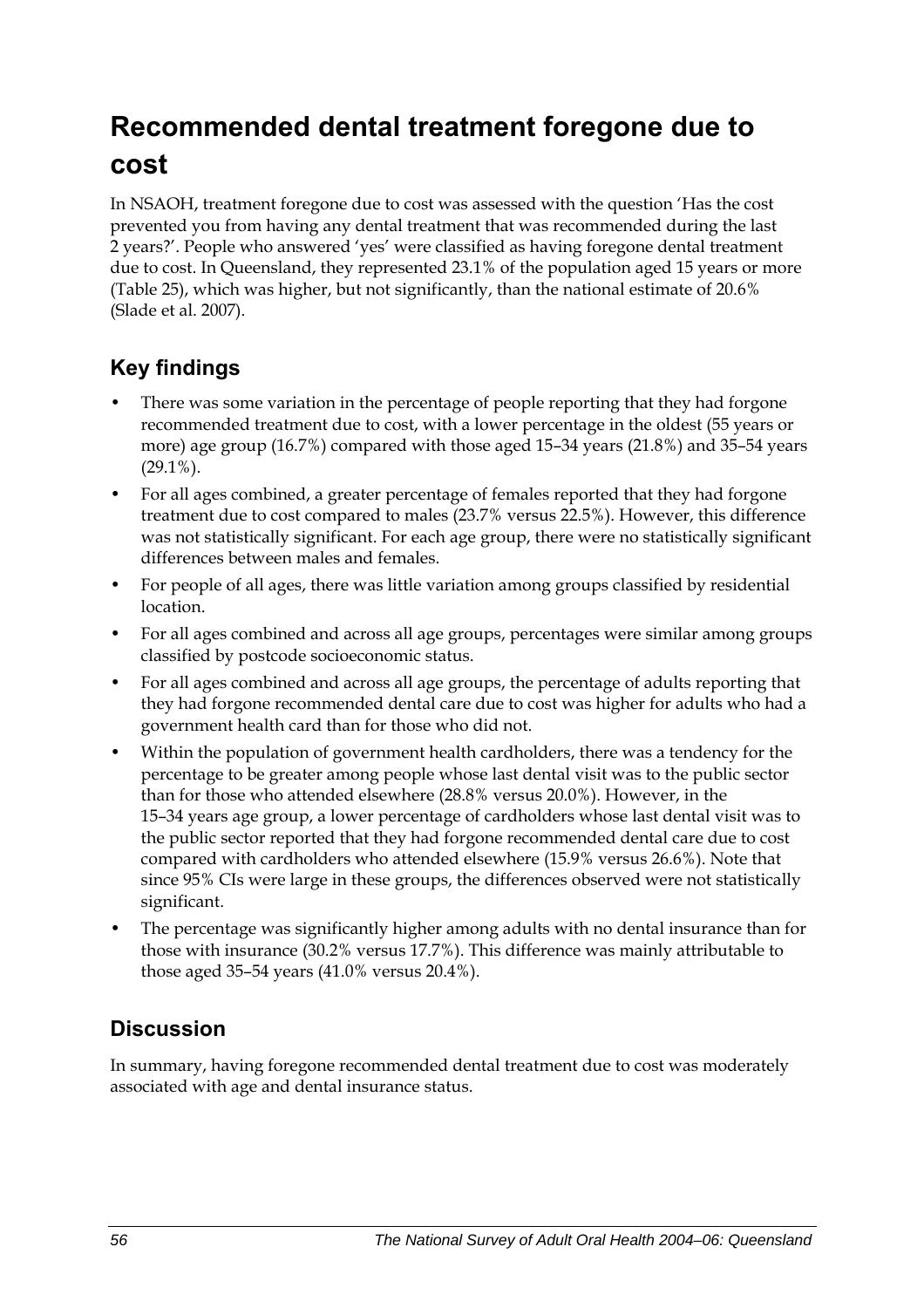|                               |                    | Population: people who visited dentist within last 2 years<br>Age (years) |               |               |               |
|-------------------------------|--------------------|---------------------------------------------------------------------------|---------------|---------------|---------------|
|                               |                    | All ages                                                                  | $15 - 34$     | $35 - 54$     | $\geq 55$     |
| All people                    | Per cent of people | 23.1                                                                      | 21.8          | 29.1          | 16.7          |
|                               | $95\%$ $Cl^{(a)}$  | $20.2 - 26.4$                                                             | 16.9-27.6     | $25.0 - 33.5$ | $13.2 - 20.9$ |
| Sex                           |                    |                                                                           |               |               |               |
| Males                         | % of people        | 22.5                                                                      | 20.5          | 29.0          | 16.2          |
|                               | 95% CI             | $18.2 - 27.5$                                                             | 13.9-29.1     | $22.5 - 36.4$ | $11.5 - 22.3$ |
| Females                       | % of people        | 23.7                                                                      | 23.0          | 29.2          | 17.2          |
|                               | 95% CI             | 20.8-26.9                                                                 | $17.7 - 29.4$ | 24.9-33.8     | $13.0 - 22.4$ |
| <b>Residential location</b>   |                    |                                                                           |               |               |               |
| Capital city                  | % of people        | 24.8                                                                      | 25.5          | 27.8          | 19.8          |
|                               | 95% CI             | $20.2 - 30.2$                                                             | $18.1 - 34.6$ | $22.0 - 34.5$ | $13.7 - 27.7$ |
| Other places                  | % of people        | 21.5                                                                      | 18.0          | 30.2          | 14.1          |
|                               | 95% CI             | 17.9-25.6                                                                 | $12.5 - 25.2$ | $24.8 - 36.3$ | $10.6 - 18.6$ |
| Postcode socioeconomic status |                    |                                                                           |               |               |               |
| Lowest                        | % of people        | 21.9                                                                      | 24.7          | 26.4          | 13.7          |
|                               | 95% CI             | 16.8-28.0                                                                 | 14.5-38.8     | $19.3 - 35.0$ | $9.9 - 18.7$  |
| Middle                        | % of people        | 25.6                                                                      | 20.3          | 33.9          | 19.3          |
|                               | 95% CI             | $20.5 - 31.4$                                                             | $14.1 - 28.3$ | 27.6-40.9     | $12.7 - 28.3$ |
| Highest                       | % of people        | 21.7                                                                      | 21.1          | 25.8          | 16.9          |
|                               | 95% CI             | $17.1 - 27.1$                                                             | $13.4 - 31.5$ | $20.0 - 32.7$ | $11.2 - 24.8$ |
| Government health card        |                    |                                                                           |               |               |               |
| Health care card or pensioner | % of people        | 23.3                                                                      | 23.2          | 35.9          | 18.4          |
| concession card               | 95% CI             | 18.4-29.1                                                                 | $13.2 - 37.5$ | 25.9-47.5     | $13.7 - 24.3$ |
| Neither card                  | % of people        | 23.1                                                                      | 21.8          | 28.0          | 15.5          |
|                               | 95% CI             | 19.8-26.8                                                                 | $16.6 - 28.1$ | $24.0 - 32.5$ | $11.0 - 21.3$ |
| Place of last dental visit    |                    |                                                                           |               |               |               |
| Cardholder/Public             | % of people        | 28.8                                                                      | 15.9          | 40.8          | 26.8          |
|                               | 95% CI             | $20.5 - 38.8$                                                             | $4.7 - 41.7$  | 23.9-60.1     | 18.0-37.9     |
| Cardholder/Non-public         | % of people        | 20.0                                                                      | 26.6          | 31.1          | 14.0          |
|                               | 95% CI             | 14.9-26.2                                                                 | $14.0 - 44.6$ | 18.8-46.9     | $9.4 - 20.3$  |
| Non-cardholder/Non-public     | % of people        | 23.1                                                                      | 21.8          | 28.0          | 15.5          |
|                               | 95% CI             | 19.8-26.8                                                                 | $16.6 - 28.1$ | $24.0 - 32.5$ | $11.0 - 21.3$ |
| <b>Dental insurance</b>       |                    |                                                                           |               |               |               |
| Insured                       | % of people        | 17.7                                                                      | 16.8          | 20.4          | 14.6          |
|                               | 95% CI             | $14.8 - 21.0$                                                             | $11.3 - 24.2$ | $16.2 - 25.3$ | $10.5 - 20.0$ |
| Uninsured                     | % of people        | 30.2                                                                      | 28.2          | 41.0          | 19.3          |
|                               | 95% CI             | 26.0-34.9                                                                 | 21.4-36.2     | $33.7 - 48.7$ | 14.8-24.9     |

#### <span id="page-64-0"></span>**Table 25: Percentage of people who reported that cost had prevented recommended dental treatment**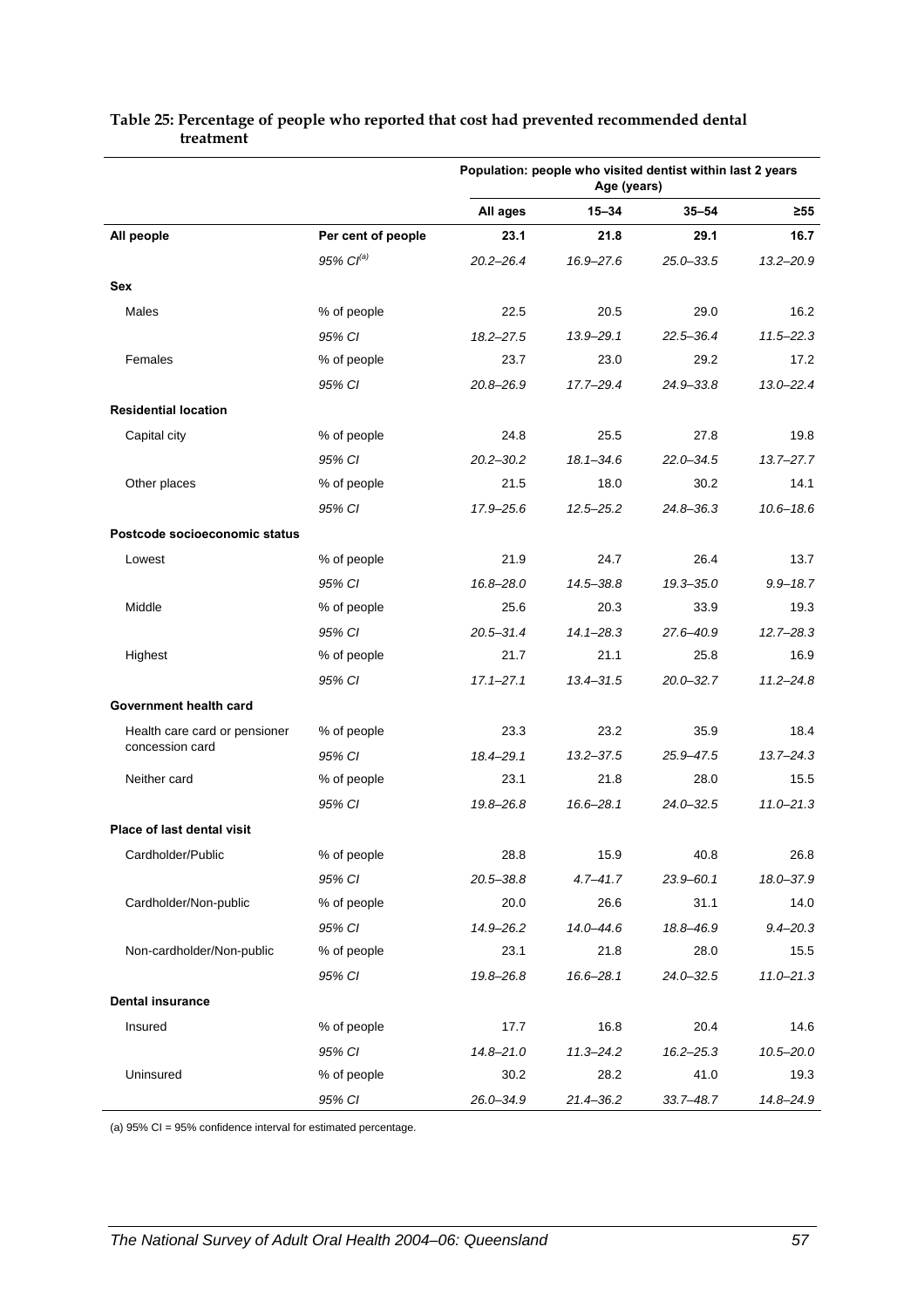## **Difficulty paying a \$100 dental bill**

In NSAOH, difficulty paying for dental care was assessed with the question 'At most times of the year, how much difficulty would you have paying a \$100 dental bill? Would you say none, hardly any, a little, a lot of difficulty, don't know?'. People who answered 'a lot' were classified as having difficulty paying a \$100 dental bill. They represented 18.4% of the Queensland population aged 15 years or more [\(Table 26\)](#page-66-0), which was slightly higher, but not significantly, than the national estimate of 18.2% (Slade et al. 2007).

## **Key findings**

- Across age groups, there was little variation in the percentage of adults who reported difficulty paying a \$100 dental bill. There was a higher percentage in the youngest (15–34 years) age group (22.2%) compared with those aged 35–54 years (15.6%) and 55 years or more (17.0%) although these differences were not statistically significant.
- For all ages combined, there was a significantly greater percentage of females compared with males (21.8% versus 14.8%). This pattern was consistent across all age groups although the differences within age groups were not statistically significant.
- For people of all ages and across age groups, no significant differences were observed among groups classified by residential location or postcode socioeconomic status.
- There was an almost three-fold difference in the percentage who would have difficulty paying a \$100 dental bill between people who were government health cardholders (35.9%) and those who were not (12.5%). The relative difference was largest in the 35–54 years age group (51.4% versus 9.9%), closely followed by those in the 55 years or more age group (28.3% versus 6.3%).
- Within the population of government health cardholders, people whose last dental visit was to the public sector were more likely to report difficulty than those who attended elsewhere (51.4% versus 24.6%). This difference was mainly attributable to those aged 55 years or more (44.6% versus 19.1%).
- The percentage was significantly higher among adults with no dental insurance than those with dental insurance (24.2% versus 10.5%). Statistically significant differences were observed in the 35–54 years (23.4% versus 8.3%) and 55 years or more (24.8% versus 7.6%) age groups.

## **Discussion**

In summary, government health cardholder status and dental insurance status were strongly associated with having a lot of difficulty paying a \$100 dental bill.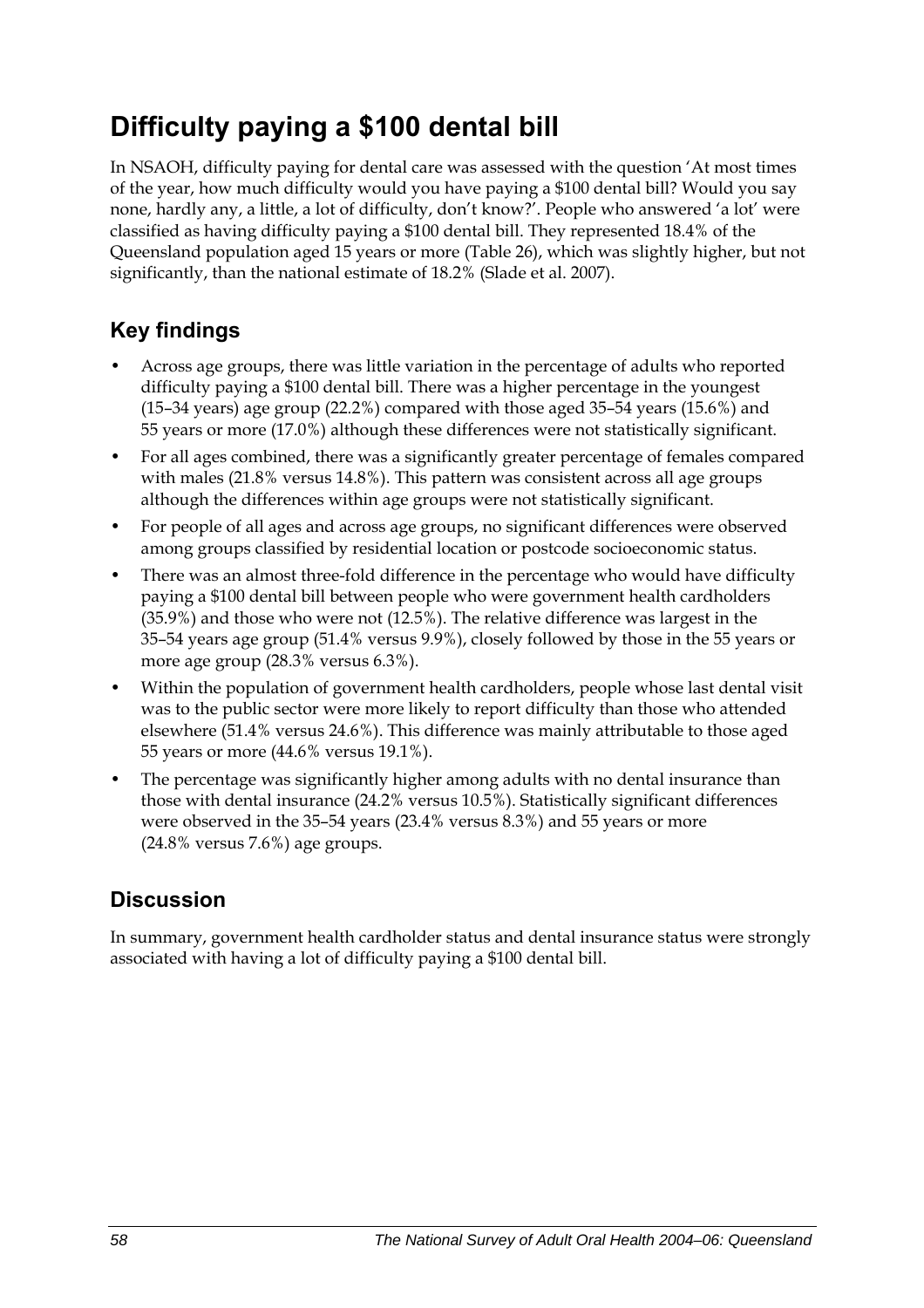|                               |                    | Population: all people<br>Age (years) |               |               |               |
|-------------------------------|--------------------|---------------------------------------|---------------|---------------|---------------|
|                               |                    | All ages                              | $15 - 34$     | $35 - 54$     | $\geq 55$     |
| All people                    | Per cent of people | 18.4                                  | 22.2          | 15.6          | 17.0          |
|                               | $95\%$ $Cl^{(a)}$  | $16.1 - 20.9$                         | $18.0 - 27.1$ | $13.0 - 18.6$ | $14.5 - 19.9$ |
| Sex                           |                    |                                       |               |               |               |
| Males                         | % of people        | 14.8                                  | 19.3          | 11.6          | 13.1          |
|                               | 95% CI             | $11.6 - 18.7$                         | $13.3 - 27.1$ | $7.7 - 17.2$  | $9.7 - 17.6$  |
| Females                       | % of people        | 21.8                                  | 25.3          | 19.6          | 20.6          |
|                               | 95% CI             | 18.9-25.2                             | $19.0 - 32.7$ | $16.3 - 23.3$ | 16.8-25.0     |
| <b>Residential location</b>   |                    |                                       |               |               |               |
| Capital city                  | % of people        | 16.6                                  | 18.5          | 14.2          | 17.0          |
|                               | 95% CI             | $13.2 - 20.6$                         | $13.9 - 24.2$ | $10.5 - 18.9$ | $13.1 - 21.8$ |
| Other places                  | % of people        | 19.9                                  | 25.8          | 16.8          | 17.0          |
|                               | 95% CI             | $16.8 - 23.3$                         | $19.1 - 33.9$ | 13.4-20.9     | $13.8 - 20.7$ |
| Postcode socioeconomic status |                    |                                       |               |               |               |
| Lowest                        | % of people        | 19.6                                  | 23.5          | 17.5          | 18.0          |
|                               | 95% CI             | $16.2 - 23.5$                         | $16.7 - 32.0$ | $12.7 - 23.6$ | $14.1 - 22.6$ |
| Middle                        | % of people        | 21.4                                  | 27.2          | 17.9          | 19.2          |
|                               | 95% CI             | $17.1 - 26.3$                         | 18.8-37.7     | $13.8 - 22.9$ | $14.8 - 24.5$ |
| Highest                       | % of people        | 14.1                                  | 17.0          | 11.2          | 13.4          |
|                               | 95% CI             | $10.9 - 18.2$                         | $11.7 - 24.1$ | $7.8 - 15.8$  | $9.5 - 18.8$  |
| Government health card        |                    |                                       |               |               |               |
| Health care card or pensioner | % of people        | 35.9                                  | 41.3          | 51.4          | 28.3          |
| concession card               | 95% CI             | $31.2 - 41.0$                         | $29.2 - 54.4$ | $40.1 - 62.5$ | $23.7 - 33.3$ |
| Neither card                  | % of people        | 12.4                                  | 18.2          | 9.9           | 6.3           |
|                               | 95% CI             | $10.3 - 14.9$                         | $14.1 - 23.2$ | $7.9 - 12.4$  | $4.5 - 8.9$   |
| Place of last dental visit    |                    |                                       |               |               |               |
| Cardholder/Public             | % of people        | 51.4                                  | 54.0          | 62.6          | 44.6          |
|                               | 95% CI             | $42.6 - 60.1$                         | $34.7 - 72.2$ | $43.8 - 78.2$ | $37.6 - 51.8$ |
| Cardholder/Non-public         | % of people        | 24.6                                  | 26.8          | 41.4          | 19.1          |
|                               | 95% CI             | $19.7 - 30.3$                         | 14.5-44.2     | $26.5 - 58.1$ | $14.2 - 25.4$ |
| Non-cardholder/Non-public     | % of people        | 12.4                                  | 18.2          | 9.9           | 6.3           |
|                               | 95% CI             | $10.3 - 14.9$                         | $14.1 - 23.2$ | $7.9 - 12.4$  | $4.5 - 8.9$   |
| <b>Dental insurance</b>       |                    |                                       |               |               |               |
| Insured                       | % of people        | 10.5                                  | 16.8          | 8.3           | 7.6           |
|                               | 95% CI             | $8.3 - 13.4$                          | $11.0 - 24.8$ | $6.3 - 11.0$  | $5.2 - 11.0$  |
| Uninsured                     | % of people        | 24.2                                  | 24.4          | 23.4          | 24.8          |
|                               | 95% CI             | $21.0 - 27.6$                         | 18.9-30.8     | 18.8-28.6     | 20.8-29.2     |

#### <span id="page-66-0"></span>**Table 26: Percentage of people who would have a lot of difficulty paying a \$100 dental bill**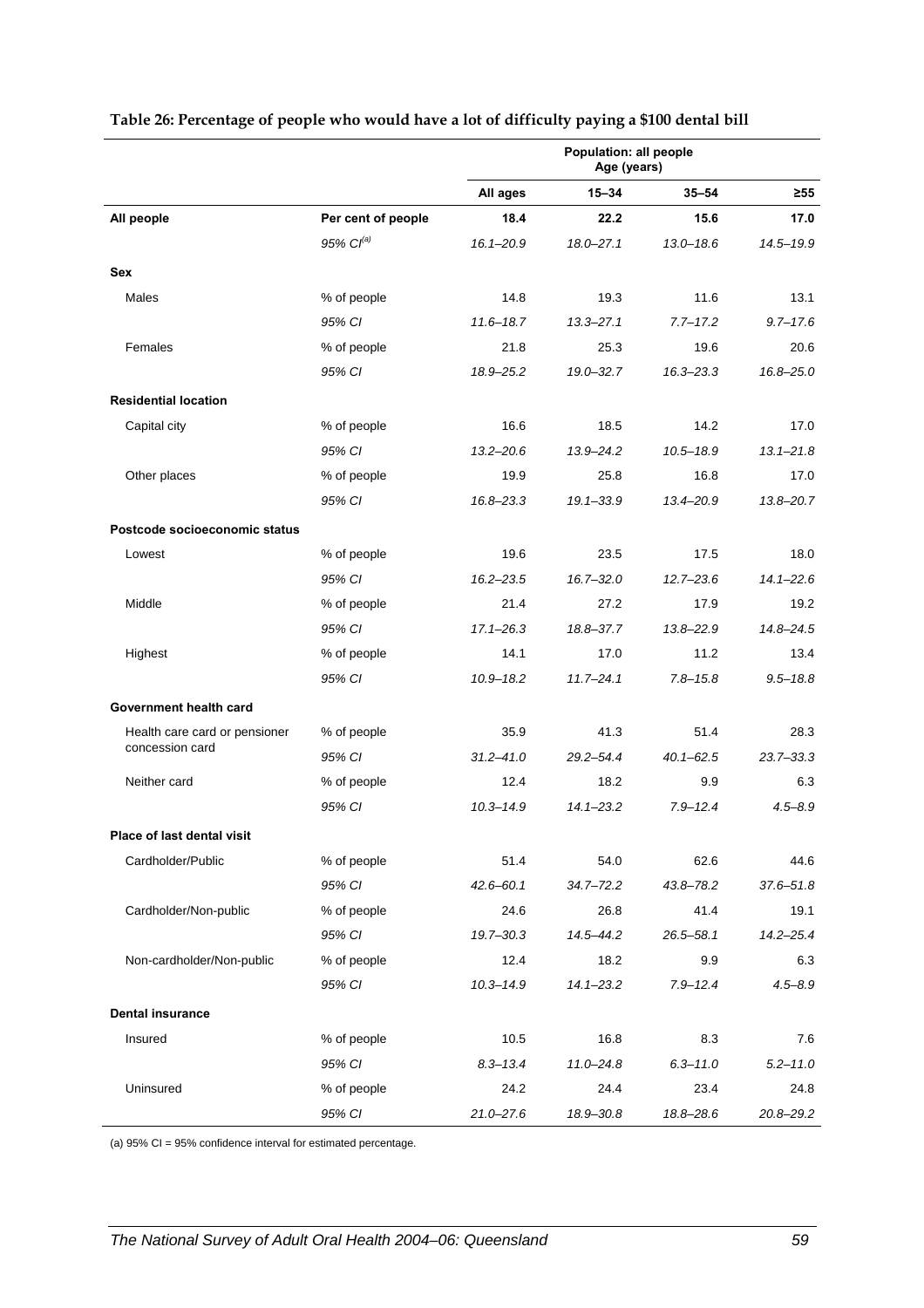# **Percentage of people avoiding foods due to dental problems**

Avoiding food due to dental problems is a sign of poor oral health and may reflect an inability to eat properly. This reduces enjoyment of food and could affect the ability to maintain a healthy nutritional status.

In NSAOH, avoiding food was assessed in the interview by asking people 'How often have you had to avoid eating some foods because of problems with your teeth, mouth or dentures during the last 12 months? Was it: very often, often, sometimes, hardly ever, never during the last 12 months, don't know?'. People who answered 'very often,' 'often' or 'sometimes' were classified as having avoided certain foods, They represented 15.1% of the Queensland population aged 15 years or more [\(Table 27\)](#page-68-0), which was lower than the national estimate of 17.4%(Slade et al. 2007). This difference was not statistically significant.

## **Key findings**

- Females were more likely to report that they avoided some food (18.1%) than males (12.1%).
- The percentage who avoided food was almost twice as high in people who were government health cardholders (22.4%) than non-cardholders (12.7%).
- Within the population of government health cardholders, those who last visited a public dental clinic were almost twice as likely (30.2%) as those who visited a private dentist (16.7%) to avoid foods. This difference was largest in the 35–44 years age group, where 45.5% of cardholders who last used a public dentist reported avoiding some food compared with 19.8% of those who last visited a private dentist.
- People with no dental insurance were more likely (11.9%) than those with insurance (18.2%) to avoid foods.

## **Discussion**

Residents of Queensland were equally as likely to avoid some foods because of problems with their teeth, mouth or gums as the rest of the Australian population. Avoiding some foods because of dental problems was associated with being female, having a government health card, having last visited a public clinic and not having dental insurance.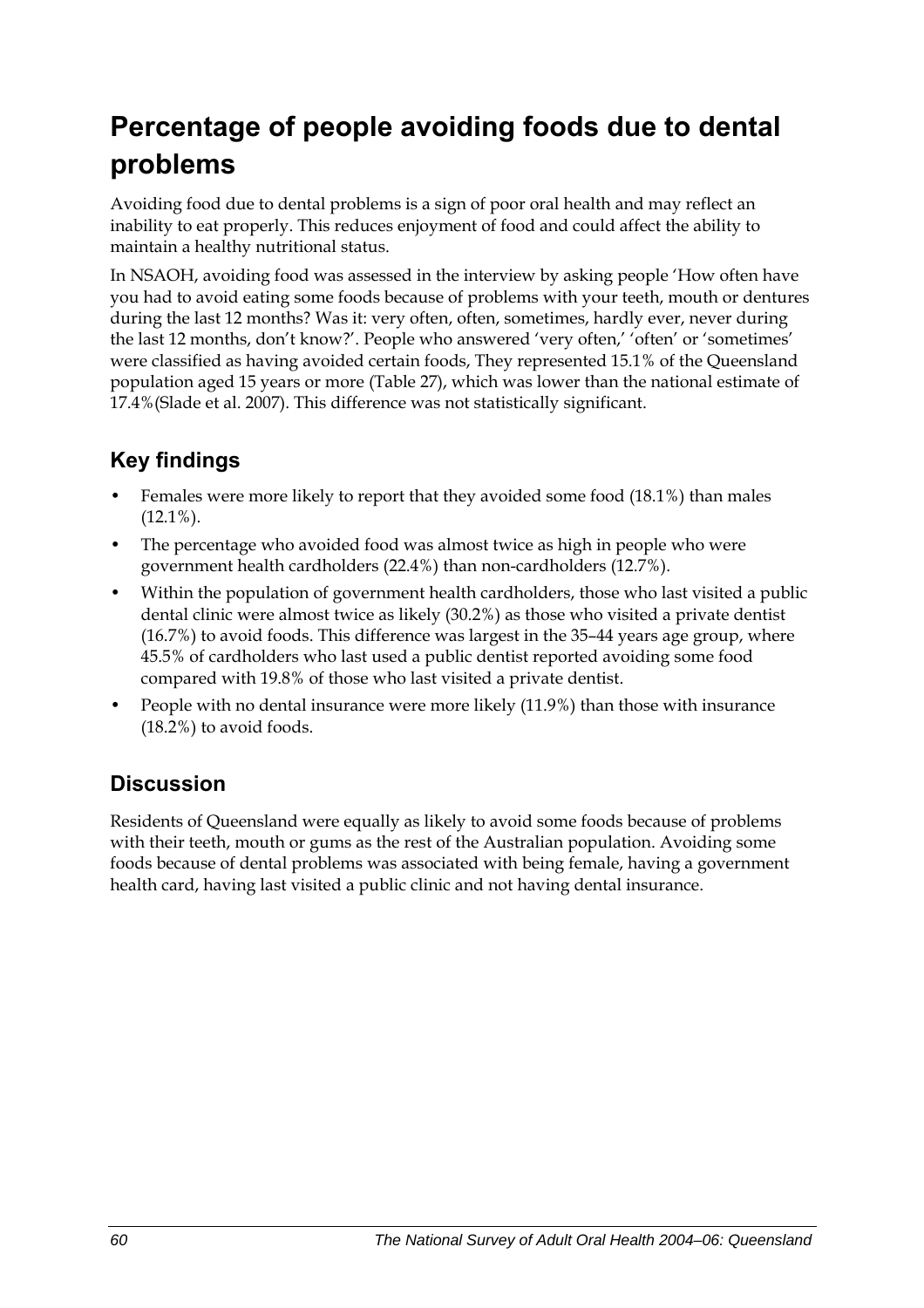|                               |                    | Population: all people<br>Age (years) |               |               |               |
|-------------------------------|--------------------|---------------------------------------|---------------|---------------|---------------|
|                               |                    | All ages                              | $15 - 34$     | $35 - 54$     | $\geq 55$     |
| All people                    | Per cent of people | 15.1                                  | 12.0          | 16.9          | 16.7          |
|                               | $95\%$ $Cl^{(a)}$  | $13.4 - 16.9$                         | $8.8 - 16.2$  | 13.9-20.4     | $14.1 - 19.7$ |
| Sex                           |                    |                                       |               |               |               |
| Males                         | % of people        | 12.1                                  | 10.0          | 13.0          | 13.8          |
|                               | 95% CI             | $9.9 - 14.8$                          | $6.2 - 15.7$  | $8.6 - 19.1$  | $10.1 - 18.6$ |
| Females                       | % of people        | 18.1                                  | 14.2          | 20.7          | 19.4          |
|                               | 95% CI             | 15.5-20.9                             | $10.1 - 19.6$ | $16.9 - 25.1$ | $15.8 - 23.6$ |
| <b>Residential location</b>   |                    |                                       |               |               |               |
| Capital city                  | % of people        | 15.1                                  | 14.2          | 14.2          | 17.4          |
|                               | 95% CI             | $12.4 - 18.2$                         | $10.1 - 19.6$ | $10.3 - 19.2$ | $13.0 - 22.9$ |
| Other places                  | % of people        | 15.2                                  | 10.0          | 19.1          | 16.2          |
|                               | 95% CI             | $13.2 - 17.4$                         | $5.8 - 16.9$  | $14.8 - 24.3$ | $13.2 - 19.6$ |
| Postcode socioeconomic status |                    |                                       |               |               |               |
| Lowest                        | % of people        | 14.8                                  | 8.3           | 19.4          | 16.7          |
|                               | 95% CI             | $12.8 - 17.2$                         | $4.2 - 15.6$  | $14.3 - 25.6$ | $12.9 - 21.3$ |
| Middle                        | % of people        | 16.8                                  | 12.1          | 20.4          | 17.2          |
|                               | 95% CI             | $14.3 - 19.6$                         | $7.1 - 19.9$  | $15.6 - 26.2$ | $13.2 - 22.0$ |
| Highest                       | % of people        | 13.6                                  | 14.7          | 10.5          | 16.2          |
|                               | 95% CI             | $10.4 - 17.7$                         | $9.4 - 22.2$  | $6.3 - 16.8$  | $11.1 - 23.0$ |
| Government health card        |                    |                                       |               |               |               |
| Health care card or pensioner | % of people        | 22.4                                  | 19.8          | 31.8          | 20.2          |
| concession card               | 95% CI             | $18.3 - 27.1$                         | $10.9 - 33.2$ | $23.5 - 41.3$ | 16.4-24.7     |
| Neither card                  | % of people        | 12.7                                  | 10.6          | 14.5          | 13.2          |
|                               | 95% CI             | $10.8 - 14.9$                         | $7.2 - 15.2$  | $11.5 - 18.2$ | $9.9 - 17.4$  |
| Place of last dental visit    |                    |                                       |               |               |               |
| Cardholder/Public             | % of people        | 30.2                                  | 26.4          | 45.5          | 25.8          |
|                               | 95% CI             | $23.1 - 38.4$                         | $12.6 - 47.1$ | $32.2 - 59.5$ | $18.2 - 35.3$ |
| Cardholder/Non-public         | % of people        | 16.7                                  | 12.4          | 19.8          | 17.1          |
|                               | 95% CI             | $12.8 - 21.4$                         | $4.9 - 28.3$  | $10.9 - 33.1$ | $12.9 - 22.3$ |
| Non-cardholder/Non-public     | % of people        | 12.7                                  | 10.6          | 14.5          | 13.2          |
|                               | 95% CI             | $10.8 - 14.9$                         | $7.2 - 15.2$  | $11.5 - 18.2$ | $9.9 - 17.4$  |
| <b>Dental insurance</b>       |                    |                                       |               |               |               |
| Insured                       | % of people        | 11.9                                  | 8.4           | 14.0          | 12.2          |
|                               | 95% CI             | $9.5 - 14.7$                          | $4.6 - 14.8$  | $10.2 - 18.9$ | $8.9 - 16.6$  |
| Uninsured                     | % of people        | 18.2                                  | 14.9          | 19.9          | 20.6          |
|                               | 95% CI             | $15.7 - 21.0$                         | $10.7 - 20.3$ | $16.0 - 24.5$ | 16.5-25.5     |

#### <span id="page-68-0"></span>**Table 27: Percentage of people avoiding foods due to dental problems**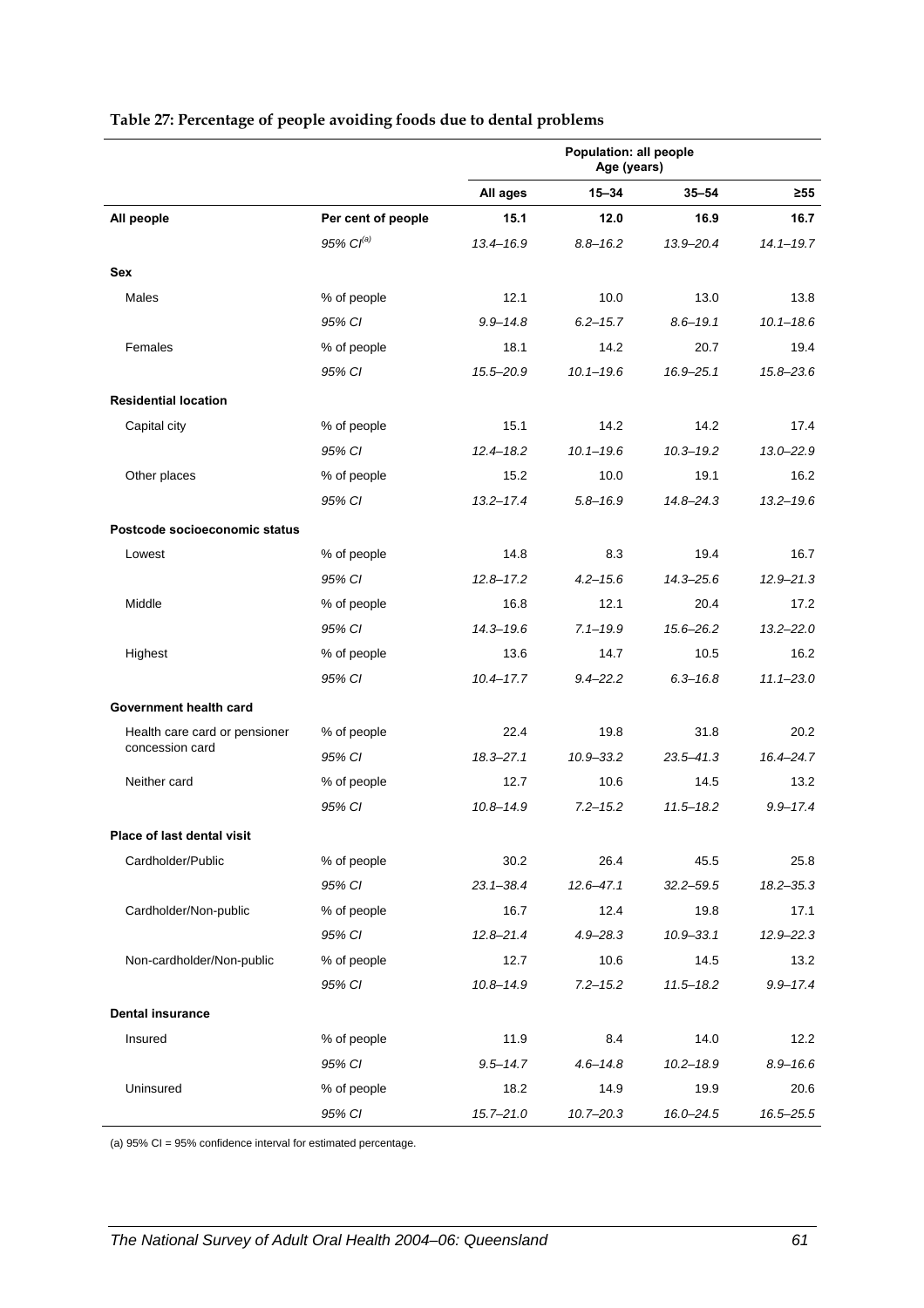# **5 Oral health perceptions**

# **Percentage of people rating their oral health fair or poor**

Self-reported global measures of oral health reflect an individual's own experience of their oral health. Single-item, self-rated oral health measures are associated with functional impairment and discomfort as well as clinical measures of dental health. They are used widely in research and provide a summary measure of oral symptoms and functioning (Benyamini et al. 2004).

In NSAOH, self-rated oral health was assessed in the interview by asking people 'And how would you rate your own DENTAL health. Would you say that it is: excellent, very good, good, fair, poor, don't know?'. People who answered 'fair' or 'poor' were classified as having fair or poor self-rated oral health. They represented 17.4% of the Queensland population aged 15 years or more [\(Table 28](#page-70-0)), which is just above the national estimate of 16.4% (Slade et al. 2007). This difference was not statistically significant.

## **Key findings**

- People who had a government health card were more likely (23.7%) than those who did not (15.6%) to rate their oral health fair or poor.
- Those people who had a government health card and last visited a public dental clinic were twice as likely (40.3%) than non-government health cardholders (15.6%) to rate their oral health as fair or poor.
- People with no dental insurance were almost twice as likely (22.0%) as those with insurance (12.5%) to report fair or poor oral health.

## **Discussion**

Dentate residents of Queensland were equally as likely to report that their oral health was 'fair' or 'poor' as other Australians. Reporting fair or poor oral health was associated with having a government health card, having last visited a public dental service and not having dental insurance.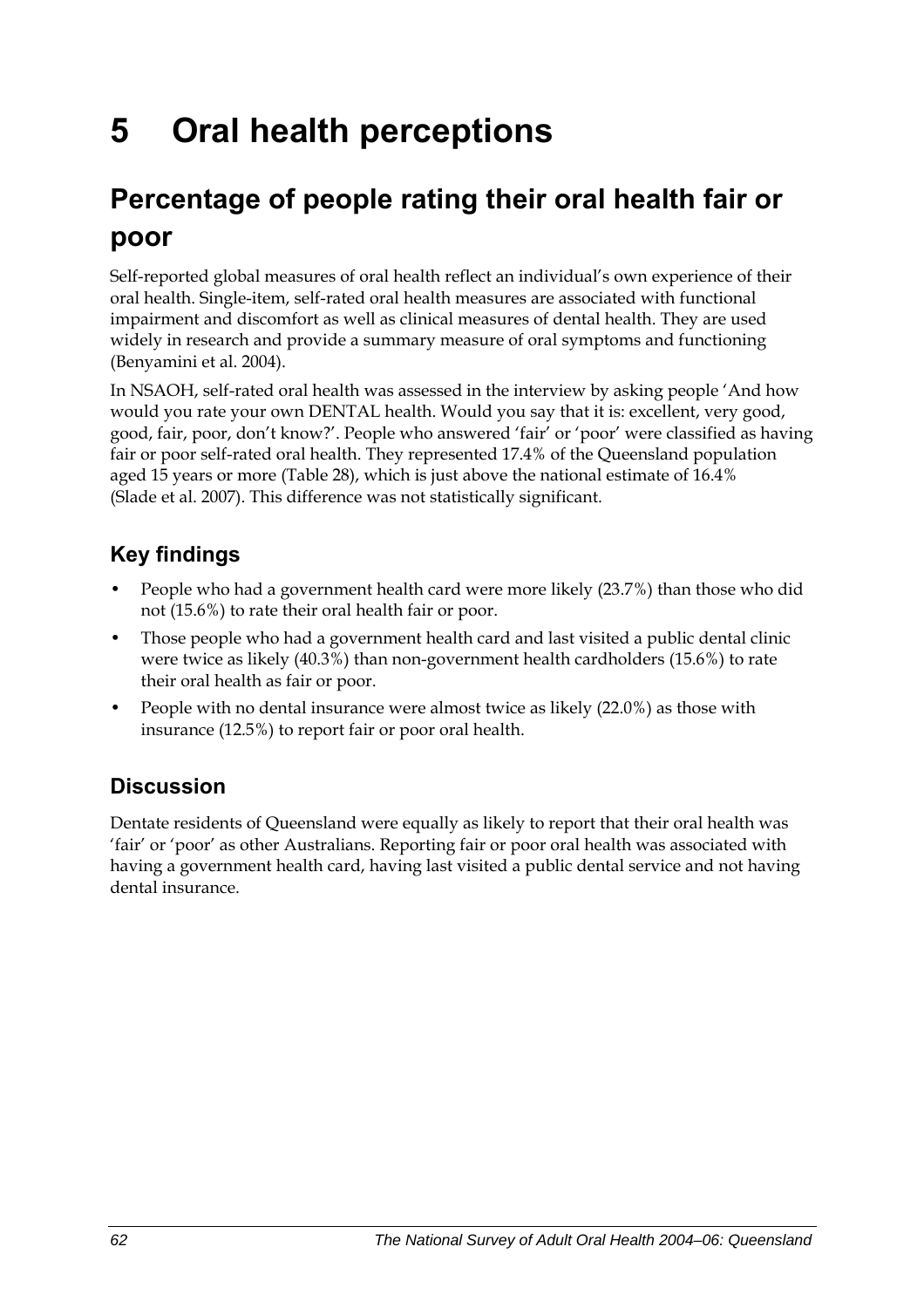<span id="page-70-0"></span>

|                                                  |                       | Population: dentate people<br>Age (years) |               |               |               |
|--------------------------------------------------|-----------------------|-------------------------------------------|---------------|---------------|---------------|
|                                                  |                       | All ages                                  | $15 - 34$     | $35 - 54$     | $\geq 55$     |
| All people                                       | Per cent of people    | 17.4                                      | 15.0          | 18.8          | 19.0          |
|                                                  | 95% Cl <sup>(a)</sup> | $15.4 - 19.7$                             | $11.2 - 19.8$ | $15.5 - 22.6$ | $15.2 - 23.6$ |
| <b>Sex</b>                                       |                       |                                           |               |               |               |
| Males                                            | % of people           | 17.4                                      | 13.5          | 19.5          | 20.3          |
|                                                  | 95% CI                | 14.6-20.7                                 | $8.5 - 20.9$  | $15.0 - 25.0$ | $15.3 - 26.3$ |
| Females                                          | % of people           | 17.5                                      | 16.6          | 18.1          | 17.8          |
|                                                  | 95% CI                | 14.9-20.3                                 | $11.7 - 23.0$ | $14.3 - 22.6$ | $13.7 - 22.9$ |
| <b>Residential location</b>                      |                       |                                           |               |               |               |
| Capital city                                     | % of people           | 17.0                                      | 13.9          | 19.8          | 17.7          |
|                                                  | 95% CI                | $14.4 - 19.9$                             | $9.3 - 20.4$  | 15.9-24.5     | $12.4 - 24.6$ |
| Other places                                     | % of people           | 17.8                                      | 16.1          | 17.9          | 20.1          |
|                                                  | 95% CI                | $14.8 - 21.4$                             | $10.6 - 23.8$ | $13.1 - 24.0$ | $15.1 - 26.4$ |
| Postcode socioeconomic status                    |                       |                                           |               |               |               |
| Lowest                                           | % of people           | 16.9                                      | 12.3          | 19.6          | 19.2          |
|                                                  | 95% CI                | $13.5 - 20.8$                             | $6.5 - 21.9$  | $14.3 - 26.2$ | $13.5 - 26.7$ |
| Middle                                           | % of people           | 19.6                                      | 18.0          | 18.4          | 24.3          |
|                                                  | 95% CI                | $16.4 - 23.3$                             | $12.5 - 25.2$ | $12.4 - 26.5$ | 17.6-32.6     |
| Highest                                          | % of people           | 15.7                                      | 14.6          | 18.6          | 13.5          |
|                                                  | 95% CI                | $12.3 - 20.0$                             | $8.5 - 23.9$  | $14.6 - 23.3$ | $8.4 - 21.1$  |
| Government health card                           |                       |                                           |               |               |               |
| Health care card or pensioner<br>concession card | % of people           | 23.7                                      | 15.0          | 34.1          | 23.9          |
|                                                  | 95% CI                | 19.5-28.6                                 | $7.5 - 27.7$  | $25.4 - 44.1$ | 19.0-29.7     |
| Neither card                                     | % of people           | 15.6                                      | 15.2          | 16.3          | 15.1          |
|                                                  | 95% CI                | $13.3 - 18.3$                             | $11.1 - 20.5$ | $13.1 - 20.0$ | $10.7 - 21.0$ |
| Place of last dental visit                       |                       |                                           |               |               |               |
| Cardholder/Public                                | % of people           | 30.3                                      | 16.0          | 44.7          | 34.0          |
|                                                  | 95% CI                | 22.9-38.8                                 | $6.2 - 35.6$  | 29.5-60.9     | $24.7 - 44.8$ |
| Cardholder/Non-public                            | % of people           | 18.8                                      | 13.9          | 24.9          | 18.6          |
|                                                  | 95% CI                | 14.9-23.5                                 | $6.3 - 27.9$  | $14.3 - 39.6$ | $13.8 - 24.7$ |
| Non-cardholder/Non-public                        | % of people           | 15.6                                      | 15.2          | 16.3          | 15.1          |
|                                                  | 95% CI                | $13.3 - 18.3$                             | $11.1 - 20.5$ | $13.1 - 20.0$ | $10.7 - 21.0$ |
| <b>Dental insurance</b>                          |                       |                                           |               |               |               |
| Insured                                          | % of people           | 12.5                                      | 9.4           | 13.6          | 14.2          |
|                                                  | 95% CI                | $10.2 - 15.3$                             | $5.0 - 16.9$  | $10.2 - 18.0$ | $9.8 - 20.2$  |
| Uninsured                                        | % of people           | 22.0                                      | 19.1          | 24.2          | 24.1          |
|                                                  | 95% CI                | $19.2 - 25.2$                             | 13.8-25.8     | 18.8-30.6     | 19.1-29.9     |

#### **Table 28: Percentage of people rating their oral health fair or poor**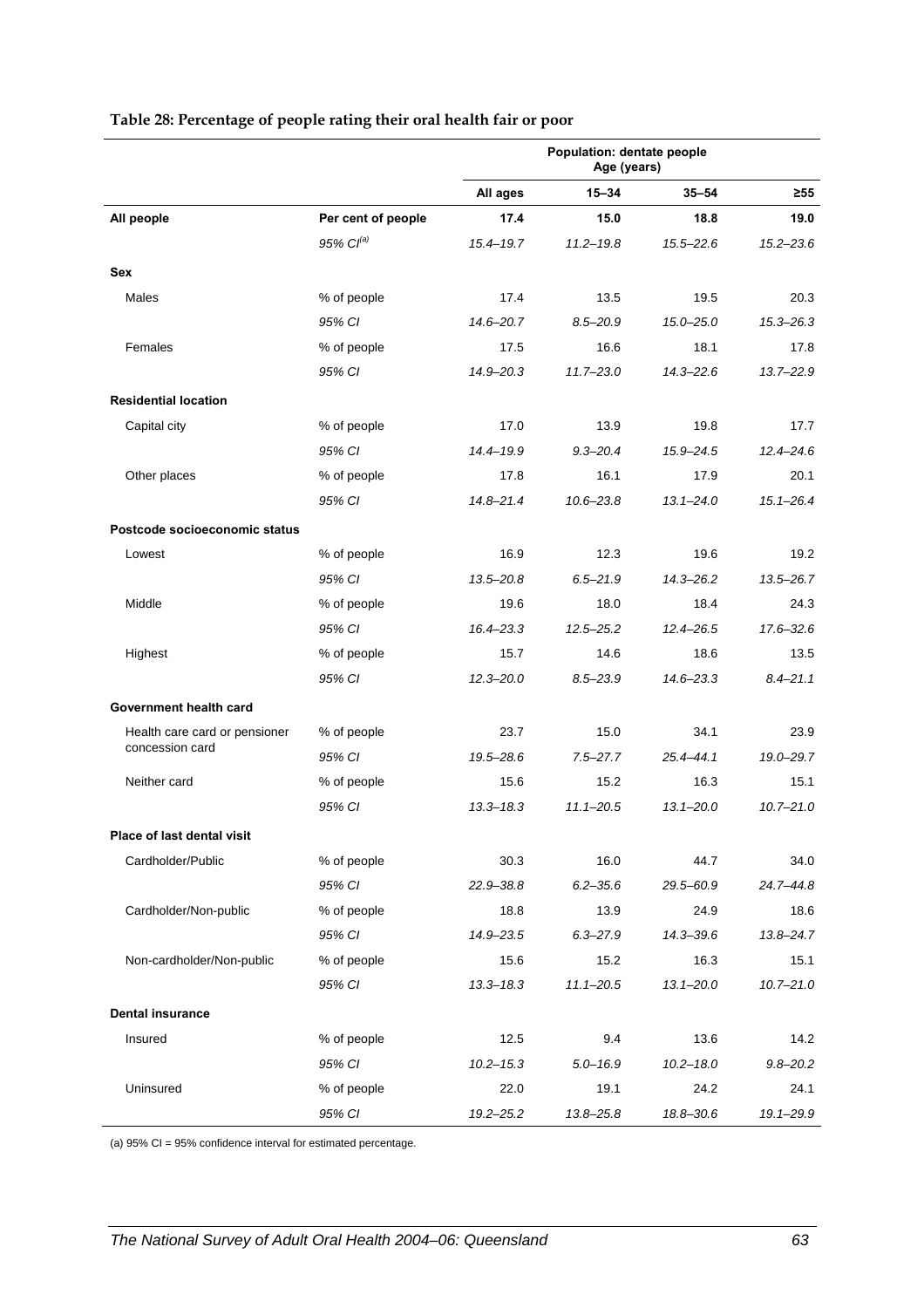## **Percentage of people experiencing toothache**

Toothache is caused when the nerve root of a tooth is irritated. It is most commonly caused by infection, decay, injury or loss of a tooth. However, pain sometimes originates from other areas, most commonly the jaw joint and the ear, and radiates to the jaw, thus appearing to be tooth pain.

In NSAOH, experience of toothache was assessed in the interview by asking dentate people 'During the last 12 months how often have you had toothache? Was it: very often, often, sometimes, hardly ever, never during the last 12 months, don't know?'. People who answered 'very often,' 'often' or 'sometimes' were classified as having experienced toothache. They represented 13.2% of the dentate Queensland population aged 15 years or more ([Table 29](#page-72-0)), which was lower than the national estimate of 15.1% (Slade et al. 2007). This difference was not statistically significant.

## **Key findings**

- The experience of toothache decreased with age, from 15.3% in 15–34-year-olds to 7.5% in those aged 55 years or more.
- Within the population of government health cardholders, those who last visited a public dental clinic were almost three times as likely (25.3%) than those who visited a private dentist (8.8%) to report experience of toothache. This group was twice as likely as non-cardholders (12.4%) to experience toothache.
- People with no dental insurance were one-and-a-half times more likely (15.7%) than those with insurance (10.1%) to experience toothache.

## **Discussion**

Residents of Queensland were equally as likely to experience toothache as the rest of the Australian population. Experience of toothache was associated with being young, having last visited a public dental clinic and not having dental insurance.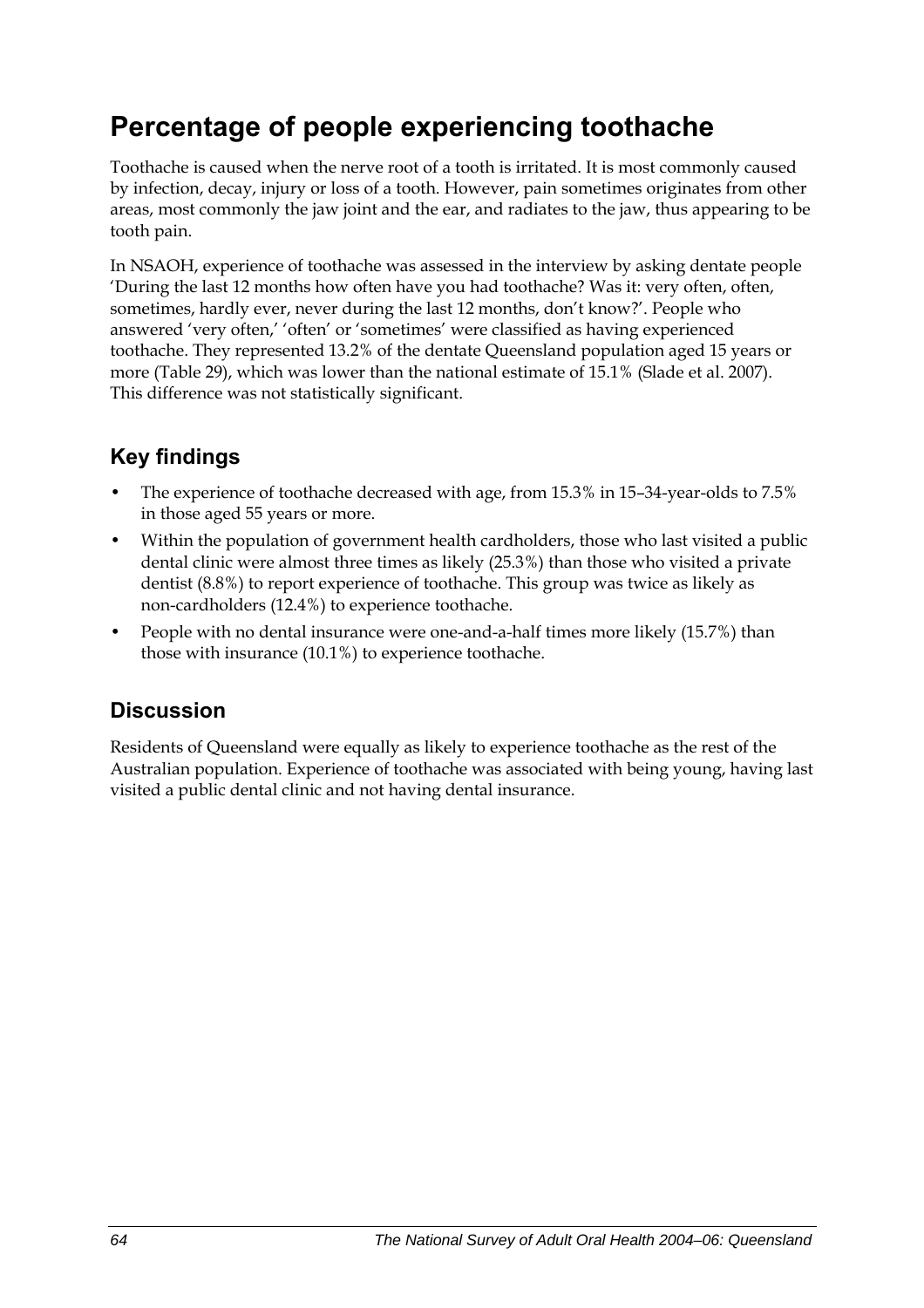|                               |                       | Population: dentate people<br>Age (years) |               |               |              |
|-------------------------------|-----------------------|-------------------------------------------|---------------|---------------|--------------|
|                               |                       | All ages                                  | $15 - 34$     | $35 - 54$     | $\geq 55$    |
| All people                    | Per cent of people    | 13.2                                      | 15.3          | 14.8          | 7.5          |
|                               | 95% Cl <sup>(a)</sup> | $11.3 - 15.3$                             | $11.8 - 19.8$ | $12.1 - 18.1$ | $5.7 - 10.0$ |
| Sex                           |                       |                                           |               |               |              |
| Males                         | % of people           | 11.6                                      | 12.5          | 14.3          | 6.2          |
|                               | 95% CI                | $9.0 - 14.9$                              | $7.9 - 19.1$  | $10.3 - 19.5$ | $3.9 - 9.8$  |
| Females                       | % of people           | 14.8                                      | 18.3          | 15.3          | 8.8          |
|                               | 95% CI                | $12.4 - 17.5$                             | $13.5 - 24.3$ | $12.3 - 18.9$ | $6.3 - 12.2$ |
| <b>Residential location</b>   |                       |                                           |               |               |              |
| Capital city                  | % of people           | 12.2                                      | 13.1          | 14.6          | 7.2          |
|                               | 95% CI                | $10.2 - 14.6$                             | $8.9 - 18.8$  | $11.2 - 18.8$ | $4.3 - 11.7$ |
| Other places                  | % of people           | 14.0                                      | 17.5          | 15.0          | 7.8          |
|                               | 95% CI                | $11.1 - 17.6$                             | $12.1 - 24.6$ | $11.0 - 20.1$ | $5.6 - 10.8$ |
| Postcode socioeconomic status |                       |                                           |               |               |              |
| Lowest                        | % of people           | 14.9                                      | 19.0          | 17.8          | 6.3          |
|                               | 95% CI                | $11.5 - 19.0$                             | $11.8 - 29.1$ | $12.4 - 24.8$ | $3.7 - 10.6$ |
| Middle                        | % of people           | 12.7                                      | 12.5          | 14.8          | 9.1          |
|                               | 95% CI                | $9.5 - 16.7$                              | $7.0 - 21.3$  | $11.0 - 19.7$ | $6.1 - 13.4$ |
| Highest                       | % of people           | 12.3                                      | 15.1          | 12.2          | 7.3          |
|                               | 95% CI                | $9.6 - 15.6$                              | $10.4 - 21.4$ | $8.2 - 17.9$  | $4.1 - 12.5$ |
| Government health card        |                       |                                           |               |               |              |
| Health care card or pensioner | % of people           | 15.8                                      | 23.3          | 23.8          | 7.8          |
| concession card               | 95% CI                | $12.3 - 20.1$                             | $14.4 - 35.5$ | $17.0 - 32.1$ | $5.4 - 11.1$ |
| Neither card                  | % of people           | 12.4                                      | 13.9          | 13.3          | 7.2          |
|                               | 95% CI                | $10.3 - 14.9$                             | $10.1 - 18.9$ | $10.4 - 16.9$ | $4.7 - 10.8$ |
| Place of last dental visit    |                       |                                           |               |               |              |
| Cardholder/Public             | % of people           | 25.3                                      | 32.9          | 34.5          | 12.8         |
|                               | 95% CI                | $19.3 - 32.4$                             | $20.0 - 49.1$ | $23.1 - 48.1$ | $7.9 - 20.2$ |
| Cardholder/Non-public         | % of people           | 8.8                                       | 12.5          | 14.3          | 5.2          |
|                               | 95% CI                | $5.8 - 13.0$                              | $4.5 - 30.1$  | $7.8 - 24.9$  | $2.9 - 8.9$  |
| Non-cardholder/Non-public     | % of people           | 12.4                                      | 13.9          | 13.3          | 7.2          |
|                               | 95% CI                | $10.3 - 14.9$                             | $10.1 - 18.9$ | $10.4 - 16.9$ | $4.7 - 10.8$ |
| <b>Dental insurance</b>       |                       |                                           |               |               |              |
| Insured                       | % of people           | 10.1                                      | 11.1          | 11.3          | 7.3          |
|                               | 95% CI                | $7.8 - 12.9$                              | $6.0 - 19.5$  | $8.4 - 15.0$  | $4.8 - 10.9$ |
| Uninsured                     | % of people           | 15.7                                      | 18.9          | 17.3          | 7.5          |
|                               | 95% CI                | $13.3 - 18.4$                             | $14.3 - 24.7$ | $13.6 - 21.7$ | $4.9 - 11.1$ |

#### <span id="page-72-0"></span>**Table 29: Percentage of people experiencing toothache**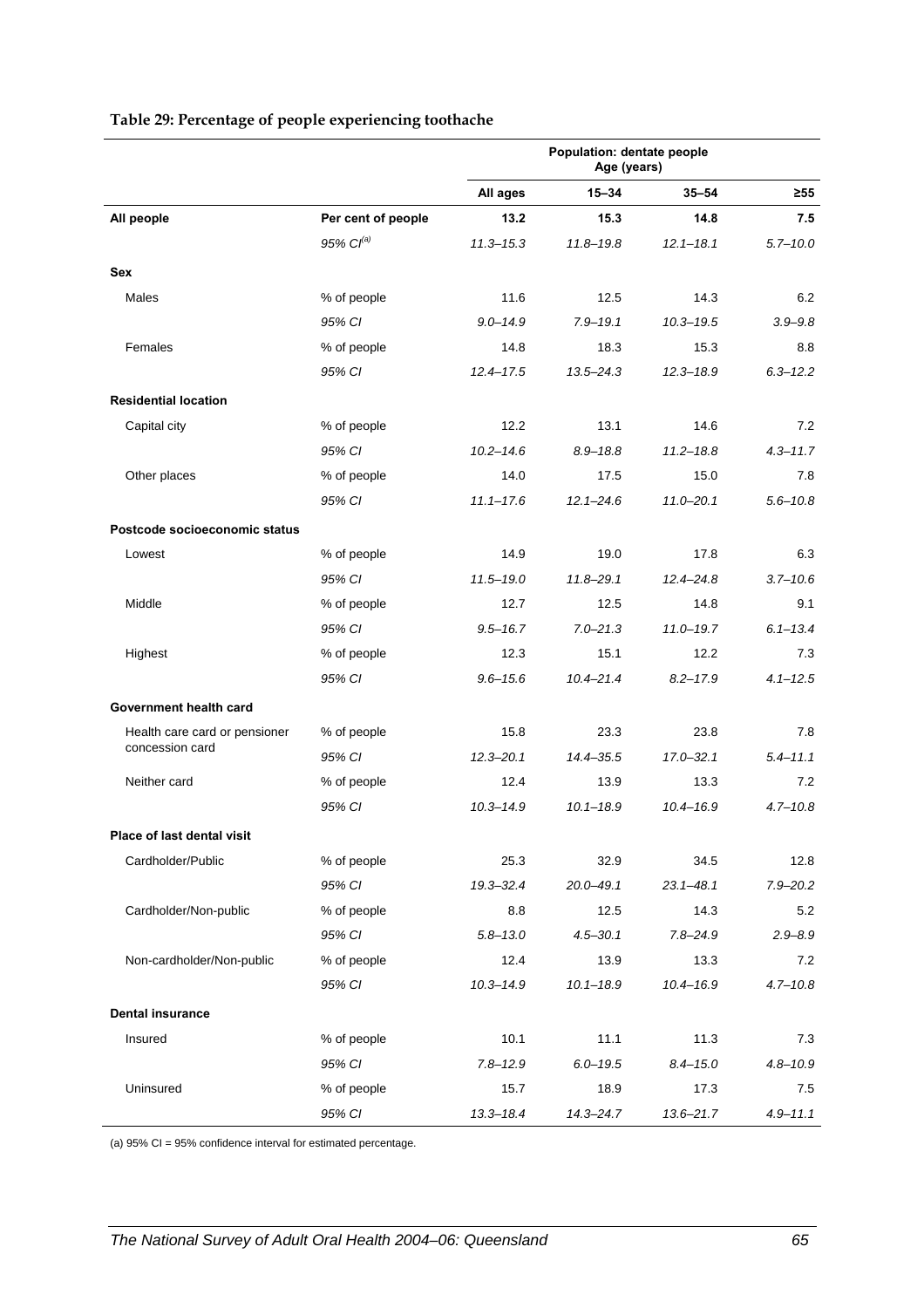## **Percentage of people experiencing orofacial pain**

Orofacial pain can be debilitating and indicates temporomandibular joint dysfunction.

In NSAOH, orofacial pain was assessed in the interview by asking people 'During the last month, have you had pain in the face, jaw, temple, in front of the ear, or in the ear?'. People who answered 'yes' were classified as having orofacial pain. They represented 22.6% of the Queensland population aged 15 years or more [\(Table 30\)](#page-74-0), which was the same as the national estimate of 22.6% (Slade et al. 2007).

### **Key findings**

- The experience of orofacial pain decreased with age, from 24.2% in 15–34-year-olds to 16.5 % in those aged 55 years or more.
- Females were more likely to report that they had orofacial pain (27.9%) than males (17.2%).
- Government health cardholders aged 35–54 years were almost twice as likely to experience orofacial pain as the same aged non-government health cardholders.

## **Discussion**

The percentage of Queensland adults who reported orofacial pain was similar to the Australian figure. Experience of orofacial pain was associated with being young, being female, aged 35–54 years and holding a government health card.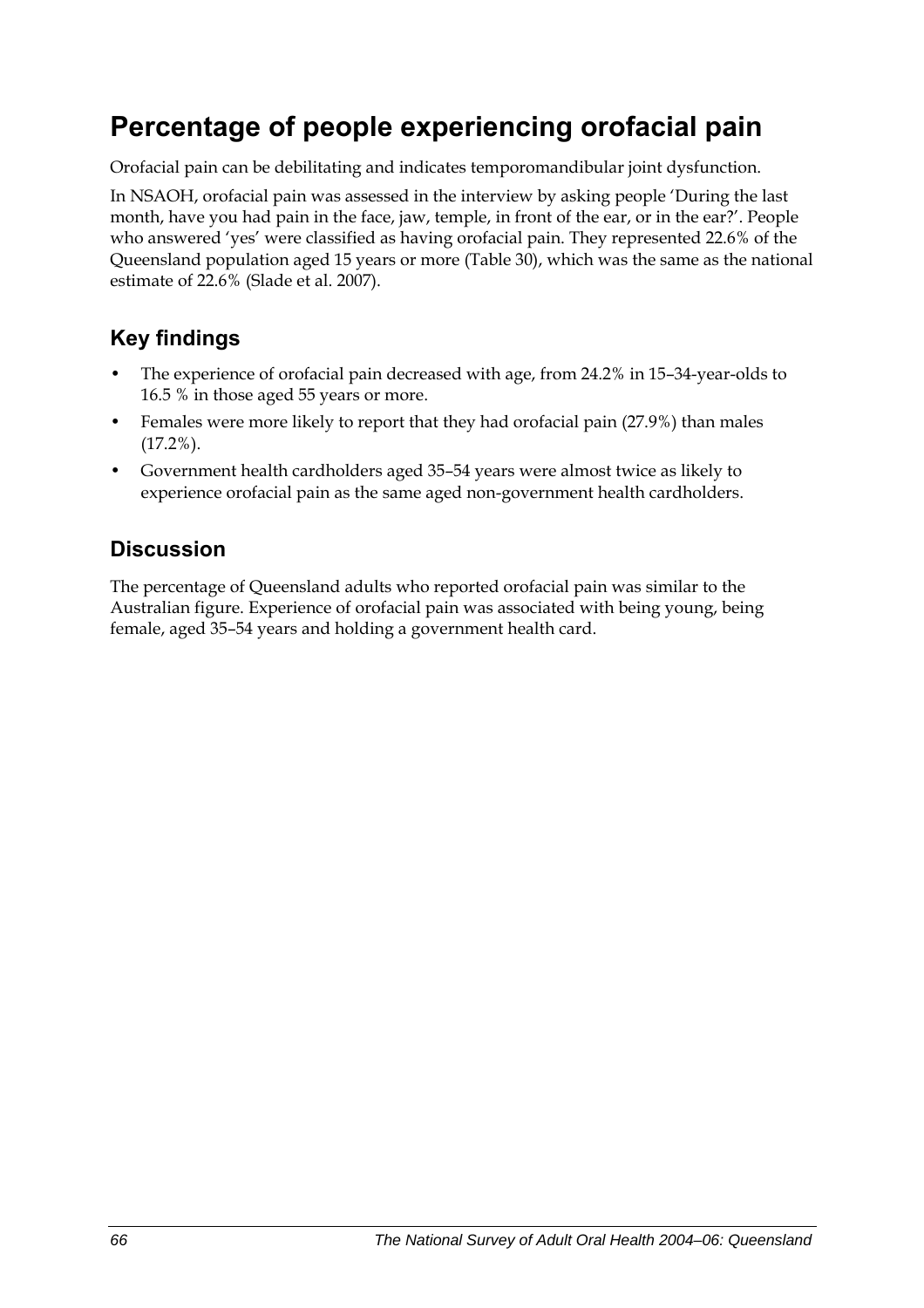|                               |                       | Population: all people<br>Age (years) |               |               |               |
|-------------------------------|-----------------------|---------------------------------------|---------------|---------------|---------------|
|                               |                       | All ages                              | $15 - 34$     | $35 - 54$     | ≥55           |
| All people                    | Per cent of people    | 22.6                                  | 24.2          | 25.9          | 16.5          |
|                               | 95% Cl <sup>(a)</sup> | $20.2 - 25.2$                         | $19.6 - 29.3$ | $22.9 - 29.2$ | $13.9 - 19.5$ |
| <b>Sex</b>                    |                       |                                       |               |               |               |
| Males                         | % of people           | 17.2                                  | 15.4          | 20.7          | 14.9          |
|                               | 95% CI                | $13.5 - 21.6$                         | $9.5 - 24.0$  | $15.7 - 26.9$ | $11.3 - 19.5$ |
| Females                       | % of people           | 27.9                                  | 33.1          | 31.0          | 18.0          |
|                               | 95% CI                | $25.2 - 30.8$                         | 26.9-40.0     | $27.0 - 35.3$ | $14.9 - 21.6$ |
| <b>Residential location</b>   |                       |                                       |               |               |               |
| Capital city                  | % of people           | 25.5                                  | 27.6          | 28.6          | 18.4          |
|                               | 95% CI                | $22.5 - 28.8$                         | $21.7 - 34.4$ | $23.9 - 33.8$ | $14.7 - 22.8$ |
| Other places                  | % of people           | 20.1                                  | 20.9          | 23.6          | 15.2          |
|                               | 95% CI                | $16.6 - 24.1$                         | $14.6 - 28.8$ | 19.8-28.0     | $11.7 - 19.5$ |
| Postcode socioeconomic status |                       |                                       |               |               |               |
| Lowest                        | % of people           | 18.5                                  | 16.8          | 23.9          | 14.8          |
|                               | 95% CI                | $14.6 - 23.1$                         | $10.3 - 26.3$ | 18.4-30.3     | $10.8 - 20.1$ |
| Middle                        | % of people           | 23.7                                  | 24.5          | 26.8          | 18.2          |
|                               | 95% CI                | $19.7 - 28.3$                         | $17.5 - 33.1$ | $21.5 - 33.0$ | $14.0 - 23.3$ |
| Highest                       | % of people           | 25.2                                  | 29.2          | 26.7          | 16.8          |
|                               | 95% CI                | $21.6 - 29.1$                         | $22.2 - 37.5$ | $22.3 - 31.5$ | $12.2 - 22.7$ |
| Government health card        |                       |                                       |               |               |               |
| Health care card or pensioner | % of people           | 25.4                                  | 25.8          | 43.1          | 19.0          |
| concession card               | 95% CI                | $21.2 - 30.1$                         | $16.7 - 37.8$ | $33.9 - 52.9$ | $15.7 - 22.6$ |
| Neither card                  | % of people           | 21.8                                  | 24.1          | 23.2          | 14.3          |
|                               | 95% CI                | 18.9-24.9                             | $19.2 - 29.8$ | 19.9-26.9     | $10.9 - 18.4$ |
| Place of last dental visit    |                       |                                       |               |               |               |
| Cardholder/Public             | % of people           | 27.5                                  | 27.2          | 47.2          | 18.5          |
|                               | 95% CI                | 21.8-33.9                             | 14.8-44.5     | $35.7 - 59.0$ | $13.1 - 25.4$ |
| Cardholder/Non-public         | % of people           | 23.8                                  | 24.3          | 39.5          | 19.2          |
|                               | 95% CI                | 18.4-30.2                             | $12.6 - 41.6$ | 24.9-56.3     | $14.6 - 24.8$ |
| Non-cardholder/Non-public     | % of people           | 21.8                                  | 24.1          | 23.2          | 14.3          |
|                               | 95% CI                | 18.9-24.9                             | $19.2 - 29.8$ | 19.9-26.9     | $10.9 - 18.4$ |
| <b>Dental insurance</b>       |                       |                                       |               |               |               |
| Insured                       | % of people           | 20.6                                  | 22.0          | 22.7          | 16.3          |
|                               | 95% CI                | $17.8 - 23.6$                         | $15.7 - 29.8$ | 18.9-26.9     | $12.5 - 21.1$ |
| Uninsured                     | % of people           | 24.8                                  | 27.3          | 29.5          | 16.2          |
|                               | 95% CI                | 21.4-28.6                             | 21.9-33.4     | 24.4-35.2     | $12.9 - 20.3$ |

#### <span id="page-74-1"></span><span id="page-74-0"></span>**Table 30: Percentage of people experiencing orofacial pain**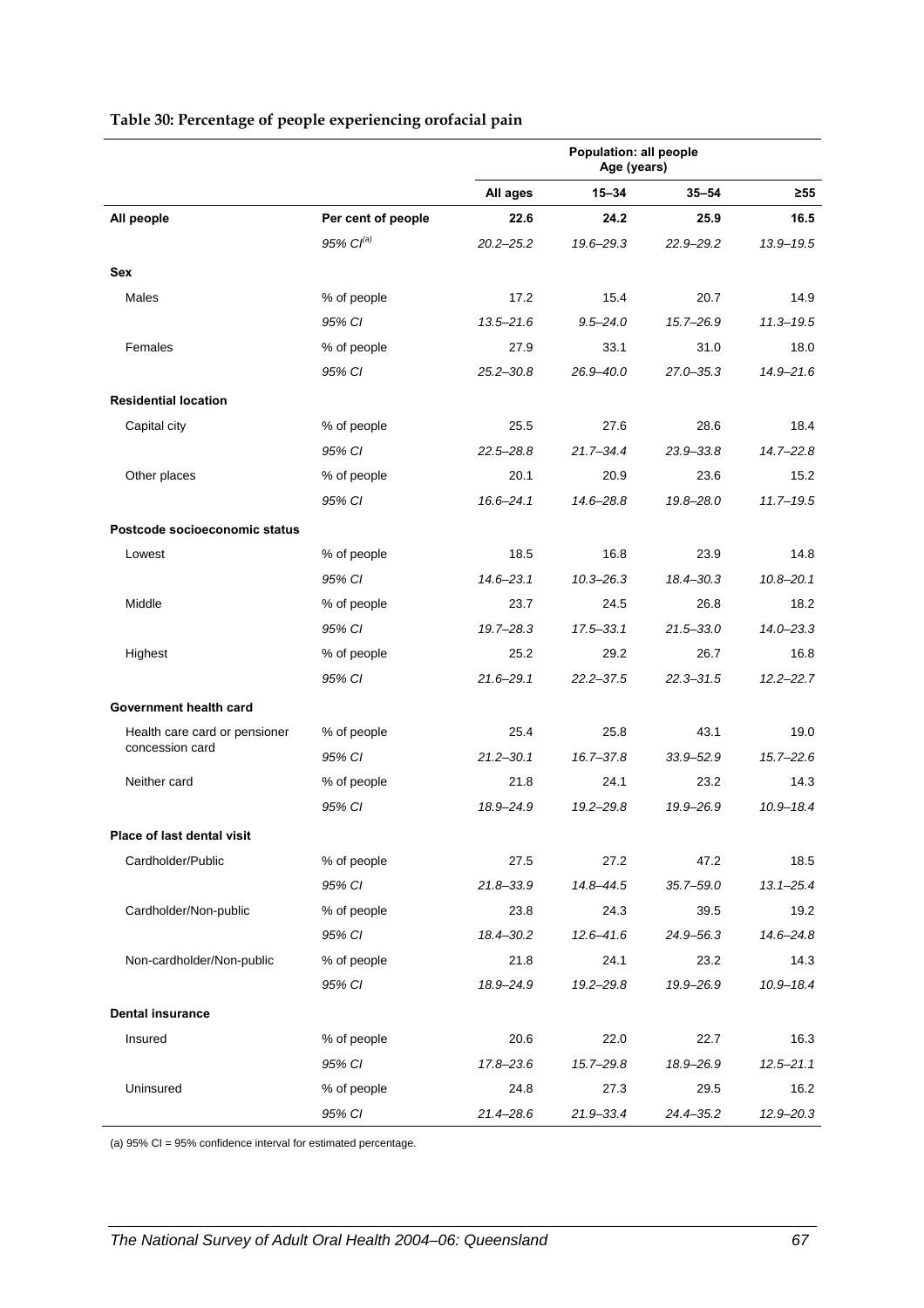## **Perceived need for dentures**

In NSAOH, people were asked at the time of the interview, 'Currently, which of the following dental treatments do you think you need to have?'. The possible responses varied for dentate and edentulous people. All people were asked if they felt they needed dentures. In Queensland, 7.5% of people thought they needed dentures [\(Table 31\)](#page-76-0), which was very similar to the national estimate of 7.2% (Slade et al. 2007).

### **Key findings**

- The percentage of adults who thought they needed dentures was strongly age-related, increasing from 2.1% among 15–34-year-olds to 5.8% among adults aged 35–54 years and 16.3% among adults aged 55 years or more.
- There were no significant differences in the perceived need for dentures by sex, residential location in the capital city or other places, or socioeconomic status of postcodes.
- The need for a denture was over twice as high among those adults who had a government health card (13.5%) compared with those who did not (5.5%).
- Those adults who had a government health card and who last visited a public clinic were most likely to report needing for a denture (15.6%). The percentage was similar among government health cardholders who last visited a private dentist (11.9%), and lowest among non-government health cardholders who last visited a private dentist (5.5%).
- Uninsured adults were more likely to need dentures (9.3%) compared with those with dental insurance (5.6%).
- The age-relatedness of the need for dentures was evident within subgroups of adults formed by socioeconomic characteristics. For instance, among adults without dental insurance, the percentage needing dentures rose from 2.4% in the 15–34 years age group to 8.1% in the 35–54 years and 19.7% in the 55 years or more age groups.

### **Discussion**

The percentage of people needing dentures was low. It is related to the observed pattern for complete tooth loss and numbers of missing teeth. However, the level of need for dentures was considerably lower than the percentage of people with either complete tooth loss or reasonable numbers of missing teeth. The relationship between perceived need and professional judgement of the need for dentures is complex, but people generally express a lower need than is assessed by dentists.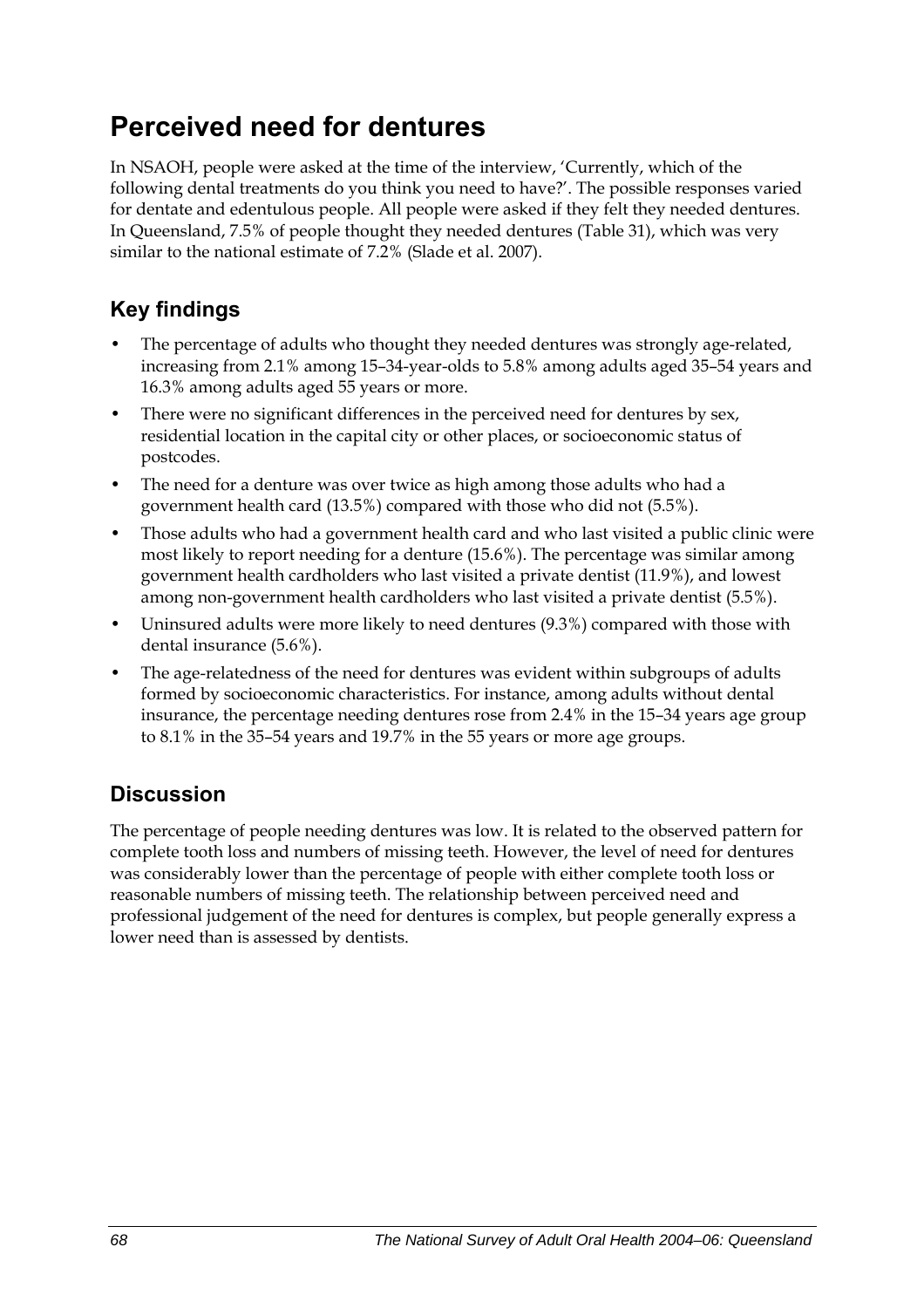<span id="page-76-0"></span>

|                               |                    | Population: all people<br>Age (years) |             |               |               |
|-------------------------------|--------------------|---------------------------------------|-------------|---------------|---------------|
|                               |                    | All ages                              | $15 - 34$   | $35 - 54$     | $\geq 55$     |
| All people                    | Per cent of people | 7.5                                   | 2.1         | 5.8           | 16.3          |
|                               | $95\%$ $Cl^{(a)}$  | $6.4 - 8.7$                           | $1.1 - 4.0$ | $4.2 - 7.9$   | $13.3 - 19.8$ |
| <b>Sex</b>                    |                    |                                       |             |               |               |
| Males                         | % of people        | 7.3                                   | 2.4         | 5.1           | 16.4          |
|                               | 95% CI             | $5.8 - 9.2$                           | $0.9 - 6.3$ | $2.9 - 8.8$   | $12.4 - 21.3$ |
| Females                       | % of people        | 7.7                                   | 1.7         | 6.4           | 16.3          |
|                               | 95% CI             | $6.1 - 9.6$                           | $0.6 - 4.6$ | $4.4 - 9.2$   | $12.6 - 20.8$ |
| <b>Residential location</b>   |                    |                                       |             |               |               |
| Capital city                  | % of people        | 6.7                                   | 2.7         | 5.2           | 14.5          |
|                               | 95% CI             | $5.2 - 8.7$                           | $1.2 - 5.9$ | $3.3 - 8.1$   | $9.5 - 21.4$  |
| Other places                  | % of people        | 8.2                                   | 1.5         | 6.2           | 17.7          |
|                               | 95% CI             | $6.8 - 9.8$                           | $0.5 - 4.7$ | $3.9 - 9.7$   | $14.4 - 21.5$ |
| Postcode socioeconomic status |                    |                                       |             |               |               |
| Lowest                        | % of people        | 9.4                                   | 1.3         | 6.8           | 19.5          |
|                               | 95% CI             | $7.7 - 11.3$                          | $0.2 - 8.2$ | $4.4 - 10.3$  | $15.2 - 24.7$ |
| Middle                        | % of people        | 7.7                                   | 2.3         | 6.7           | 15.7          |
|                               | 95% CI             | $6.1 - 9.6$                           | $0.8 - 6.4$ | $3.8 - 11.6$  | $11.8 - 20.6$ |
| Highest                       | % of people        | 5.6                                   | 2.5         | 3.8           | 13.0          |
|                               | 95% CI             | $3.9 - 8.0$                           | $0.9 - 6.2$ | $2.0 - 6.8$   | $7.2 - 22.4$  |
| Government health card        |                    |                                       |             |               |               |
| Health care card or pensioner | % of people        | 13.5                                  | 0.4         | 10.7          | 20.0          |
| concession card               | 95% CI             | $10.5 - 17.1$                         | $0.1 - 2.9$ | $6.2 - 17.9$  | 15.9-24.9     |
| Neither card                  | % of people        | $5.5\,$                               | 2.5         | 5.0           | 12.8          |
|                               | 95% CI             | $4.4 - 6.9$                           | $1.2 - 4.9$ | $3.2 - 7.6$   | $9.1 - 17.6$  |
| Place of last dental visit    |                    |                                       |             |               |               |
| Cardholder/Public             | % of people        | 15.6                                  | 0.0         | 19.8          | 23.7          |
|                               | 95% CI             | $10.3 - 22.9$                         |             | $10.5 - 34.2$ | $16.0 - 33.5$ |
| Cardholder/Non-public         | % of people        | 11.9                                  | 0.9         | 2.7           | 18.0          |
|                               | 95% CI             | $8.5 - 16.5$                          | $0.1 - 6.0$ | $0.9 - 8.0$   | $12.9 - 24.5$ |
| Non-cardholder/Non-public     | % of people        | 5.5                                   | 2.5         | 5.0           | 12.8          |
|                               | 95% CI             | $4.4 - 6.9$                           | $1.2 - 4.9$ | $3.2 - 7.6$   | $9.1 - 17.6$  |
| <b>Dental insurance</b>       |                    |                                       |             |               |               |
| Insured                       | % of people        | 5.6                                   | 1.8         | 3.7           | 11.7          |
|                               | 95% CI             | $4.1 - 7.5$                           | $0.5 - 6.2$ | $1.9 - 7.0$   | $8.0 - 17.0$  |
| Uninsured                     | % of people        | 9.3                                   | 2.4         | 8.1           | 19.7          |
|                               | 95% CI             | $7.6 - 11.3$                          | $1.1 - 5.5$ | $5.8 - 11.1$  | $15.3 - 24.9$ |

#### <span id="page-76-1"></span>**Table 31: Percentage of people who need dentures**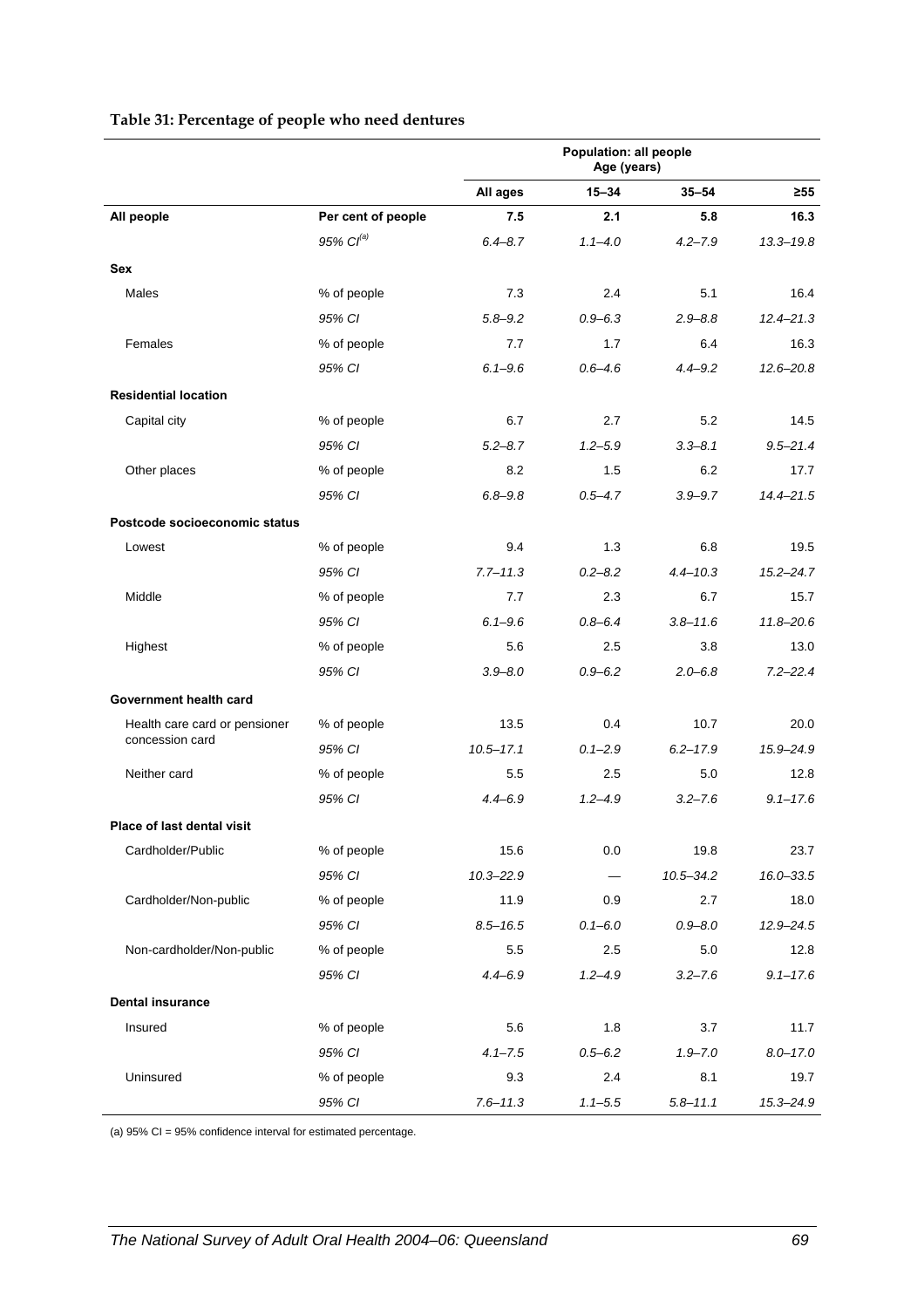## **Perceived need for dental extraction or filling**

Dentate adults were asked about other dental services, including extractions or fillings that they might need. The responses to the options 'Any extractions' or 'Any fillings' have been combined so that the response indicates a perceived dental problem for which one or other of these two aspects of routine dental care is thought to be required, most likely as a sequelae for dental caries. Which of these two dental services was provided would be determined by a process of negotiation between patient and provider, influenced by both provider and patient circumstances. In Queensland, 34.9% of dentate adults perceived a need for an extraction or filling ([Table 32](#page-78-0)), which was similar to the national estimate of 32.9% (Slade et al. 2007).

### **Key findings**

- The percentage of dentate adults who thought they needed extractions or fillings was similar across the two younger age groups (37.5% and 38.5%) but lower among people aged 55 years or more (25.5%).
- There were no significant differences by sex, residential location or government health cardholder status.
- The percentage of dentate adults who thought they needed an extraction or filling was significantly higher among people who had a government health card and who last visited a public dental clinic (51.6%) than those who last visited a non-public dentist, whether they had a government health card or not (28.8% and 33.9% respectively).
- Uninsured adults were less likely to need extractions or fillings (44.1%) than those who were insured (24.6%).
- The age-related pattern of need for an extraction or filling was repeated within most subgroups of adults formed by socioeconomic characteristics.

## **Discussion**

Just over one-third of dentate adults perceived a need for an extraction or filling. The percentage was lower among the oldest age group, and showed few socioeconomic characteristic variations. Perceived need for an extraction or filling was higher among those dentate adults who had a government health card and last visited a public dental clinic compared to those who last visited a non-public dentist, and among the uninsured compared with the insured.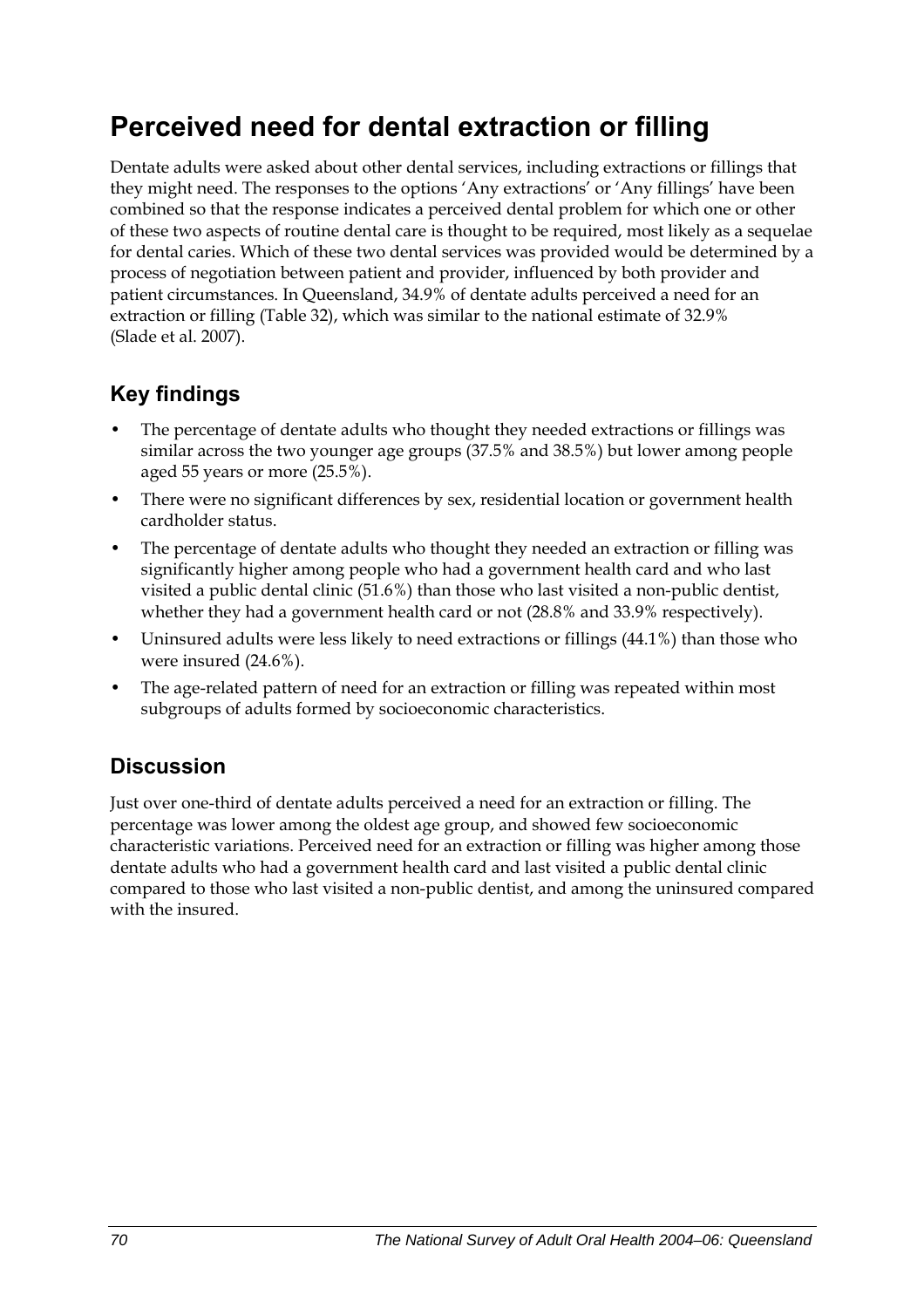<span id="page-78-0"></span>

|                               |                       | Population: dentate people<br>Age (years) |               |               |               |
|-------------------------------|-----------------------|-------------------------------------------|---------------|---------------|---------------|
|                               |                       | All ages                                  | $15 - 34$     | $35 - 54$     | ≥55           |
| All people                    | Per cent of people    | 34.9                                      | 37.5          | 38.5          | 25.5          |
|                               | 95% Cl <sup>(a)</sup> | $32.1 - 37.7$                             | $32.2 - 43.0$ | $35.2 - 41.9$ | $22.2 - 29.1$ |
| <b>Sex</b>                    |                       |                                           |               |               |               |
| Males                         | % of people           | 37.6                                      | 37.6          | 45.1          | 26.1          |
|                               | 95% CI                | $33.3 - 42.0$                             | 29.8-46.2     | $38.9 - 51.5$ | $21.1 - 31.7$ |
| Females                       | % of people           | 32.2                                      | 37.3          | 32.0          | 24.9          |
|                               | 95% CI                | 28.9-35.7                                 | $31.2 - 43.9$ | $28.0 - 36.3$ | $20.7 - 29.7$ |
| <b>Residential location</b>   |                       |                                           |               |               |               |
| Capital city                  | % of people           | 34.3                                      | 38.4          | 37.0          | 23.5          |
|                               | 95% CI                | $30.6 - 38.3$                             | $32.1 - 45.2$ | $32.5 - 41.8$ | $18.0 - 30.0$ |
| Other places                  | % of people           | 35.3                                      | 36.6          | 39.8          | 27.1          |
|                               | 95% CI                | $31.4 - 39.5$                             | 28.6-45.4     | $35.1 - 44.6$ | $23.6 - 31.1$ |
| Postcode socioeconomic status |                       |                                           |               |               |               |
| Lowest                        | % of people           | 35.5                                      | 36.9          | 41.6          | 26.4          |
|                               | 95% CI                | $30.0 - 41.4$                             | $25.7 - 49.7$ | $35.2 - 48.4$ | $21.7 - 31.9$ |
| Middle                        | % of people           | 38.6                                      | 41.8          | 41.0          | 29.3          |
|                               | 95% CI                | $34.7 - 42.6$                             | $33.0 - 51.2$ | $35.8 - 46.3$ | $24.1 - 35.1$ |
| Highest                       | % of people           | 30.6                                      | 34.2          | 32.8          | 20.6          |
|                               | 95% CI                | 26.6-34.8                                 | $27.7 - 41.4$ | $28.2 - 37.9$ | 14.9-27.6     |
| Government health card        |                       |                                           |               |               |               |
| Health care card or pensioner | % of people           | 38.4                                      | 41.1          | 51.0          | 31.1          |
| concession card               | 95% CI                | $32.9 - 44.3$                             | $28.3 - 55.2$ | $41.3 - 60.6$ | $25.8 - 36.9$ |
| Neither card                  | % of people           | 33.9                                      | 36.9          | 36.4          | 21.1          |
|                               | 95% CI                | $30.6 - 37.3$                             | $31.2 - 43.1$ | $32.6 - 40.5$ | $16.9 - 26.0$ |
| Place of last dental visit    |                       |                                           |               |               |               |
| Cardholder/Public             | % of people           | 51.6                                      | 45.2          | 65.3          | 48.5          |
|                               | 95% CI                | 43.5-59.5                                 | $29.1 - 62.5$ | 49.8-78.2     | $39.1 - 58.1$ |
| Cardholder/Non-public         | % of people           | 28.8                                      | 36.4          | 38.4          | 22.0          |
|                               | 95% CI                | 22.2-36.4                                 | 19.7-57.2     | $24.3 - 54.8$ | 16.7-28.3     |
| Non-cardholder/Non-public     | % of people           | 33.9                                      | 36.9          | 36.4          | 21.1          |
|                               | 95% CI                | $30.6 - 37.3$                             | $31.2 - 43.1$ | $32.6 - 40.5$ | 16.9-26.0     |
| <b>Dental insurance</b>       |                       |                                           |               |               |               |
| Insured                       | % of people           | 24.6                                      | 24.7          | 29.0          | 18.1          |
|                               | 95% CI                | $21.3 - 28.3$                             | $17.2 - 34.1$ | $24.2 - 34.3$ | 13.8-23.3     |
| Uninsured                     | % of people           | 44.1                                      | 47.5          | 47.6          | 32.9          |
|                               | 95% CI                | 40.5-47.9                                 | $40.9 - 54.2$ | $42.3 - 53.1$ | 28.4-37.8     |

#### <span id="page-78-1"></span>**Table 32: Percentage of people who need an extraction or filling**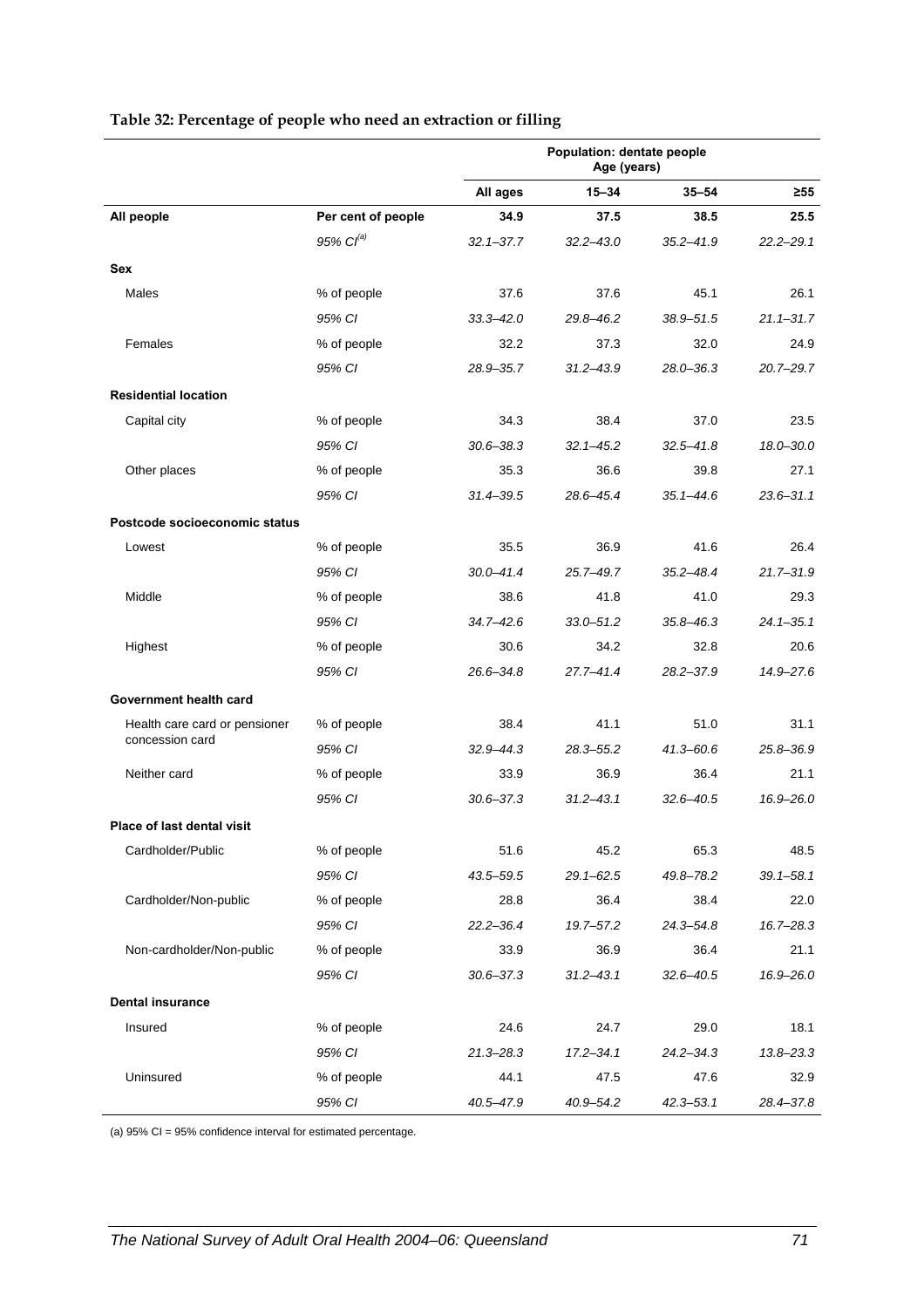## **Perceived need for a dental check-up**

Dentate adults were asked about their perceived need for a check-up. This is regarded as an indicator of compliance with the recommendation of dentists to visit regularly when asymptomatic so as to detect disease earlier and receive prompt treatment for any dental problems. A check-up also provides an opportunity for preventive services to be received. In Queensland, 60.5% of adults perceived a need for a check-up ([Table 33](#page-80-0)), which was very similar to the national estimate of 59.6% (Slade et al. 2007).

## **Key findings**

- The percentage of dentate adults who thought they needed a check-up was similar across the two younger age groups (67.3% and 61.3%) but lower among people aged 55 years or more (49.2%).
- There were no significant differences by sex, residential location, postcode socioeconomic status, government health cardholder status or place of last dental visit.
- The percentage of dentate adults who thought they needed a check-up was significantly higher among those who were uninsured (66.8%) than those insured (53.1%).
- The age-related pattern of perceived need for a check-up was repeated within subgroups of adults formed by most of the socioeconomic characteristics. Perceived need for a check-up was significantly lower among those adults aged 55 years or more for many of the subgroups formed by socioeconomic characteristics. For instance, among females, the percentage was lower in the 55 years or more age group than in the two younger age groups.

## **Discussion**

About 6 out of 10 dentate adults perceived a need for a check-up. The percentage was similar for the two younger age groups but significantly lower among those adults aged 55 years or more. There was little variation by socioeconomic characteristics, which might reflect a confounding of perceived need for a check-up by time since last dental visit. Those dentate adults with a higher likelihood of compliance with the recommendation for a regular check-up visit may have last visited more recently and hence not perceive a need for a further check-up at the time of the interview.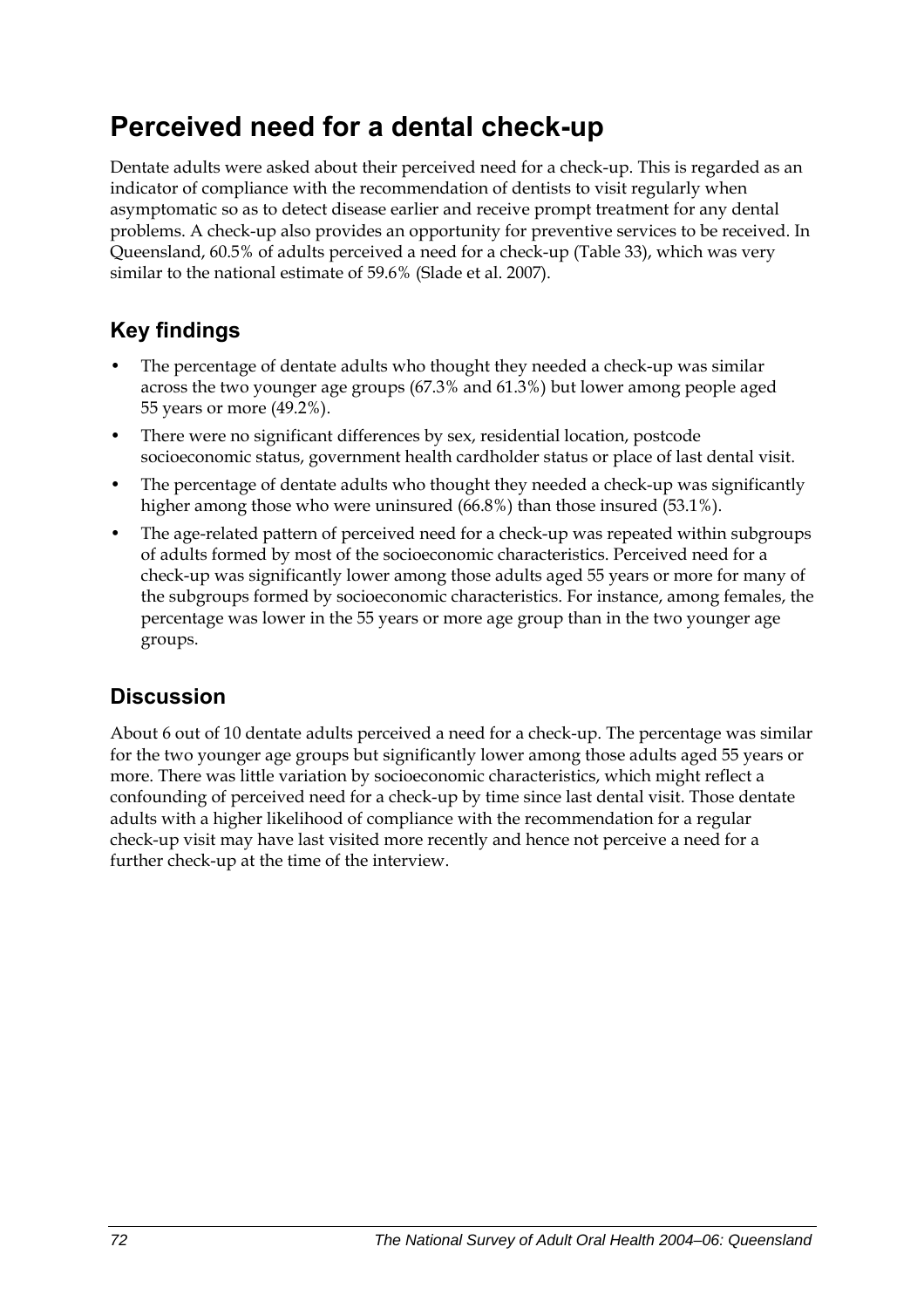<span id="page-80-0"></span>

|                               |                       | Population: dentate people<br>Age (years) |               |               |               |
|-------------------------------|-----------------------|-------------------------------------------|---------------|---------------|---------------|
|                               |                       | All ages                                  | $15 - 34$     | $35 - 54$     | $\geq 55$     |
| All people                    | Per cent of people    | 60.5                                      | 67.3          | 61.3          | 49.2          |
|                               | 95% Cl <sup>(a)</sup> | 57.4-63.5                                 | $62.5 - 71.9$ | 56.9-65.4     | 44.7-53.7     |
| Sex                           |                       |                                           |               |               |               |
| Males                         | % of people           | 60.4                                      | 63.6          | 62.7          | 52.1          |
|                               | 95% CI                | 55.3-65.4                                 | $55.8 - 70.7$ | 55.6-69.4     | 44.9-59.3     |
| Females                       | % of people           | 60.6                                      | 71.1          | 59.8          | 46.3          |
|                               | 95% CI                | $57.2 - 63.8$                             | 65.4-76.3     | $55.3 - 64.1$ | $40.4 - 52.3$ |
| <b>Residential location</b>   |                       |                                           |               |               |               |
| Capital city                  | % of people           | 62.4                                      | 70.6          | 60.8          | 51.5          |
|                               | 95% CI                | 57.9-66.8                                 | 63.7-76.6     | $55.1 - 66.3$ | $45.1 - 57.9$ |
| Other places                  | % of people           | 58.8                                      | 64.2          | 61.6          | 47.3          |
|                               | 95% CI                | $54.6 - 62.8$                             | $57.2 - 70.6$ | $55.2 - 67.7$ | 41.0-53.7     |
| Postcode socioeconomic status |                       |                                           |               |               |               |
| Lowest                        | % of people           | 56.7                                      | 60.9          | 59.7          | 48.1          |
|                               | 95% CI                | $50.6 - 62.6$                             | 51.4-69.7     | $51.0 - 67.8$ | 38.7-57.8     |
| Middle                        | % of people           | 61.6                                      | 66.3          | 62.9          | 52.1          |
|                               | 95% CI                | 57.0-66.0                                 | $57.4 - 74.1$ | $55.7 - 69.5$ | 45.8-58.2     |
| Highest                       | % of people           | 62.7                                      | 72.8          | 60.7          | 47.4          |
|                               | 95% CI                | 57.7-67.4                                 | 66.4-78.3     | $53.8 - 67.2$ | $41.1 - 53.7$ |
| Government health card        |                       |                                           |               |               |               |
| Health care card or pensioner | % of people           | 57.5                                      | 64.6          | 68.0          | 48.7          |
| concession card               | 95% CI                | $51.1 - 63.6$                             | $49.7 - 77.1$ | 57.5-76.9     | $42.8 - 54.6$ |
| Neither card                  | % of people           | 61.6                                      | 68.5          | 60.1          | 49.6          |
|                               | 95% CI                | 58.2-64.9                                 | $63.1 - 73.4$ | $55.2 - 64.9$ | 43.5-55.7     |
| Place of last dental visit    |                       |                                           |               |               |               |
| Cardholder/Public             | % of people           | 65.5                                      | 62.5          | 80.0          | 58.8          |
|                               | 95% CI                | 56.8-73.2                                 | $42.7 - 78.8$ | 64.8-89.7     | 49.6-67.5     |
| Cardholder/Non-public         | % of people           | 51.7                                      | 66.8          | 57.4          | 43.4          |
|                               | 95% CI                | 44.3-59.1                                 | $45.7 - 82.8$ | $42.9 - 70.7$ | 36.5-50.4     |
| Non-cardholder/Non-public     | % of people           | 61.6                                      | 68.5          | 60.1          | 49.6          |
|                               | 95% CI                | 58.2-64.9                                 | $63.1 - 73.4$ | $55.2 - 64.9$ | 43.5-55.7     |
| <b>Dental insurance</b>       |                       |                                           |               |               |               |
| Insured                       | % of people           | 53.1                                      | 60.3          | 53.7          | 44.6          |
|                               | 95% CI                | 48.7-57.4                                 | $51.3 - 68.6$ | 47.9-59.5     | 38.9-50.4     |
| Uninsured                     | % of people           | 66.8                                      | 72.5          | 68.6          | 53.9          |
|                               | 95% CI                | $62.6 - 70.7$                             | 65.6-78.4     | $62.4 - 74.2$ | 47.9-59.9     |

#### <span id="page-80-1"></span>**Table 33: Percentage of people perceiving a need for a check-up**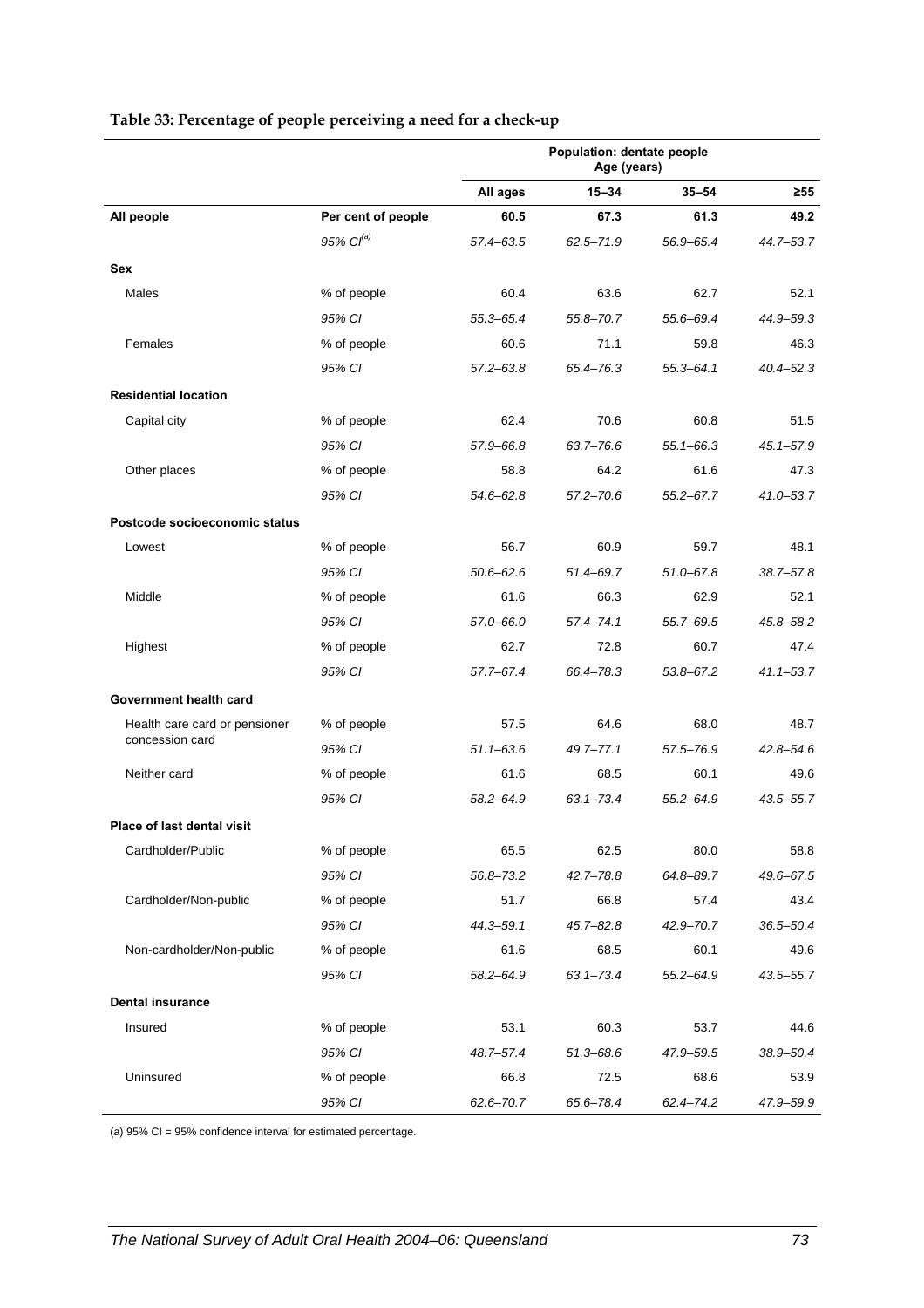## **Perceived urgency of dental treatment needs**

Dentate adults who perceived a need for an extraction or filling were asked about their perceived urgency of needed dental treatment. Dental problems vary from truly urgent problems like dental trauma, swelling in or around the jaws, or bleeding (usually as a complication of dental treatment); through situations where treatment is highly desirable in a short period of time (usually associated with pain); to problems that can reasonably wait reasonable periods of time to be treated. In NSAOH, dentate adults who perceived a need for an extraction or filling were asked at the time of the interview, 'How soon do you think you need this dental treatment?'. The possible responses included a wide range of time periods. These have been collapsed to perceiving a need for treatment within 3 months or longer than 3 months. In Queensland, 65.9% of dentate adults needing an extraction or filling perceived a dental treatment within 3 months ([Table 34](#page-82-0)), which was similar to the national estimate of 69.3% (Slade et al. 2007).

### **Key findings**

- The percentage of dentate adults needing an extraction or filling who thought they needed treatment within 3 months showed no trend by age, varying only from 63.3% to 68.5% across the three age groups.
- There was no significant difference among most subgroups formed by social characteristics, with the exception of residential location. The exception was residential location, where perceived urgency was more likely in Brisbane (77.9%) than in the rest of Queensland (55.4%).

### **Discussion**

Just less than 7 out of 10 dentate adults who needed an extraction or filling perceived a need for dental treatment within 3 months. The percentage with perceived need for more urgent treatment was not significantly different across the three age groups. There was little variation by socioeconomic characteristics, which might reflect a confounding of perceived need for dental treatment within 3 months by time since last dental visit.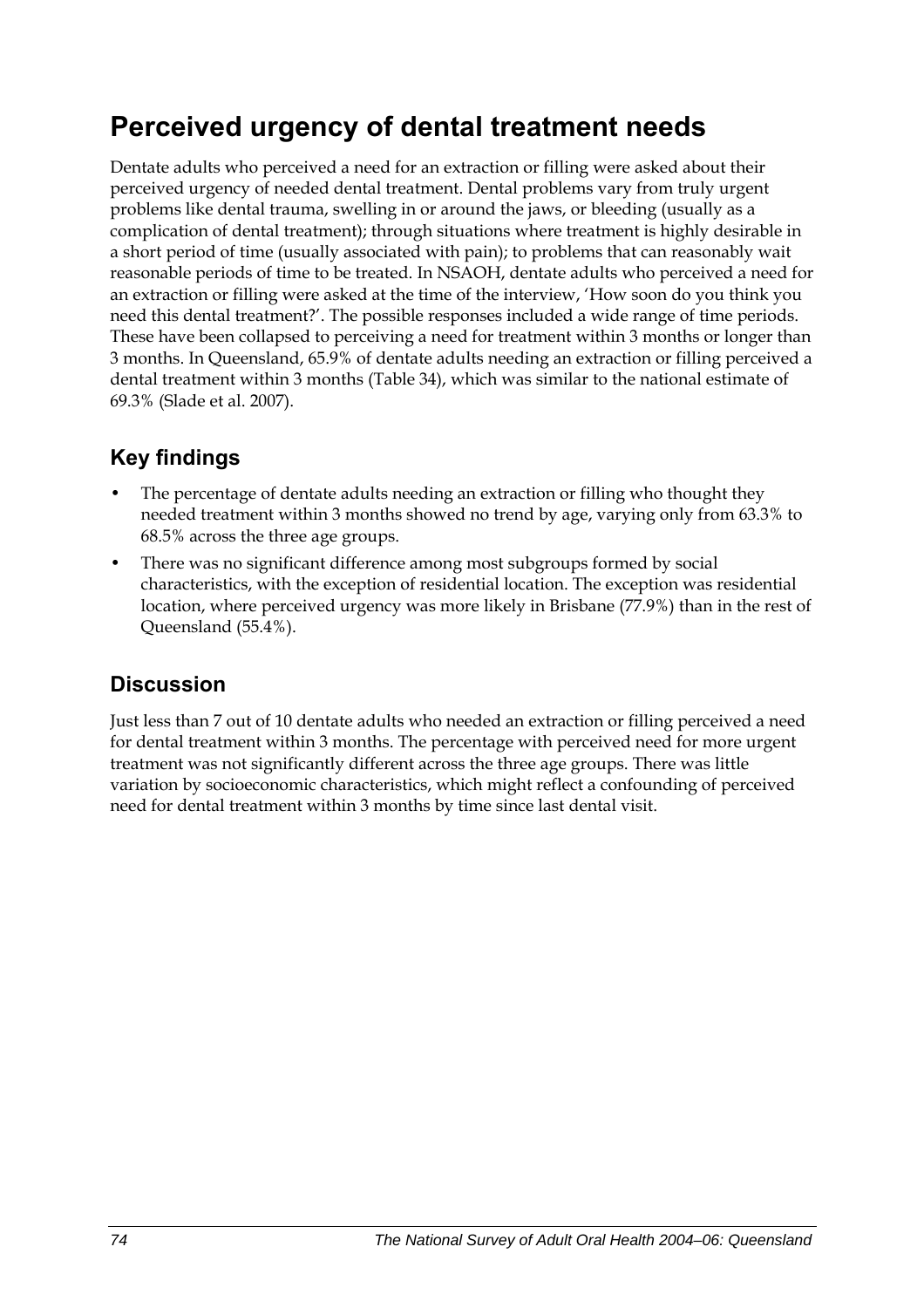|                                   |                    | Population: dentate people who need an extraction or filling<br>Age (years) |               |               |               |
|-----------------------------------|--------------------|-----------------------------------------------------------------------------|---------------|---------------|---------------|
|                                   |                    | All ages                                                                    | $15 - 34$     | $35 - 54$     | ≥55           |
| All people                        | Per cent of people | 65.9                                                                        | 67.3          | 63.3          | 68.5          |
|                                   | 95% $Cl^{(a)}$     | $61.0 - 70.4$                                                               | $59.7 - 74.1$ | 55.4-70.6     | $60.2 - 75.8$ |
| Sex                               |                    |                                                                             |               |               |               |
| Males                             | % of people        | 64.6                                                                        | 69.0          | 59.5          | 68.4          |
|                                   | 95% CI             | $56.0 - 72.4$                                                               | $55.1 - 80.2$ | $47.3 - 70.7$ | 55.9-78.6     |
| Females                           | % of people        | 67.3                                                                        | 65.6          | 68.6          | 68.7          |
|                                   | 95% CI             | 61.9-72.3                                                                   | $55.1 - 74.7$ | 58.8-76.9     | 56.6-78.7     |
| <b>Residential location</b>       |                    |                                                                             |               |               |               |
| Capital city                      | % of people        | 77.9                                                                        | 81.7          | 71.9          | 82.3          |
|                                   | 95% CI             | $72.3 - 82.6$                                                               | 73.3-87.9     | $61.1 - 80.6$ | 69.8-90.4     |
| Other places                      | % of people        | 55.4                                                                        | 52.8          | 56.3          | 58.5          |
|                                   | 95% CI             | 48.0-62.6                                                                   | $41.1 - 64.3$ | 44.9-67.1     | $48.3 - 68.0$ |
| Postcode socioeconomic status     |                    |                                                                             |               |               |               |
| Lowest                            | % of people        | 58.2                                                                        | 55.8          | 58.5          | 61.9          |
|                                   | 95% CI             | 49.1-66.8                                                                   | $41.8 - 69.0$ | $41.7 - 73.5$ | 48.9-73.5     |
| Middle                            | % of people        | 68.8                                                                        | 68.9          | 66.0          | 76.1          |
|                                   | 95% CI             | $61.7 - 75.1$                                                               | 57.9-78.2     | $53.7 - 76.4$ | $63.0 - 85.6$ |
| Highest                           | % of people        | 69.7                                                                        | 74.6          | 64.9          | 67.1          |
|                                   | 95% CI             | 57.6–79.5                                                                   | 56.9–86.7     | $51.0 - 76.7$ | $46.7 - 82.6$ |
| Government health card            |                    |                                                                             |               |               |               |
| Health care card or pensioner     | % of people        | 68.9                                                                        | 77.5          | 69.0          | 61.8          |
| concession card                   | 95% CI             | 59.4-77.1                                                                   | 57.9-89.6     | $50.5 - 82.9$ | $51.3 - 71.3$ |
| Neither card                      | % of people        | 64.8                                                                        | 65.0          | 61.9          | 75.8          |
|                                   | 95% CI             | $59.2 - 70.0$                                                               | $56.0 - 73.0$ | 53.5-69.6     | 63.9-84.7     |
| <b>Place of last dental visit</b> |                    |                                                                             |               |               |               |
| Cardholder/Public                 | % of people        | 67.8                                                                        | 67.9          | 80.7          | 55.7          |
|                                   | 95% CI             | $56.0 - 77.6$                                                               | 37.7-88.1     | $61.2 - 91.7$ | $43.5 - 67.2$ |
| Cardholder/Non-public             | % of people        | 70.4                                                                        | 90.2          | 51.6          | 69.1          |
|                                   | 95% CI             | $52.7 - 83.6$                                                               | 66.5-97.7     | $26.2 - 76.2$ | $51.7 - 82.3$ |
| Non-cardholder/Non-public         | % of people        | 64.8                                                                        | 65.0          | 61.9          | 75.8          |
|                                   | 95% CI             | $59.2 - 70.0$                                                               | $56.0 - 73.0$ | 53.5-69.6     | 63.9-84.7     |
| <b>Dental insurance</b>           |                    |                                                                             |               |               |               |
| Insured                           | % of people        | 70.0                                                                        | 80.0          | 61.5          | 76.3          |
|                                   | 95% CI             | $62.0 - 77.0$                                                               | 63.9-90.0     | 48.9-72.7     | 61.3-86.7     |
| Uninsured                         | % of people        | 65.0                                                                        | 64.3          | 65.9          | 64.9          |
|                                   | 95% CI             | 59.0-70.6                                                                   | 54.4-73.2     | $56.7 - 74.1$ | $55.3 - 73.3$ |

#### <span id="page-82-1"></span><span id="page-82-0"></span>**Table 34: Percentage of people perceiving a need for treatment within 3 months**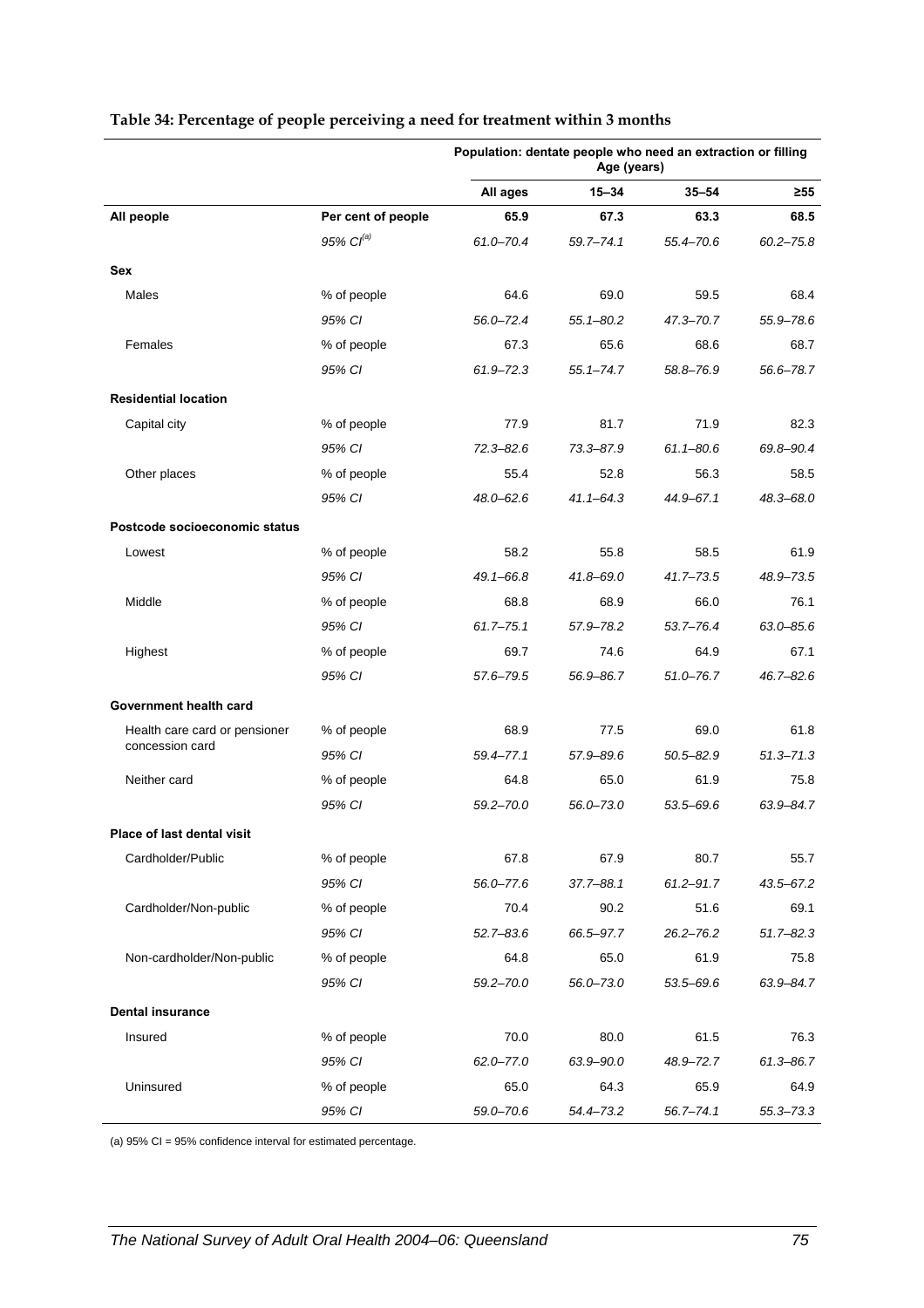## **Age-standardised comparison between government health cardholders and non-health cardholders**

Findings from 29 of the preceding tables are summarised in [Table 35,](#page-84-0) to compare oral health indicators between people with a government health card and non-cardholders. Percentages and means for the two groups are age-standardised, a statistical procedure that aims to remove any effects of age that might account for differences between the two groups in each oral health indicator. As noted in Table 4, smaller percentages of people in the two youngest age groups had a health care card or pensioner concession card than in the oldest age group. Age standardisation seeks to compensate for that difference in age distribution, so that differences in any single indicator between the two groups are not confounded by age.

- For 14 outcomes reported in [Table 35](#page-84-0), health cardholders had significantly poorer oral health status, oral health care and perceived oral health.
- For measures relating to tooth loss, the magnitude of difference in age-standardised estimates between the two groups was noticeably smaller than the difference between the same two groups noted in preceding tables where there was no adjustment for age. For example, health cardholders had a 1.8-fold-greater prevalence of complete tooth loss when the comparison was adjusted for age [\(Table 35\)](#page-84-0), whereas prevalence differed by a factor of 5.1 when all ages were contrasted in Table 5 (14.7% for health cardholders compare with 2.9% for non-cardholders). This degree of attenuation indicates that age was an important confounder of the relationship between health card status and complete tooth loss.
- In contrast, the relative difference between the two groups in the percentage who avoided or delayed care was amplified in the age-standardised result compared with the unstandardised result.
- However, for most other indicators in [Table 35,](#page-84-0) the relative differences in age-standardised results between the two groups were similar in magnitude to the preceding tables. This is because there was only a weak association between age and indicators such as dental attendance, with the consequence that there was little confounding of the difference between the two groups by age.

In summary, the findings in [Table 35](#page-84-0) confirm that health cardholders are disadvantaged with respect to several indicators of oral health status, oral health care and perceived oral health, and that the disadvantage is not due to the older age profile of health cardholders compared to non-cardholders. Even when age standardisation attenuated the difference between the two groups, as observed for measures relating to tooth loss, the differences tended to remain statistically significant.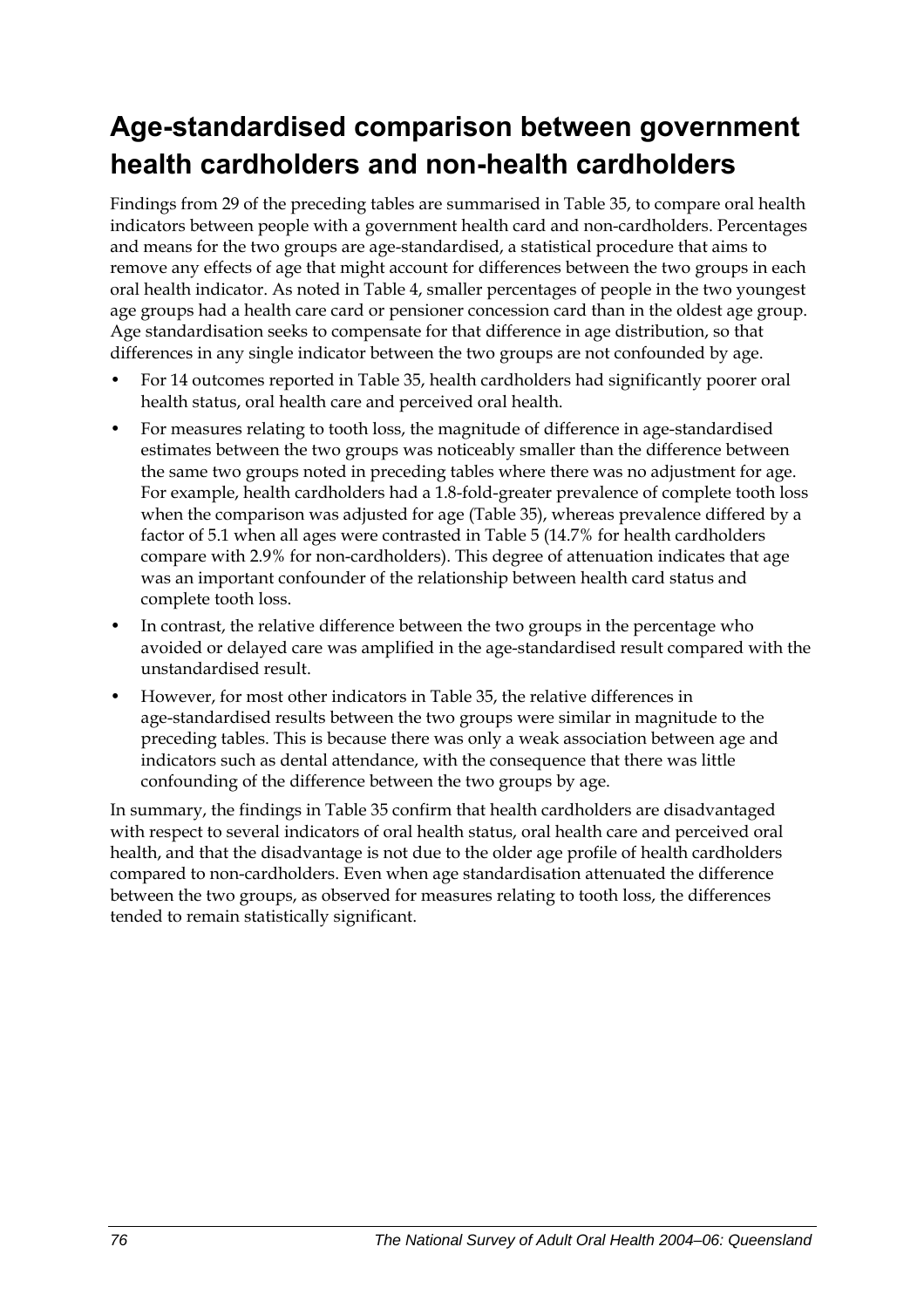<span id="page-84-1"></span>

| Table 35: Age-standardised comparison of health cardholders and non-health cardholders |  |  |
|----------------------------------------------------------------------------------------|--|--|
|                                                                                        |  |  |

<span id="page-84-0"></span>

|                                                                                  | <b>Cardholders</b>  | Non-cardholders     |
|----------------------------------------------------------------------------------|---------------------|---------------------|
| Variable                                                                         | Estimate (95%CI)    | Estimate (95%CI)    |
| % of people with complete tooth loss                                             | $7.7(6.1 - 9.3)$    | $4.7(3.3 - 6.1)$    |
| % of people with fewer than 21 teeth                                             | 17.5 (14.7–20.3)    | $12.7(10.5-15.0)$   |
| % of dentate people who wear denture(s)                                          | 20.9 (17.3-24.4)    | 17.0 (14.9–19.1)    |
| Average number of missing teeth per person                                       | $5.6(5.1 - 6.1)$    | $4.7(4.1 - 5.2)$    |
| % of people with untreated coronal decay                                         | 36.4 (28.8–44.0)    | 23.9 (19.1-28.7)    |
| % of people with untreated root decay                                            | $6.4(2.5-10.2)$     | $6.9(4.2 - 9.7)$    |
| % of people with one or more filled teeth                                        | 92.6 (88.3-96.9)    | 87.9 (84.1-91.7)    |
| Average number of DMF teeth per person                                           | 14.1 (13.4–14.9)    | 14.1 (13.6-14.6)    |
| % of people with moderate or severe periodontitis                                | 27.1 (18.7–35.5)    | 26.7 (21.8–31.6)    |
| % of people with 4+ mm periodontal pocket depth                                  | 17.0 (10.7-23.3)    | 19.4 (13.2-25.6)    |
| % of people with 4+ mm clinical attachment loss                                  | 40.9 (31.6-50.2)    | 39.3 (33.3–45.2)    |
| % of people with gingival inflammation                                           | $33.1(24.3 - 41.9)$ | 22.8 (17.5-28.1)    |
| % of people visiting dentist within last 12 months                               | $50.2(45.3 - 55.1)$ | 63.1 (59.9–66.2)    |
| % of people who attended a private dental practice at last dental visit          | 49.7 (43.0–56.3)    | 88.4 (86.7-90.2)    |
| % of people who paid for their last dental visit                                 | 56.0 (48.8–63.2)    | 100.0 (100.0-100.0) |
| % of people who usually visit a dental professional at least once a year         | 37.2 (31.7–42.7)    | 56.1 (52.5–59.8)    |
| % of people who have a dentist they usually attend                               | $53.3(46.3 - 60.3)$ | 80.2 (77.5-82.9)    |
| % of people who usually visit a dentist for a check up                           | 37.8 (32.2-43.4)    | 57.3 (53.6-61.1)    |
| % of people who avoided or delayed dental care                                   | 42.3 (37.3–47.4)    | 27.2 (24.6–29.8)    |
| % of people who reported that cost had prevented recommended dental<br>treatment | 27.6 (21.8-33.5)    | 21.3 (18.1–24.5)    |
| % of people who would have a lot of difficulty paying a \$100 dental bill        | 41.3 (35.1-47.5)    | $12.3(10.1 - 14.5)$ |
| % of people avoiding foods due to dental problems                                | 24.3 (18.9–29.6)    | $13.1(10.9-15.3)$   |
| % of people rating their oral health fair or poor                                | 25.0 (20.2-29.7)    | 15.2 (12.9-17.5)    |
| % of people experiencing toothache                                               | 18.5 (13.9–23.2)    | $11.2(9.1-13.3)$    |
| % of people experiencing orofacial pain                                          | 29.8 (24.4-35.3)    | 20.5 (17.6-23.4)    |
| % of people who need dentures                                                    | $9.7(6.9-12.5)$     | $6.7(5.1 - 8.3)$    |
| % of people who need an extraction or filling                                    | 42.0 (35.5-48.5)    | $30.9(28.1 - 33.8)$ |
| % of people perceiving a need for a check up                                     | 60.4 (53.7-67.2)    | 57.6 (54.4–60.8)    |
| % of people perceiving a need for treatment within 3 months                      | 71.5 (64.1-79.0)    | 64.5 (59.4–69.6)    |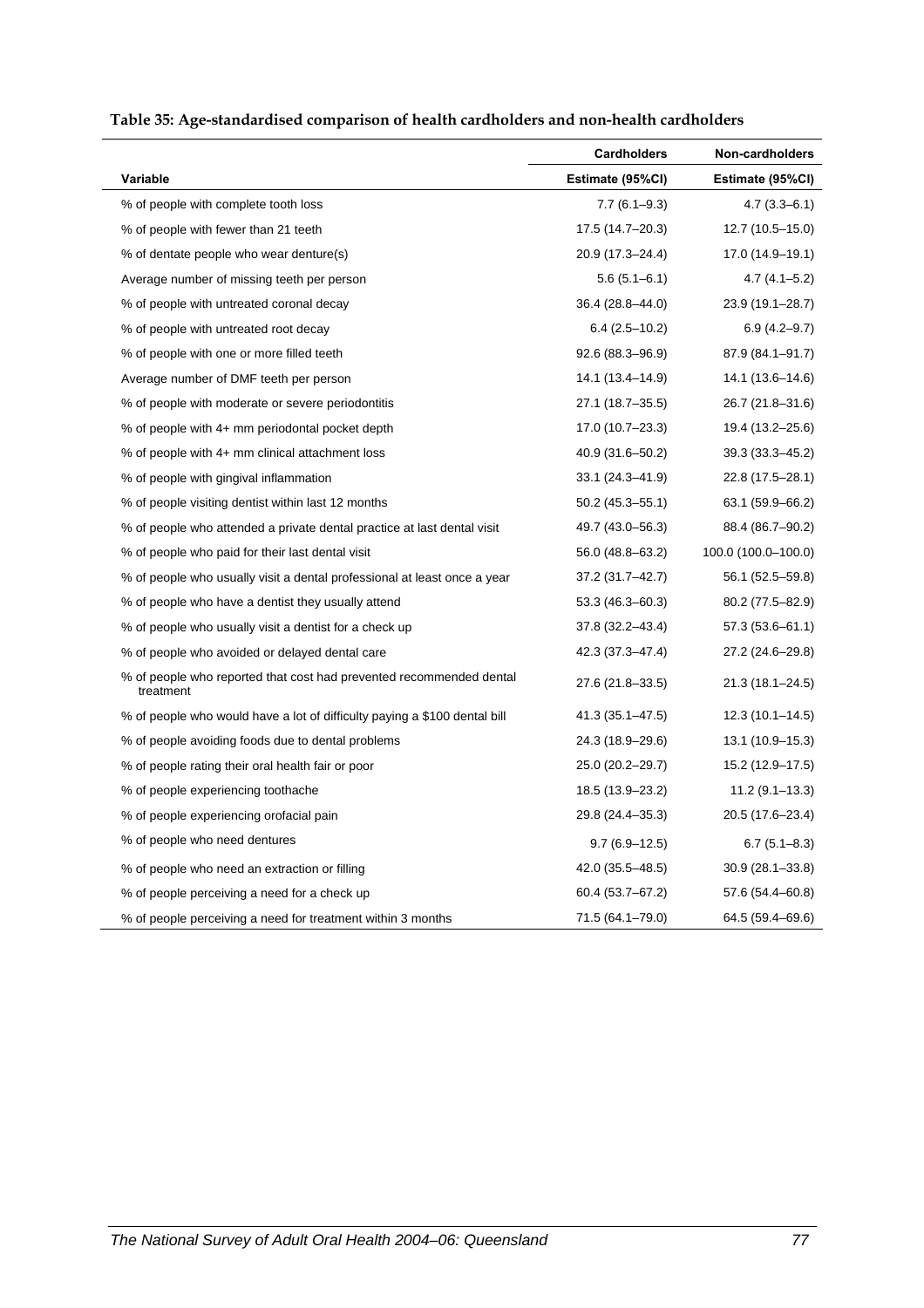## **Age-standardised comparison between the dentally insured and the uninsured**

Age standardisation has been used in [Table 36](#page-86-0) to make comparisons between dentally insured and uninsured people in each of the 30 oral health indicators presented in Tables 5–34. These comparisons are based on the same principles noted for [Table 35](#page-84-0). That is, age standardisation aims to compare insured and uninsured people after adjusting for potential differences in the age distribution between the two groups. In principle, however, there should be little confounding of these effects because there were only small differences in dental insurance coverage among the three age groups (Table 4).

- The results in [Table 36](#page-86-0) show statistically significantly poorer outcomes for uninsured people in 21 of the 30 indicators. For 18 of those 21 indicators, statistically significant differences were also observed in the preceding tables.
- For three indicators in [Table 36,](#page-86-0) the age-standardised result produced a greater relative difference between the insured and uninsured compared with unstandardised results: denture wearing, teeth missing due to pathology and moderate to severe periodontitis.
- Conversely, the nine indicators that did not differ to a statistically significantly degree between insured and uninsured people in [Table 36](#page-86-0) were similarly non-significant when contrasted between the two groups in previous tables that did not use age standardisation.

In summary, the findings in [Table 36](#page-86-0) confirm generally poorer oral health outcomes for uninsured people compared to insured people. Age standardisation did not appreciably alter the relationship between insurance status and any of the indicators, inferring that there was very little confounding of the effects of insurance due to age.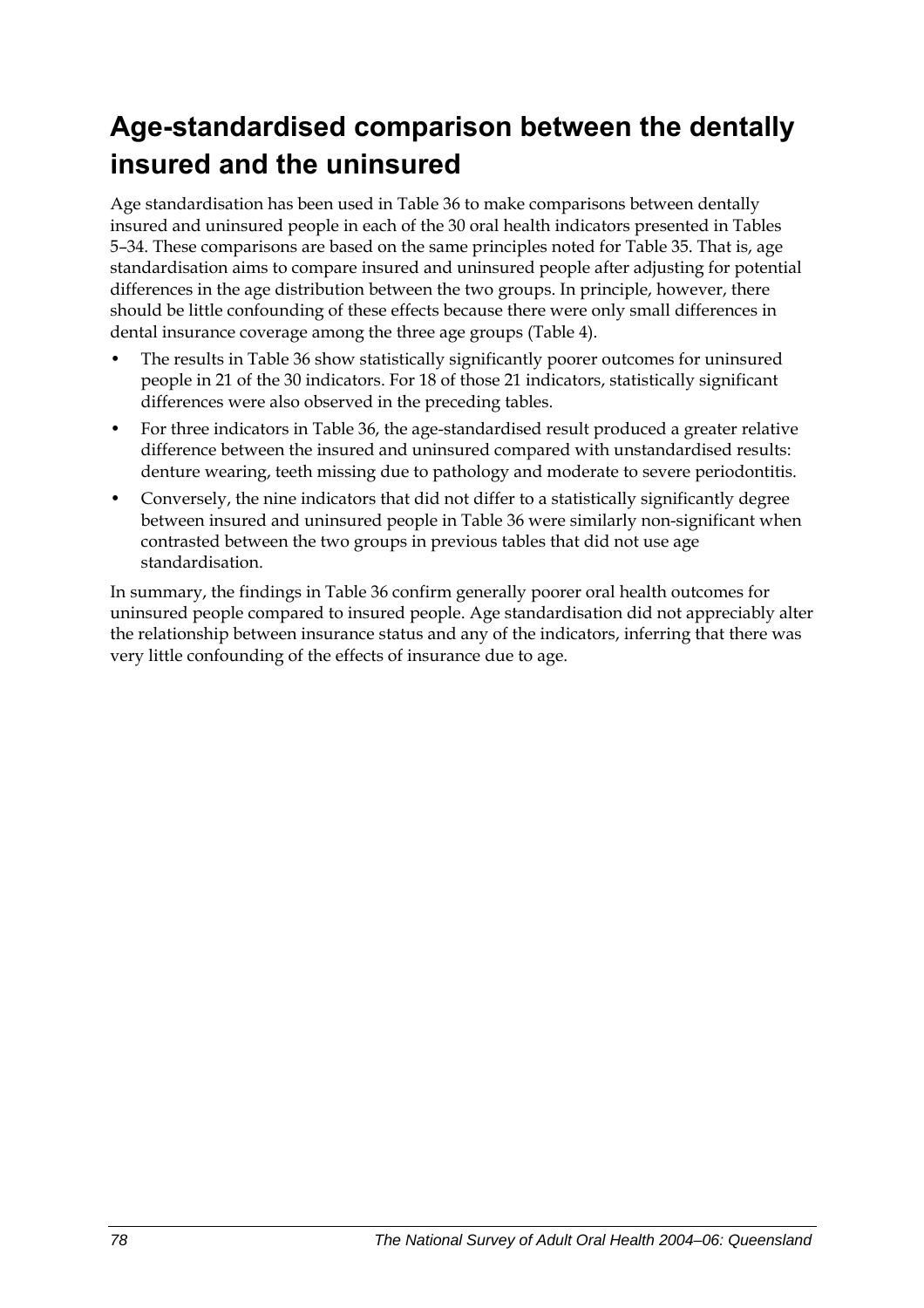<span id="page-86-1"></span>

|  | Table 36: Age-standardised comparison of the dentally insured and the uninsured |  |  |  |
|--|---------------------------------------------------------------------------------|--|--|--|
|--|---------------------------------------------------------------------------------|--|--|--|

<span id="page-86-0"></span>

|                                                                                  | <b>Insured</b>      | <b>Uninsured</b>    |
|----------------------------------------------------------------------------------|---------------------|---------------------|
| Variable                                                                         | Estimate (95%CI)    | Estimate (95%CI)    |
| % of people with complete tooth loss                                             | $3.8(2.5 - 5.0)$    | $7.6(6.4 - 8.8)$    |
| % of people with fewer than 21 teeth                                             | $10.4(8.3-12.4)$    | 16.9 (14.8-19.0)    |
| % of dentate people who wear denture(s)                                          | 15.3 (13.4–17.3)    | 19.8 (17.3-22.2)    |
| Average number of missing teeth per person                                       | $4.1(3.8-4.5)$      | $5.6(5.0-6.1)$      |
| % of people with untreated coronal decay                                         | 20.8 (14.8–26.8)    | $32.0(26.1 - 37.9)$ |
| % of people with untreated root decay                                            | $3.6(1.7 - 5.4)$    | $8.0(5.4 - 10.7)$   |
| % of people with one or more filled teeth                                        | 88.7 (83.2-94.2)    | 89.4 (85.4-93.5)    |
| Average number of DMF teeth per person                                           | $13.7(13.1 - 14.4)$ | 14.1 (13.5–14.7)    |
| % of people with moderate or severe periodontitis                                | 19.9 (14.2-25.7)    | 32.4 (25.9-38.8)    |
| % of people with 4+ mm periodontal pocket depth                                  | 14.3 (10.0-18.5)    | 22.4 (14.6-30.2)    |
| % of people with 4+ mm clinical attachment loss                                  | 33.8 (27.2–40.4)    | 46.5 (38.9-54.1)    |
| % of people with gingival inflammation                                           | 21.8 (14.8-28.7)    | 27.7 (22.0-33.4)    |
| % of people visiting dentist within last 12 months                               | 70.3 (66.5-74.2)    | 48.2 (44.7-51.8)    |
| % of people who attended a private dental practice at last dental visit          | 91.8 (89.8-93.7)    | 70.1 (66.9-73.3)    |
| % of people who paid for their last dental visit                                 | 99.2 (98.8-99.7)    | 81.6 (78.9-84.4)    |
| % of people who received government-subsidised dental care in private<br>sector  | $0.0(0.0-0.0)$      | $1.2(0.3 - 2.2)$    |
| % of people who usually visit a dental professional at least once a year         | 69.9 (65.7–74.1)    | 34.8 (31.5-38.0)    |
| % of people who have a dentist they usually attend                               | 88.2 (85.8-90.7)    | 60.3 (56.4–64.3)    |
| % of people who usually visit a dentist for a check up                           | 72.7 (68.8-76.7)    | 35.2 (31.9-38.4)    |
| % of people who avoided or delayed dental care                                   | 19.3 (16.1-22.5)    | 43.4 (39.9-46.8)    |
| % of people who reported that cost had prevented recommended dental<br>treatment | 16.7 (13.5-19.9)    | $30.0(25.8 - 34.3)$ |
| % of people who would have a lot of difficulty paying a \$100 dental bill        | $11.4(8.7-14.0)$    | 25.1 (22.0–28.1)    |
| % of people avoiding foods due to dental problems                                | $11.2(8.6-13.8)$    | 18.1 (15.6-20.6)    |
| % of people rating their oral health fair or poor                                | 12.0 (9.4-14.7)     | 22.0 (19.2-24.8)    |
| % of people experiencing toothache                                               | $9.8(7.2 - 12.5)$   | 15.0 (12.6-17.4)    |
| % of people experiencing orofacial pain                                          | 20.6 (17.3-23.9)    | 24.5 (21.1-27.9)    |
| % of people who need dentures                                                    | $5.3(3.8-6.7)$      | $9.7(7.8 - 11.5)$   |
| % of people who need an extraction or filling                                    | 23.8 (20.2-27.5)    | 42.8 (39.4-46.3)    |
| % of people perceiving a need for a check up                                     | 52.3 (47.9-56.8)    | 65.2 (61.4-69.0)    |
| % of people perceiving a need for treatment within 3 months                      | 70.3 (64.2-76.4)    | 63.2 (57.3-69.1)    |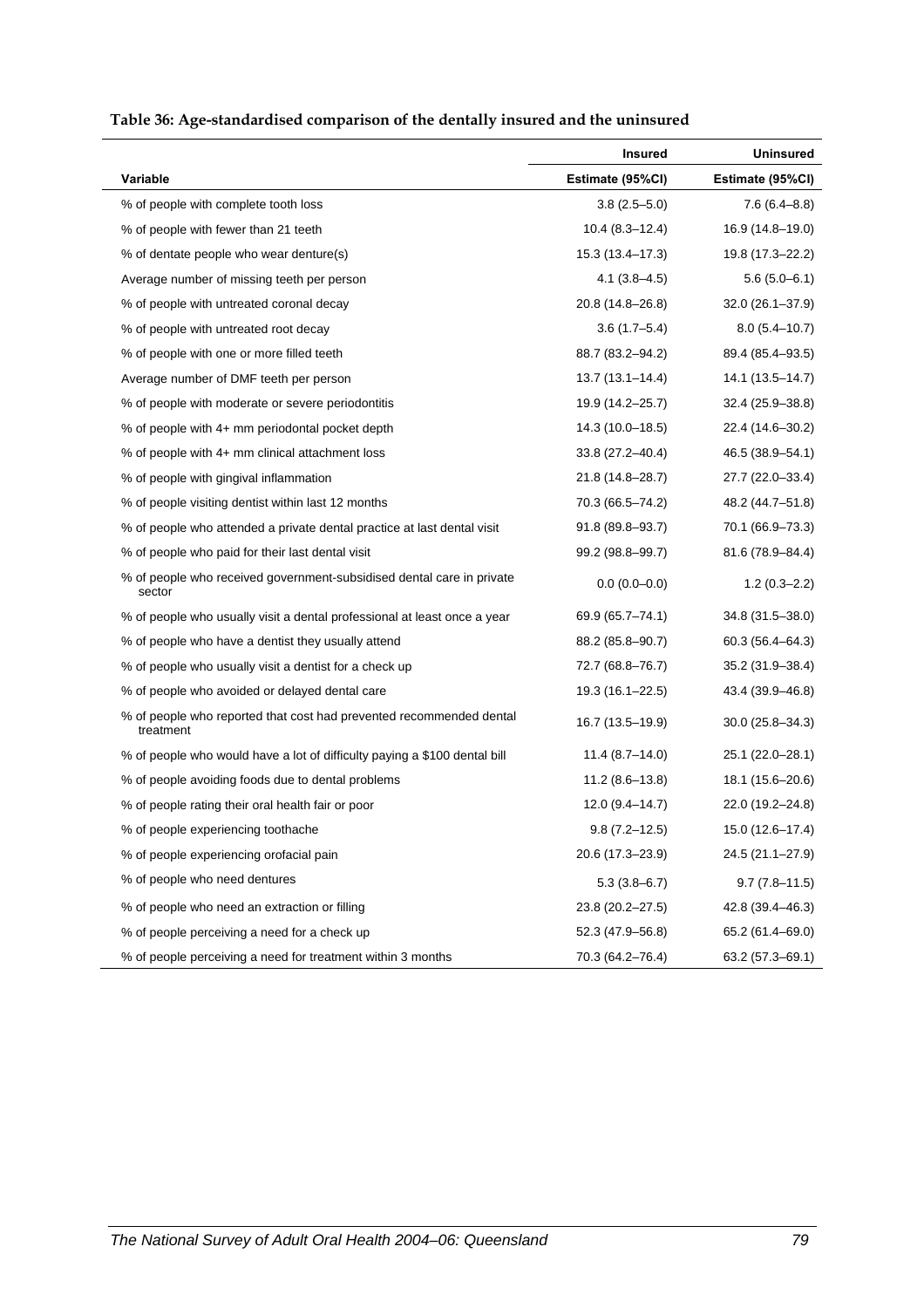# **Appendix**

## **Sample counts**

#### **Table A.1: Table counts of interviewed people**

|                                                  | Age group (years) |                |                |           |
|--------------------------------------------------|-------------------|----------------|----------------|-----------|
|                                                  | All ages          | $15 - 34$      | $35 - 54$      | $\geq 55$ |
| All people                                       | 2,052             | 433            | 780            | 839       |
| <b>Sex</b>                                       |                   |                |                |           |
| Males                                            | 788               | 163            | 277            | 348       |
| Females                                          | 1,264             | 270            | 503            | 491       |
| <b>Residential location</b>                      |                   |                |                |           |
| Capital city                                     | 910               | 228            | 349            | 333       |
| Other places                                     | 1,142             | 205            | 431            | 506       |
| Postcode socioeconomic status                    |                   |                |                |           |
| Lowest                                           | 640               | 120            | 223            | 297       |
| Middle                                           | 747               | 147            | 304            | 296       |
| Highest                                          | 665               | 166            | 253            | 246       |
| Government health card                           |                   |                |                |           |
| Blank but applicable                             | 6                 | $\overline{4}$ | 1              | 1         |
| Health care card or pensioner<br>concession card | 640               | 82             | 125            | 433       |
| Neither card                                     | 1,406             | 347            | 654            | 405       |
| Place of last dental visit                       |                   |                |                |           |
| Cardholder/Public                                | 256               | 39             | 57             | 160       |
| Cardholder/Non-public                            | 384               | 43             | 68             | 273       |
| <b>Dental insurance</b>                          |                   |                |                |           |
| Blank but applicable                             | 28                | 21             | $\overline{4}$ | 3         |
| Insured                                          | 925               | 160            | 403            | 362       |
| Uninsured                                        | 1,099             | 252            | 373            | 474       |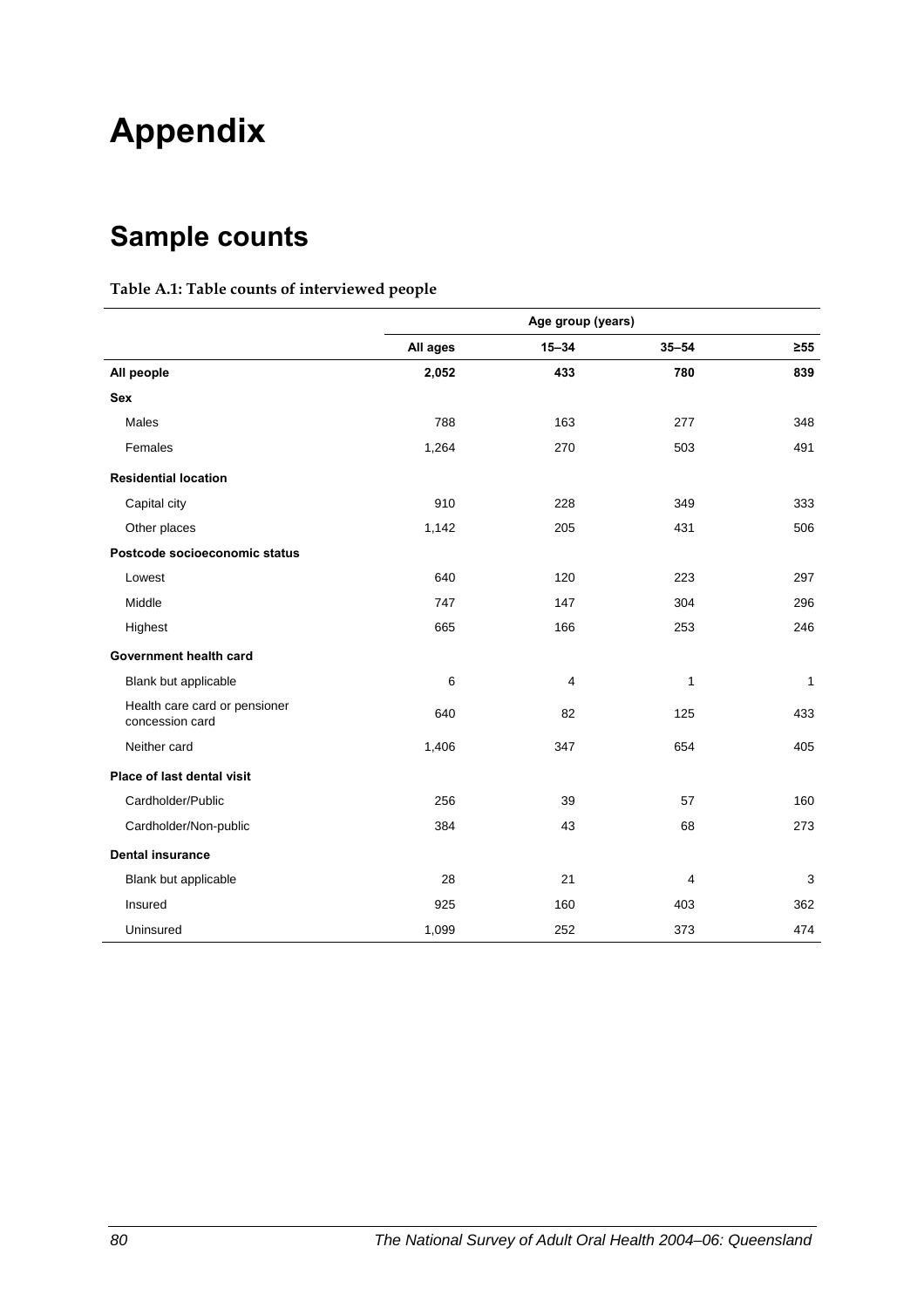|                                                  | Age group (years) |                |           |             |  |
|--------------------------------------------------|-------------------|----------------|-----------|-------------|--|
|                                                  | All ages          | $15 - 34$      | $35 - 54$ | $\geq 55$   |  |
| All people                                       | 824               | 143            | 326       | 355         |  |
| <b>Sex</b>                                       |                   |                |           |             |  |
| Males                                            | 338               | 53             | 122       | 163         |  |
| Females                                          | 486               | 90             | 204       | 192         |  |
| <b>Residential location</b>                      |                   |                |           |             |  |
| Capital city                                     | 381               | 73             | 148       | 160         |  |
| Other places                                     | 443               | 70             | 178       | 195         |  |
| Postcode socioeconomic status                    |                   |                |           |             |  |
| Lowest                                           | 240               | 32             | 90        | 118         |  |
| Middle                                           | 297               | 56             | 123       | 118         |  |
| Highest                                          | 287               | 55             | 113       | 119         |  |
| Government health card                           |                   |                |           |             |  |
| Blank but applicable                             | 3                 | $\overline{c}$ | 1         | $\mathbf 0$ |  |
| Health care card or pensioner<br>concession card | 261               | 32             | 56        | 173         |  |
| Neither card                                     | 560               | 109            | 269       | 182         |  |
| Place of last dental visit                       |                   |                |           |             |  |
| Cardholder/Public                                | 127               | 17             | 36        | 74          |  |
| Cardholder/Non-public                            | 134               | 15             | 20        | 99          |  |
| <b>Dental insurance</b>                          |                   |                |           |             |  |
| Blank but applicable                             | 10                | 6              | 3         | 1           |  |
| Insured                                          | 389               | 55             | 166       | 168         |  |
| Uninsured                                        | 425               | 82             | 157       | 186         |  |

#### **Table A.2: Sample counts of examined people**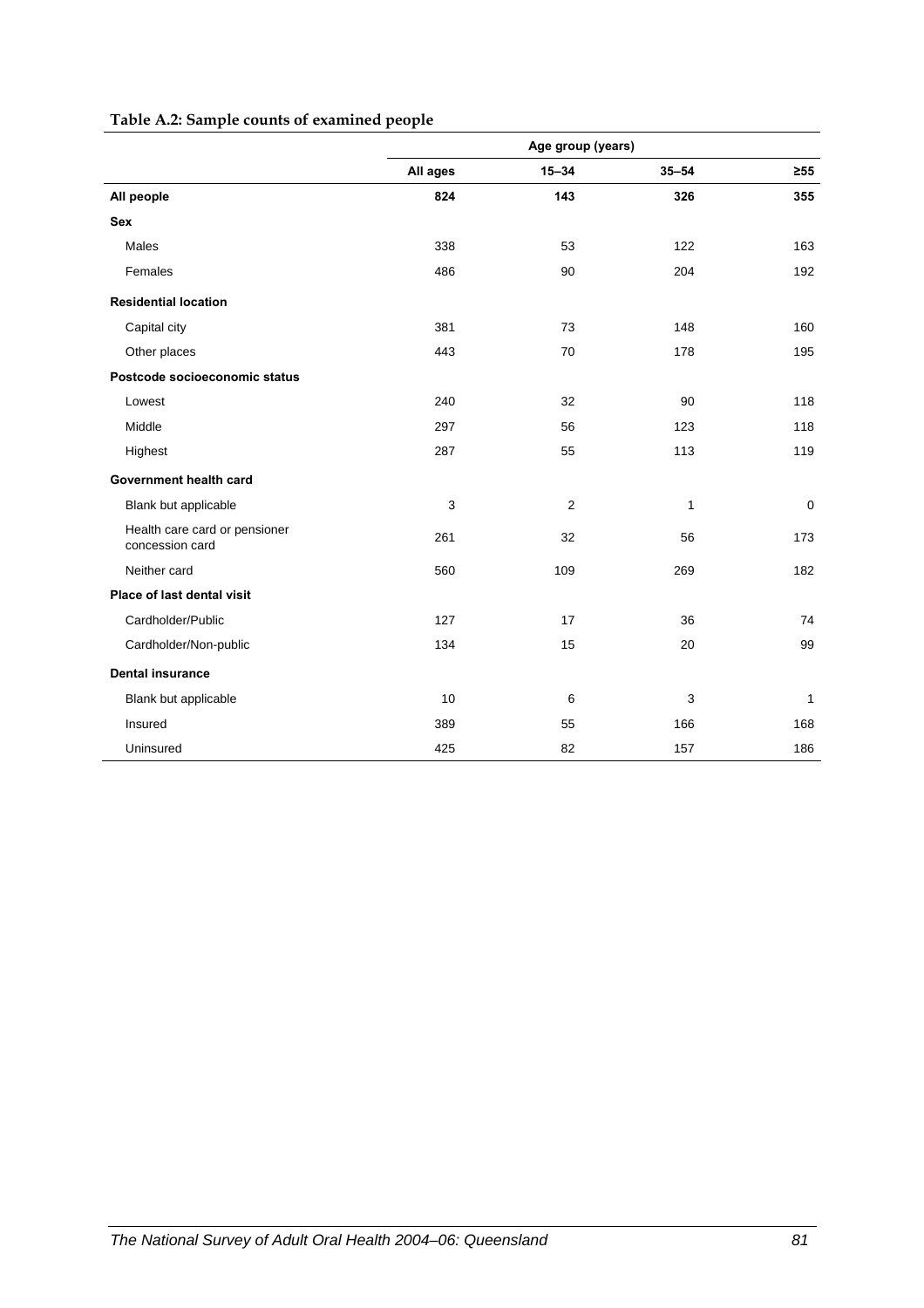# **Glossary**

**95% confidence interval** Defines the uncertainty around an estimated value—there is a 95% probability that the true value falls within the range of the upper and lower limits.

**Attachment loss** The distance in millimetres measured from the edge of the enamel of a tooth to the gum tissue that is adherent to its root.

**Calibration** A procedure to promote standardisation between examiners performing the oral examinations.

**Canine** One of four 'eye teeth' positioned next to the incisors and used for tearing food.

**Capital city** The administrative seat of government of each of Australia's six states and two territories—each capital city also represents the most populous location of its respective state or territory.

**Cemento-enamel junction** Point on a tooth surface where the tooth crown joins the tooth root.

**Census** The Census of Population and Housing conducted every 5 years by the Australian Bureau of Statistics.

**Complete tooth loss** Loss of all natural teeth (also referred to as edentulism).

**Coronal** Pertaining to the crown of a tooth.

**Crown** The portion of tooth covered by white enamel that usually is visible in the mouth.

**Dental attendance** Behaviour related to the use of dental services.

**Dental caries** The process in which tooth structure is destroyed by acid produced by bacteria in the mouth—see dental decay.

**Dental caries experience** The cumulative effect of the caries process through a person's lifetime, manifesting as teeth that are decayed, missing or filled

**Dental decay** Cavity resulting from dental caries.

**Dental insurance** Dental care is not covered under Australia's universal public health insurance vehicle, Medicare, and consequently people seeking cover can elect to carry private dental insurance.

**Dentate** Having one or more natural teeth.

**Dentition** The set of teeth—a complete dentition comprises 32 adult teeth.

**Denture** A removable dental prosthesis that substitutes for missing natural teeth and adjacent tissues.

**DMFT** An index of dental caries experience measured by counting the number of decayed (D), missing (M) and filled (F) teeth (T).

**Edentulous** A state of complete loss of all natural teeth.

**Enamel** Hard white mineralised tissue covering the crown of a tooth.

**Epidemiology** The study of the distribution and causes of health and disease in populations.

**Examination protocol** Methods and guidelines for conducting standardised oral examinations in a survey.

**Extraction** Removal of a natural tooth.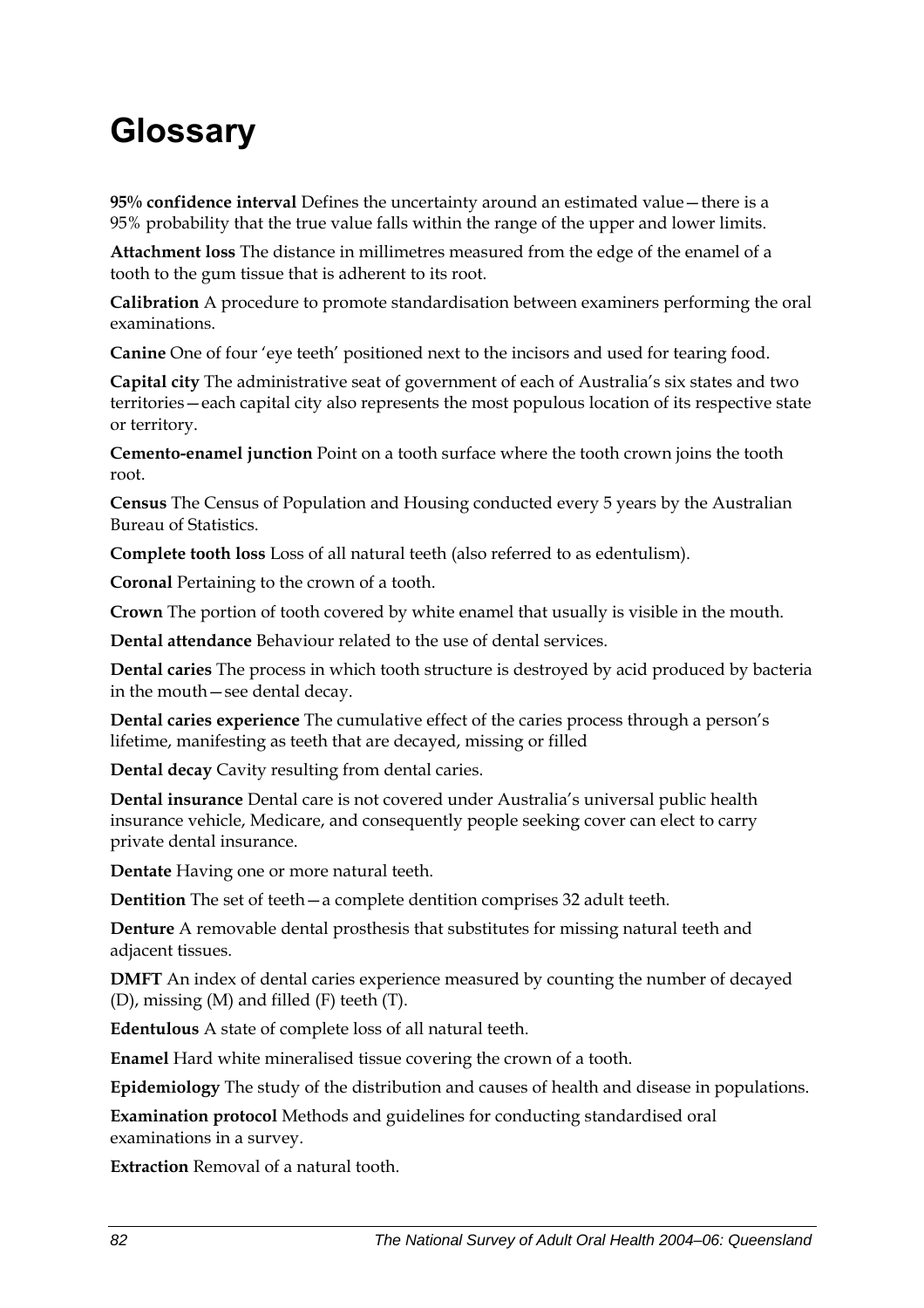**Generation** A group of people born during a defined period of time (also referred to as a birth cohort).

**Gingiva** Gum tissue.

**Gingivitis** Redness, swelling or bleeding of the gums caused by inflammation.

**Government health care card** A concession card issued by the Australian Government that entitles the holder to services including public dental care.

**Incisor** One of eight front teeth used during eating for cutting food.

**Index of Relative Socioeconomic Advantage/Disadvantage (IRSAD)** One of four indices measuring area-level disadvantage derived by the Australian Bureau of Statistics—the IRSAD is derived from attributes such as low income, low educational attainment, high unemployment and jobs in relatively unskilled occupations.

**Indigenous identity** A person who states that they are of Aboriginal and/or Torres Strait Islander descent is an Indigenous Australian.

**Mean** The arithmetic average of a set of values.

**Molar** One of 12 back teeth used in grinding food.

**Natural teeth** Refers to a person's own teeth as opposed to artificial teeth.

**Orofacial pain** Pain located in the face, jaw, temple, in front of the ear or in the ear.

**Participation rate** The proportion of people from whom survey information is collected from among the total number of people selected as intended study participants.

**Periodontal disease** Disease of the gums and other tissues that attach to and anchor teeth to the jaws.

**Periodontal pocket** A space below the gum line that exists between the root of a tooth and the gum surrounding that tooth.

**Periodontitis** Disease of the gums caused by bacteria, characterised by swelling and bleeding of the gums and loss of tissue that attaches the tooth to the jaw.

**Permanent teeth** Adult teeth (secondary teeth).

**Plaque** A film composed of bacteria and food debris that adheres to the tooth surface.

**Prevalence** The proportion of people with a defined disease within a defined population.

**Probing pocket depth** The measured depth of the periodontal pocket.

**Recorder** A person, usually a dental assistant, who recorded the results of an oral examination onto a laptop computer.

**Relative difference** The difference between two values calculated as a ratio of one value divided by another.

**Restoration** A filling to repair a tooth damaged by decay or injury.

**Root** That part of the tooth below the crown which is anchored to the jaw.

**Root surface** The surface of the root of a tooth.

**Socioeconomic Indices for Areas (SEIFA)** A set of four indices derived by the Australian Bureau of Statistics from population census data to measure aspects of socioeconomic position for geographic areas.

**Socioeconomic position** Descriptive term for a position in society and usually measured by attributes such as income, education, occupation or characteristics of residential area.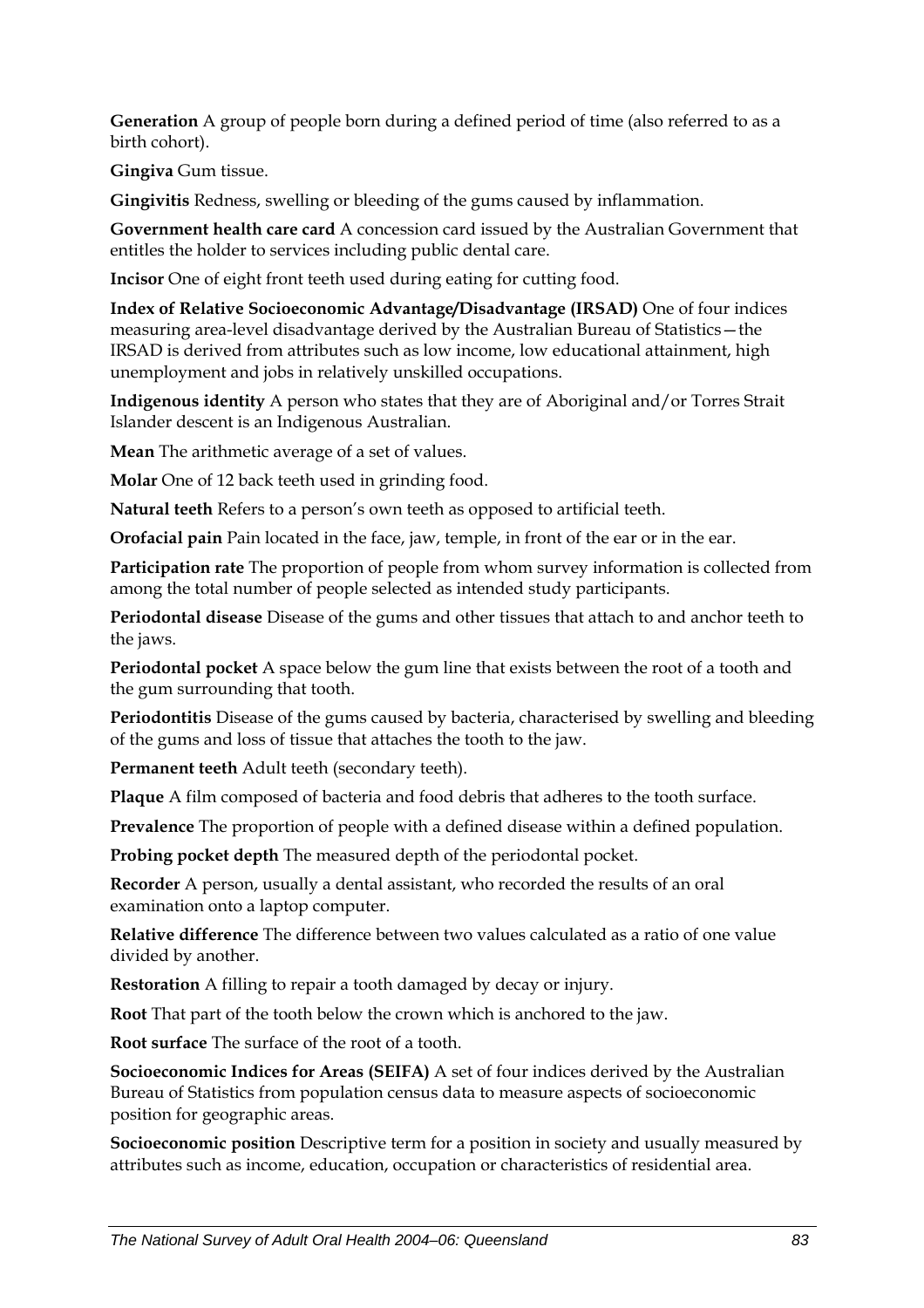**State/territory** Geographic regions of Australia—the nation has six states and two territories.

**Statistical significance** An indication from a statistical test that an observed association is unlikely (usually less than 5% probability) to be due to chance created when a random sample of people is selected from a population.

**Trend** The general direction in which change over time is observed.

**Weights** Numbers applied to groups of study participants to correct for differences in probability of selection and in participation.

**Wisdom tooth** One of four molars, each positioned at the back of the mouth.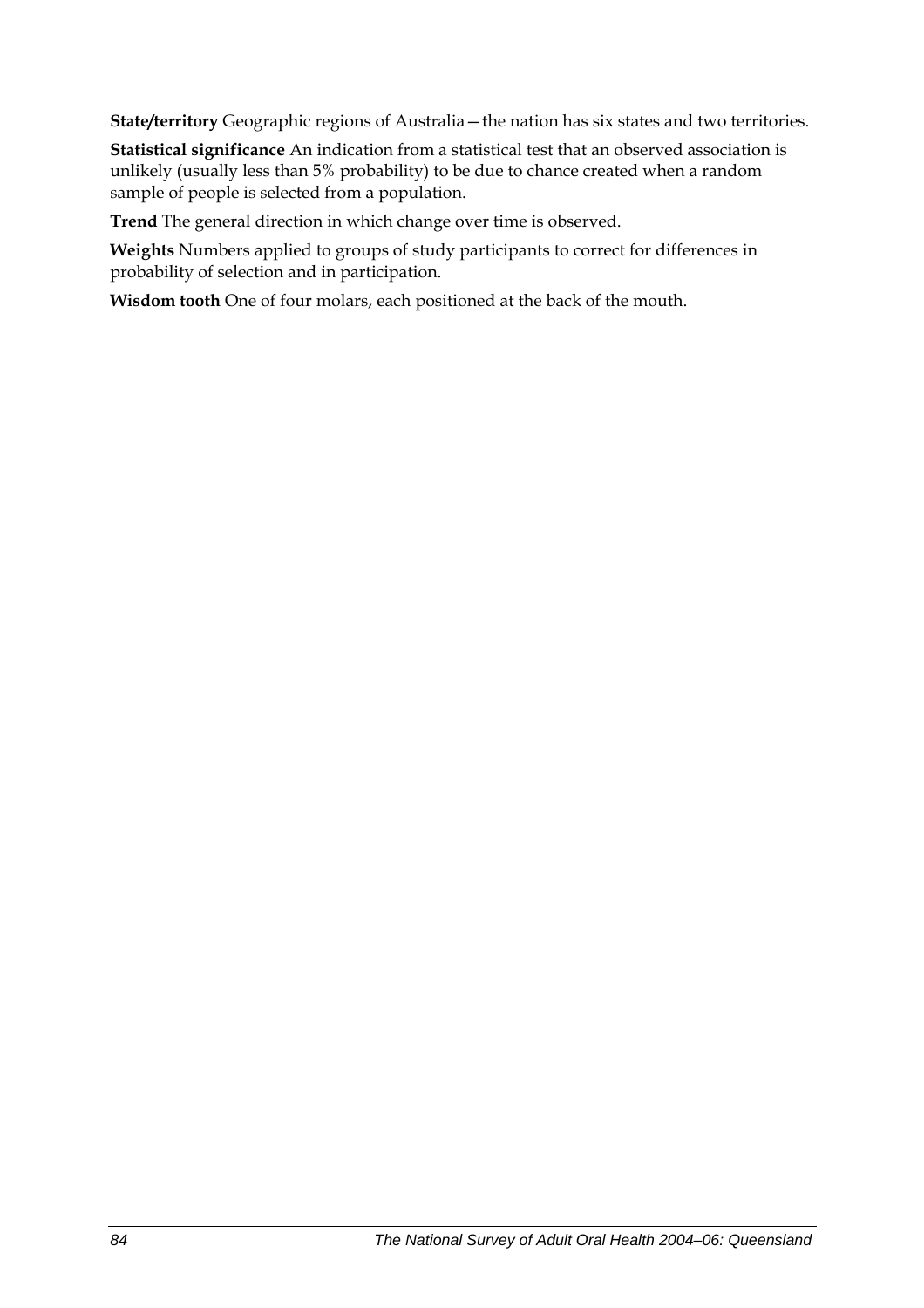# **References**

AHMAC (Australian Health Ministers' Advisory Council) 2001. Steering Committee for National Planning for Oral Health. Oral health of Australians: National planning for oral health improvement. Adelaide: SA Department of Human Services.

AIHW (Australian Institute of Health and Welfare) 2000. Australia's health 2000: The seventh biennial health report of the Australian Institute of Health and Welfare. Canberra: AIHW.

AIHW 2007. Health expenditure Australia 2005–06. Health and Welfare Expenditure Series no. 30. Cat. no. HWE 37. Canberra: AIHW.

Barnard PD 1993. National Oral Health Survey Australia 1987–1988. Canberra: Australian Government Publishing Service.

Benyamini Y, Leventhal H & Leventhal EA 2004. Self-rated oral health as an independent predictor of self-rated general health, self-esteem and life satisfaction. Social Science & Medicine 59(5)*:*1109–16.

Bergman JD, Wright FA & Hammond RH 1991. The oral health of the elderly in Melbourne. Australian Dental Journal 36(4)*:*280–5.

Brennan DS & Spencer AJ 2004. Changes in caries experience among Australian public dental patients between 1995/96 and 2001/02. Australian and New Zealand Journal of Public Health 28(6)*:*542–8.

Brennan DS, Spencer AJ & Roberts-Thomson KF 2007. Caries experience among 45–54-year-olds in Adelaide, South Australia. Australian Dental Journal 52(2)*:*122–7.

Brennan DS, Spencer AJ & Slade GD 2000. Caries experience among publicly-funded dental patients in Australia, 1995–96: type of care and geographic location. Australian Dental Journal 45(1)*:*37–45.

Brennan DS, Spencer AJ & Slade GD 2001. Prevalence of periodontal conditions among public-funded dental patients in Australia. Australian Dental Journal 46(2)*:*114–21.

Chalmers JM, Carter KD, Fuss JM, Spencer AJ & Hodge CP 2002. Caries experience in existing and new nursing home residents in Adelaide, Australia. Gerodontology 19(1)*:*30–40.

Chalmers JM, Carter KD & Spencer AJ 2002. Caries incidence and increments in community-living older adults with and without dementia. Gerodontology 19(2)*:*80–94.

Chalmers JM, Carter KD & Spencer AJ 2005. Caries incidence and increments in Adelaide nursing home residents. Special Care Dentistry 25(2)*:*96–105.

Chalmers JM, Hodge C, Fuss JM, Spencer AJ & Carter KD 2002. The prevalence and experience of oral diseases in Adelaide nursing home residents. Australian Dental Journal 47(2)*:*123–30.

Coates E, Slade GD, Goss AN & Gorkic E 1996. Oral conditions and their social impact among HIV dental patients. Australian Dental Journal 41(1)*:*33–6.

Coates EA, Brennan D, Logan RM, Goss AN, Scopacasa B, Spencer AJ et al. 2000. Hepatitis C infection and associated oral health problems. Australian Dental Journal 45(2)*:*108–14.

Dawson AS & Smales RJ 1994. Dental health changes in an Australian Defence Force population. Australian Dental Journal 39(4)*:*242–6.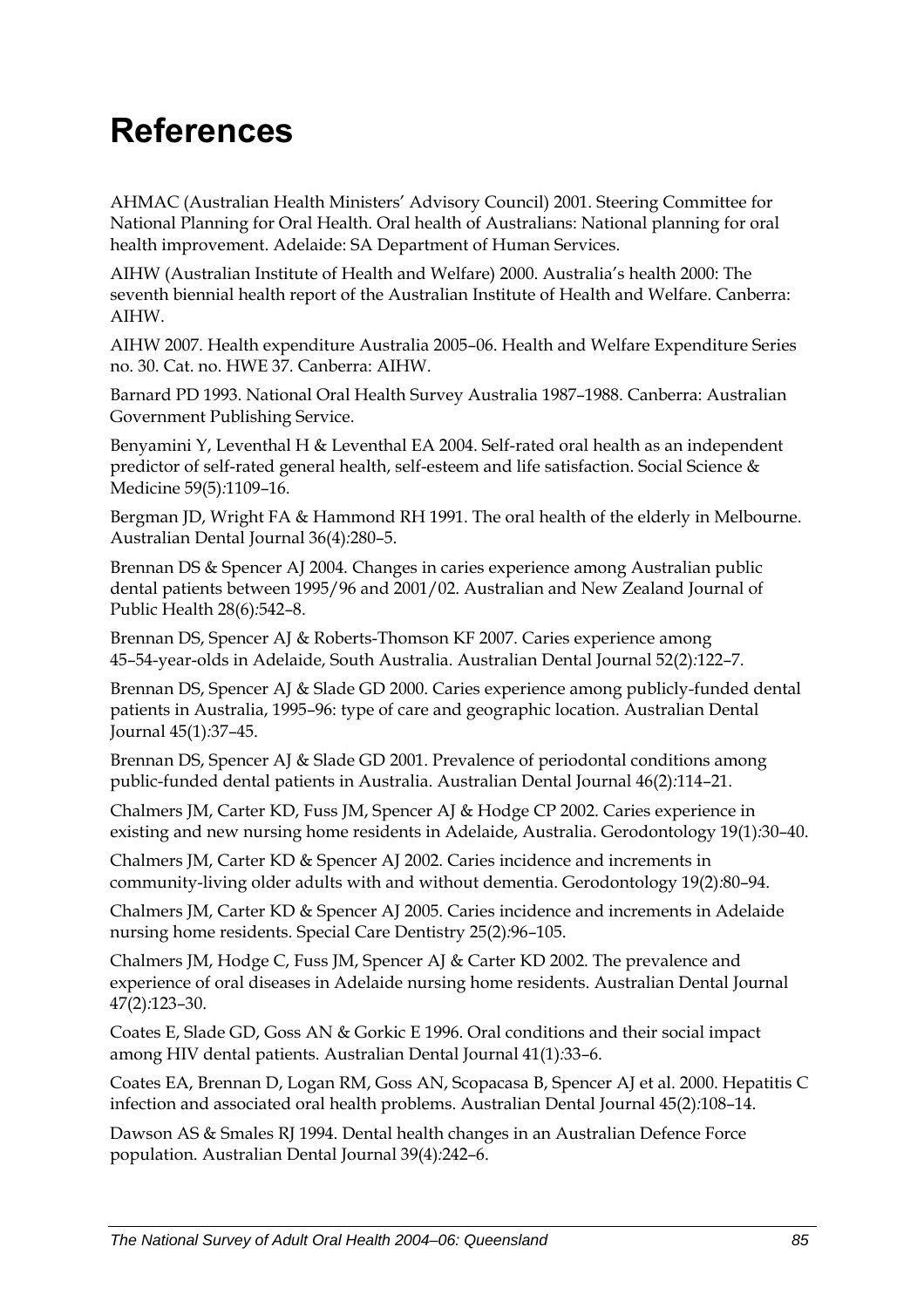Dillman DA 2000. Mail and internet surveys: The tailored design method, 2nd edn. New York: John Wiley Company.

Elias AC & Sheiham A 1998. The relationship between satisfaction with mouth and number and position of teeth. Journal of Oral Rehabilitation 35:649–61.

Endean C, Roberts-Thomson K & Wooley S 2004. Anangu oral health: The status of the Indigenous population of the Anangu Pitjantjatjara lands. Australian Journal of Rural Health 12(3)*:*99–103.

Hopcraft M & Morgan MV 2003a. Dental caries experience in a young adult military population. Australian Dental Journal 48(2)*:*125–9.

Hopcraft MS & Morgan MV 2003b. Exposure to fluoridated drinking water and dental caries experience in Australian army recruits, 1996. Community Dentistry and Oral Epidemiology 31(1)*:*68–74.

Hopcraft M & Morgan MV 2005. Dental caries experience in Australian Army recruits 2002–2003. Australian Dental Journal 50(1)*:*16–20.

Hopcraft MS & Morgan MV 2006. Pattern of dental caries experience on tooth surfaces in an adult population. Community Dentistry and Oral Epidemiology 34(3)*:*174–83.

Kingsford Smith D & Szuster F 2000. Aspects of tooth decay in recently arrived refugees. Australian and New Zealand Journal of Public Health 24(6)*:*623–6.

Loe H & Silness J 1963. Periodontal disease in pregnancy: 1. Prevalence and severity. Acta Odontologica Scandinavica 21:533–51.

Marino R, Calache H, Wright C, Morgan M, Schofield SM & Minichiello V 2007. Profile of the oral health among ambulant older Greek and Italian migrants living in Melbourne. Australian Dental Journal 52(3)*:*198–204.

Marino R, Wright FA & Minas IH 2001. Oral health among Vietnamese using a community health centre in Richmond, Victoria. Australian Dental Journal 46(3)*:*208–15.

McGrath C & Bedi R 2002. Population based norming of the UK oral health related quality of life measure (OHQoL-UK). British Dental Journal 193:521–4

Morgan MV, Stonnill A & Laslett AM 1992. Dental caries amongst Royal Australian Navy recruits, 1988. Australian Dental Journal 37(3)*:*201–4.

NHANES (National Health and Nutrition Examination Survey). Dental examiners' procedures manual. Hyattsville, MD: US Department of Health and Human Services, Centers for Disease Control and Prevention, National Center for Health Statistics. Viewed 14 February 2007

<http://www.cdc.gov/nchs/data/nhanes/nhanes\_03\_04/DentalExaminers-2004.pdf>.

Osborn M, Butler T & Barnard PD 2003. Oral health status of prison inmates–New South Wales, Australia. Australian Dental Journal 48(1)*:*34–8.

Saub R & Evans RW 2001. Dental needs of elderly hostel residents in inner Melbourne. Australian Dental Journal 46(3)*:*198–202.

Sheiham A, Steele JG, Marcenes W, Finch S & Walls AW 2002. The relationship between oral health status and body mass index among older people: a national survey of older people in Great Britain. British Dental Journal 192:703–6.

Slade GD & Spencer AJ 1995. Periodontal attachment loss among adults aged 60+ in South Australia. Community Dentistry and Oral Epidemiology 23(4)*:*237–42.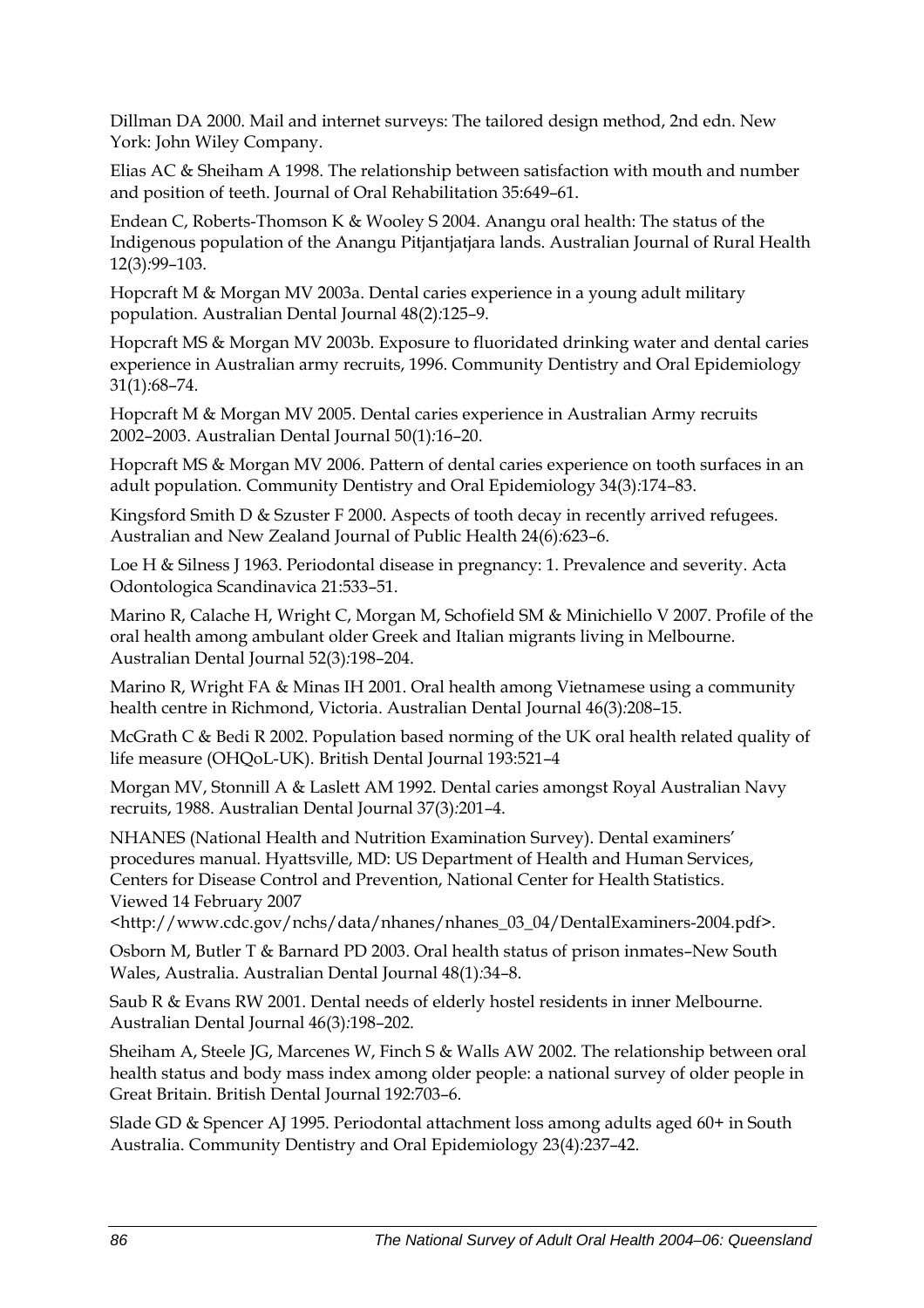Slade GD & Spencer AJ 1997. Distribution of coronal and root caries experience among persons aged 60+ in South Australia. Australian Dental Journal 42(3)*:*178–84.

Slade GD, Spencer AJ, Gorkic E & Andrews G 1993. Oral health status and treatment needs of non-institutionalized persons aged 60+ in Adelaide, South Australia. Australian Dental Journal 38(5)*:*373–80.

Slade GD, Spencer AJ & Roberts-Thomson KF (eds) 2007. Australia's dental generations: The National Survey of Adult Oral Health 2004–06. AIHW cat. no. DEN 165. Canberra: Australian Institute of Health and Welfare (Dental Statistics and Research Series No. 34).

Smith K, Kruger E, Dyson K & Tennant M 2007. Oral health in rural and remote Western Australian indigenous communities: a two-year retrospective analysis of 999 people. International Dental Journal 57(2)*:*93–9.

Surgeon General 2000. The health consequences of smoking: A report of the Surgeon General. Atlanta, Georgia: U.S. Department of Health and Human Services, Centers for Disease Control and Prevention, National Center for Chronic Disease Prevention and Health Promotion, Office on Smoking and Health.

Thomson WM, Slade GD & Spencer AJ 1995. Dental caries experience and use of prescription medications among people aged 60+ in South Australia. Gerodontology 12(12)*:*104–10.

Wright FA, Hammond RH & Lewis JM 1994. Changes in periodontal conditions of adults from Melbourne, Australia. International Dental Journal 44(3)*:*207–14.